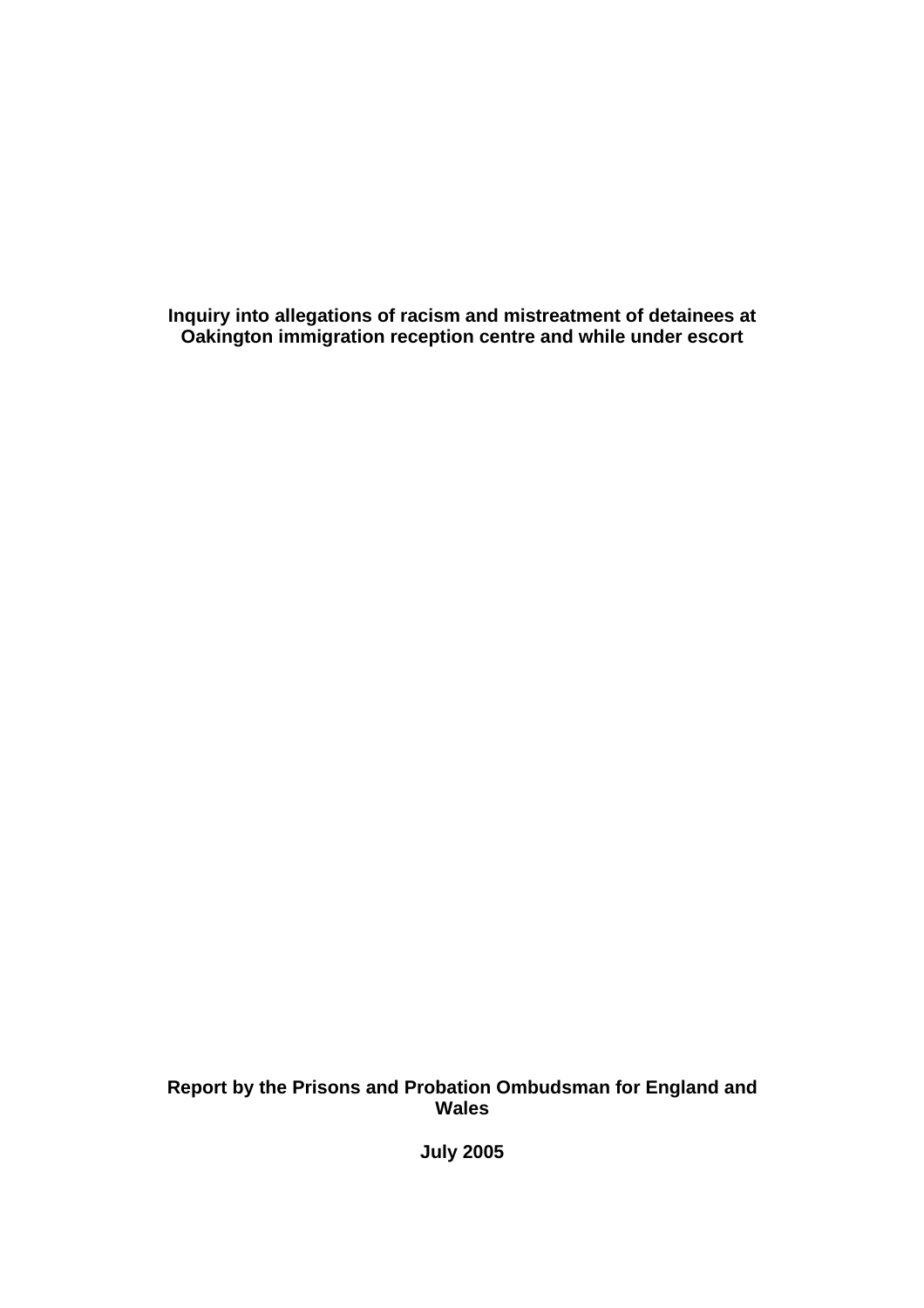# **CONTENTS**

| Foreword |                                               |                                                                                                                          | 3                          |
|----------|-----------------------------------------------|--------------------------------------------------------------------------------------------------------------------------|----------------------------|
| Summary  |                                               |                                                                                                                          | 5                          |
| 1.       |                                               | How went about the inquiry                                                                                               | 12                         |
| 2.       | The BBC project                               |                                                                                                                          |                            |
|          | (i)<br>(ii)                                   | Summary of the programme<br>The BBC's untransmitted material                                                             | 16<br>18                   |
| 3.       | The GSL investigation and management response |                                                                                                                          |                            |
|          | (i)<br>(ii)<br>(iii)<br>(iv)                  | Oakington<br>In country escorting<br>The GSL report's overall conclusions<br>My assessment                               | 20<br>27<br>34<br>35       |
| 4.       | The other evidence we received                |                                                                                                                          | 36                         |
| 5.       | What we found out about Oakington             |                                                                                                                          |                            |
|          | (i)<br>(ii)<br>(iii)<br>(iv)<br>(v)           | HM Chief Inspector of Prisons' findings<br>Other accounts of Oakington<br>My assessment<br>Profiling<br>Officers B and C | 56<br>59<br>68<br>70<br>74 |
| 6.       | What we found out about escorts               |                                                                                                                          |                            |
|          | (i)<br>(ii)<br>(ii)<br>(iv)                   | Observation of three removals<br>DVD footage<br>Accounts of the ICE service<br>My assessment                             | 78<br>84<br>86<br>91       |
| 7.       | What we found out about monitoring            |                                                                                                                          |                            |
|          | (i)<br>(ii)<br>(iii)                          | The IMB<br>Contract monitoring<br>Complaints                                                                             | 93<br>97<br>100            |
| 8.       | Conclusions                                   |                                                                                                                          | 105                        |
| 9.       | Recommendations                               |                                                                                                                          | 107                        |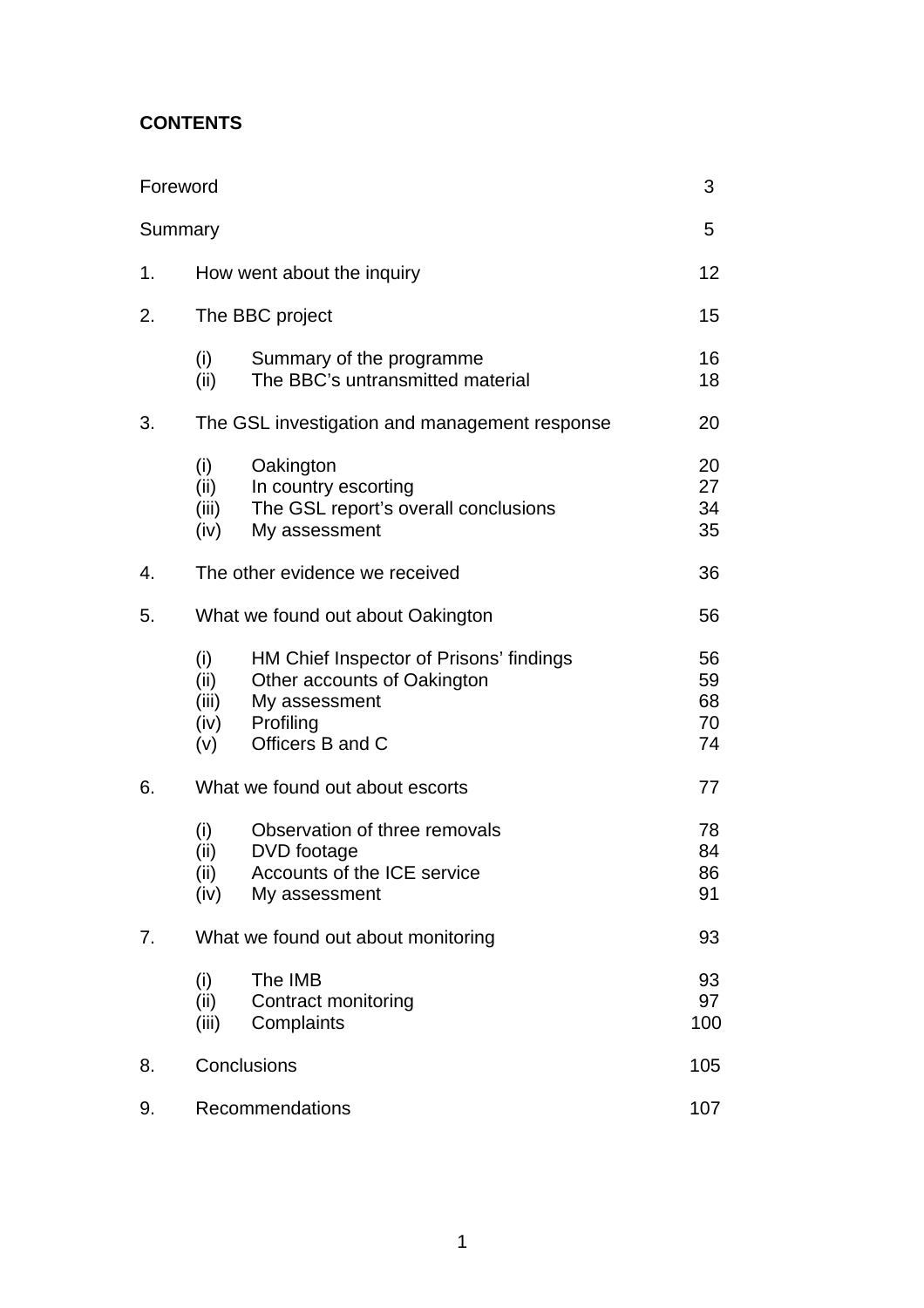Annexes:

| Annex A : | List of evidence received                         | 112 |
|-----------|---------------------------------------------------|-----|
| Annex B : | Witnesses interviewed                             | 114 |
| Annex C:  | Documents reviewed                                | 115 |
| Annex D:  | A commentary by Lincoln Crawford OBE              | 116 |
| Annex E:  | The terms of reference for GSL's wider review 118 |     |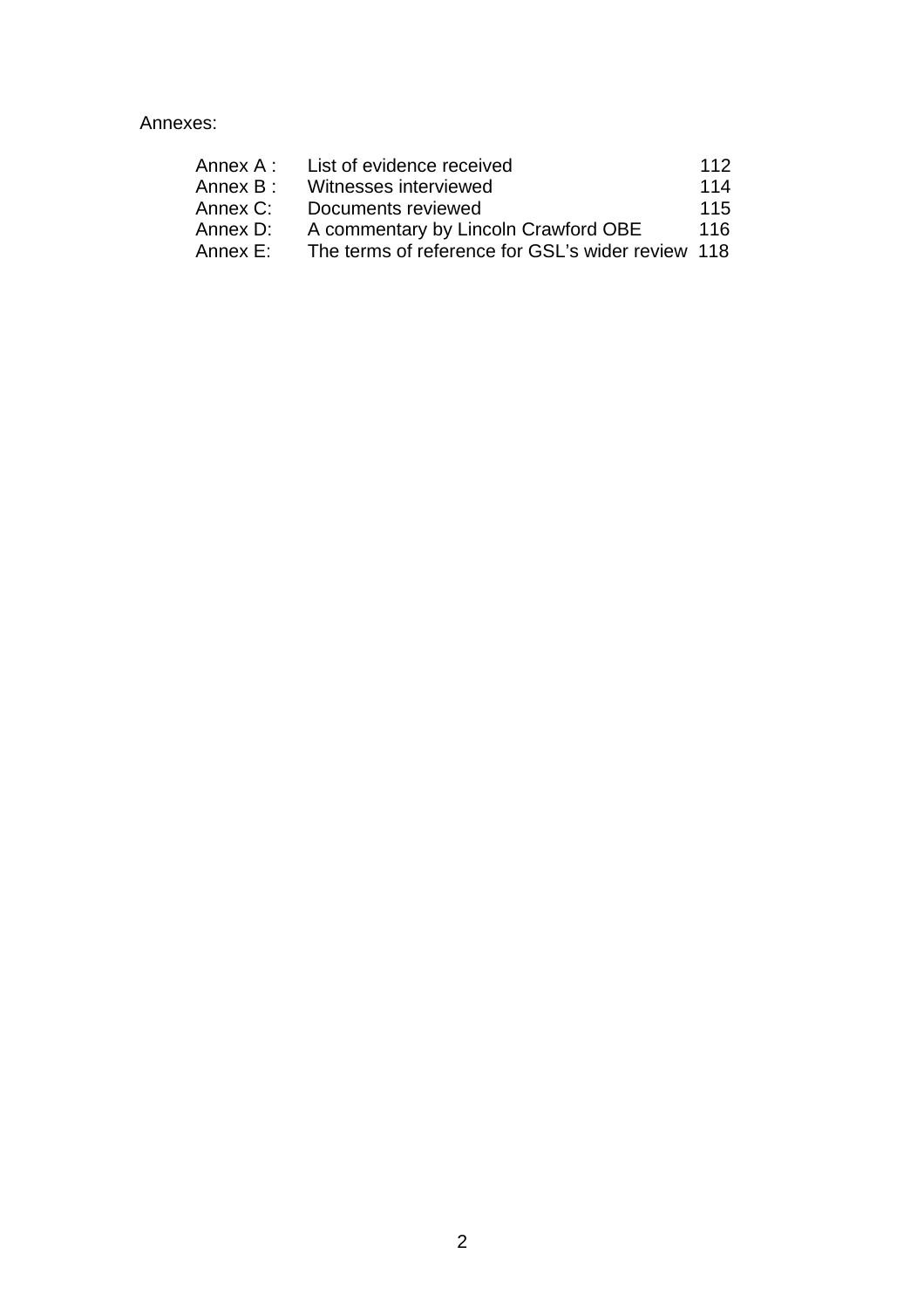### **Foreword**

The strength of a liberal democracy is measured not by how it treats the majority but by how it cares for minorities and those at the margins of society. The best tests for humanity and decency are conducted in its dark places: in prisons, psychiatric hospitals, and in institutions for failed asylum-seekers and other migrants.

For that reason, the issues that led to this investigation go to the very core of the sort of society we are and aspire to be. What was revealed by the BBC programme *Detention Undercover: The Real Story* was a sub-culture of abusive comment, casual racism, and contempt for decent values. As many of my witnesses pointed out, if this could occur at Oakington – widely regarded as the most benign of all the immigration detention centres – it could happen anywhere.

Two paradoxes are central to this inquiry. The first is that Oakington has rightly enjoyed acclaim as an institution that treats detainees well and where staff-detainee relationships are very positive. The second is that, although I have characterised Oakington as one of society's dark places, it is a closed institution that is remarkably open to external audit, inspection and influence. I refer here not only to the formal monitoring arrangements by the Immigration Service, HM Chief Inspector of Prisons (HMCIP), and the local Independent Monitoring Board (IMB). I also have in mind that over 100 staff employed by Non-Governmental Organisations (NGOs), many of them philosophically opposed to the very notion of immigration detention, are actually located on the Oakington site to provide services to the detainees. This report explores how an institution subject to such a high level of independent scrutiny could have harboured unseen a sub-culture of such nastiness.

The same degree of transparency cannot be said to apply to escort arrangements. Indeed, I think the descriptions of the procedures that I offer in later pages may be amongst the first detailed accounts to have appeared anywhere in print. But it is on escorts – in particular, on escorts to aircraft prior to removal – that the potential for abuse of their legitimate authority by staff (and of misbehaviour on the part of detainees) is the greatest. I have considered very carefully what new safeguards are required.

In total, I have made over 50 recommendations. If implemented, I believe they would go a long way towards establishing a more just and proper system, one in which the disgraceful language and behaviour that gave rise to this inquiry are less likely to recur. They would support the efforts of the many good staff in immigration detention who were no less appalled than I was by the programme's revelations. That said, the very purpose of immigration detention is to exercise coercive power over foreigners prior to their removal from the country. It is perhaps not a surprise that this function, combined with the attitude towards asylum-seekers and other would-be immigrants of some sections of the media, can become a breeding ground for racist and abusive word and deed. Those private companies and public servants charged with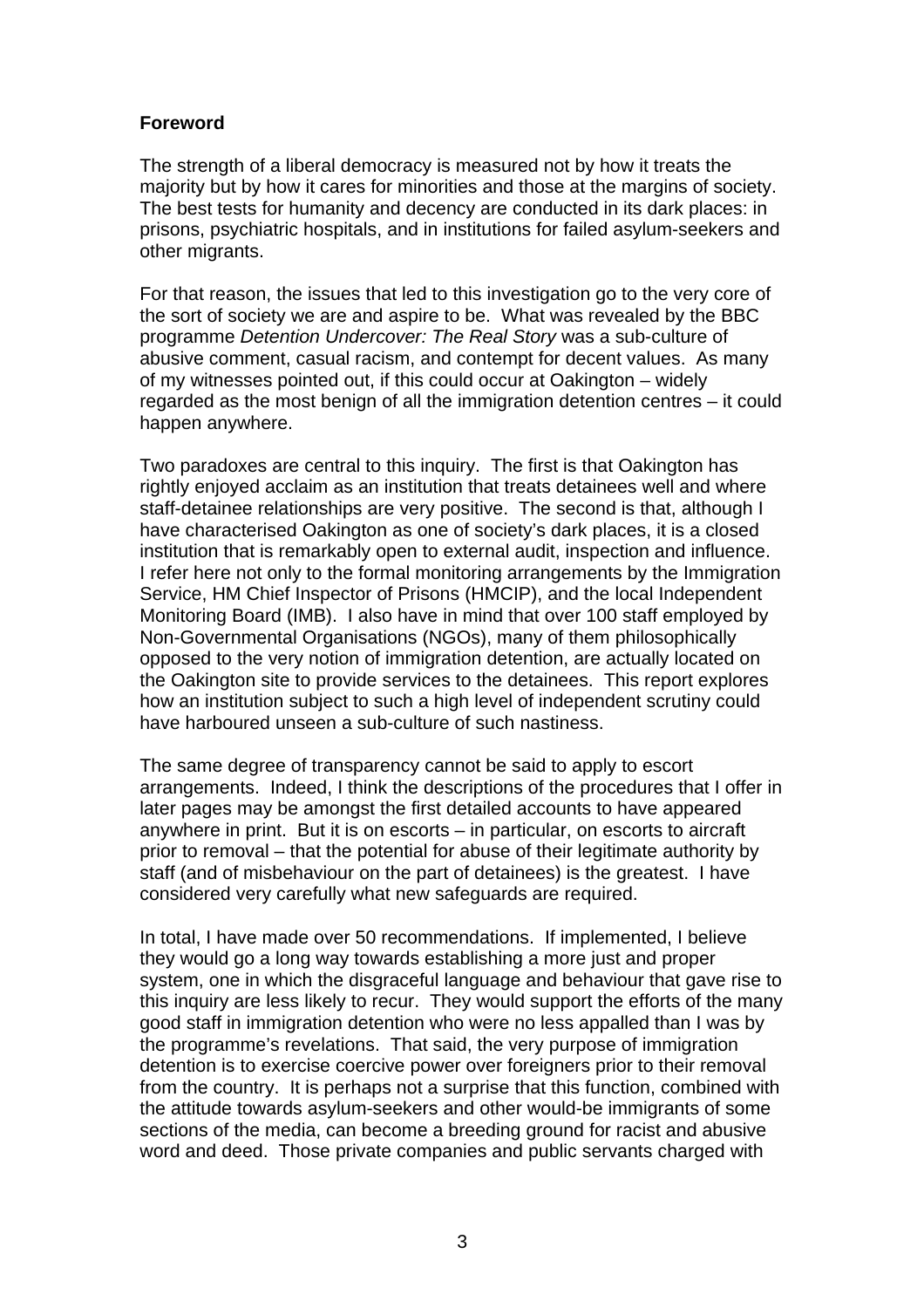exercising the state's control over immigration need to reinforce an ethos of decency and anti-racism at every opportunity.

I have concluded that ridding the immigration removal process of the abuses catalogued by the BBC requires action on three dimensions. Management must be more robust and better focussed. Monitoring must be enhanced and better informed. And the moral resilience of all those who work as detention and escort staff must be further encouraged through training, personal example, and ease of access to 'whistleblowing' and other arrangements.

**Stephen Shaw CBE Prisons and Probation Ombudsman and Strategies 3 and 2005**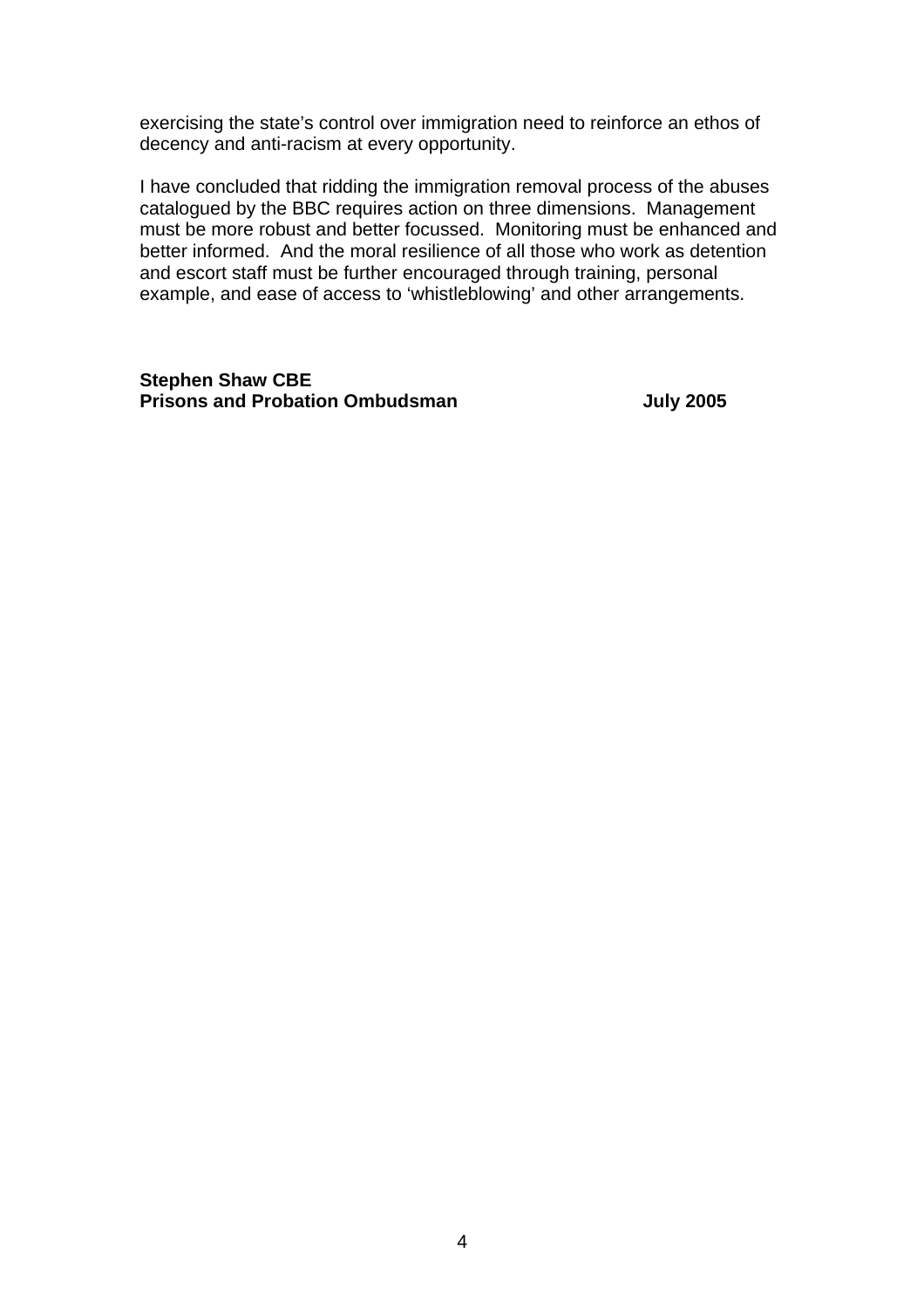## **Summary**

This is the report of an investigation commissioned Mr Des Browne, then Minister for Citizenship and Immigration, in response to the BBC documentary *Detention Undercover: The Real Story* aired on 2 March 2005. The programme reported the findings of two undercover researchers whilst employed by the contractor, GSL, at Oakington reception centre and on incountry escorting.

## *Chapter 1*

2. I explain here how I went about the inquiry. I reviewed GSL's own investigation report and a range of supporting and other documents. I conducted a number of interviews and visited Oakington and GSL's escort base at Egham. I also witnessed a number of removals, viewed a DVD showing the work of escort staff and visited a number of airport holding facilities. I invited evidence from stakeholders and issued notices to detainees and GSL staff welcoming contributions to the inquiry. Finally, I consulted the Home Office's Race Equality Adviser, Mr Mark Carroll, and invited the barrister Mr Lincoln Crawford to review my report in draft.

## *Chapter 2*

3. Chapter 2 of the report sets out the background to the BBC documentary. It summarises the prima facie evidence on which the decision to mount the undercover operation was made. This included allegations of abuse at Oakington and by escort staff from six principal sources. I also describe the filming process and the instructions given to the two researchers to ensure they did not act as *agents provocateurs*.

4. I then summarise the content of the programme. In relation to Oakington, this included allegations of discriminatory management practice and misuse of the segregation block and scenes in which officers are heard making racist and otherwise inappropriate remarks. The film included one instance of physical abuse. On the escort side, a number of staff were shown making inappropriate comments and referring to abusive behaviour. The programme also alleged that corners were cut on staffing levels and that officers did not follow proper procedures in relation to handcuffing detainees and completing required paperwork. In addition, two ex-detainees claimed escort staff had assaulted them.

5. I report that I was given all the BBC's untransmitted material (some 100 hours of film). I note that much of it was banal and poorly recorded. I also refer to a BBC log that summarises each day's filming and which suggests that inappropriate behaviour was not confined to the staff actually featured on the programme. One of the untransmitted episodes features abusive language on the part of an employee of Securicor Justice Services<sup>1</sup> and I

 <sup>1</sup> Since 1 April 2005, Securicor Justice Services has had the contract for all immigration escorts. Previously, it was responsible for out of country escorts only. The company is part of the conglomerate recently rebranded as G4S.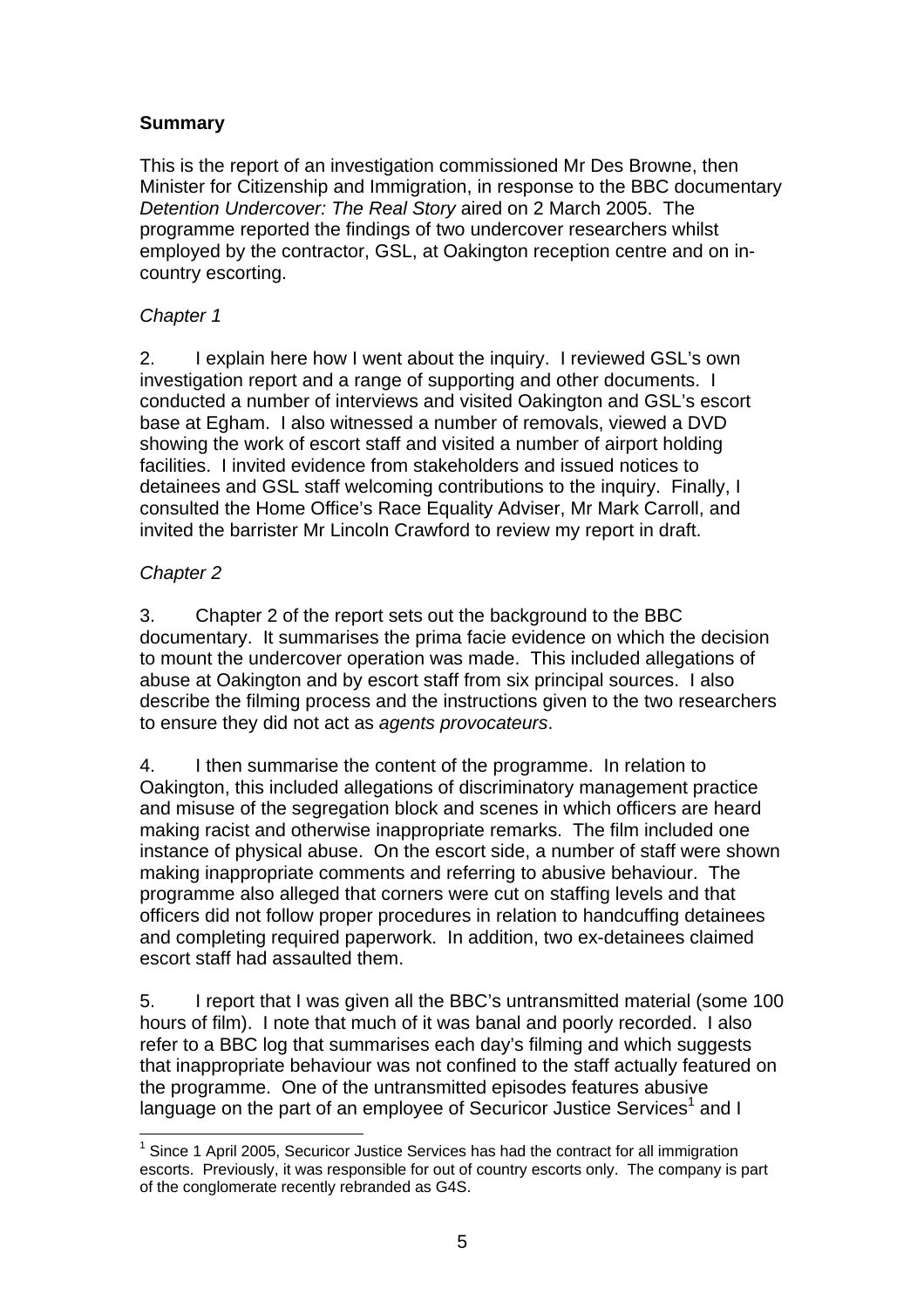describe the action taken in response by that company. I comment that the use of inappropriate, obscene and abusive language was not exclusive to GSL staff.

## *Chapter 3*

6. Chapter 3 summarises the GSL investigation report. The GSL report set out the findings of the (independent) investigation team and included statements by staff, notes of interviews, various documents relating to particular incidents and policy documents.

7. The report detailed the allegations made against staff in a letter to the company from the BBC and recorded the investigation's findings in relation to each. The investigators had also looked into other incidents that were shown on the documentary, but not referred to by the BBC. The investigation did not substantiate the allegation of discriminatory treatment and drew no conclusions on a 'widespread culture of racism'. It was also inconclusive in respect of the allegation that handcuffs were used incorrectly and found no evidence of regular non-compliance with control and restraint procedures. The investigation did find, however, that detainees were sometimes held in escort vans for unacceptable lengths of time and upheld all the allegations as they related to actions or comments by staff. With regard to the allegations by the ex-detainees of assault, the investigators concluded in one instance that it was unlikely to have happened and in the other that all appropriate action had already been taken.

8. The GSL report said that the problems at Oakington differed from those on the escorting side. It ascribed those at Oakington to neglect and/or complacency by managers, but attributed those on the escort side largely to managers being distracted by other organisational issues.

9. I report that I am satisfied that the GSL investigators did a generally good job. I also note that all but five of those implicated by the BBC letter or the programme are no longer with the company, having either resigned following suspension or been dismissed. Of the remaining five, four have been disciplined. I note, however, that no managers have been called to account and express the hope that a wider GSL review of management and supervisory systems, recruitment and training that is underway will redress the balance.

# *Chapter 4*

10. Chapter 4 details the evidence I received from the many stakeholders who wrote to me. This includes a wide range of suggestions for improving management and monitoring of both immigration detention and the escort operation. Some of the evidence refers to injuries sustained by detainees during the course of attempted removal. In addition, contributors refer to:

• The practice of moving detainees around the estate;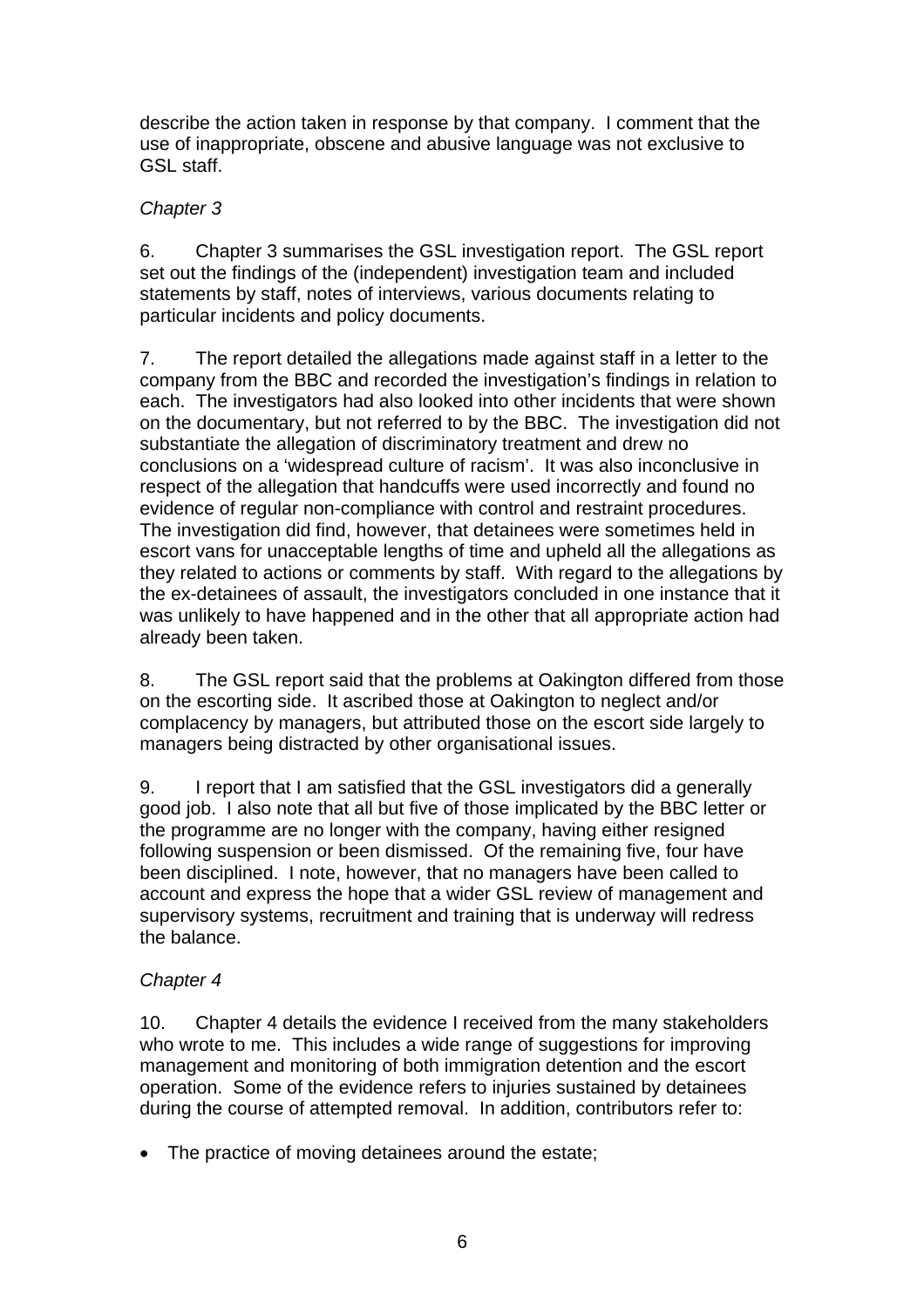- The reluctance of detainees to complain in case their asylum application is affected;
- The demonisation of asylum seekers in the press and the effect that has on attitudes towards them;
- GSL's fitness to hold Government contracts; and
- The need constantly to reinforce race awareness training.

11. I make a number of recommendations. These relate to detainee movements, the replacement of the tannoy system with pagers at Oakington, race relations training, assessment and screening processes for new staff, contractual provision for promoting equality of opportunity and good race relations, information for detainees on use of force, a race relations audit of the entire estate and effective Independent Monitoring Board monitoring practice.

## *Chapter 5*

12. In chapter 5, I describe my own findings on Oakington. These are informed by HM Chief Inspector of Prisons' report following an inspection carried out in June 2004, and based on what I saw for myself and learned from interviews and conversations with a range of staff, detainees, and managers.

13. HM Chief Inspector's report was generally positive, commending staff/detainee relations at the centre. However, she had expressed concerns about the use of the Detainee Departure Unit (DDU) and about the complaints system.

14. Members of the religious affairs team complained to me about being marginalised and their concerns being disregarded. They also described a mixture of staff, some of whom were very caring, while others bullied detainees. It was suggested that the senior management team was complacent.

15. Some staff to whom we spoke displayed worrying attitudes that minimised the seriousness of what the BBC had revealed or spoke openly about their own abusive behaviour. Some officers referred to a bullying and remote management culture at the centre and suggested there was an unwillingness to hear bad news. They also alleged that concerns were not acted upon. None of those to whom we spoke fully understood GSL's whistleblowing policy.

16. Mr Simon Boazman, one of the BBC researchers, told me he thought perhaps four or five of the shift on which he worked were bad, but a similar number did not challenge them. He also noted that the supervisor did not challenge inappropriate comments. He said GSL's race relations training was not reinforced after training and that staff's attitude was different when managers were around.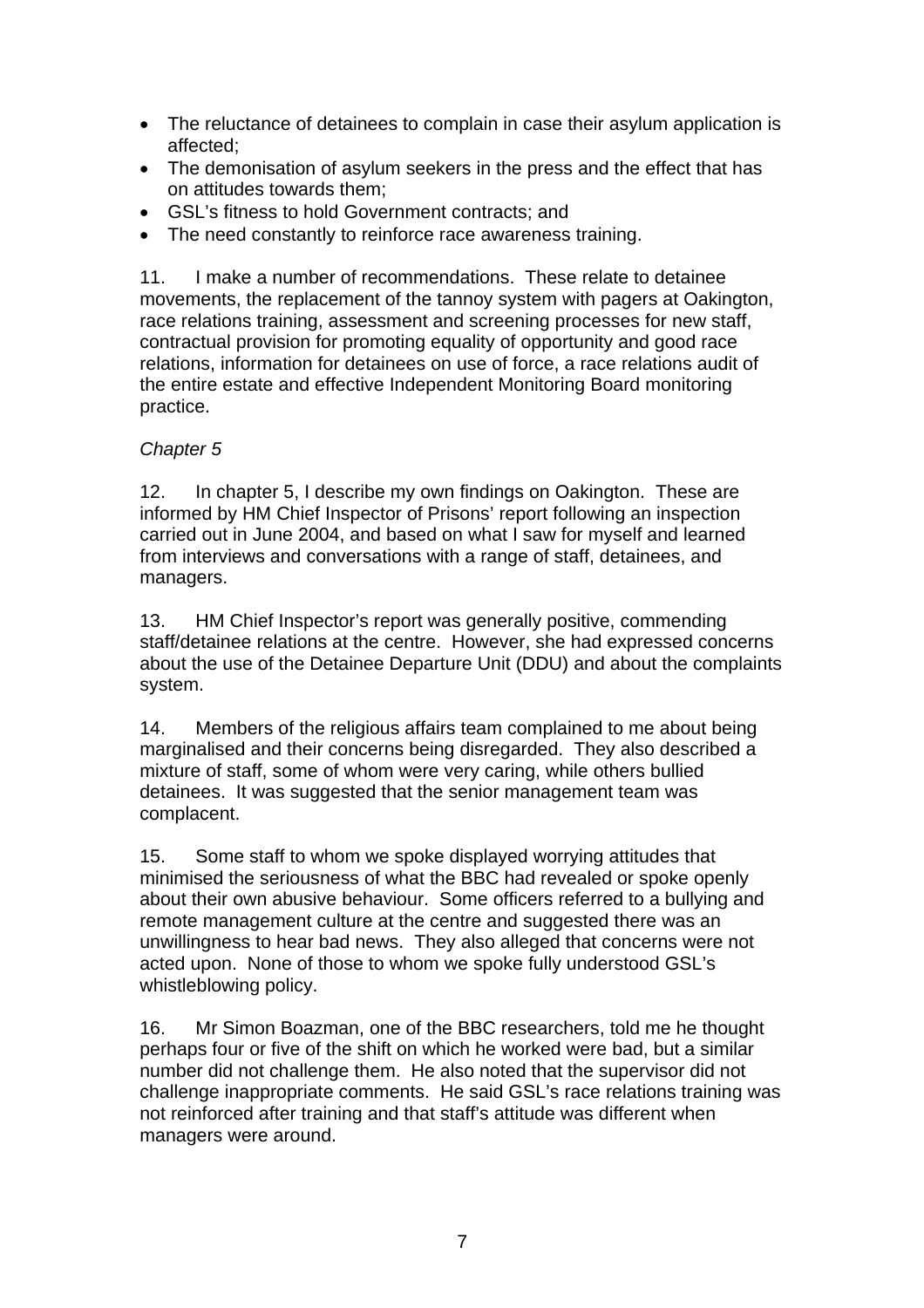17. I describe bad experiences reported by two detainees but note that virtually all others to whom we spoke said they were well treated and had no problems.

18. The chapter also includes details of my conversation with Mr Colin Hodgkins, the centre manager. He explained that he had asked the religious affairs team not to become involved with operational issues and that this had not been universally well received. He also told me that he considered his supervisors and shift managers were generally pretty good and that steps had been taken to raise their profile in the centre. He rejected the suggestion that senior managers lacked visibility or did not want to hear bad news. He said he was shocked to learn that some officers had described a bullying management culture.

19. Mr John Jasper, GSL's Director of Asylum Seeker Services, suggested that junior managers might not have understood the importance of identifying and challenging unacceptable language and attitudes at an early stage. He also suggested there might be problems with officers being promoted within their own shift, making it difficult for them fully to take on a supervisory role. He said he emphasised the care aspect of GSL's role to staff, but that a degree of complacency might have developed amongst managers because of the many positive things that had been said about Oakington.

20. I make a number of recommendations. These relate to the visibility of the Race Relations Liaison Officer and other senior managers, GSL's whistleblowing policy, training for new managers, handling of complaints and grievances and the inception of a zero-tolerance campaign against racism across the estate.

21. I go on to set out my findings in relation to the BBC's allegations of discriminatory treatment in respect of security risks - 'profiling'. I describe how the policy derived from concern about the number of escapes from the centre and the finding that those who escaped were predominantly Eastern Europeans. I describe how the centre manager explained that action would never be taken purely on the basis of nationality and that action had been taken to tighten up reporting procedures. I also set out the findings of Mr David Robinson, Deputy Director, Detention Services, Immigration and Nationality Directorate (IND), in relation to profiling. He concluded that there was some substance to the allegation of discrimination. I describe some of the paperwork submitted by the security manager requesting segregation of certain detainees and criticise the use of supposition and generalisation. I cannot be certain that discrimination did not occur and make a number of recommendations in relation to profiling. I also recommend that accommodation other than the DDU should be found for vulnerable detainees.

22. The final section of this chapter relates to two officers who featured strongly in the documentary because of their racist attitudes. I find that the centre manager decided to allocate them to the DDU because they would be better supervised there. I am very critical of this decision and recommend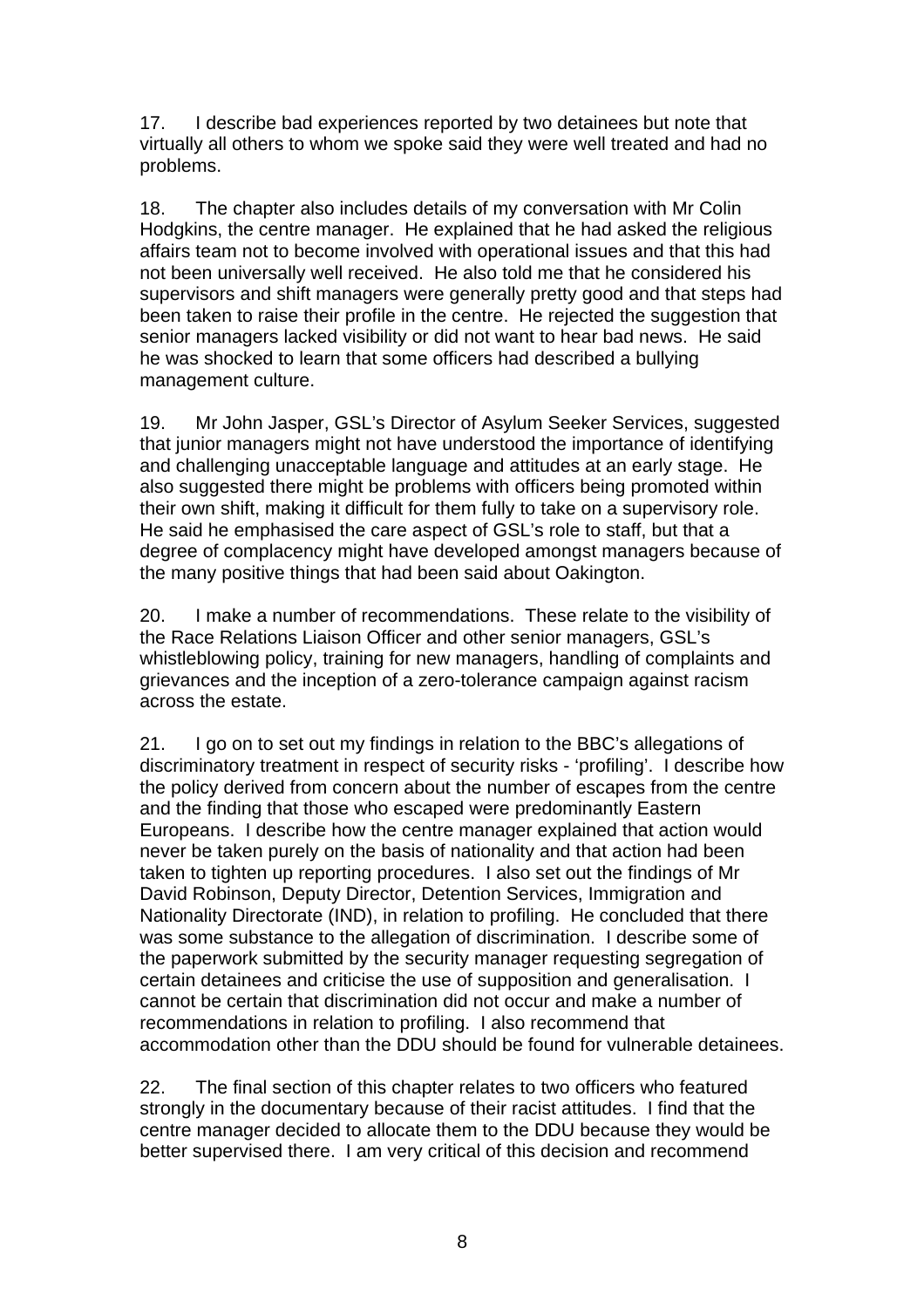that a protocol be established with regard to the qualities necessary in officers allocated to the DDU.

# *Chapter 6*

23. Chapter 6 sets out my findings in relation to the in-country escort (ICE) service. It refers to HM Chief Inspector of Prisons' findings that many detainees complained of long journey times and long waits in escort vans and that some had complained of abuse and inappropriate use of physical force. HM Chief Inspector had also identified a lack of supervision and monitoring in short term holding centres.

24. I describe my own experience in witnessing three separate removals. I was particularly struck by the delays in the process. I am also extremely critical of the holding room used by the Immigration Service in the Queen's Building (Heathrow) and recommend that its use be urgently reviewed. I criticise the use of fewer than half the seats on a chartered aircraft during one removal and recommend that IND reviews the frequency of the flights. In describing my experience of an 'out-of country' escort (that is, one where the individual is escorted all the way), I note some positive aspects of the officers' interpersonal skills, but am critical of others. I make recommendations about this and also recommend that staff be required to take regular meal breaks.

25. GSL provided me with a DVD showing the work of escort staff. I describe this film, which shows staff in a variety of roles – restraining detainees, sorting out property and negotiating with detainees. Again, I have some reservations about some of the interpersonal skills on show, but note the pressures under which staff work. I recommend that the DVD be made available more widely for training purposes.

26. We spoke to only a very small number of escort staff. They criticised their managers for not listening and for a bullying style. They complained that they were regularly under-staffed. They also maintained that they should be allowed to make whatever comments they wished in the privacy of the restroom as this was where they relaxed.

27. The other BBC researcher, Mr Andy Pagnacco, said the general message of race relations training was to be careful what you said. There was no reinforcement of race relations issues outside the training room. He described to me shortcomings in officers' use of handcuffs (I draw Securicor's attention to this) and suggested that there was generally a lack of empathy for detainees. He also suggested that, because officers tended to work in pairs, it was unlikely that one would report on another. He thought supervisors were too pre-occupied with operational matters to attend to the attitude of staff and suggested that senior managers were remote. He also questioned the effectiveness of the contract monitor.

28. Mr Jasper described to me the challenge GSL faced in changing the culture from the previous one of avoiding penalty points to one that focussed on detainee care.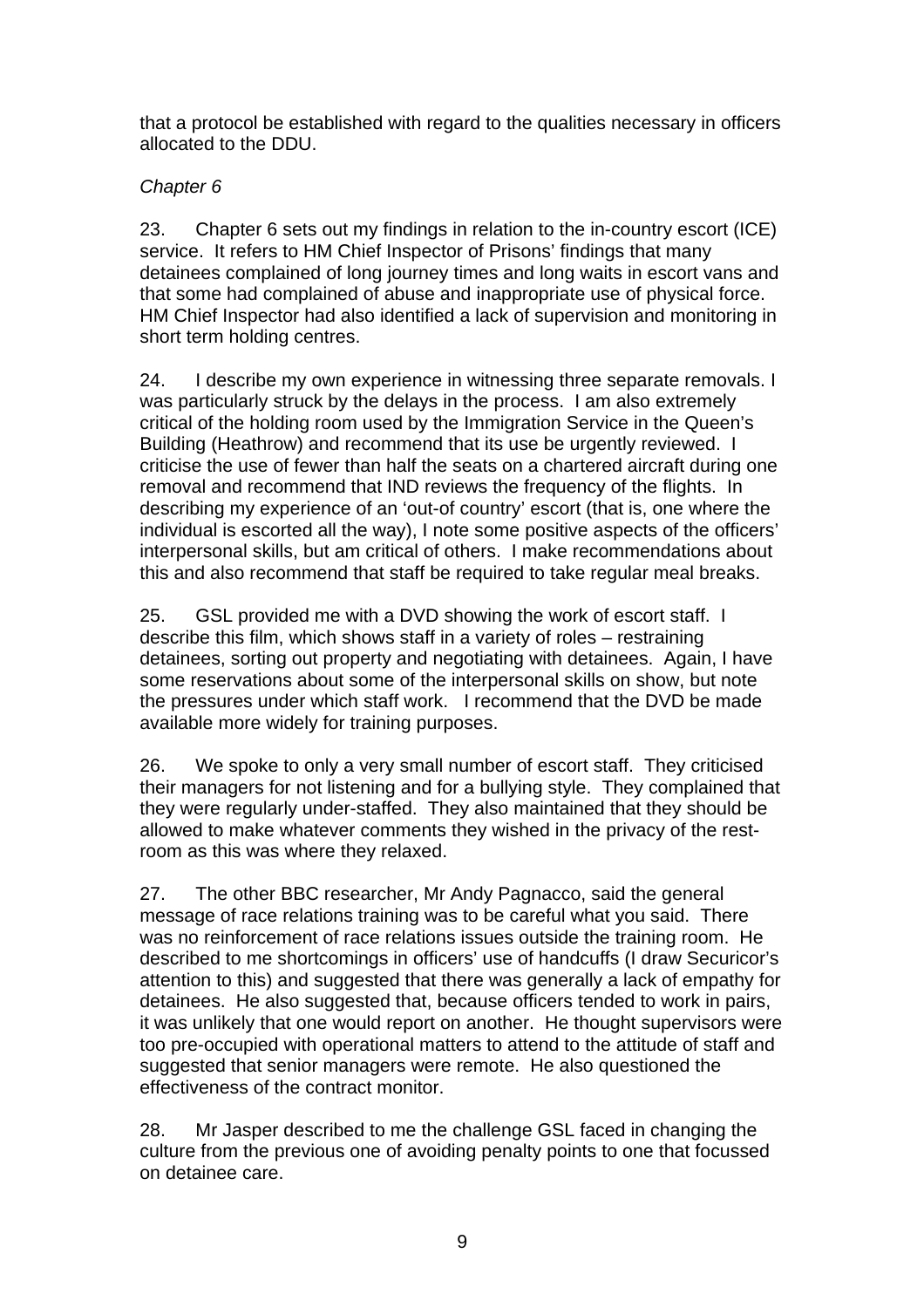29. Mr Russell Hobbs, General Manager, GSL, told me he spent time talking to staff but was wholly unaware of the attitudes evidenced in the BBC documentary. He had been shocked. He pointed to the difficulties in running a multi-site organisation with staff all over the country, but said he was generally satisfied with the quality of his supervisors. Mr Hobbs said he was disappointed that a small group of staff had described a bullying culture and that he tried to be as inclusive as possible. He rejected the BBC's allegations of improper control and restraint procedures and failure by officers to complete reporting forms properly.

31. Given that the escort contract has now changed hands, there is little point in making recommendations relating specifically to what was shown by the BBC. However, I commend to IND and G4S the various suggestions for monitoring and elimination of abuse proposed by stakeholders in chapter 4.

## *Chapter 7*

32. Chapter 7 looks at monitoring. I describe what I was told about the IMB's practice at Oakington – for example, that that they visited at various times of day and always visited the DDU when there was anyone located there. I report that the Board had received two separate notes alleging abuse at Oakington. I record a comment that two members considered they lacked "clout" in influencing the use to which the DDU was put (although the chair, Mrs Penny Lambert, disagrees). I recommend that members be offered refresher training in relation to their powers and ensuring maximum effectiveness and that more visits are carried out during the night. I also welcome and endorse some proposals by Sir Peter Lloyd (President of the National Council of Independent Monitoring Boards) for enhancing the role and effectiveness of IMBs.

33. I note that currently there is no IMB involvement with escorts and describe details of a paper submitted to the IMB National Council inviting members to consider what role the IMB might take in monitoring this area of activity and making proposals. I note, however, that no firm conclusions had been reached. I recommend that IND and the National Council take steps to provide IMB scrutiny of all areas where detainees are held.

34. I also look at contract monitoring provision and set out Mr David Robinson's findings in relation to the adequacy of arrangements at Oakington. Generally speaking, he gives them a clean bill of health but proposes measures to improve monitoring and an analysis to determine the levels of understanding of passive discrimination. I endorse his proposals.

35. I describe the role of the escorts contract monitoring team. They reported a lack of clarity as to what is expected of them and said that the ICE contract monitor is constrained in the level of physical monitoring he can do because of pressures of work. I note that this has been addressed in part through the appointment of an additional member of the team, who is based at Heathrow and that the ICE monitor will also re-locate there. I recommend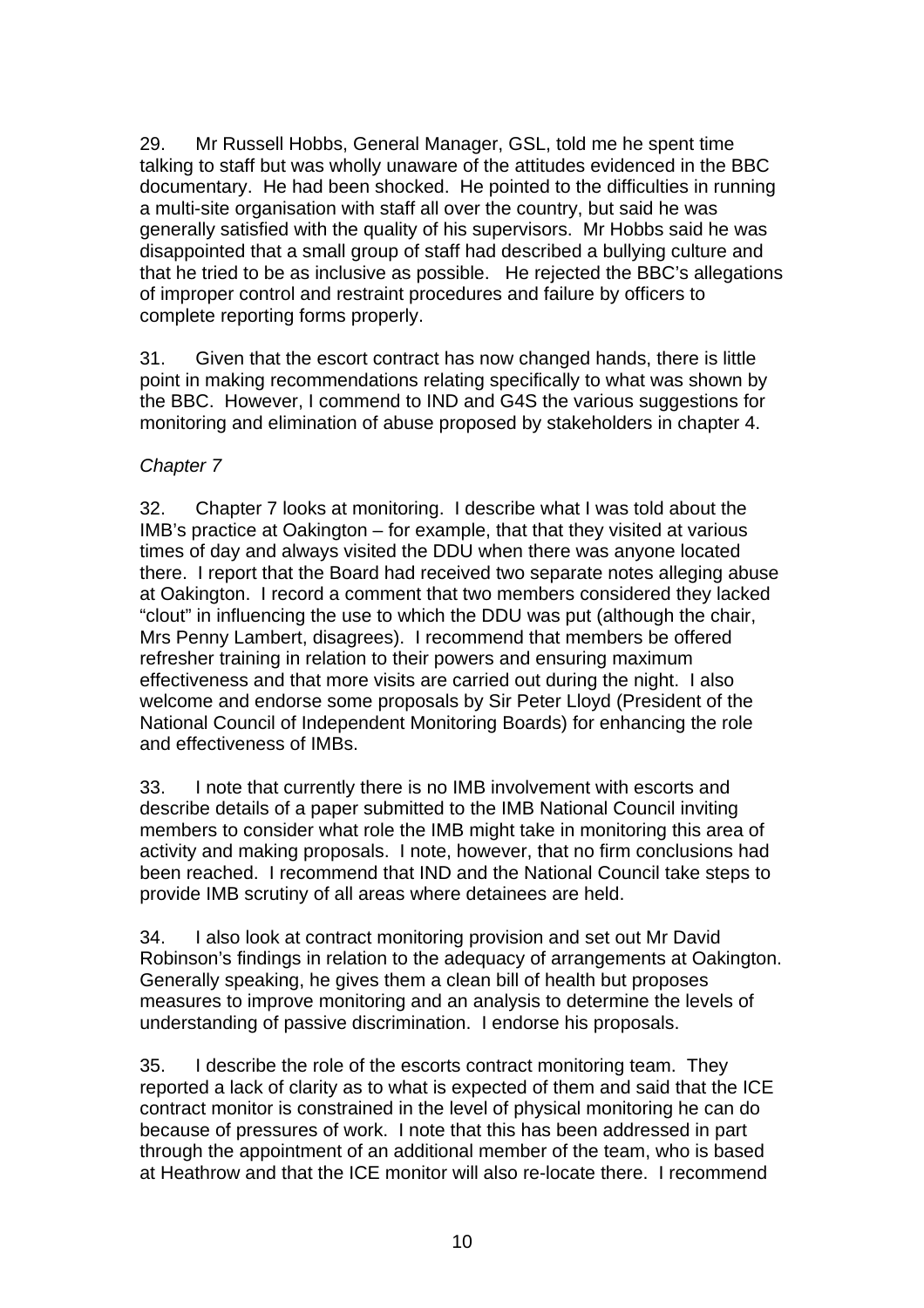that urgent consideration be given to contract monitoring in relation to all holding rooms.

36. I consider complaints handling and note that few complaints were raised at Oakington. I record an allegation by a member of staff that detainees were threatened with sanctions for complaining. Members of the religious affairs team also expressed concern about the shortcomings of the complaints process. I make two recommendations on this point.

37. I describe action taken by GSL to monitor complaints on the escort side. I note GSL's suggestion that the number of complaints might have reduced as a result of a tacit agreement that GSL should not try to enforce the removal of someone where there was little prospect of success.

38. I also describe the complaint handling process. This involves routine reference to the police of all allegations of assault. I record that the ICE contract monitor does not personally investigate complaints. I make a number of recommendations with regard to training in investigating complaints, separate provision of resources for the function and ethnic monitoring of complaints.

39. Finally, I express concern about the inconsistencies and inadequacies of the existing complaints system and recommend that IND establishes the office of Prisons and Probation Ombudsman as the independent tier and guardian of the system.

## *Chapter 8*

40. In my conclusions at chapter 8, I say that the scale of the problem revealed by the BBC documentary should not be exaggerated, but that the nature of the problem was appalling. I note that the problem potentially goes much wider than GSL. I conclude that action is needed to strengthen management, increase and enhance monitoring and encourage moral resilience.

## *Chapter 9*

41. Chapter 9 separately sets out some 54 recommendations.

# *Annexes*

42. A list of evidence received is at Annex A; a list of witnesses interviewed is at Annex B; a list of documents reviewed is at Annex C; Mr Lincoln Crawford's commentary on my draft report is provided at Annex D; and Annex E sets out the terms of reference for GSL's wider review of management, recruitment and training.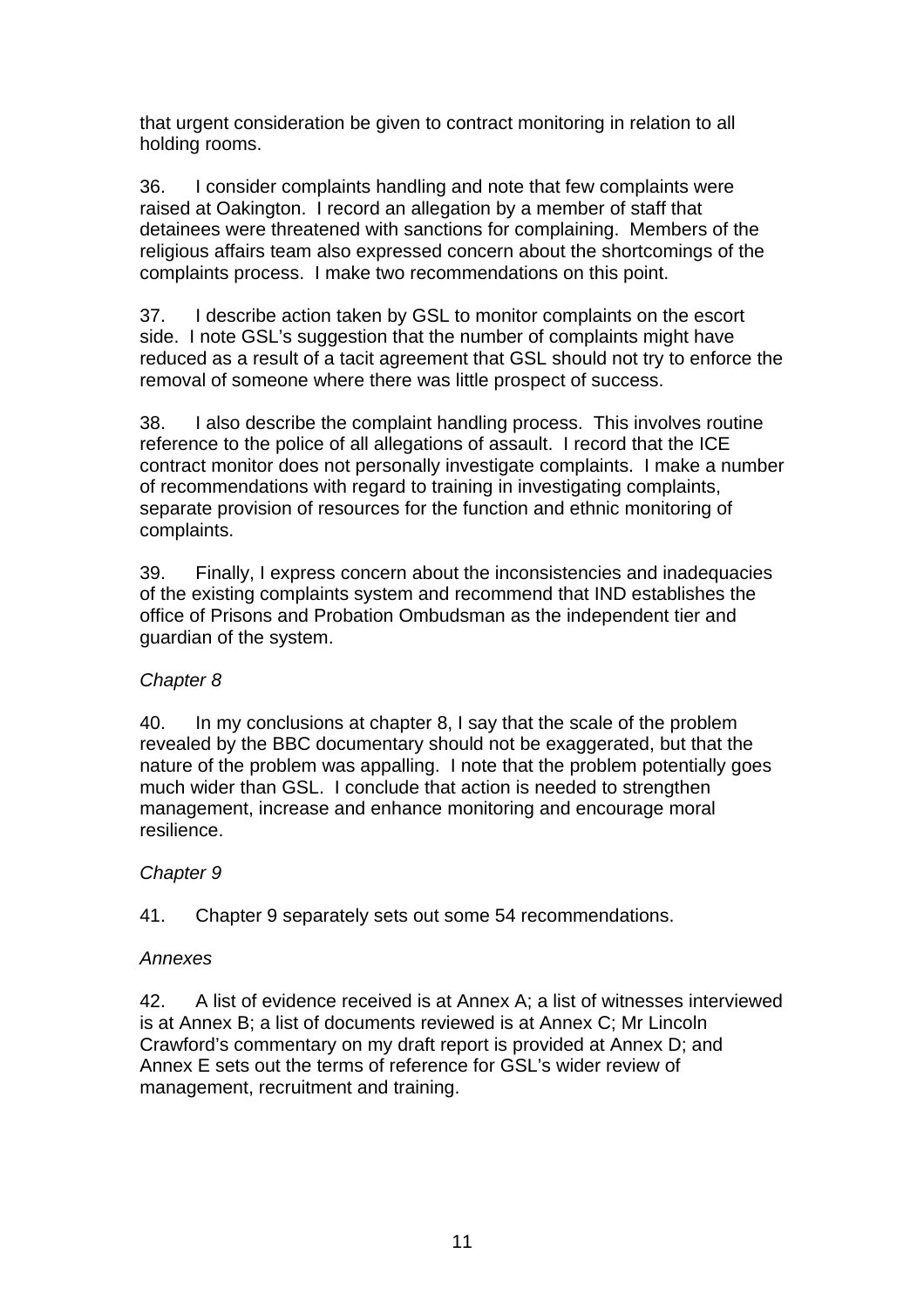### **1. How we went about the inquiry**

On 10 February 2005, a letter was sent to the Home Office by Mr Leo Telling, a series producer in BBC Current Affairs, in which he reported on an investigation mounted by two undercover researchers who had worked at the Oakington reception centre and on immigration escorts respectively. The letter said that the investigation had uncovered a number of serious issues (which it listed) and invited the Government to address them.

The television programme based on this investigation was broadcast as *Detention Undercover: The Real Story* on BBC1 on 2 March 2005.

The following day, the then Minister for Citizenship and Immigration (Mr Des Browne) made a written Ministerial Statement to the House of Commons.<sup>2</sup> He said that Oakington had a reputation for good staff-detainee relationships, and that it was in the interests of all at the centre to establish the truth about the allegations as quickly as possible.

Mr Browne noted that  $GSL^3$  – the company running Oakington and also responsible at that time for in-country escorts – had mounted its own internal investigation. However, he added that he thought it appropriate to have a separate, independent investigation, and he had asked me to undertake that task.

The Minister also set out the terms of reference to which I was to work. These were:

- To investigate allegations, made in the BBC programme 'Detention Undercover: The Real Story' broadcast on 2 March 2005, of racism and mistreatment by GSL staff of detainees at Oakington immigration reception centre and while under escort;
- In particular, to review the internal investigation already mounted by GSL, and the company's response to the allegations;
- To assess the implications for the management and oversight of Oakington and the escorting of detainees; and
- To make any necessary recommendations to the Government and GSL management.

The Minister added, "that there is absolutely no place for racism anywhere in our society, and particularly within the immigration system. Detention and removal is an essential part of effective immigration controls, but it is vital that

 <sup>2</sup> House of Commons Hansard, 3 March 2005, col.95WS.

 $3$  Global Solutions Ltd. The company is owned by two private equity firms, Electra Partners and Englefield Capital, having been sold in 2004 by its former owners Group 4 Falck.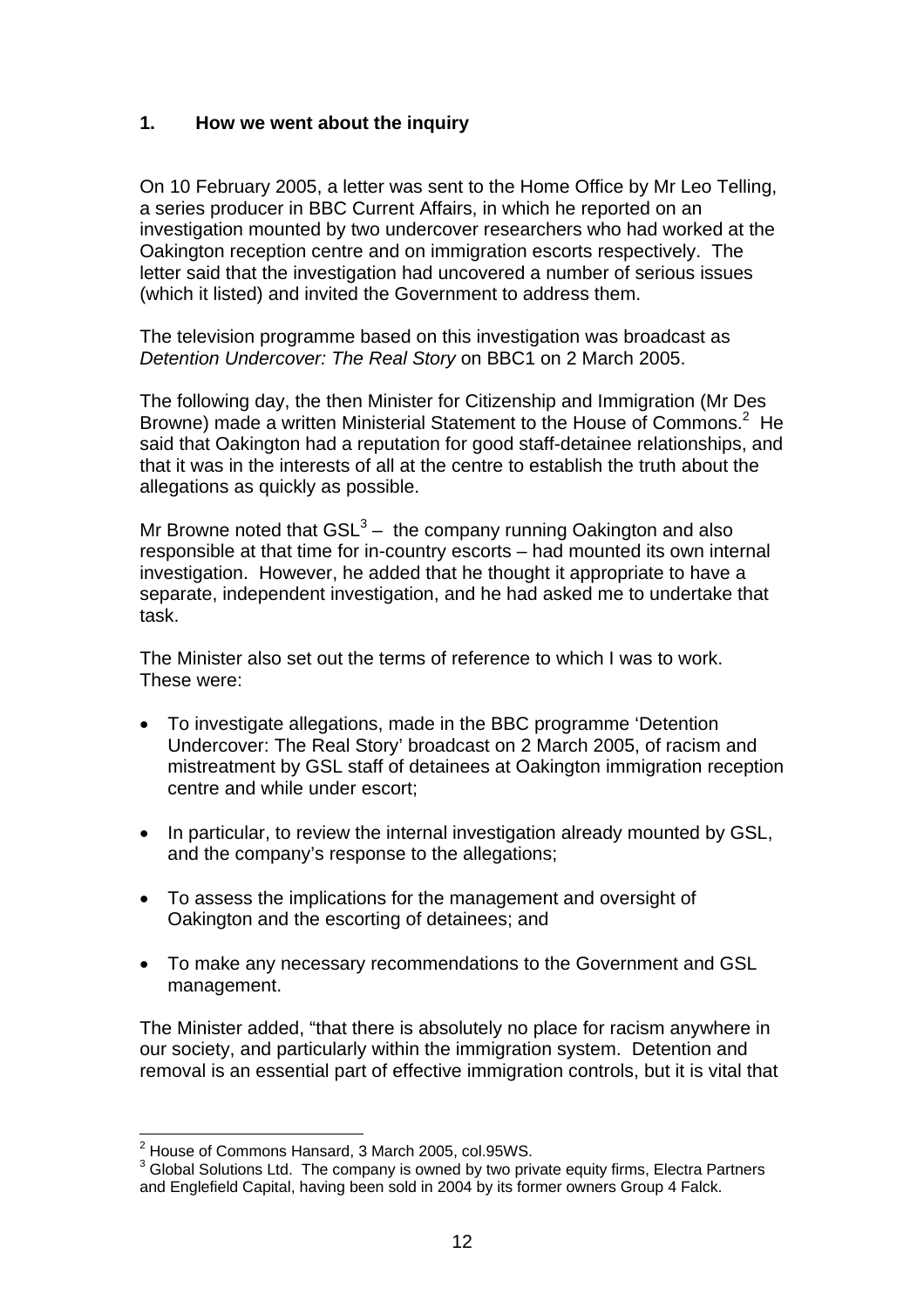it is done with humanity and dignity, and I am committed to ensuring this is the case."

In carrying out this inquiry, I have of course respected the terms of reference outlined by the Minister. However, I have interpreted them sufficiently broadly to allow me to take note of that evidence I have received relating to other removal centres and non-GSL escorts.

I have been assisted throughout by my colleague from the Prisons and Probation Ombudsman's Office, Miss Ali McMurray. She and I were jointly responsible for an inquiry into allegations of racism and abuse at the GSL-run Yarl's Wood removal centre reported in the *Daily Mirror* in December 2003. (A copy of our report is available on www.ppo.gov.uk.) Miss McMurray and I also conducted the Government's over-arching inquiry into the major fire and disturbance at Yarl's Wood that took place in February 2002 (our report was published as House of Commons Paper 1257 in November 2004).

In some respects this present inquiry was unusual in that the basic facts were not in question. The BBC had secretly recorded a variety of GSL staff voicing racist or abusive comments about those in their charge, or admitting to abusive acts. (The BBC filmed just one of those acts – the assault on a detainee by DCO A, see pp. 16 & 17 below.) Although I wanted to ascertain the context of some of those comments – not that any context excused some of the more egregious remarks – the fact that they had been made was not in doubt.

In carrying out this work, Miss McMurray and I have:

- met the BBC producer and series producer and interviewed the two undercover researchers. The BBC agreed to release to us all the unbroadcast material;
- met the GSL investigation team and reviewed their internal report;
- met a variety of other parties, including the contract monitor at Oakington, the chair and two members of the Oakington Independent Monitoring Board (IMB), GSL and Immigration Service officials, and representatives of many of the faith groups present at Oakington;
- visited Oakington on several occasions and toured the estate;
- visited GSL's escorts base at Egham (where some of the BBC footage was filmed);
- visited Heathrow to see the holding rooms and to witness removals;
- visited Stansted to see the immigration facilities and see one of the Aardvark flights take off for Pristina;<sup>4</sup>
- accompanied and observed an out of country escort from Colnbrook to Southampton;
- issued notices to detainees, Oakington staff and escort staff inviting contributions to the inquiry;
- issued a wider letter to stakeholders inviting the submission of evidence;

 <sup>4</sup> Aardvark is the name of the Immigration Service operation to return Kosovans and Albanians to their home areas. See also pp. 81 - 82.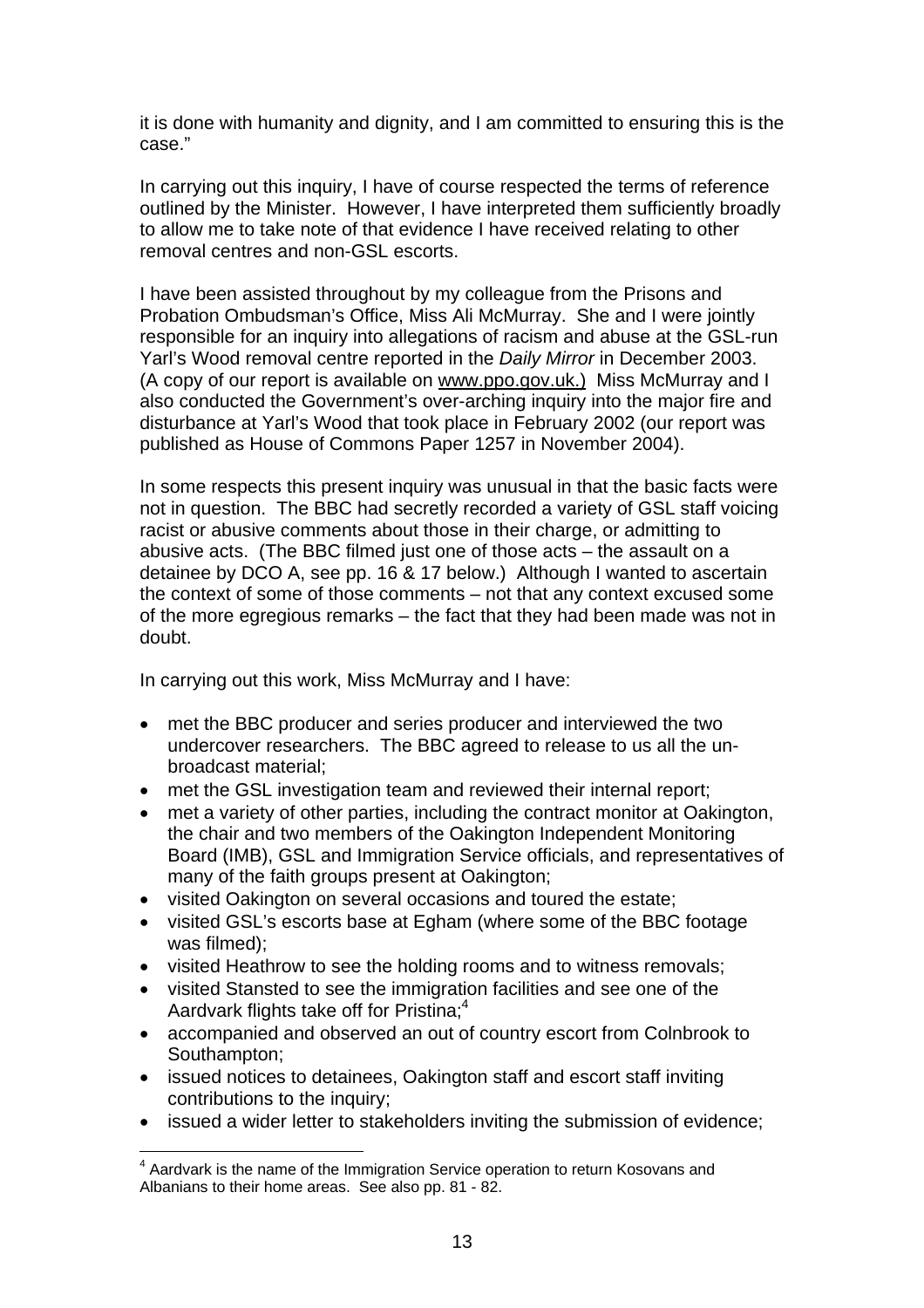- conducted formal interviews;
- reviewed a selection of complaints held by the Immigration Service, and conducted a similar exercise on GSL files held at their base at Egham. These included use of force forms. We have also reviewed complaints and Rule 40 forms held at Oakington;
- reviewed a variety of tender documentation and other material held by the Immigration and Nationality Department;
- consulted with the Home Office's Race Equality Adviser, Mr Mark Carroll, and others on aspects of the inquiry;
- visited Manchester short term holding facility;
- viewed a DVD produced by GSL showing two days' experience of escorts at Heathrow; and
- consulted a colleague with expertise in control and restraint (C&R) on matters arising from that DVD, and reviewed relevant Use of Force documentation.

Given the sensitivity and seriousness of the matters under inquiry, I am pleased to record that Miss McMurray and I have received every assistance from IND and GSL and from all of our witnesses.

At Mr Carroll's suggestion, I invited the barrister Mr Lincoln Crawford OBE, a member of the Home Office Race Equality Advisory Panel (and, coincidentally, a former colleague of mine at the Prison Reform Trust), to review my report in draft, along with some of the evidence on which it is based. I have amended my report to reflect Mr Crawford's advice. I also invited him to comment more generally on the issues raised by the programme and these comments are appended to this report as Annex D. I am most grateful to Mr Crawford for his assistance.

The report was also disclosed in draft to the Immigration Service, GSL and the IMB in the interests of fairness and accuracy. Mr David Banks, Chief Operating Officer of GSL responded in a letter dated 5 July 2005; Mrs Penny Lambert, chair of the IMB responded in an e-mail dated 3 July 2005; and the contract monitor at Oakington responded in an undated note. I have reflected their comments in the report and made amendments where necessary.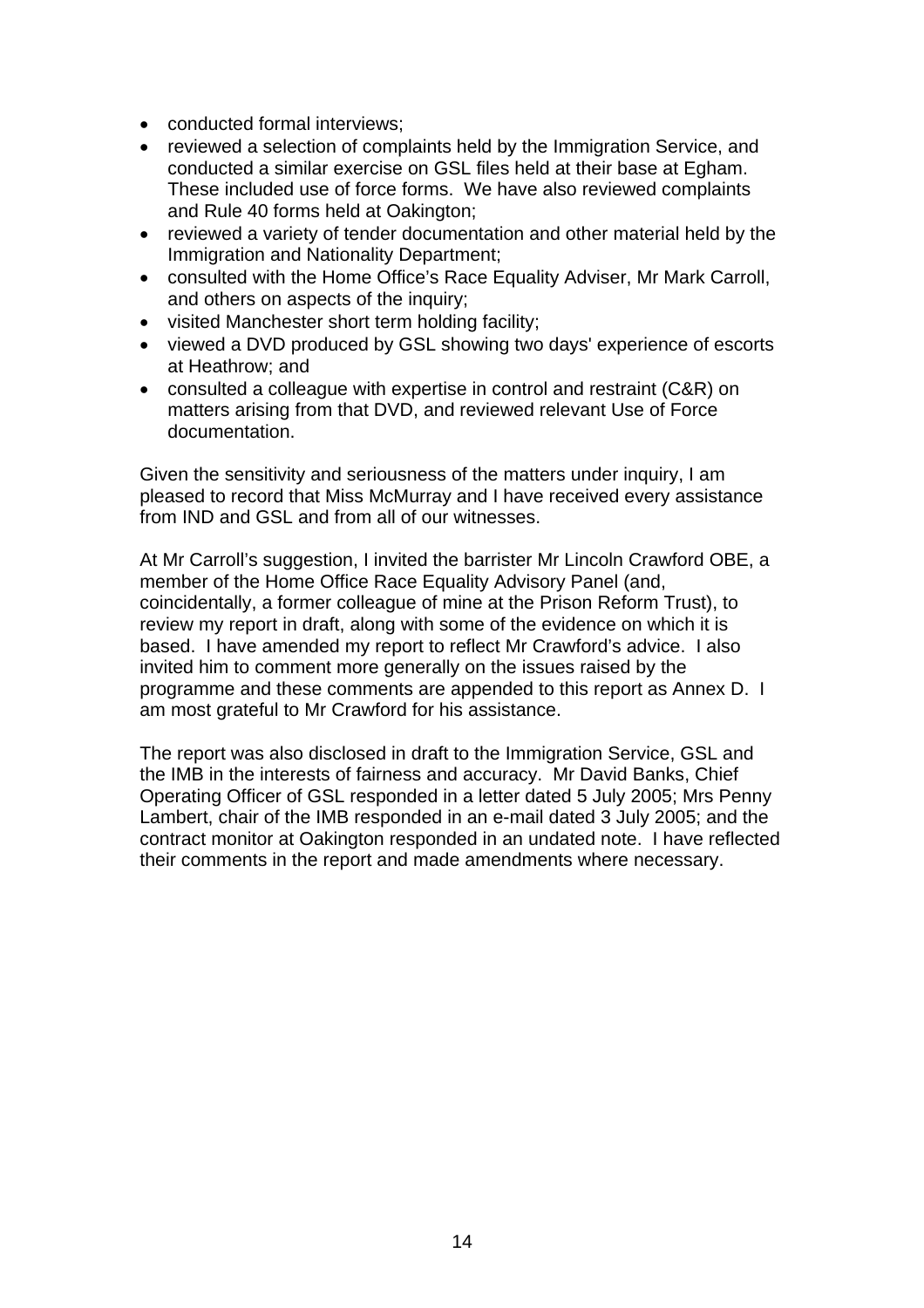## **2. The BBC project**

I am very grateful to the BBC for their candour in explaining how the *Detention Undercover* programme came about and for sharing with me the untransmitted material.

I understand that the idea for the programme derived from several sources. These included the example of the *Daily Mirror*'s undercover reporting from Yarl's Wood removal centre (see above, p. 13), and allegations from pressure groups and lawyers representing asylum-seekers and detainees. The BBC's procedures require the submission of a special form when seeking permission for secret filming and the assent of the Corporation's lawyers and its Head of Editorial Policy.

The BBC provided me with the prima facie evidence on which the decision to introduce two undercover reporters was made. The information received about Oakington came from six principal sources made up of serving staff, exstaff, an ex-detainee and a member of a local pressure group. The Corporation had been provided with a number of internal documents and had also been referred to the Independent Monitoring Board's annual report for 2003.

The information the BBC received had suggested that the Detainee Departure Unit (DDU), a euphemism for the Segregation Unit, was used as a tool of intimidation, that detainees would be placed there for trivial reasons, and that those segregated were always male and primarily Romanians, Albanians or Ukrainians. They had also received adverse reports about conditions in the DDU. The BBC deduced that the numbers placed in the DDU and the numbers who had been on suicide watch were under-reported to the IMB. One source, who had worked at all the GSL removal centres, told the BBC that GSL was fined by the Home Office for deaths, escapes and self harm and that records at all removal centres were falsified to avoid this.<sup>5</sup>

The BBC had possession of a letter naming over 40 officers alleged to be racist and giving details of racist behaviour and language. One shift in particular was alleged to be aggressive and racist. The BBC was told that the race relations training was inadequate and that the Race Relations Liaison Officer (RRLO) post was vacant for a lengthy period.

It was also alleged that staffing levels were systematically 20 per cent below levels agreed with Home Office. It was further argued that it was difficult for detainees to make a formal complaint and that many complaints received no response.

<sup>————————————————————&</sup>lt;br><sup>5</sup> The BBC did not pursue this allegation and neither have I. It remains wholly unsubstantiated. In his letter of 5 July, Mr Banks refuted the allegation, noting that such action would unethical and likely to result in instant dismissal. He was unhappy that it should be repeated in this report, as its inclusion would "give it credibility and 'currency'". I take Mr Banks's point entirely. I have decided it should remain, however, as it represents a significant part of the "evidence" that led to the undercover operation.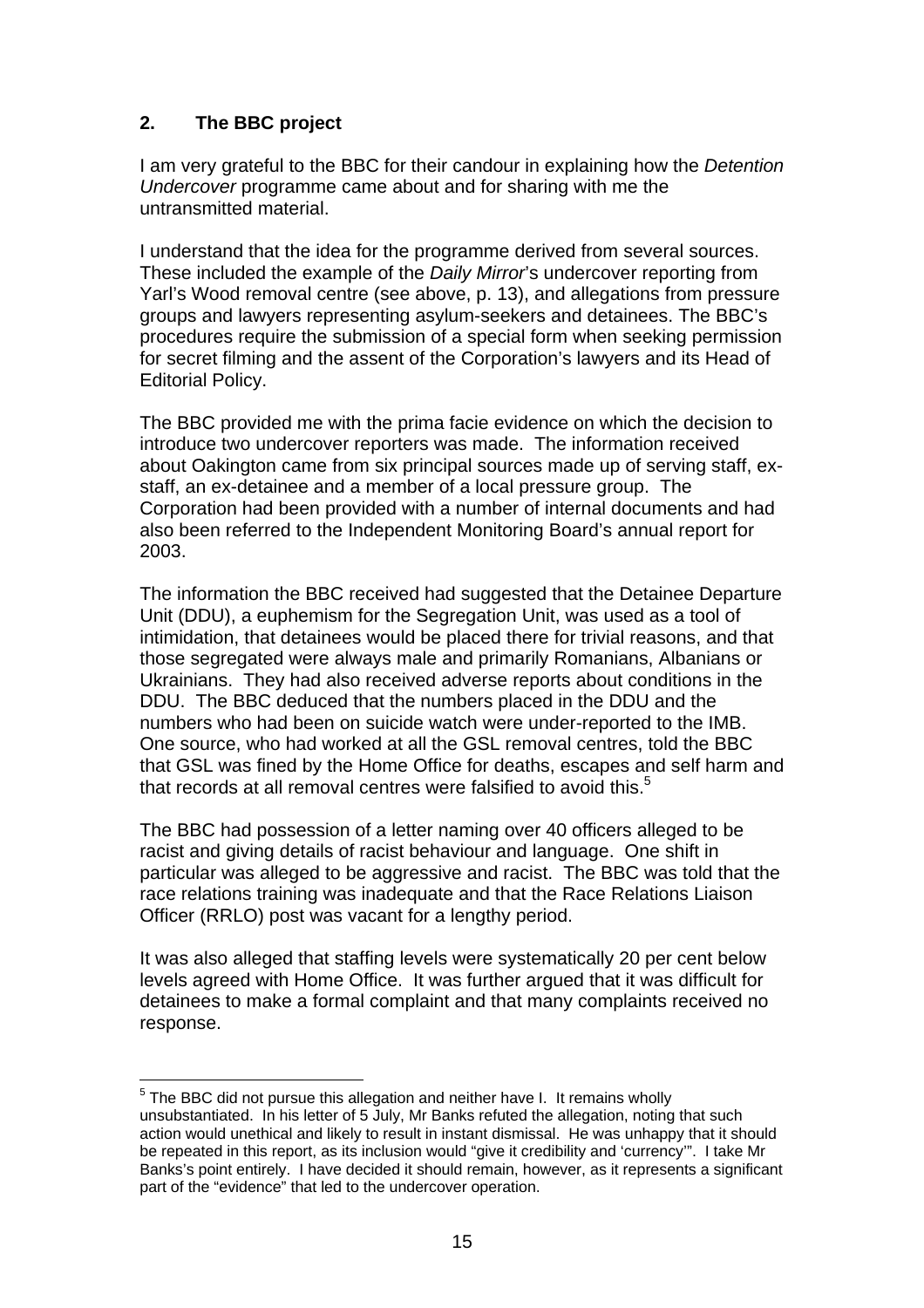The prima facie evidence on the escorts side consisted of research from the Medical Foundation for the Care of Victims of Torture and details from firms of solicitors about action being taken against GSL by their clients. Eight detainees or former detainees claimed they had been physically assaulted and/or verbally abused by escort officers. (Two of these subsequently featured in the BBC programme.)

Once the programme had received the go-ahead, two researchers (Mr Simon Boazman and Mr Andy Pagnacco) applied for jobs with GSL in the normal manner. Leaving aside their undercover role, as many details as possible in their applications were accurate.

Once they had been taken on by GSL, the researchers filmed using miniature cameras hidden on their uniforms. The cameras were able to record digitally for about one hour a day (in practice, some of the files corrupted and/or there were other technical difficulties).

The researchers were given advice as to the extent that, through language and behaviour, they could 'act the part'. There were strict warnings against acting as *agents provocateurs.* They were trained, via role play, in how to respond to comments by others without inhibiting them from continuing but without encouraging them to do so.

### *(i) Summary of the programme*

The eventual programme was cut from around 100 hours of secret footage and lasted for one hour. Some scenes were repeated. In relation to Oakington, the programme:

- suggested that so-called 'profiling' was discriminatory against Eastern Europeans;
- implied that the contract monitor was aware of the alleged discrimination and that she condoned it;
- suggested staff 'trumped up' allegations against detainees to secure their removal to the DDU;
- revealed that the DDU was used for those at risk of suicide:
- showed that some staff in the DDU were racist and had been investigated for misconduct;
- suggested that there were no welfare checks for children;
- recorded various Detention Custody Officers (DCOs) at Oakington as follows:
	- saying he would not work in the DDU as "they are a little right of left";
	- saying they had threatened to hit a detainee;
	- saying they had stood on a detainee's teeth;
	- making racist remarks about immigrants being no good to anyone etc;
	- shouting and swearing at detainees;
	- racially abusing a detainee;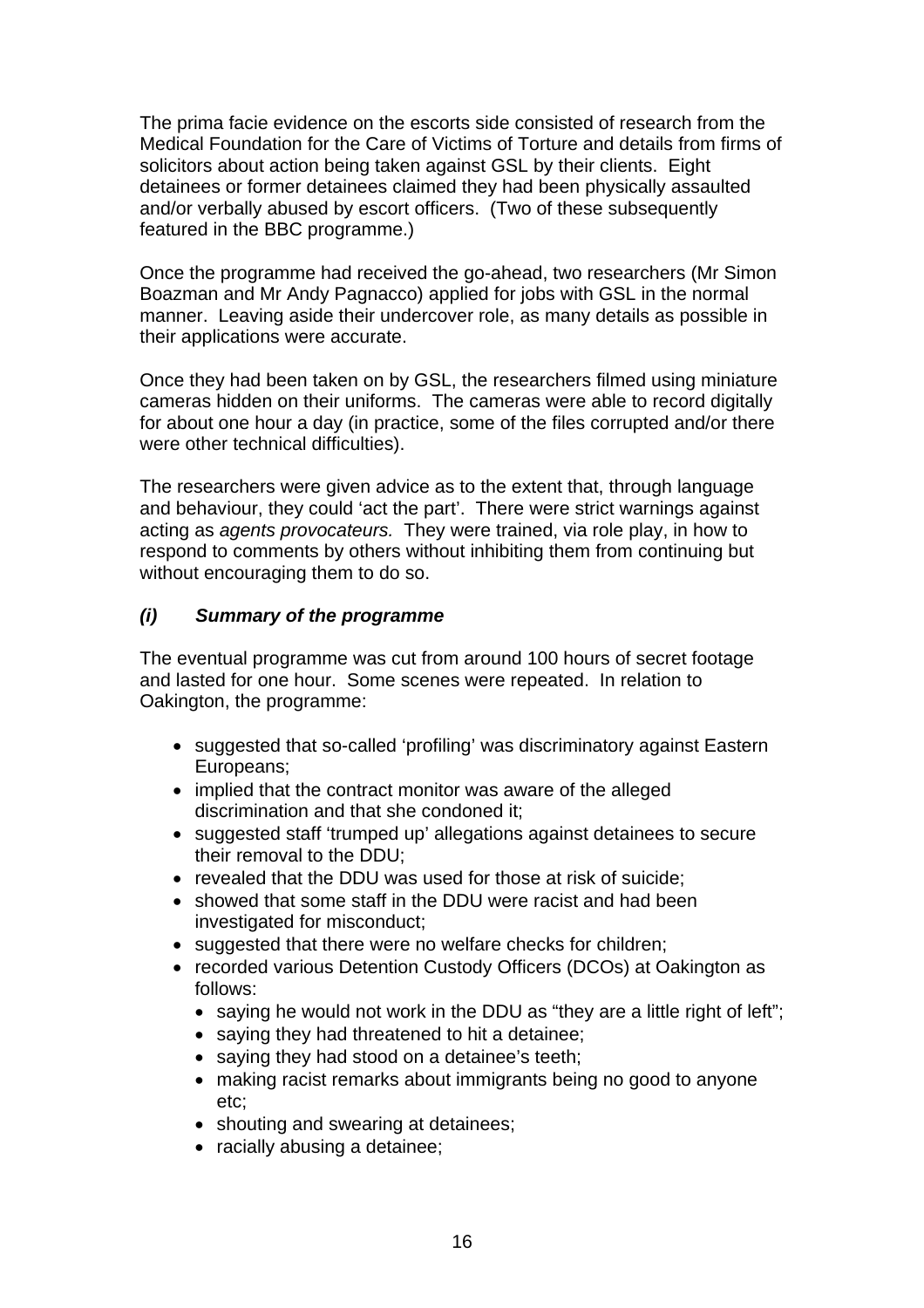- tipping the detainee out of bed; $6$
- making offensive references to Chinese detainees;
- saying they had talked detainees out of submitting formal racial complaints;
- talking about racist codes used by staff:
- witnessing others making racist comments without saying anything (this last was an Assistant Race Relations Officer);
- referring to one of the accommodation blocks as 'Pakiland';
- saying that people from Mozambique had no regard for human life;
- complaining about the number of Eastern Europeans in the country;
- complaining about detainees "taking the piss" and saying it was impossible not to think badly of them.

In addition, a letter sent by the BBC to GSL advised that the Oakington researcher had also heard the deputy centre manager admitting that some detainees were put in the DDU because they 'fitted the profile', and that a nurse had said she regularly saw detainees returning injured from failed removals.

The programme also recorded various escort staff respectively:

- saying they had hit a detainee in the face;
- boasting of sexual encounters with female detainees;
- advising the BBC researcher that it was okay to take out his frustration on detainees by "giving them pain";
- referring to detainees as "smelly fuckers, bastards, tricky fuckers";
- saying that the Union had beaten a disciplinary charge even though the member of staff was clearly guilty;
- saying they had banged a detainee's head on a concrete floor while restraining him;
- saying they had taped a female detainee's skirt to her legs after she had defecated;
- talking about hitting detainees when no cameras were around;
- saying lifts were a very good place for hitting detainees;
- referring to his passengers as "A Chink and a Romanian, I think";
- acknowledging that there was widespread breaking of the rules and that she asked staff to break the rules (this was a supervisor).

The programme also featured two ex-detainees who alleged they were assaulted by DCOs during failed removals. One said he had been taken to a cell, stripped and punched and kicked.

More generally, the BBC alleged that:

 $6$  This incident was of itself quite shocking. I learned subsequently that it was even worse than would have been apparent to viewers in that the detainee was mentally ill and had in fact just returned from a psychiatric hospital. There was some suggestion at first by GSL (and its staff) that the scene was manufactured (having seen the room where it took place, I am aware that the bed is now in the reverse position). I do not believe this for one moment.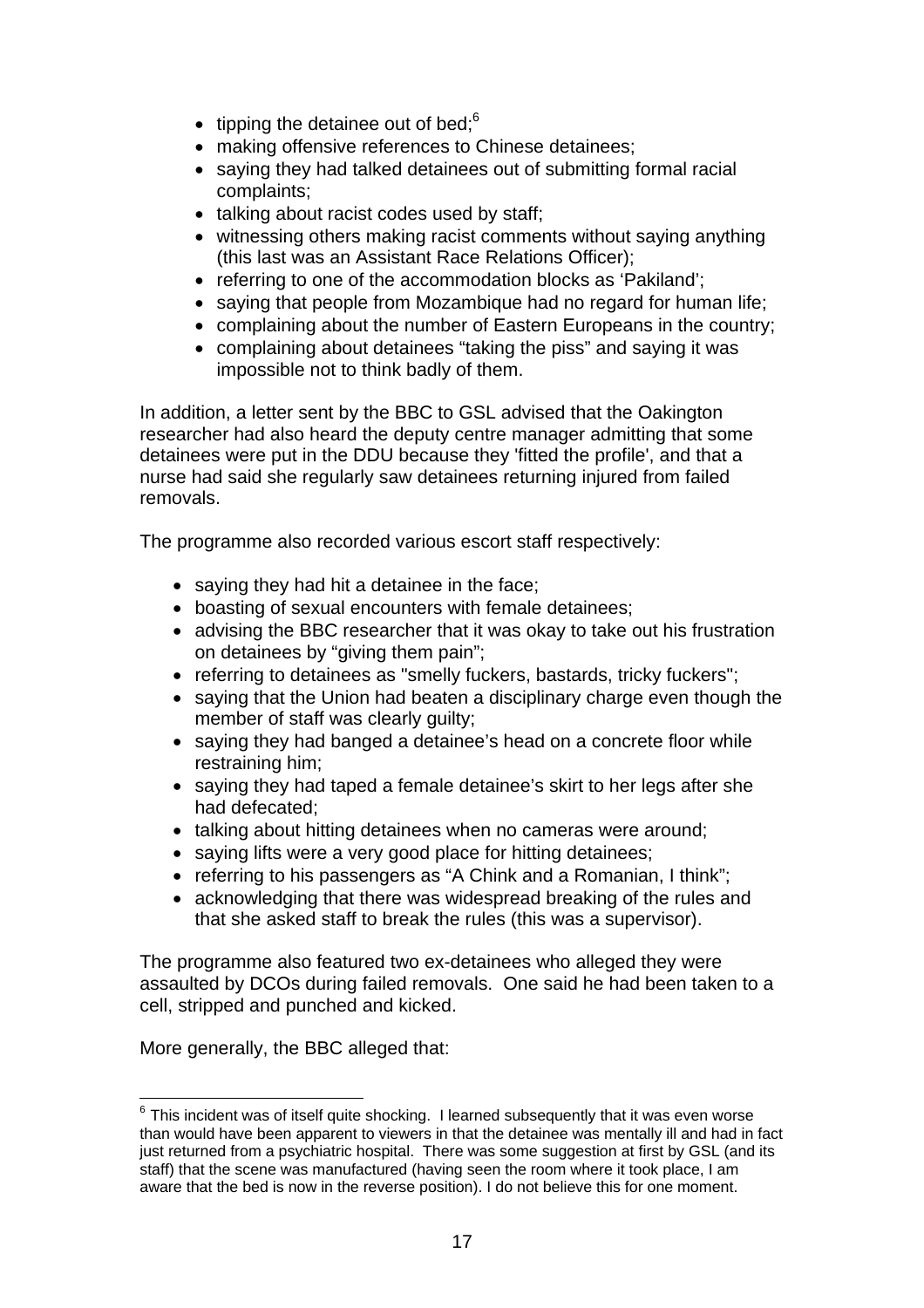- control and restraint procedures were regularly carried out by just two DCOs whereas the rules required at least three officers;
- staff failed to complete forms as appropriate or filled them in very briefly and in collusion with colleagues;
- detainees were frequently kept in vans for hours; and
- DCOs deliberately or carelessly misused handcuffs.

(While DCOs were mostly condemned out of their own mouths, not all the allegations were subsequently substantiated. I set out GSL's findings on each of these allegations at pp. 20 – 36.)

### *(ii) The BBC's untransmitted material*

The BBC passed to me tapes and DVDs on which was recorded everything filmed by Mr Boazman and Mr Pagnacco during their time being trained by, and working for, GSL. I have viewed some but by no means the majority of this material. As might be imagined, much of the footage is extremely banal and a lot of it is poorly recorded.

The BBC also furnished me with a log detailing significant incidents or exchanges. This further persuaded me that it would not be a productive use of time to view the entire footage. I was also influenced by Mr Boazman who told me he did not think there was anything as strong in the untransmitted footage as was shown in the programme.

Nevertheless, the log refers to a catalogue of what might be described, at best, as unfortunate comments by staff. This suggests that inappropriate behaviour was not confined to a small number of individuals, but that a subculture existed<sup>7</sup> (although in the case of Oakington it is fair to say that all, or almost all, the comments were made by members of one shift *–* the Green Shift). $^8$ 

I have considered whether I should set out here in full the untransmitted footage or whether I should recommend that the BBC release it to GSL. On balance, I consider little purpose would be served. Notwithstanding that those who happened to feature in the programme have all been disciplined. I see no value in GSL conducting a witch-hunt among the remainder of its staff. In addition, while there has been a regrettable tendency amongst some employees of the company to minimise the revelations of the BBC, I am confident that the most senior managers have taken to heart the messages from the programme and are endeavouring to address them.

 $\overline{\phantom{a}}$  In his letter to me of 5 July, Mr Banks objected to the reference in the foreword to this report to a "sub-culture of such nastiness". He drew my attention to the many positive views of Oakington and suggested that the majority of staff had been let down by "a relatively small minority (although any is too many)". I do not share Mr Banks's view that it is inappropriate to refer to a sub-culture. I do not doubt that the majority culture was as he describes, but the two faces of Oakington are central to this enquiry.

<sup>&</sup>lt;sup>8</sup> Staff at Oakington are brigaded into four shifts, each of them denoted by a colour.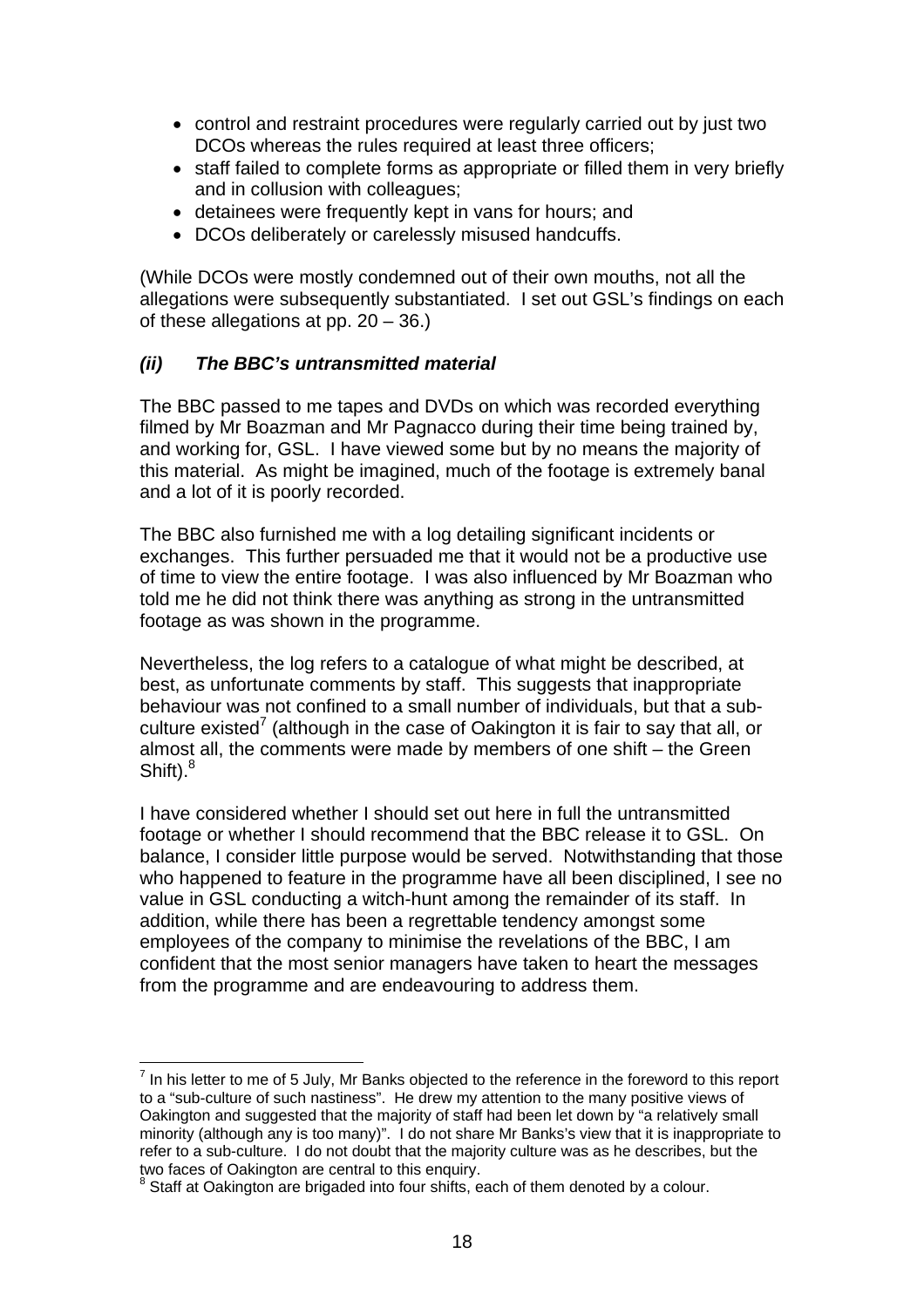However, it is pertinent to note that it was not only GSL staff who were implicated in the untransmitted footage. I identified that one of the staff shown making a highly obscene and offensive remark was an employee of Securicor Justice Services. $9$  I simply note that this episode demonstrates that the use of inappropriate, obscene and abusive language was not exclusively a characteristic of staff employed by GSL.

**EXECUTE:**<br>
<sup>9</sup> I invited the company to view the relevant footage. An investigation was conducted by the company's customer service and contract compliance manager, following which he wrote to me. He first of all described the (rather fraught) circumstances leading up to the remark. He went on to say that the investigation report would be passed to the employee's manager with a recommendation for disciplinary action. With the exception of a reference to the language being especially inappropriate in front of members of another company (it was totally inappropriate in any context), I am content with the way Securicor have handled this matter and the outcome. The letter from Securicor added that the company intended to use the BBC programme in its training "as a catalyst to improve behavioural culture".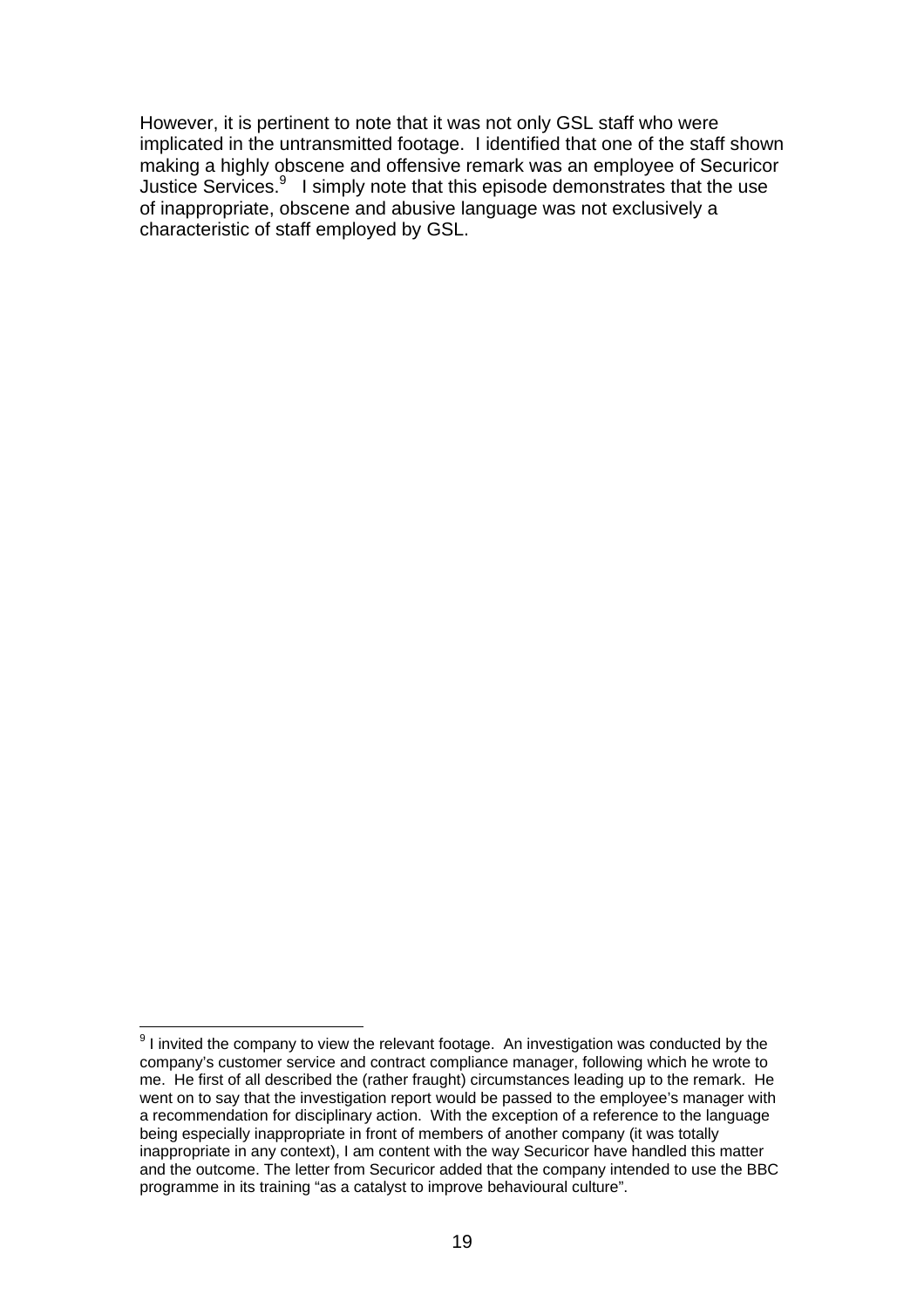## **3. The GSL investigation and management response**

On receipt of the letter from the BBC advising of their findings, GSL commissioned a team of five former senior police officers to investigate the allegations. At that stage, the BBC declined to provide any further information beyond what was stated in their letter. All those staff identified by the BBC were interviewed, with the exception of three who had already left GSL's employment. (Many were subsequently re-interviewed after the programme was aired.)

The investigation team was led by Mr Paul Leadbeater. Mr Leadbeater served with the West Riding Constabulary for 30 years – much of it in the CID – before joining Group 4 (the precursor to GSL) in 1995.

GSL provided me with Mr Leadbeater's report, which took the form of three large files. The first set out GSL's findings. It also included copies of statements from various staff at Oakington and on the In-Country Escorting (ICE) side. The second comprised various supporting documents, including:

- an analysis of the characteristics of escapers at Oakington;
- a number of security information reports (SIRs) and summary documents;
- papers relating to earlier investigations into complaints made by detainees about Officers B and C;
- documents relating to race relations management at Oakington;
- the medical file for a family whose case was featured on the programme;
- documents relating to the control and restraint of a detainee (referred to in the programme as an officer stamping on a man's teeth); and
- statements by and notes of interview with numerous Oakington staff.

The third file related to the ICE contract. It comprised:

- a report by the General Manager, Mr Russell Hobbs;
- a report on the training of DCOs;
- schedules of complaints, investigations and assault allegations for 2004;
- training notes on the use of handcuffs:
- documents relating to control and restraint training, including the Use of Force training manual;
- documents relating to the control and restraint of a detainee featured in the ICE part of the programme;
- notes on the extra footage provided to GSL by the BBC; and
- notes of interview with numerous ICF DCOs.

The first file – termed here the GSL report – considered one-by-one the allegations (reproduced here in italics) set out in the BBC letter.

## *(i) Oakington*

*The centre operates a system of profiling that discriminates against Eastern Europeans.*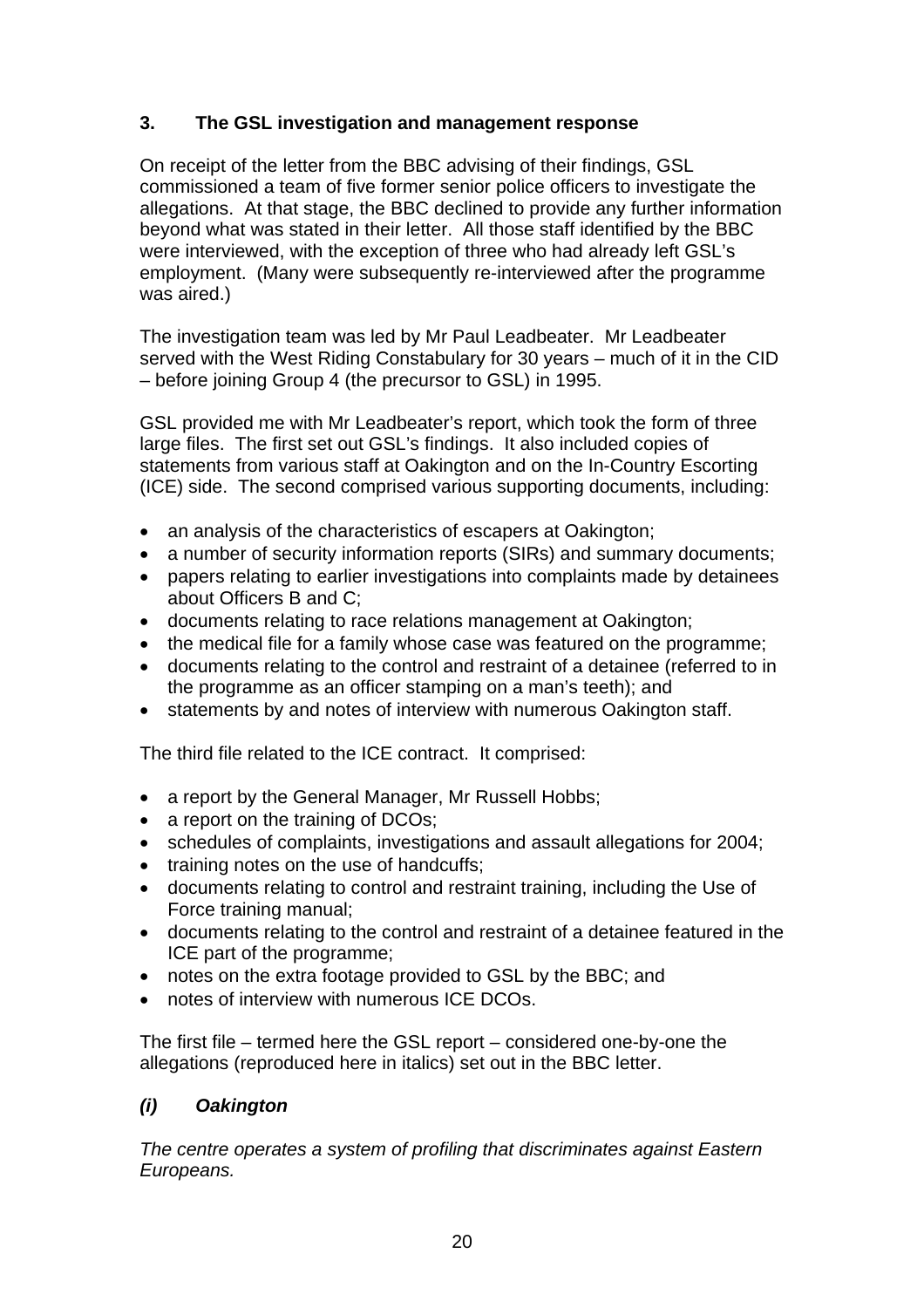The GSL report set out the history of 'profiling'. It said it resulted from a sudden increase in escapes. An analysis carried out by the security manager showed that all escapers during the period under review were Eastern European, the majority of whom had been received direct from police stations. There were some other common characteristics. The report stated:

"To reduce the number of absconders, it was decided to implement a risk assessment system, in order to try to identify at an early stage, those detainees who were likely to attempt to abscond, and whilst being Eastern European was a factor, because of the analysis, as Mr Rees [Mr Tom Rees, deputy centre manager and security manager] points out, other nationalities were also identified in this fashion."

The report noted that the risk assessment system was apparently sanctioned by a senior official in the Immigration Service.

It also stated that Eastern Europeans accounted for 18.6 per cent of the overall population at Oakington during 2004, but 80.6 per cent of the DDU occupancy. The investigators stated that, "one observation of the figures is that whilst they tend to support the analysis carried out by Mr Rees, to a casual observer, it would appear that Eastern Europeans were the only contenders for a place in the DDU."

The investigators noted that there were no policy documents on the system and that Mr Rees said it was the subject of a verbal instruction "on a need to know basis". They suggested that, in light of this, it was perhaps not surprising that staff interviewed did not know the mechanics of the process. They concluded:

"Whilst the concept of risk assessment was introduced for legitimate reasons … it is important to ensure that such a procedure cannot be misinterpreted and on that basis … it should have been the subject of a policy document and it should also have been incorporated in a training package for the Initial Training Course …

"To any party who is not in possession of the full facts on risk assessment at Oakington, then it is quite easy to understand that they will interpret it as discriminating against Eastern Europeans, and I believe that is why Boazman has made the allegation."

(I set out my own thoughts on this matter on pp. 73 & 74.)

*In some cases without any prior evidence against individuals these 'profiled' detainees are … placed in the DDU. Some individuals are subject to trumped up charges …* 

The investigators concluded from their enquiries that staff understood that information submitted on an SIR could form part of the risk assessment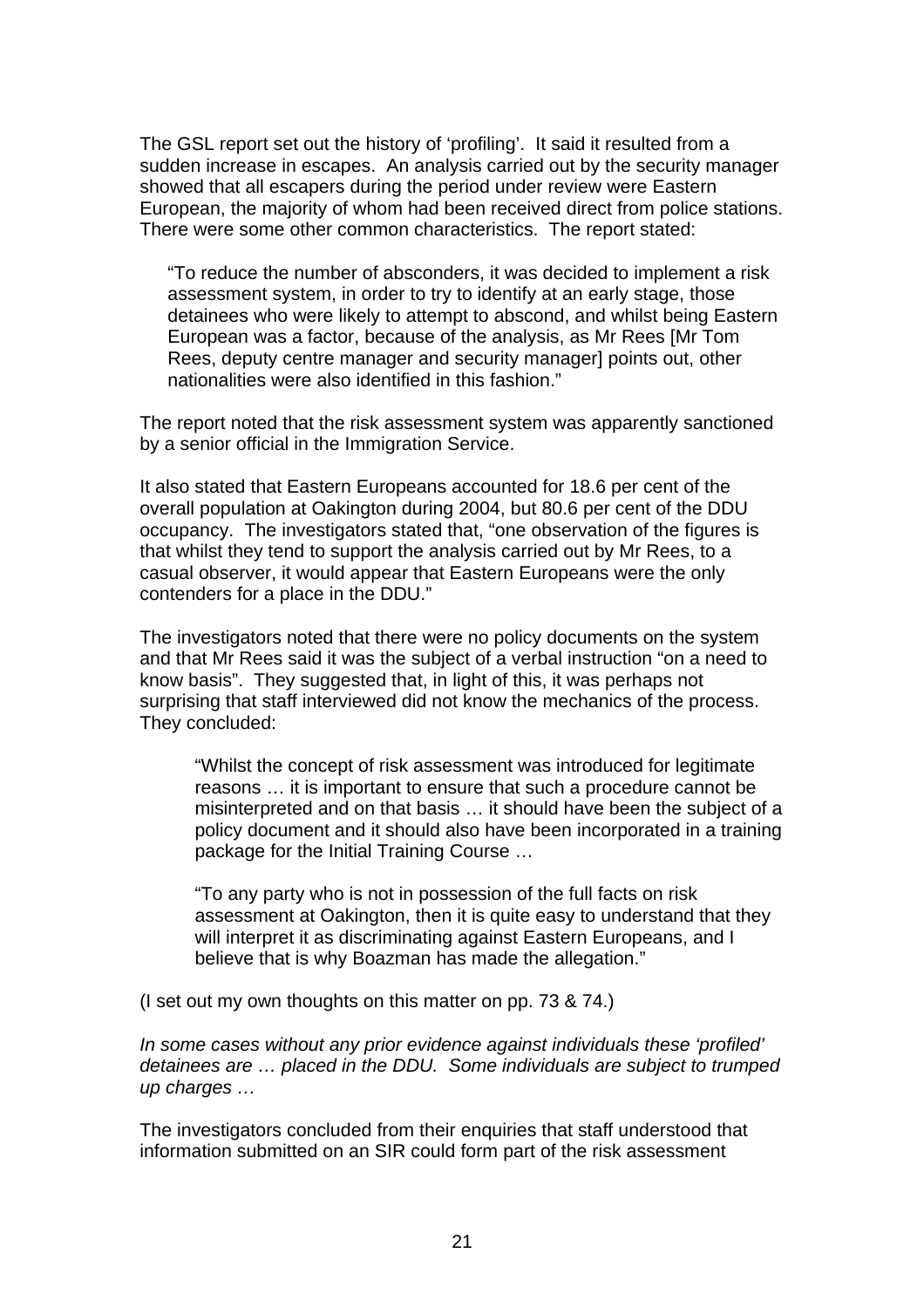process, but none thought a single SIR would result in a detainee being placed in the DDU.

The investigators noted that, whilst many of the SIRs they reviewed appeared rather innocuous, it was difficult to establish if any of them contained false information. They referred to a review carried out by the contract monitor which had concluded that there was no evidence of any pattern that might indicate that particular officers were guilty of submitting false reports.

The investigators noted that 'fence watching' and 'acting suspiciously' appeared to be common features of the SIRs they had reviewed and said how difficult it was to avoid fence watching.<sup>10</sup> They suggested that those submitting SIRs should be required to give more detail about why the behaviour in question gave cause for concern. I agree.

#### *Use of the DDU for those at risk of suicide.*

The report accepted that the use of the DDU for those at risk of suicide was inappropriate, but concluded that there was no alternative given the centre did not possess a residential medical wing. It noted that there had not been a single suicide to date despite the very vulnerable nature of many of the residents. It concluded, "Whilst the present arrangements are not of the best, they are at this moment in time, the only solution, given the circumstances."

I disagree. My own considerations on the matter are set out at p. 74.

#### *Inappropriate staffing of the DDU.*

The investigators referred to an investigation carried out as a result of a complaint made by a detainee that he had been the subject of bullying and intimidation by Officers B and C. They noted that the allegations were not substantiated, but that the contract monitor had written to the centre manager at the time expressing her concerns about "a very small minority of staff". The GSL investigators recorded that the centre manager did not feel he could remove Officers B and C from having direct contact with detainees and that he concluded they would be better supervised in the DDU. They noted that the evidence about whether the staff themselves or their supervisors were warned about the reasons for their allocation to the DDU and about their future conduct was contradictory.

The investigators said that the names of B and C featured prominently in complaints made by detainees during 2004. They concluded, notwithstanding the arguments of the centre manager and security manager, that "moving these two officers to the unit was a mistake". They added that, if it was accepted that the two officers were unsuitable for contact with detainees within the normal confines of the centre, then they were totally unsuitable for working in the DDU, particularly as it sometimes housed vulnerable detainees.

 $10$  That is, staring at the perimeter fence allegedly looking for security weaknesses. It should be noted that Oakington is a very open site surrounded by fencing. It is difficult to look in any direction and not appear to be looking at the fence.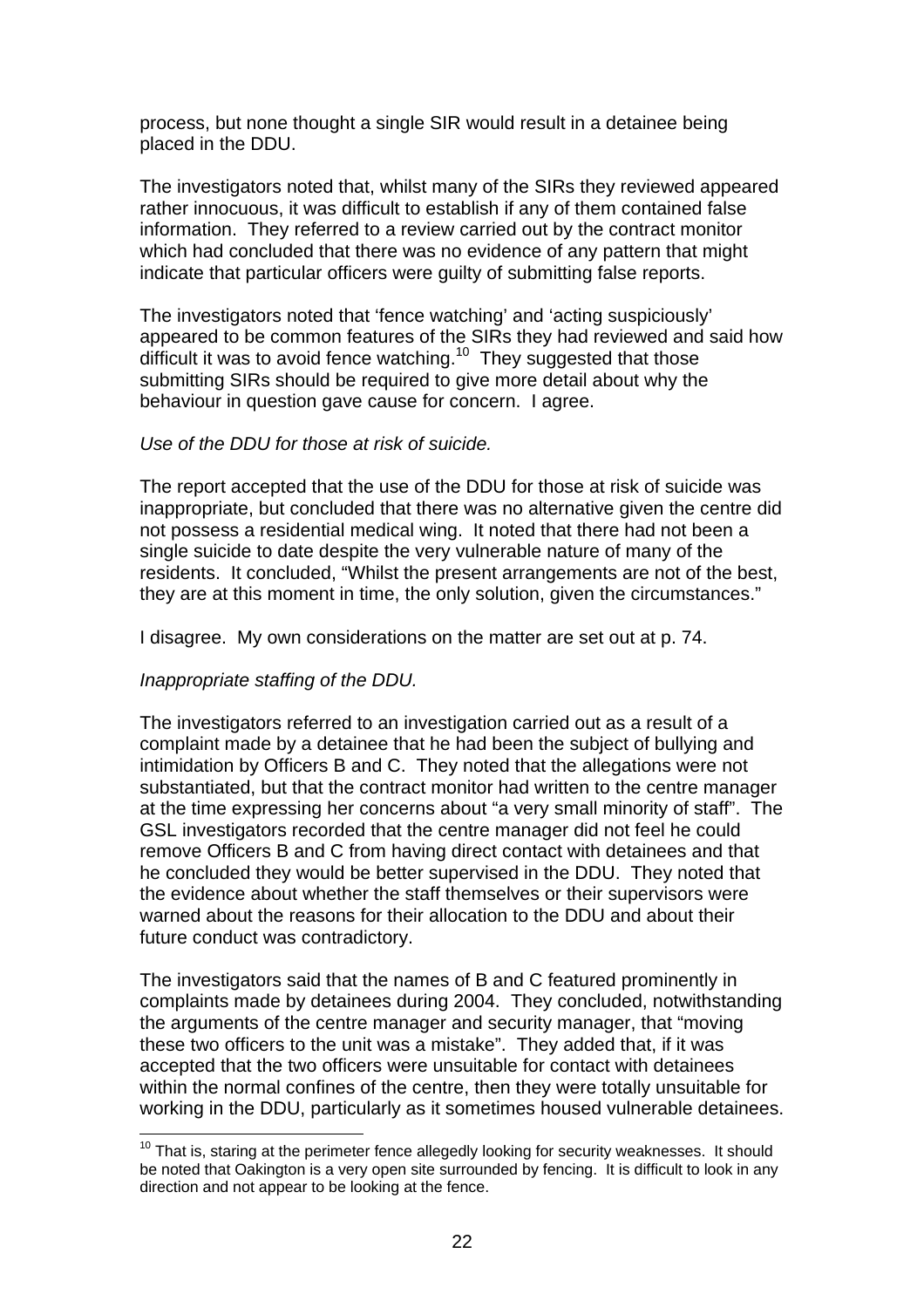The investigators suggested that, "At the very least, they should have been moved to different shifts because … they were of the opinion they were 'untouchable'." They also suggested that, in view of the contract monitor's concern, the centre manager or one of his deputies should have spoken directly to the officers concerned.

I agree with all of this. I consider the matter separately at p. 76.

Finally the report says:

"All three senior managers were surprised to learn … that further allegations were made about these officers. This appears to indicate there was a complete breakdown of communication between supervisors and senior management and no monitoring of their subsequent behaviour existed …"

#### *A widespread culture of racism.*

The GSL report noted that there were three, five and no complaints relating to racism for each of the years 2003-2005 respectively. The investigators also noted that "the officers subject of the allegations, and other officers from the same shift, including supervisors … inevitably denied there were racist officers at the Centre, and certainly senior managers were of that view".

The investigators suggested that, "B and C were clearly racist, on a regular basis". They said that other officers shared this view but had been reluctant to make statements. They found it difficult to believe that Officers B and C's supervisors were unaware of their behaviour. A different supervisor claimed to have written to senior managers about racism at the centre, but this was not substantiated. The investigators concluded:

"Whilst we have no evidence of 'a widespread culture of racism towards detainees …' it cannot be denied that a small minority, mainly confined to one shift, have constantly behaved in a racist manner towards the detainees."

The investigators noted that Mr Rees had referred to resolving complaints informally and that this cast doubt on the number of complaints recorded. They commented that there were no procedures for dealing with complaints of racism informally and said that, even if there were, all complaints should be recorded irrespective of how they were resolved. I agree.

#### **I recommend that all complaints of racism at Oakington, however dealt with, are formally recorded.**

*Failure of the Home Office to implement a system of welfare checks for children and alleged lack of care of a child featured in the programme.* 

The investigators did not cover the question of welfare checks (presumably because the allegation was made against the Home Office, rather than GSL).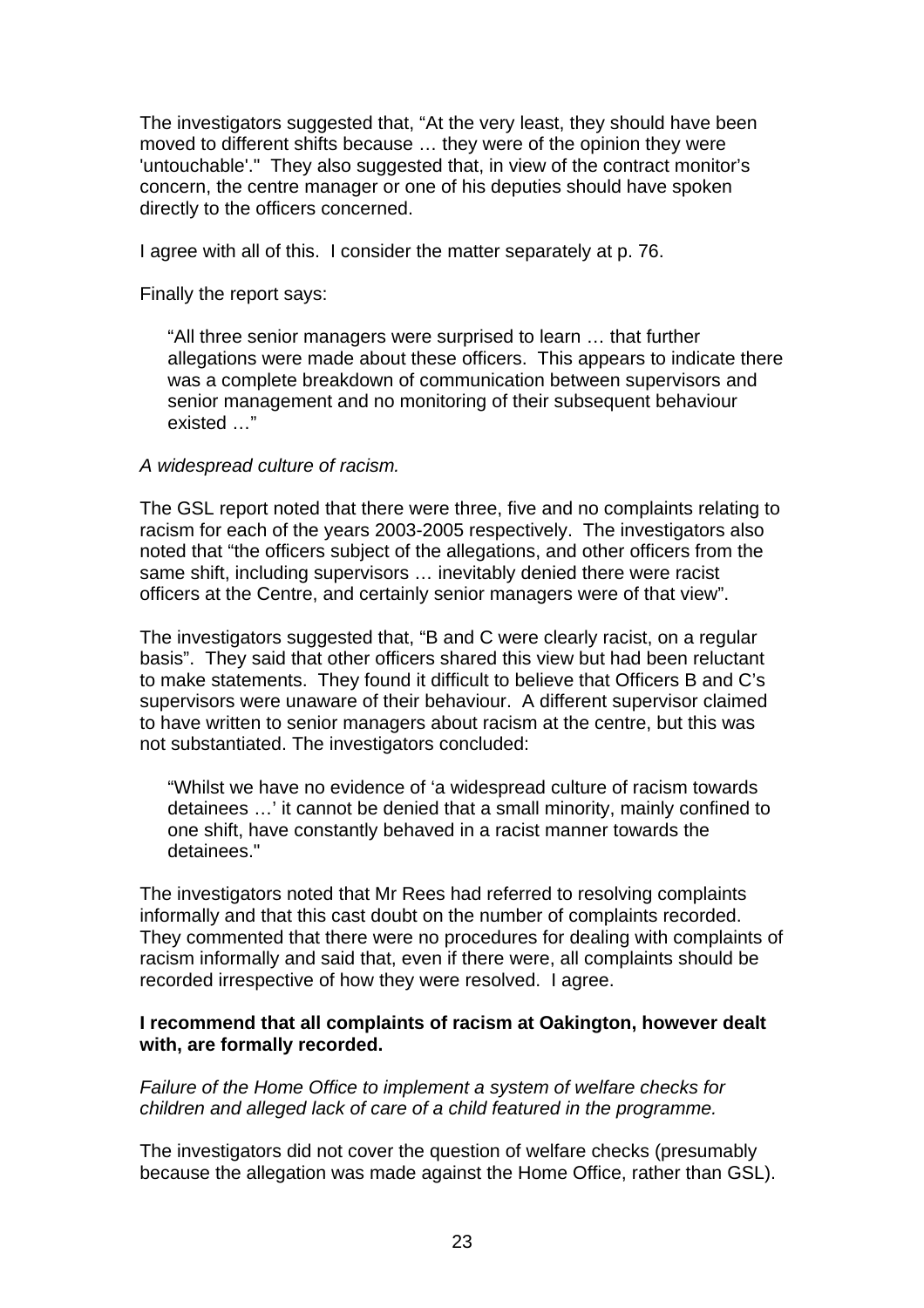They concluded that the care afforded to the child in question could only be commented upon by suitably qualified staff.

While noting that there was considerable contact between the medical subcontractor at Oakington and the child's family, I take the same view. Diagnosis of the child's symptoms and his subsequent care are medical matters upon which I am not qualified to comment.

#### *Threats and assault by Officer B.*

The GSL report recorded that Mr B denied making threats to detainees. As far as the allegation that he stood on the teeth of a detainee was concerned, the investigators concluded that this probably related to an incident where a detainee's false teeth fell out whilst he was being restrained. Of seven officers involved, only one thought the detainee's teeth had been trod upon. The investigators concluded that, if Mr B had indeed stood on a detainee's teeth, there would have been a serious injury that would presumably have been the subject of a complaint. No records of such a complaint were identified. They suspected Mr B was boasting about his involvement in the incident.

#### *Racist remarks by Officers B and C, and allegation of assault.*

The investigators suggested that the incident referred to where Officers B and C made racist remarks was "just one example of such behaviour". As for an allegation that Mr C deliberately stamped on a detainee's foot, they noted that the matter had been investigated at the time, but the allegation was found to have been unsubstantiated (albeit that it was this allegation which led directly to both officers being moved to the DDU).

#### *Abuse and assault by Officer A.*

Officer A had been shown in the programme playing loud music over the tannoy to wake detainees and then tipping one detainee out of his bed onto the floor. The investigators interviewed a number of staff. All were aware of the music being played, but said Mr A's behaviour was otherwise out of character. However, one said he had previously seen Mr A behave in a similar fashion.

The investigators concluded that, given the comments of the officers to whom they spoke, "one has to ask why his [Officer A's] supervisors never intervened, because quite clearly they must have heard the music over the tannoy …" I agree.

*An Assistant Race Relations Liaison Officer dissuaded detainees from making complaints and alleged that officers used racist remarks on a regular basis. He was present during the Officer A incident.* 

The investigators concluded that the allegation was substantiated by the programme. They noted that the officer had been dismissed.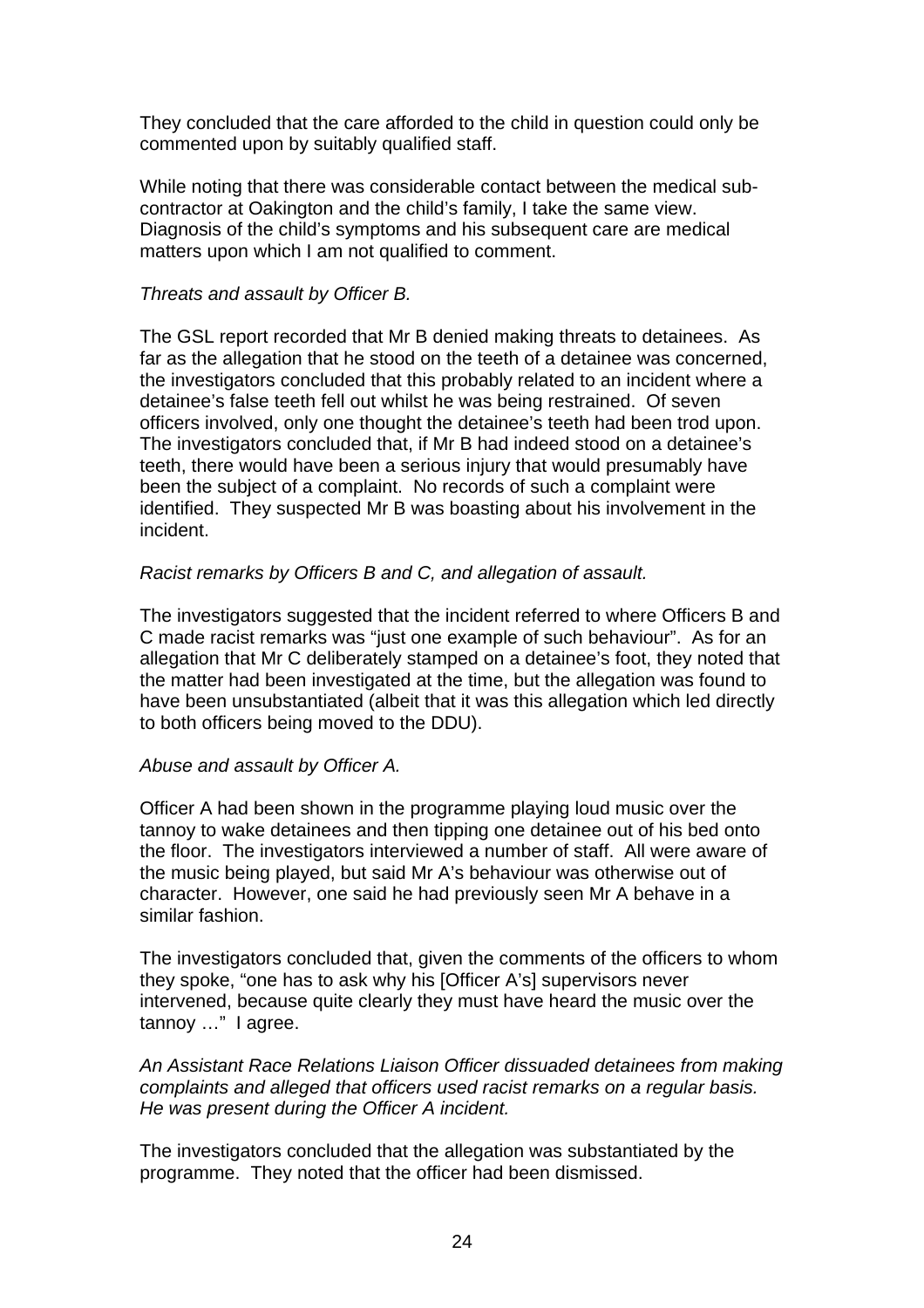#### *An officer referred to 'Pakiland'.*

The report said the officer was interviewed twice, but denied using the term. There was no doubt, however, that this is what he said and he had been dismissed. The investigators noted that he had been a close associate of Officers B and C and was "no doubt, heavily influenced by their behaviour".

#### *Officer said people from Mozambique had no regard for human life.*

A GSL investigator had interviewed the officer twice. He denied being derogatory to Mozambiquan women, but admitted the language he had used was coarse. The investigators noted that the remark had not been made within the hearing of detainees but amongst about five officers. They commented that the remark was "nonetheless inappropriate". (The officer was reinstated following his suspension, having been given a warning.)

*An officer made inappropriate remarks about Eastern Europeans, said detainees in the centre "took the piss" and that it was impossible not to think badly of them.* 

The GSL investigators did not deal with this allegation in any detail. The officer had already left the company and declined to give a formal interview.

*An officer described 'profiling' as discriminatory and said detainees were falsely accused of fence-watching in order to justify their placement in the DDU.* 

The report said that, when interviewed, the officer denied there was any racism in the process. He also said it had not been his intention to encourage a new officer to falsify SIRs. The investigators noted that the comments featured in the programme were made after half an hour of a conversation with Mr Boazman.

The investigators noted that the officer's comment that all Eastern Europeans were profiled was contrary to the explanation given by Mr Rees. They concluded that the officer had misunderstood the fundamentals of the process and had in turn misled the BBC researcher. They repeated their earlier conclusion in respect of profiling that a little knowledge was dangerous. The officer was given a verbal warning.

#### *The deputy manager admitted that detainees were sometimes put in the DDU because they fitted the profile.*

The report said that Mr Bob Webster (deputy centre manager at Oakington) thought he had responded to a question as to whether he considered profiling to be racist, by saying, "it would be racist if you don't have the supporting evidence". The alleged conversation did not feature in the programme nor in any of the footage that the BBC had provided to GSL. The deputy manager was therefore reinstated with no further action taken.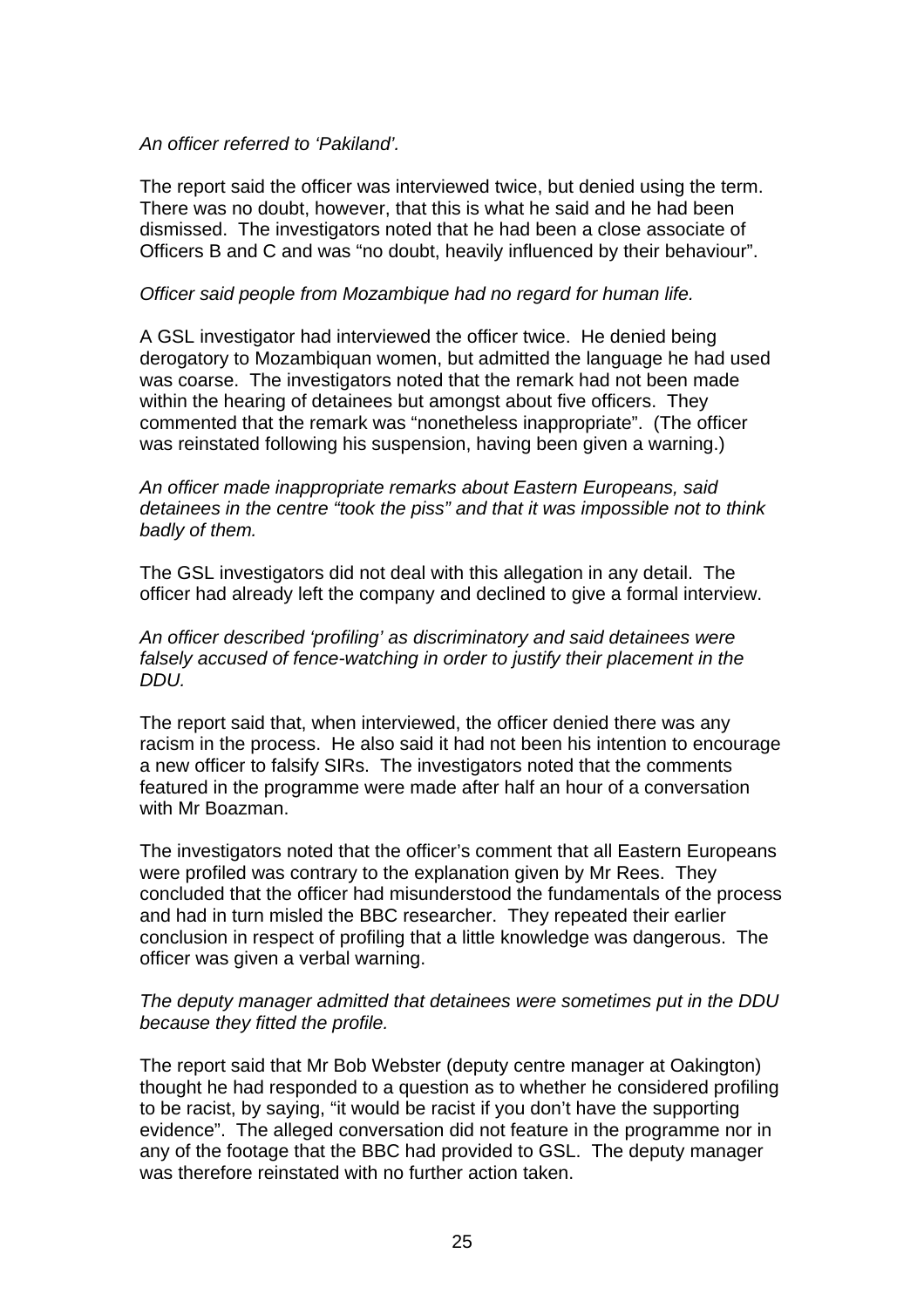I have viewed the footage in question. It shows the deputy centre manager accurately and in detail setting out the purpose of profiling before later appearing to contradict himself. The setting was a golf club bar. I do not believe it justifies further action.

#### *Nurse reported seeing detainees coming off escorts with handcuff injuries.*

The investigators noted that the nurse in question "had somewhat of a chequered history, whilst employed with GSL". She had not responded to telephone messages left for her. Other healthcare staff were interviewed. The general manager could recall only three occasions upon which detainees had been treated for handcuff injuries since February 2000. The healthcare manager confirmed this.

The investigators noted that the BBC had not provided any additional information, but suggested that it was "common sense that anybody who is handcuffed only has to resist to a small degree, and the result will be bruising at the very least". Given that handcuffing was not a common procedure at Oakington, and in the absence of further information from the BBC, the investigators concluded that "injuries of this nature do not appear to be a major issue".

#### *"They're just thieving gypsy bastards".*

This comment was not referred to in the letter from the BBC but was made by an officer on the programme. The investigators therefore interviewed the officer responsible for the remark. He admitted having said it, but said he did not believe the remark was racist, but more of an observation. He was suspended and subsequently resigned.

The overall conclusion of the investigators as far as Oakington was concerned was that:

"It is difficult to cater for employees, who make off-the-cuff remarks without any thought as to the impact of their remark, and no doubt any large organisation will have its quota of employees of that ilk, and no amount of training or instruction will prevent such an occurrence.

"When employees such as B and C are allowed to behave in a racist and bullying manner, without any apparent intervention by their immediate supervisors or senior management, then the actions of supervisors and managers are a cause of concern."

The investigators reported that, when they suggested that the Green Shift supervisor was part of the problem (other officers had identified him as such), Mr Rees "disagreed, stating [he] was a good man who is currently acting up two ranks, and he blamed the problem of Green Shift on a former manager."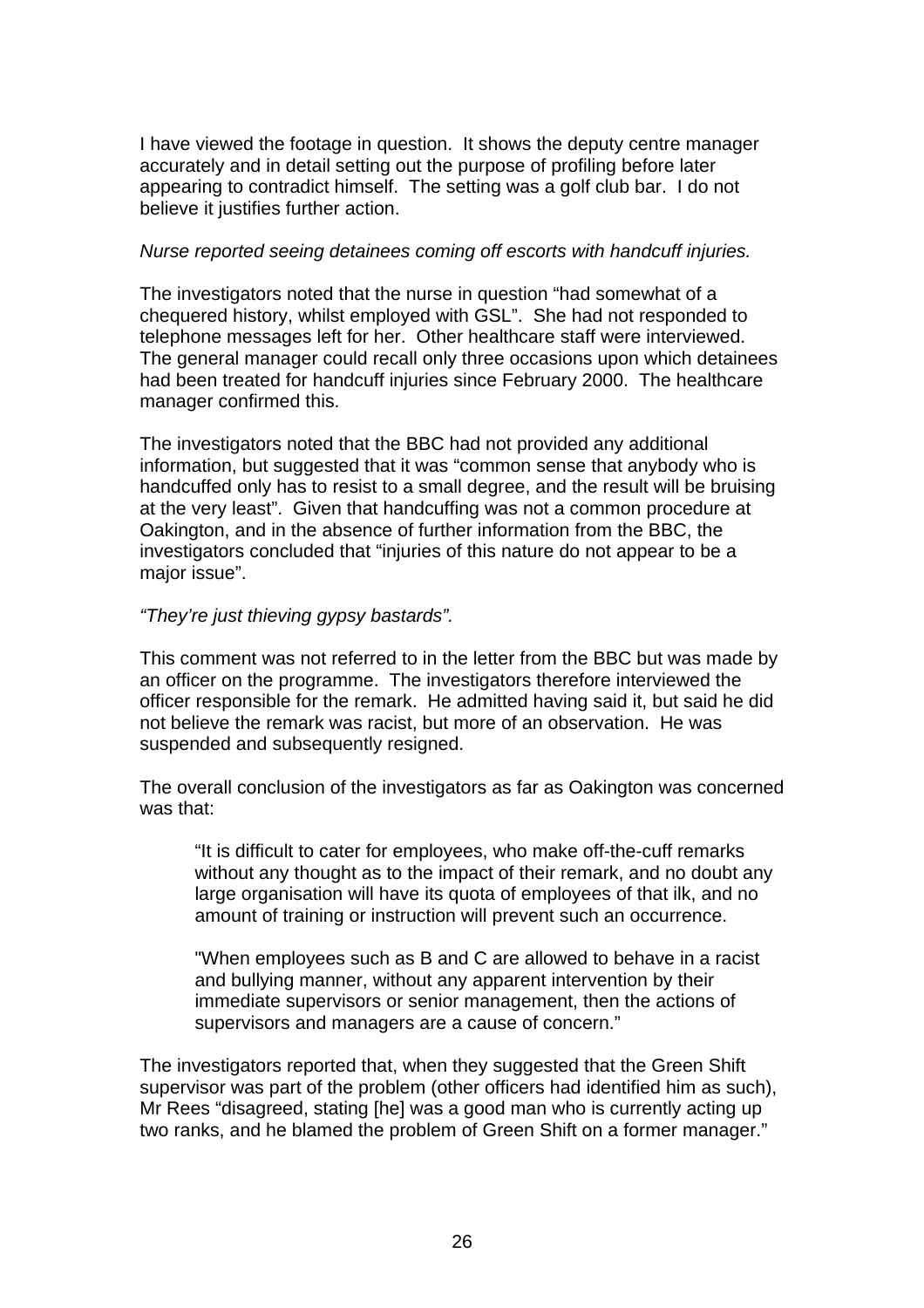The investigators suggested that consideration should be given to dispersing Green Shift, but Mr Rees said he feared that would prompt a grievance. They said Mr Webster had agreed that it would be an appropriate course of action, notwithstanding any grievance that might ensue. I agree.

### **I recommend that the staff of Green Shift be dispersed equally amongst the other shifts.**

The GSL investigators pondered whether the behaviour exposed by the BBC was isolated or more widespread. They noted that senior managers had referred to HM Chief Inspector of Prisons' inspection of the centre in 2004, which had deemed Oakington to be the most caring immigration detention centre. They concluded that this hardly suggested that inappropriate behaviour was "rife" in the centre. They suggested that Officers B and C had a bad influence on their colleagues and concluded that racism and bullying was not a "major problem" at Oakington.

# *(ii) In Country Escorting*

GSL's third file set out a short history of the contract, referring to a "turbulent period of upheaval" from December 2003 onwards. The investigators referred to the account of the period prepared by the General Manager, Mr Russell Hobbs. This account was lengthy and focussed on the question of major organisational change. The main elements were:

- Change of ownership;
- Substantial growth and change;
- Additional work (overseas);
- Contractual negotiations;
- Organisational re-structure;
- Major recruitment of staff;
- A complex and significant bid process;
- The re-location of the largest operating base;
- The re-location of the control centre;
- The conversion of airside passes for 450 staff;
- A growth in work of 25 per cent; and
- The loss of the contract and demobilisation.

Mr Hobbs said:

"Most of these issues were dealt with in an environment of instability and at a time when the future of the contract was uncertain … Any one of the above aspects of change is a major issue to manage in itself, all of them combined over a twelve-month period are more than significant and more than one would reasonably expect any contract or business to generate. All had to be achieved whilst running a seven day twentyfour hour service in a dynamic responsive environment with the service requirements changing and a fleet which is struggling to meet the requirement due to the extension of the contract. The pressure of this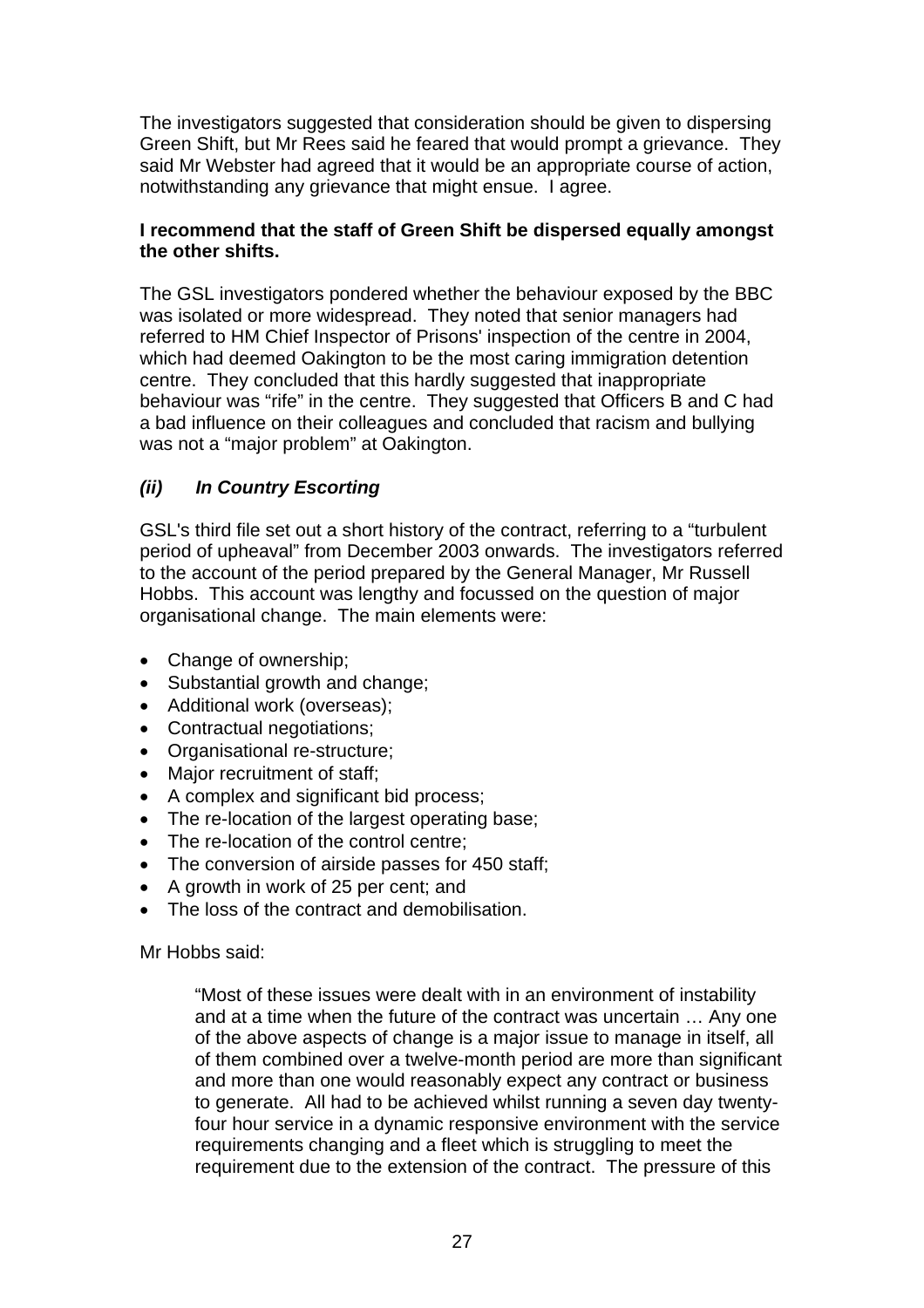on the organisation, management and staff should not be underestimated."

Again the report listed the BBC's main allegations:

#### *Officer admitted to hurting and assaulting detainees and covering up such behaviour.*

The investigators acknowledged that DCOs did boast of having assaulted detainees, but queried whether what they said was true or 'macho' talk designed to impress a newcomer. The investigators referred to statistics that ICE handled detainees on 124,548 occasions during April – December 2004 and that there were 74 complaints made during the same period. Force had to be used on 229 occasions. The investigators commented:

"… the procedure of removing a detainee to an aircraft is a thankless task. Detainees are well aware that certain behaviour, i.e. noisy demonstrations, removal of clothing and/or aggressive attitudes to their escorting officers will no doubt result in the captain of the aircraft refusing to accept them.

"Although certain individuals have admitted on camera that they assaulted detainees … equally it appears the BBC may have been misled or the reporter misinterpreted some of the incidents referred to on television."

The investigators noted that all those interviewed were asked about assaults on detainees, regardless of whether they were themselves implicated. (I note from the interviews that all those interviewed said they did not know of any assaults by staff.)

### *Evidence of regular non-compliance with control and restraint protocols which required three officers to be involved.*

The investigators noted that three staff or more were required when it was foreseen that control and restraint would be necessary. They also noted that, where two staff were concerned about a particular task, they could request a third officer who would be provided "if possible".

The investigators interviewed other officers present when the conversations shown in the film took place, but they were unable to add anything. They concluded that the 'evidence' referred to by the BBC related to one specific incident, which was the subject of a separate allegation. They said they had no evidence of "regular non-compliance".

#### *Detainees are locked in stationary vans for long periods of time due to poor management and inefficient staffing.*

The investigators acknowledged that detainees were locked in vans for long periods but queried whether this was due to poor management and inefficient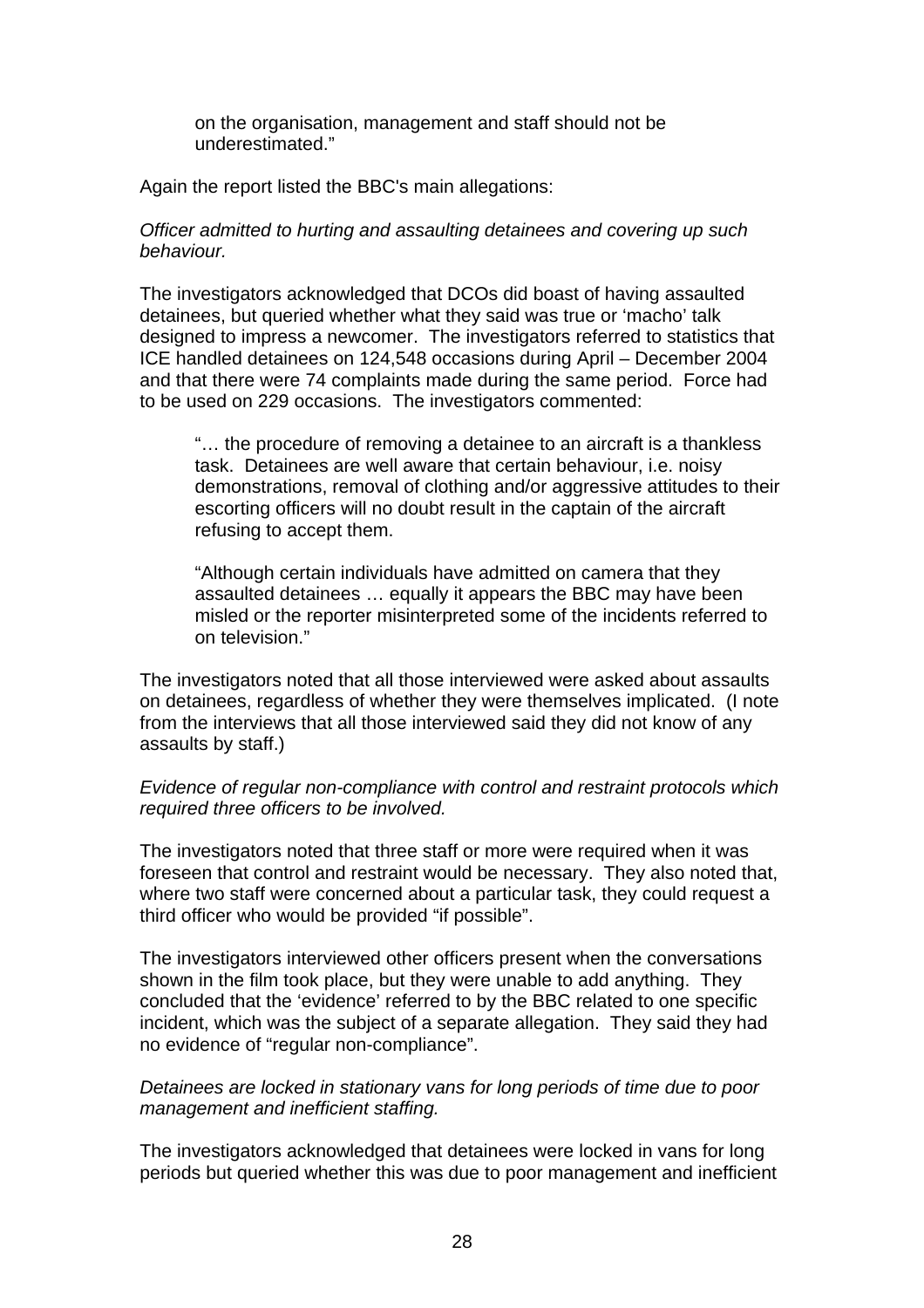staffing. Because of the need for airside passes, not all DCOs were authorised to take detainees on to the airport. For that reason, detainees were brought to Egham to await an authorised DCO. Because there were no secure facilities for detainees at the depot, they were kept on the vans. They noted that arrangements had been put in place to ensure better coordination between the different teams.

The investigators noted that delays could also occur at removal centres, though they said the situation had improved.

They also said that GSL had acknowledged that it had encountered serious problems in the past on this issue, but concluded: "There is little point in this matter being explored further, unless directed otherwise, in view of the major changes due to take place at the end of this month." (I agree *–* although it is an issue to which the new contractor, Securicor, should direct its own attention.)

Nevertheless, the investigators concluded that, whatever the reason for detainees being kept for long periods on vans was "immaterial because there is no excuse that can be offered that would justify the detention of people in such circumstances". They noted that it was possible to be very critical of the DCO shown with the van on the programme, but "there is little doubt that he was not alone in his behaviour, and he did offer the excuse that he did not believe that he would have reached Dover before the establishment closed at 6:00pm".

The investigators said they had been advised that the situation was improving "with better co-ordination with outside organisations". However, "inevitably, due to traffic hold-ups, or accidents, delays will occur and that must be a major consideration."

They suggested that an establishment such as Egham should have washing, eating and toilet facilities for holding detainees for short periods of time. They noted that this had been a problem at the previous depot (Stockley), but this had not been taken into account when planning the re-location. (In fact, there were toilet and washing facilities at Egham for use by detainees.) They finished by saying there was little point addressing the matter further "apart from anticipating that other agencies will probably resolve the situation with the new contractors".

#### **I recommend that washing, eating and toilet facilities be made available at all sites where detainees are likely to be held for more than an hour.**

#### *Deliberate misuse or careless use of handcuffs.*

The investigators said that a number of officers were asked about the use of handcuffs, and no information to support the allegation was obtained (other than the reference on film by one DCO to finding a detainee in handcuffs in a van). They concluded that Mr Pagnacco was referring to the application of handcuffs whereby the ratchet of the handcuffs should be "double locked" to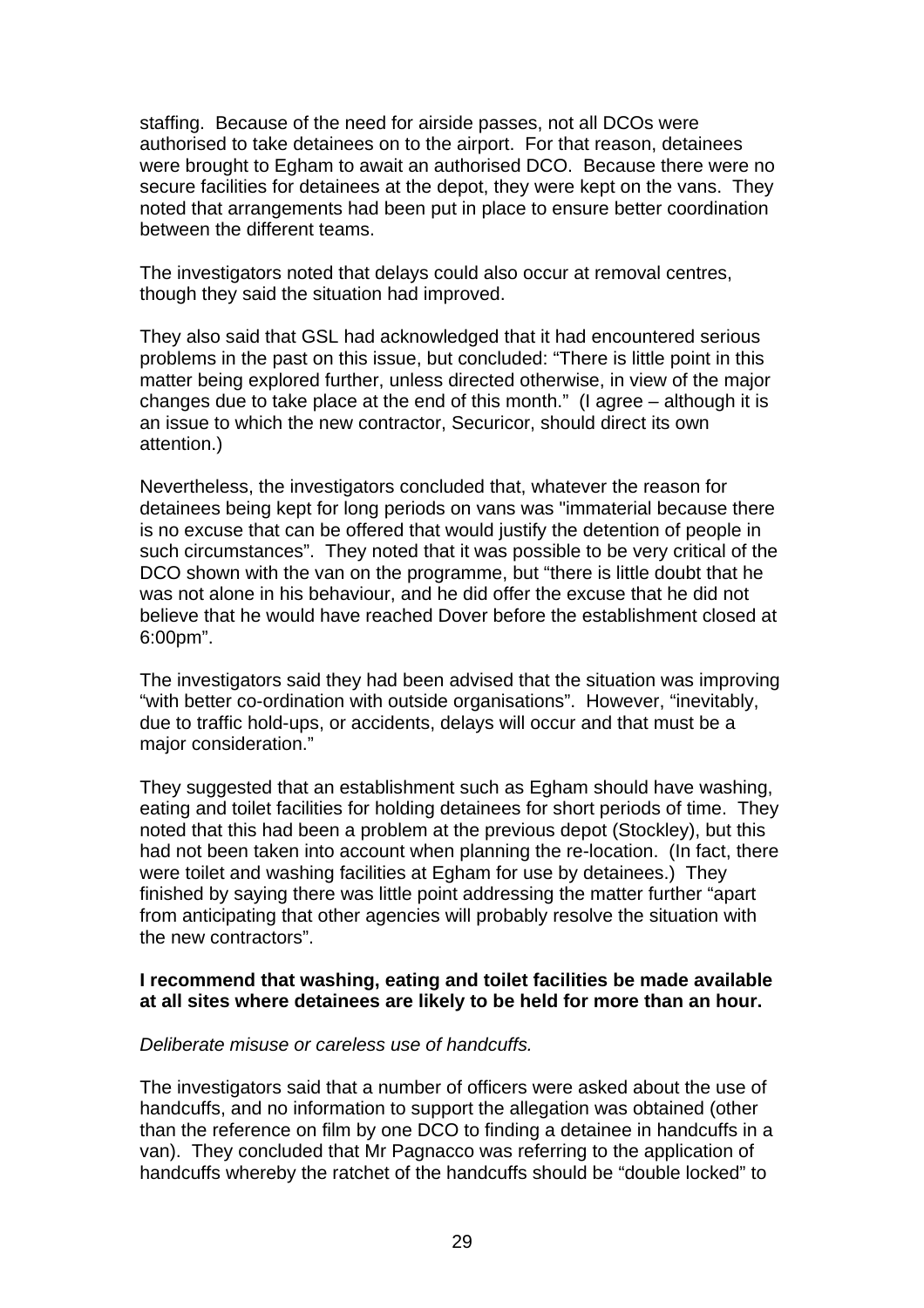be fully secure. They suggested the reporter might have been referring to staff not fully engaging the handcuffs in the position described. I refer again to the question of improper use of handcuffs at pp. 87 and 91.

#### *DCO admitted having hit detainees in the face in the course of his work and boasts of sexual encounters with detainees.*

The report said that the officer denied making any advances to female detainees but subsequently admitted that he might have referred to "chatting up women" when he spoke to Mr Pagnacco. It noted that he spoke on the programme in very derogatory terms about female detainees and stated that he indecently assaulted at least one woman. The investigators commented that this constituted a criminal offence, but without knowing the identity of the injured party it would be impossible for the police to take any action.

The GSL report was silent on the question of the DCO hitting detainees in the face, but noted that he had been dismissed. It was presumably concluded that criminal action would not be possible for the same reason as for the sexual assault.

*An officer talked about giving detainees pain and warned of the dangers of this being witnessed by immigration officials or airline reps. On another occasion he made a number of racially offensive comments and talked about the Union helping a guilty DCO avoid the sack.* 

The investigators said that, when the officer was interviewed for the second time, he said he did not say a lot of the words attributed to him – especially the swear words. He also said that an officer he thought should have been sacked had retained his job as a result of Union backing.

The Branch Chairman of the Prison Officers' Association told the investigators that the DCO's role as a Union representative was comparatively minor and he did not normally represent members at disciplinary cases.

The officer was dismissed. There is no further reference to the actions of the Union in disciplinary cases, but I learned separately that GSL had searched a filing cabinet referred to by the officer and found nothing to substantiate his allegation.

*An officer talked about being sent to escort a detainee with just one other officer. The detainee turned violent and ended up banging his head on the floor because there were insufficient officers to perform correct C&R procedures. He also boasted of dealing with a detainee with diarrhoea by taping her skirt to her legs.<sup>11</sup>*

The report said that, when interviewed, the officer could not recall the incident when the detainee struck his head. The investigators noted that it appeared

 $11$  I understand from Mr Banks that this referred to incidents that occurred before GSL took over the contract from Wackenhut.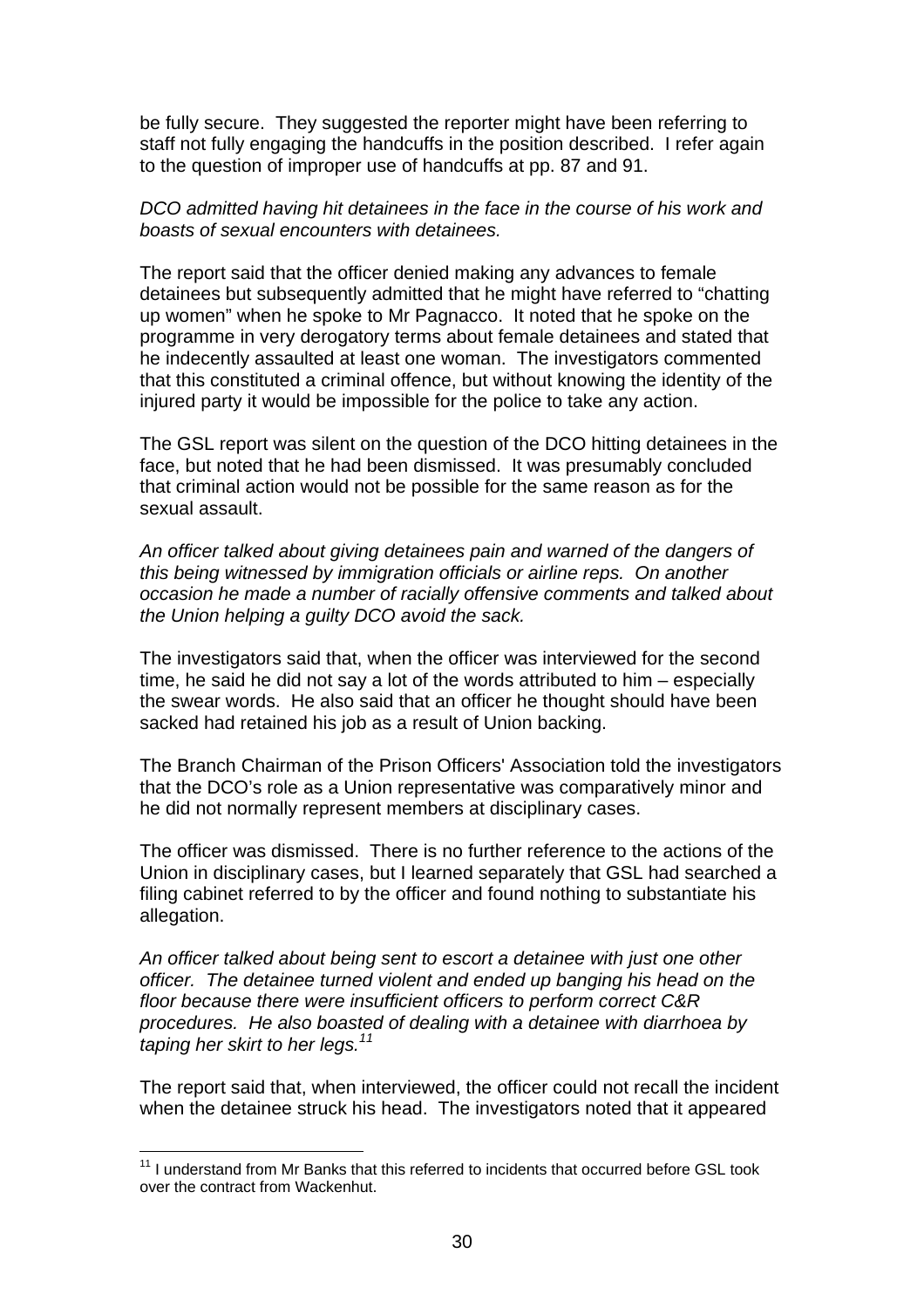from what was said on the programme that the detainee struck his head as the result of a struggle – not as the result of being assaulted. They said that, even if this was because there were insufficient staff to carry out correct C&R procedures, it would have been normal for just two officers to be escorting the detainee unless there was an indication that he was likely to turn violent.

The officer did recall the second incident. He said the detainee had not been wearing underwear and the tape was used to keep the detainee's skirt down, not to bind her legs together. Three officers had been involved altogether and had submitted reports at the time. All of them were interviewed. They stressed that they had been trying to preserve the detainee's dignity by taping her skirt together between her legs as a short-term measure. The investigators concluded that, although the DCOs' actions were "somewhat unconventional", it resolved the matter short-term and they would have been criticised for failing to react." (I agree that they would – and should – have been criticised for failing to act. I do not agree that it was appropriate in any circumstances to tape the woman's skirt together. Indeed, I think it was quite awful behaviour.)

The DCO who referred to the incident resigned after his first interview and before the programme was aired. On the assumption that the other staff now work for Securicor:

**I recommend that Securicor draws my view to the attention of those officers still employed who were responsible for taping the detainee's skirt together between her legs, and considers what further action may be required.** 

Another officer who appeared in this segment of film and was heard to say "Behave yourself you fucker or you'll get another one" was given a final written warning. (The context of this remark was that the officer made it as if it were to a detainee although, in fact, only officers were present.)

#### *A DCO talked about hitting detainees so long as there was no-one around. Another suggested that the lifts were a good place as there were no cameras there.*

The GSL report said that the first officer admitted at her second interview to having made the remark, but said it was completely out of character and she was suffering from stress having been involved in a road traffic accident earlier that day. The investigators confirmed that that had been the case.

The second officer agreed at his second interview that he made the remarks attributed to him, but said it was a wisecrack. He referred in a note to his previous good conduct and performance.

Both officers were dismissed*.* 

*An officer referred to assaulting detainees to pre-empt a possible attack on an officer.*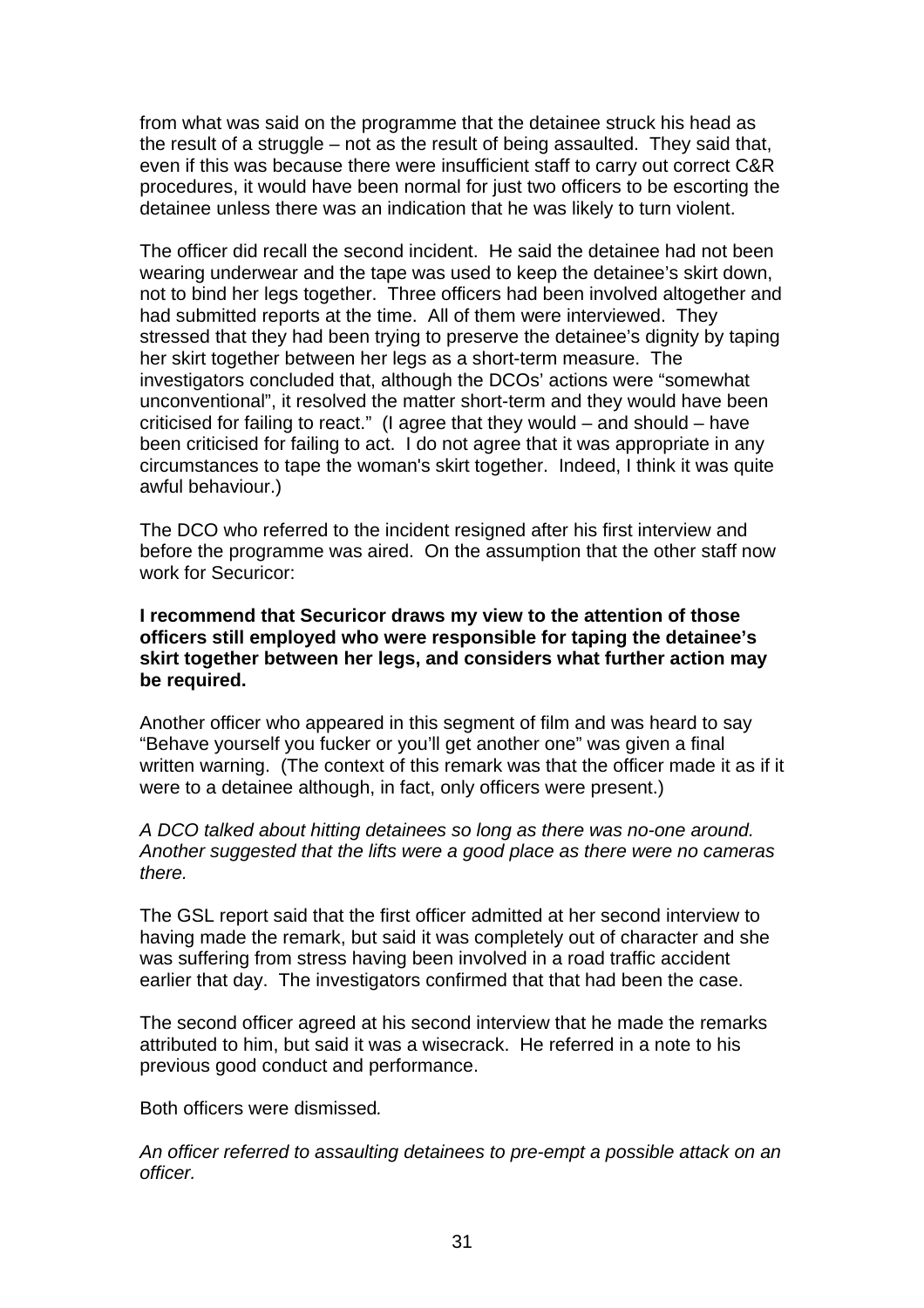The officer concerned denied making the remark, but was dismissed.

#### *An officer made abusive and racially offensive remarks about detainees.*

The report said that, during his second interview, the officer said his remarks were intended to be flippant as opposed to abusive or racially offensive. He was dismissed.

#### *An officer admitted incorrectly applying handcuffs, causing pain to a detainee. In discussion, he said the correct procedures were routinely ignored.*

The investigation found that the BBC had wrongly identified the officer (who had been suspended by GSL). Another officer was identified as the one who had the conversation with Mr Pagnacco. At interview, the officer said that a detainee had been anxious to use a toilet and, at the same time, Mr Pagnacco was trying to engage him in conversation about the use of handcuffs. The officer acknowledged after viewing the footage that he had not immediately double-locked the handcuffs, although he did so within a few feet of leaving the van. He was not suspended.

There was no follow up to the officer saying that procedures were routinely ignored. (I draw this matter to Securicor's attention.) The investigators were, however, critical of Mr Pagnacco filming a detainee with his escort in a toilet and of his lack of professionalism in identifying the wrong officer.

#### *An officer referred to staff breaking the rules on a daily basis and about her requiring them to do so in her role as supervisor. She also talked about nationalities having stereotypical behavioural traits.*

The investigators recorded that the officer said during her first interview that by 'breaking the rules' she had meant minor transgressions such as allowing a detainee to smoke.

At her second interview, she said of this comment and a comment that "It's not for me to say" (when asked about officers assaulting detainees), that she had been driving the van into a petrol station and was therefore preoccupied and spoke without thinking. She agreed she had referred to staff bending the rules in a minor way and usually as the result of staff shortages. She produced a prepared list at her second interview relating to staffing problems and behaviour, and the shortcomings of managerial oversight. The investigators clarified that, when she referred to doing illegal things every day, she had been referring only to the breaking of company rules.

She was given a verbal warning.

The investigators reported they also interviewed an officer who said during the BBC programme that DCO stood for 'Don't Care Officer' and that Mr Pagnacco could forget 99 per cent of the training he had received. The officer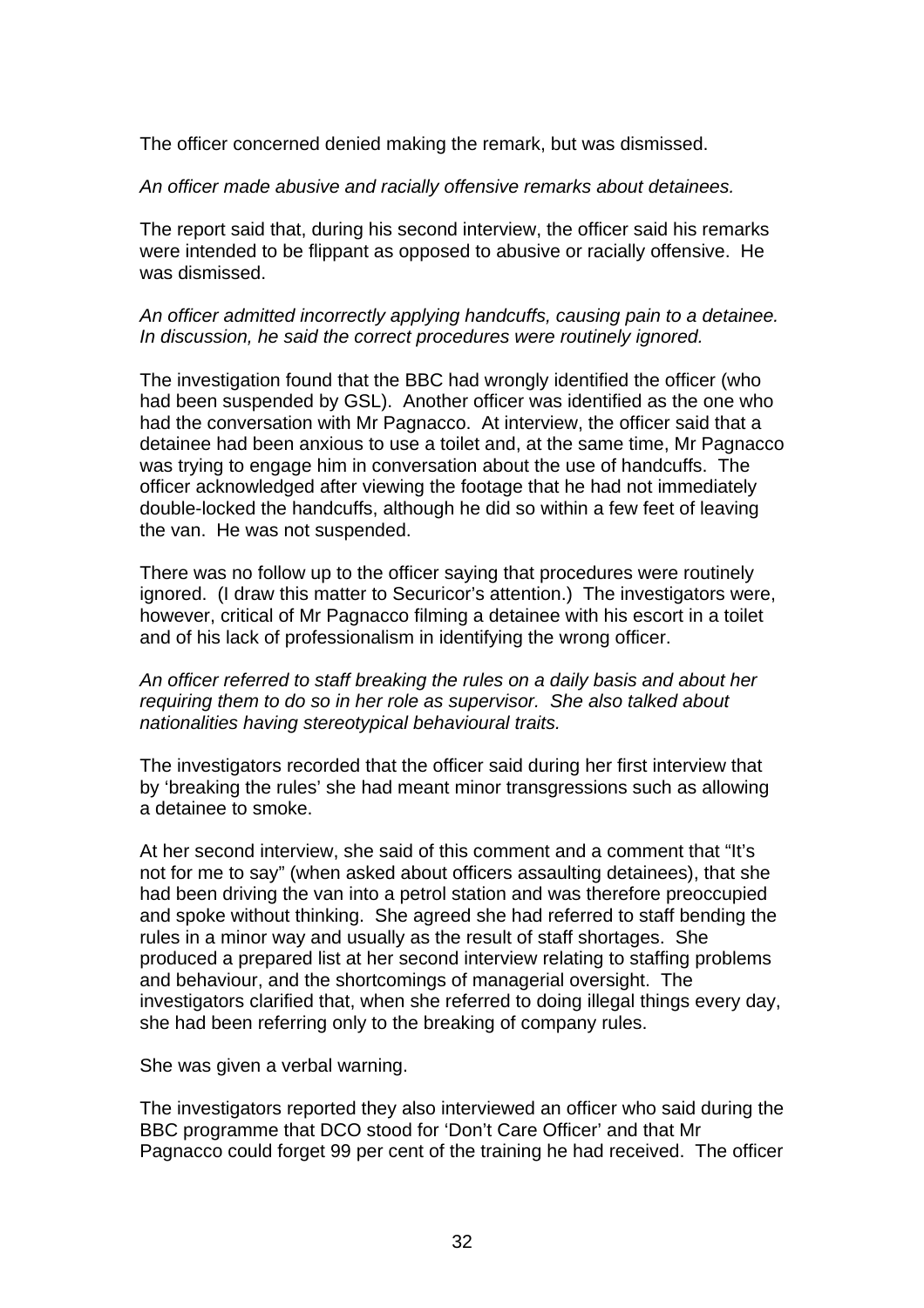admitted making the remarks but said they had been taken out of context. He was given a verbal warning "for his indiscretion".

*A detainee alleged that officers twisted his arms behind his back, ended up rolling on the tarmac with him and punched and hit him. They stopped only when a witness appeared. He said the officers told him he had made the worst mistake of his life and referred to his children's birth certificates as death certificates.* 

The investigators reviewed the incident log submitted at the time. According to the contemporaneous account, the detainee had dropped to the floor and started to writhe around, saying, "Kill me". The officers took hold of his arms but he seized a luggage trolley. One officer took hold of the detainee's head just as he was about to strike the trolley with it, and injured his hand in the process. The officers placed the detainee on the ground and handcuffed him. He was still shouting and screaming, before going limp and lying with his eyes closed. He was lifted to his feet and returned to the van. The investigators interviewed both officers at length. They noted that their accounts did not vary from their reports and that they were supported by an interview from a third officer. The detainee had not alleged at the time that he had been assaulted.

The investigators concluded that it was difficult to believe that officers would decide to assault a detainee en route to an aircraft and in the public domain*.* 

*A detainee alleged he was kicked from behind whilst walking to the plane. He*  was handcuffed and officers gouged his face. He was held by the neck while *another officer kneed him in the mouth. He was subsequently stripped and kicked and punched by officers. As a result he tried twice to harm himself.* 

Despite the BBC declining to name the detainee, the investigators thought they had identified him. They reviewed incident reports submitted at the time. These showed that the detainee said he did not wish to leave the UK. A struggle ensued with the detainee on the floor. Before he was handcuffed, he injured three officers. The detainee was taken to the Queen's Building segregation area in Heathrow under control and restraint. He was searched and the handcuffs were released.

Shortly afterwards, he was discovered trying to strangle himself with his jumper. He eventually calmed down and removed other items of clothing on request to prevent a recurrence. The police were involved from the outset.

The detainee's solicitors had complained that the detainee had been assaulted first by six officers and then again. The GSL investigators noted that the complaint investigation was pending the outcome of a police investigation and was the subject of a civil claim. It was therefore in the hands of GSL's lawyers.

The investigators spoke to the police officer in charge of the case. He said the detainee's solicitors had refused to allow him to interview their client and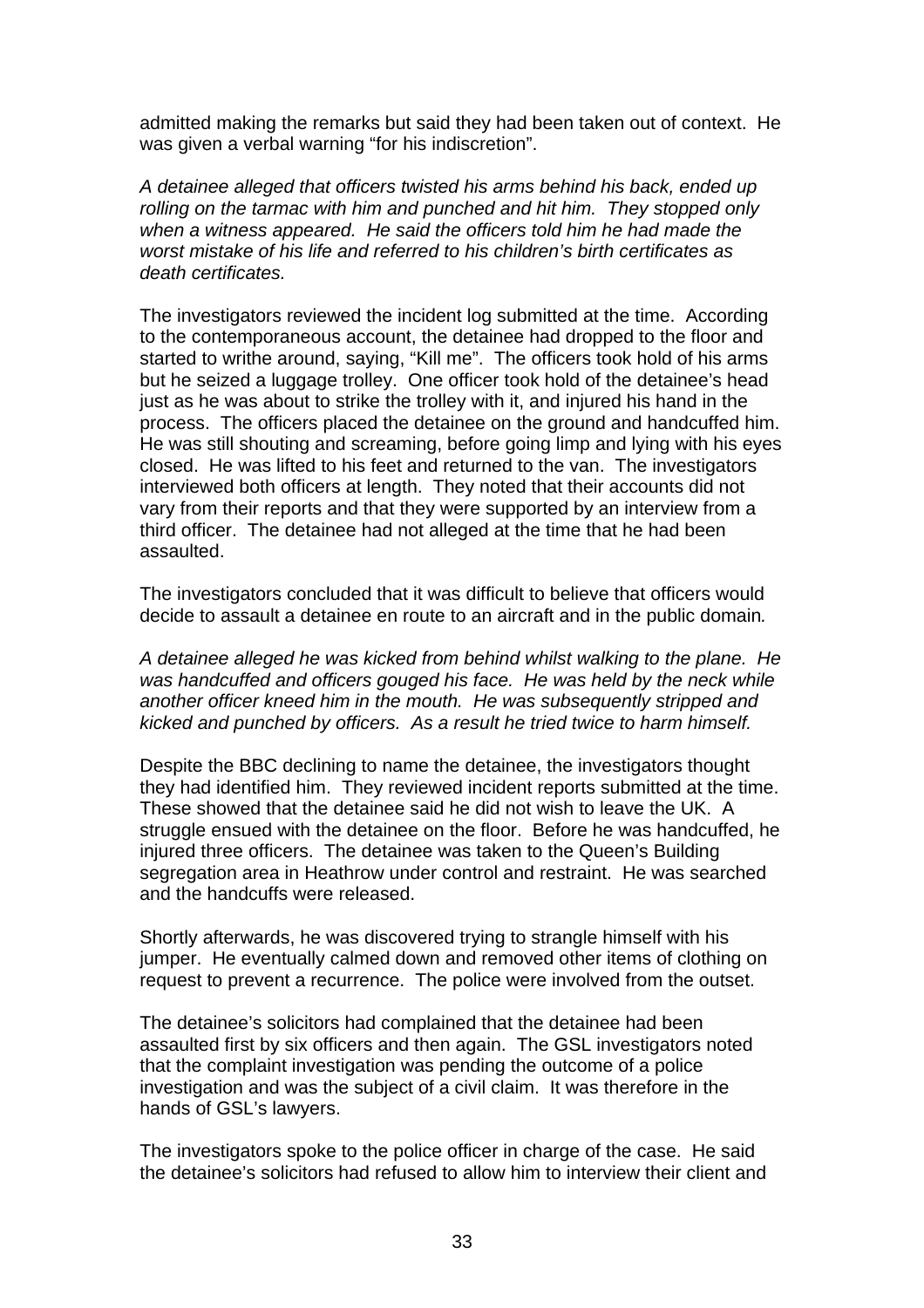had now made a complaint about him. He intended to make a counter-claim of slander.

The investigators said that it was not uncommon for detainees to act in a way that would prompt the airline to refuse to take them, or for some solicitors to make complaints in order to prolong their client's stay in the country.

They noted that there were discrepancies in the various accounts of the incident. They did not try to resolve those discrepancies, but questioned why the solicitors would have refused the police access to their client. They suggested it was not surprising that the CPS had decided not to take the matter any further. (I do not consider there is any further action that could appropriately be undertaken in this case.)

The investigators suggested that such incidents and allegations would always be a problem for escort services, and recommended that in future all removals be videoed. (While I applaud the intention, I do not consider this is practicable or indeed necessary, given that the vast majority of removals are achieved without incident.)

The conclusion of the investigation as far as the ICE service was concerned was that many staff were dissatisfied as a result of the stressful nature of their jobs and the constant changes and upheavals they had experienced. They said it was clear from their investigation that "a 'Rest Room' culture exists at Egham, where foul language is the norm, perhaps, consistent with other groups of workers, and the supervisors appear to be part of that situation". They noted a sense of apathy amongst both staff and supervisors. This had resulted in managerial instructions not being properly implemented or addressed, with an attendant breakdown in communication.

The investigators also noted a lack of experience amongst both staff and supervisors. They suggested that there had been a large gulf between the supervisors and the first line managers at Stockley (GSL's earlier base, before moving to Egham) because of staff shortages, poor recruits and the pressures on management. They wrote: "As a result day-to-day problems were not resolved, but were left in the hope they would not re-surface, which led to frustration and no inclination to seek advice on behalf of the workforce."

#### *(iii) The GSL report's overall conclusions*

The investigators said they did not consider that the problems identified at Oakington were identical to those of the ICE service. They suggested that, at Oakington, failure to manage was due to neglect and/or complacency, but in the ICE service it was due "initially to a degree of neglect, but in the main, due to lack of time". They pointed to Mr Hobbs's statement about the pressures they were under during 2004-05. The investigators thought it likely that, in the Stockley days at least, managers would not have been able to allocate much of their time to the day-to-day running of the contract. (While I tend to agree with this conclusion, I do not consider it in any way mitigates the seriousness of the issue on the ICE side, nor does it vindicate the company.)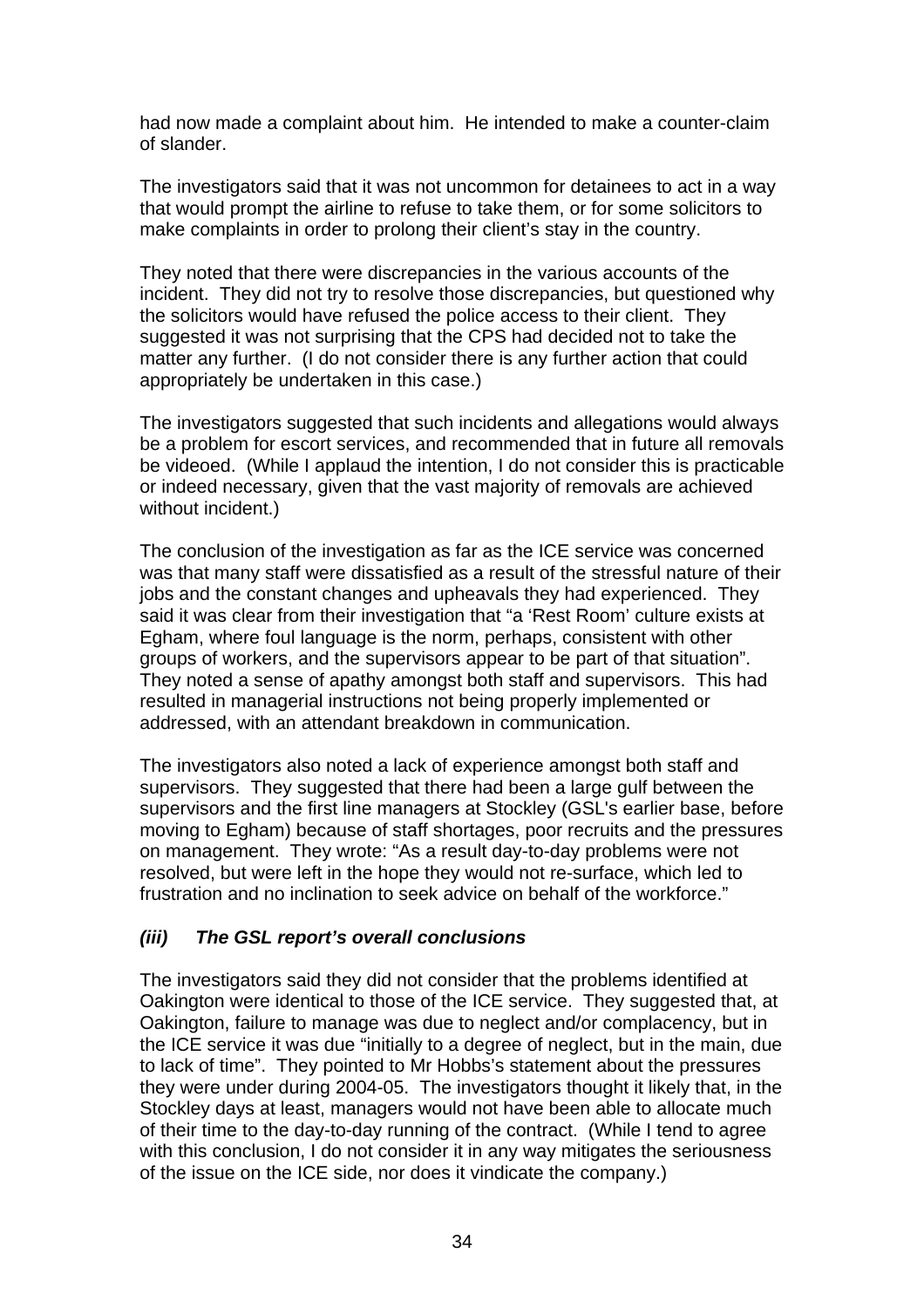The investigators acknowledged that they had seen only a proportion of the total footage, but said:

"I believe that, given the number of times the allegations were repeated throughout the programme, there is no other recorded evidence contained in the extra footage of any additional revelations either at Oakington or ICE. If that is the case, then taking into account the size of the workforce involved, given that two reporters were recording their investigations for a period of three months each, perhaps there is a crumb of comfort for GSL in the fact that the only 'incident' to be filmed, was that of 'A' tipping a detainee out of his bed."

The investigators suggested that the fact that a number of staff had either resigned or been dismissed showed that many of the allegations were substantiated. However, some others appeared to be unfounded "either because of a lack of knowledge on behalf of the reporters, or because they have been misled, intentionally or otherwise by the party concerned".

## *(iv) My assessment*

Generally speaking, I consider the GSL investigators did a good job. They interviewed a large number of staff and took pains to identify particular incidents. They also made full use of policy documents and records, including contemporaneous accounts of incidents by staff, where these were appropriate. On the whole, they have drawn sensible conclusions and made appropriate recommendations. I have indicated where my own view differs from theirs.

It seems to me that only one allegation was overlooked – and that was that staff avoided completing reports or did so minimally and in collusion with their colleagues. In our own investigation, Miss McMurray and I reviewed much GSL documentation, but found no evidence of routine, undue brevity or collusion. (I discuss this further at p. 91.) Of course, there is no way of knowing when forms are not completed at all, although staff told us that they completed forms for their own protection as much as anything else. Nevertheless, Securicor should monitor this very carefully.

GSL's response to its report was swift and robust. All but five of those implicated by the BBC letter or the programme are no longer with the company, having either resigned following suspension or been dismissed. Of the remaining five, four were disciplined in some form.

I am concerned, however, that, with one exception, all those who were disciplined were basic grade officers. There is no doubt that they acted or spoke in a deplorable manner. But their supervisors and managers must take a large part of the responsibility for allowing a sub-culture to develop where their juniors felt they could act or speak in the way they did with impunity.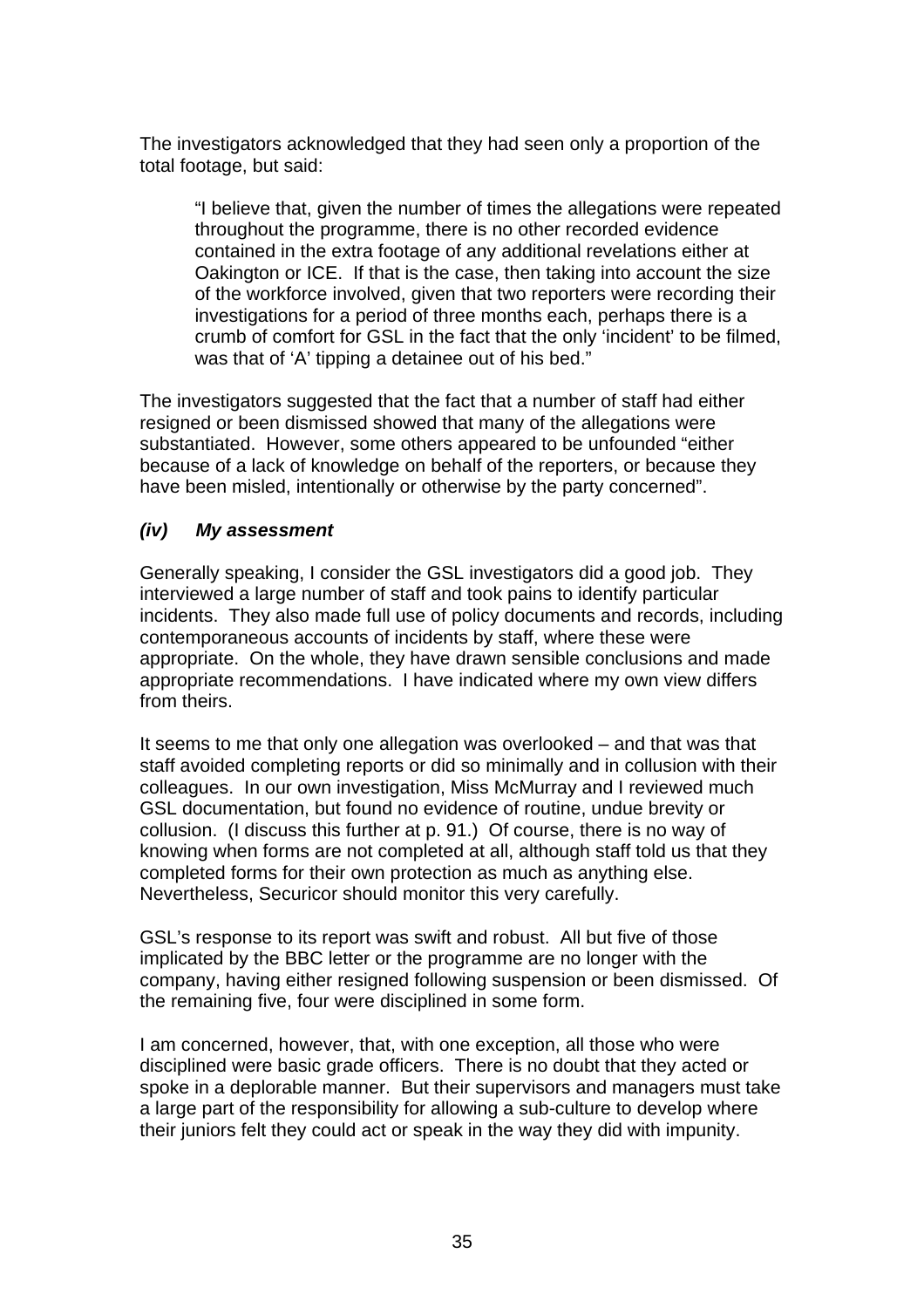From this point of view, the GSL response appears to be lacking in balance. I have been assured, however, that a wider review will take account of the role of supervisors and managers. I hope that, where shortcomings are identified, they are dealt with equally robustly.

This wider review, commissioned by GSL, is in addition to its investigation into the specific matters raised on the BBC programme. It involves a broader look at the company's management and supervisory systems, recruitment, vetting and training. The review is taking account of the views of front line staff, supervisors and managers who had not been implicated in any way, as well as those of sub-contractors' staff, business partners, IMBs, NGOs, and the religious affairs team.

The review began at Oakington with a series of one-to-one interviews with randomly selected staff in which privacy and confidentiality were stressed. It will then be rolled out across other GSL detention facilities, the in-country escorting contract, prisons and Secure Training Centres under GSL's management. The review is being overseen by a steering group including GSL's Chief Operating Officer (Mr David Banks), its head of Human Resources (Mr Anders Wallin), and Sir Keith Povey, former HM Chief Inspector of Constabulary, who is an advisor to the GSL Board.

The terms of reference for this project are attached at Annex E.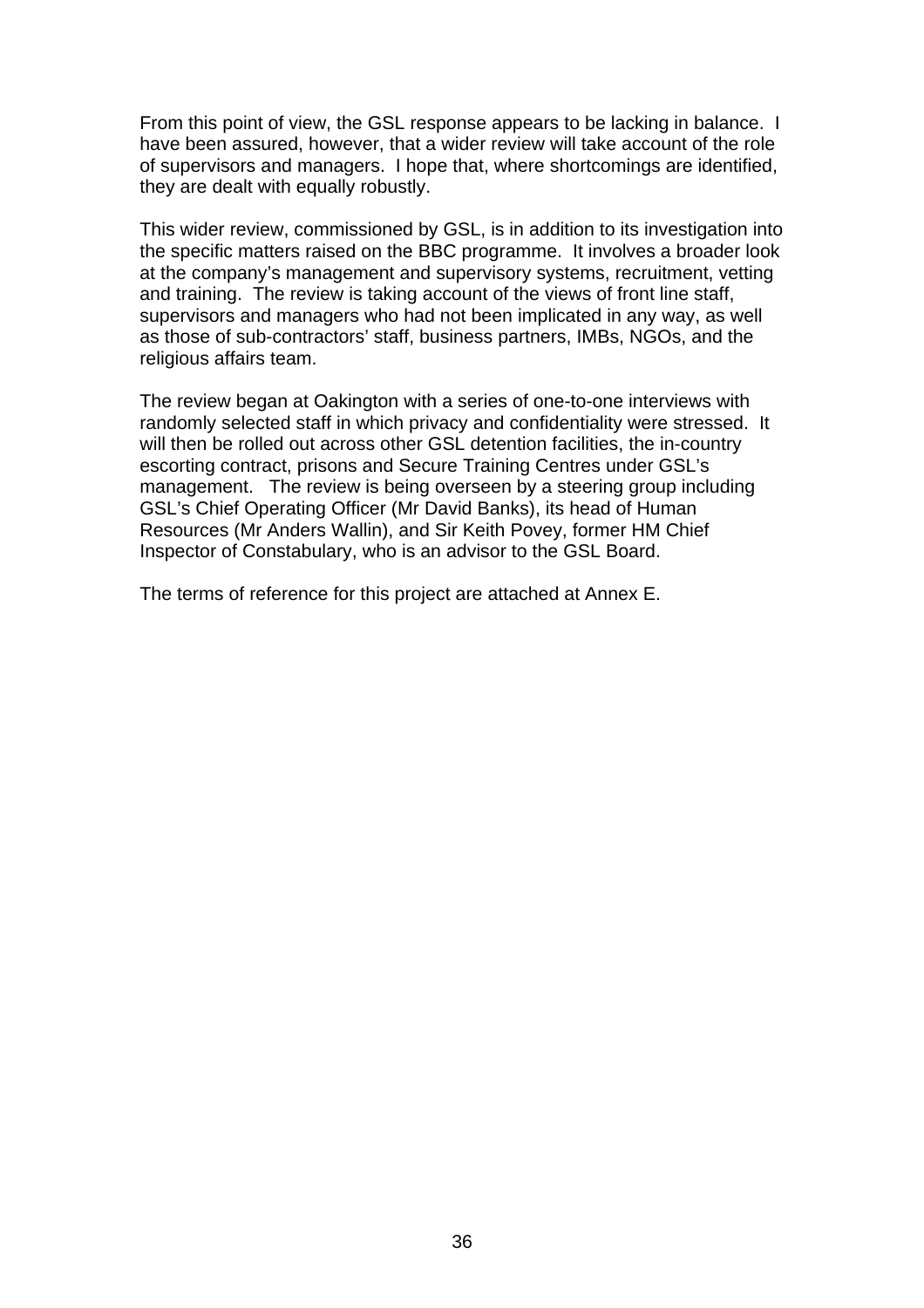# **4. The other evidence we received**

A list of those who submitted written evidence is included as Annex B. I am indebted to all those who contributed to the inquiry in this way and I have drawn upon what they have told me throughout this report. Here I simply outline the major points in the evidence I received. (Some of the evidence related to individual experience of abuse. Since it is beyond my remit to investigate specific cases of alleged abuse, and I cannot say for certain whether what is alleged is true, I have not included details here. Those cases have, however, provided useful background information.)

I am conscious that many of those who submitted evidence are opposed in principle to the detention of asylum seekers and others held under the Immigration Act.

Mr Banks pointed out in his letter of 5 July that some are also active campaigners. He said much of the evidence did not draw on first hand knowledge of Oakington or the ICE contract, and some of the submissions "seem to be derived from anecdote, rumour, unsupported allegations and opinion and are included with no comment on the veracity of their claims". He said he was disappointed by the "weight" the report had accorded to these contributions compared with that given to "the comprehensive and detailed approach of HMCIP or the informed views of the IMB". I have not investigated specific allegations (indeed it would not be practicable for me to do so) and I acknowledge Mr Banks's concern. However, I judge it important to reflect the views of those with an interest in immigration detention and removal. I should add that many base their evidence on what they have been told by detainees. Since the underlying paradox of this report is the fact that within a good institution a hidden sub-culture existed, of which neither senior management, nor HMCIP nor the IMB were aware, I believe their information is valuable. I would also note that escorts have not hitherto fallen within the remit of either the Chief Inspector or any IMB and, as such, neither has said much about this area of activity.

## *The Association of Regulated Immigration Advisers*

The Association said it acknowledged that, "those who are found to be violent and aggressive should be treated in a humane but restrictive manner and we understand this must be in ways that do not put in jeopardy those who are responsible for holding the detainees or during the transporting of detainees when this is necessary". It went on to offer 15 points for my consideration which I have combined into the following bullets:

- There is too much detention, but it is legitimate to remove those whose cases have been exhausted;
- The state, not a private, profit-making company should be directly responsible for detention;
- The programme had shown little Home Office supervision of the centre, there appeared to be no access to interpreting facilities, and some staff had behaved as "Little Hitlers";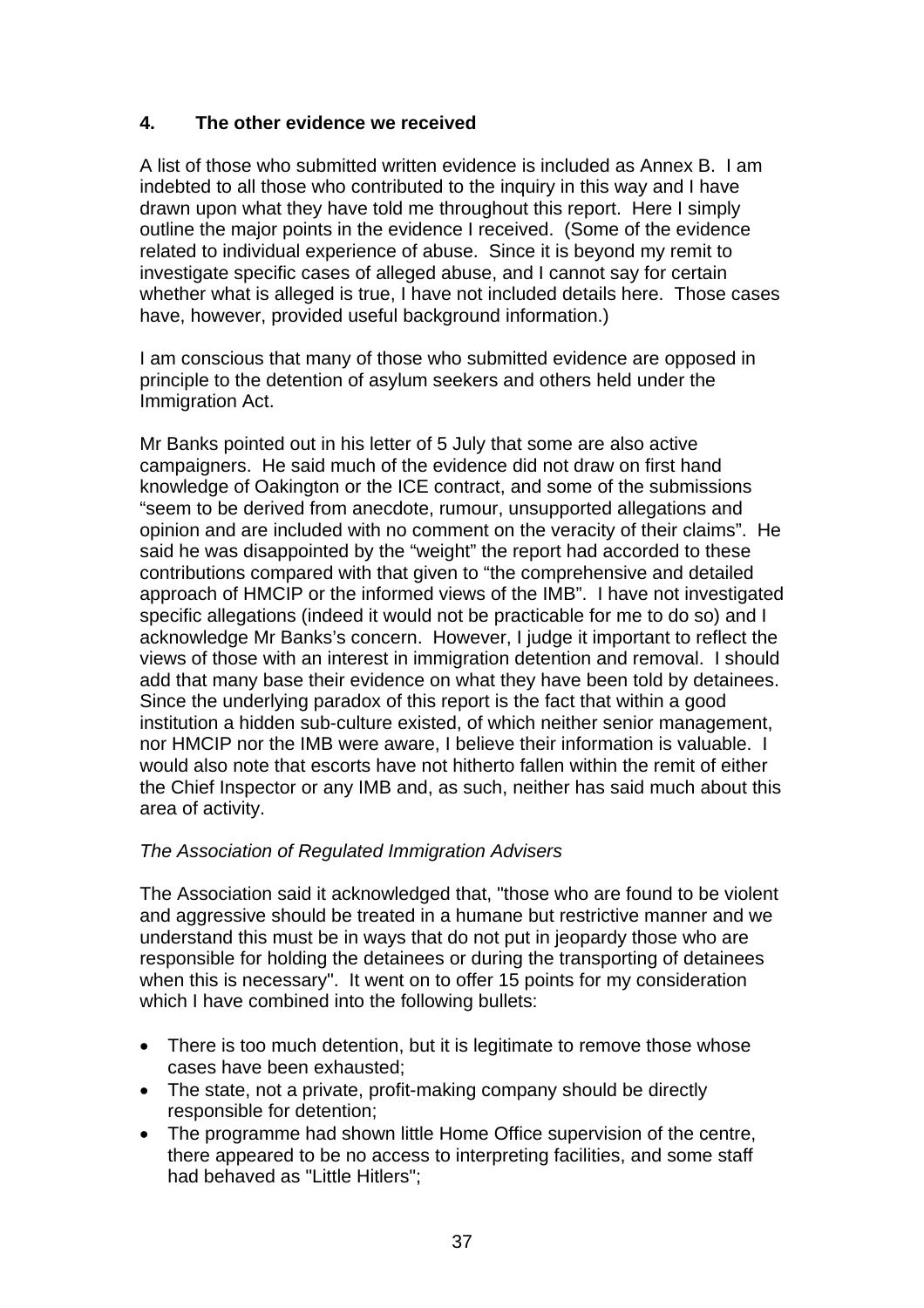- Training of staff should be more effective and there should be a process of certification. (There is.) Management should be more accountable for the actions of staff;
- Complaints should not be discouraged and should be investigated properly. Those who successfully complain about abuse should be compensated;
- All detainees should have the opportunity of being seen by an independent medical practitioner;
- There should always be no fewer than three escort staff when detainees are transported around (one driver and two attendants). In all cases, a "welfare observer" should be present or available. (I do not believe the former proposal is economic or necessary; I do not believe the latter proposal is feasible.)
- The Association had special concerns about the detention and treatment of children.

## *Asylum Welcome*

Asylum Welcome is a charity assisting asylum seekers, refugees and immigration detainees, in particular those held at Campsfield House in Oxfordshire. (Campsfield is also run by GSL.) Pointing out that GSL had also won the contract for the future accommodation centre in Bicester (should it go ahead), the organisation said:

"… the abuses revealed to have occurred are such that serious questions are raised about the quality of management in GSL Ltd that permitted deplorable practices to exist on this scale."

Asylum Welcome drew particular attention to the frequency (and unpredictability) of transfers within the removal estate:

> "In the last two years, the scope for abuse has increased by the fact that the Immigration and Nationality Department has adopted a practice of frequent and unexplained movement of detainees between different detention and removal centres. An individual may be moved without notice, by long and difficult journeys involving hours in a van, several times within the space of two or three weeks. We have frequently complained about this practice …"

I know from my previous enquiries that many apparently arbitrary transfers result from the different operating parameters at the various centres. This often necessitates moving one person to accommodate another. My own view is that frequent transfers increase the opportunity for abuse and heighten tensions unnecessarily. I may add that apparently random transfers set a poor example to others about the way those in immigration detention should be treated.

## **I recommend that IND's Detainee Estate Population Management Unit (DEPMU) staff are reminded of the emotional and practical problems**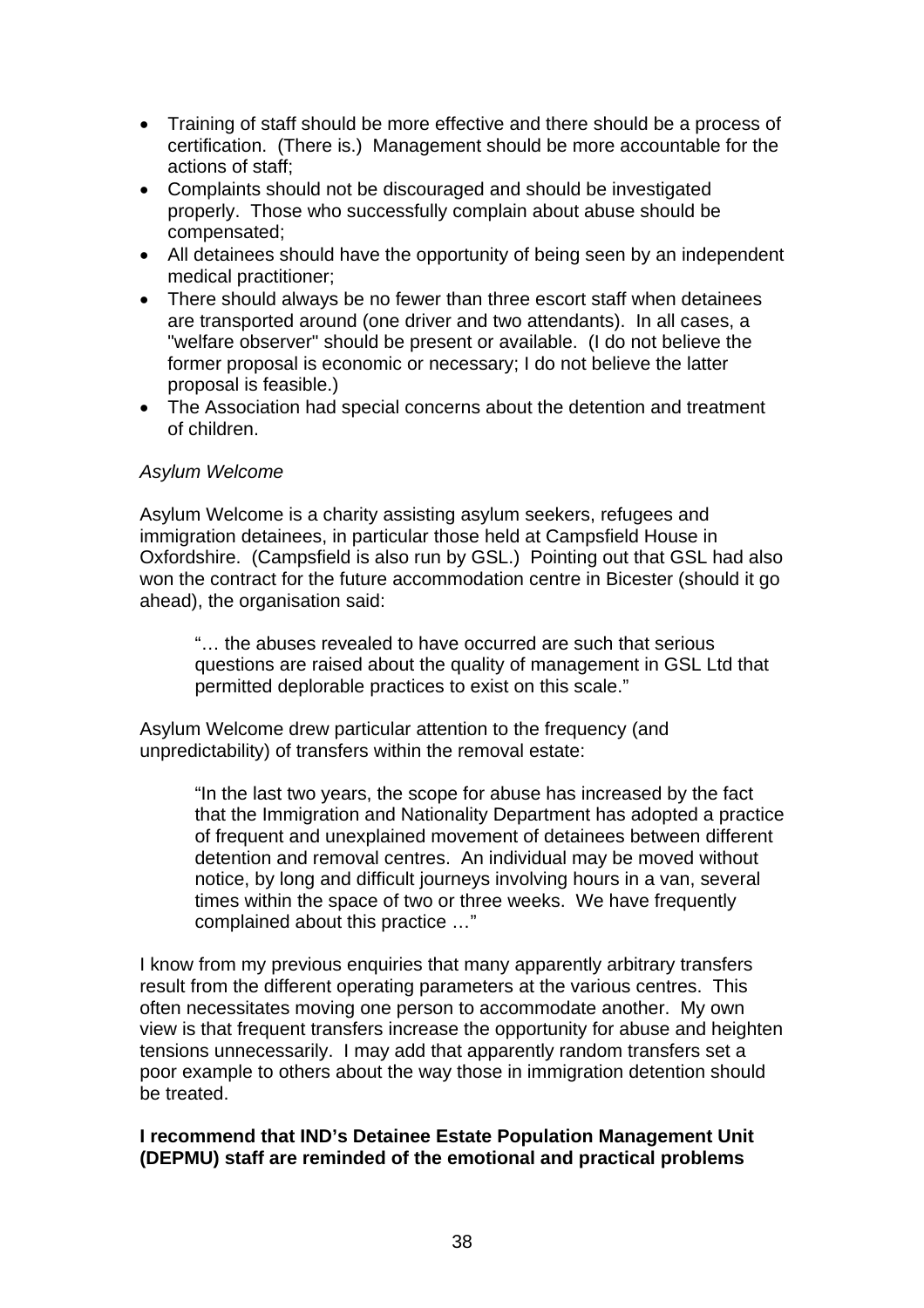## **(including access to legal advice) associated with movement, and encouraged to keep moves to a minimum.**

Two further points were made in Asylum Welcome's contribution. They said that IMBs should carry out their duties more independently and with proper regard for the welfare of detainees: "On the evidence of published reports from the Campsfield IMB, the Board appears to be more concerned for the morale and welfare of the staff at Campsfield than it is for the well-being of the detainees." They also drew my attention to the "excessive and inappropriate" use of handcuffing:

"We have frequently raised the issue of what appears to be … the routine handcuffing of detainees from Campsfield, for instance when they are required to attend hospital for examination or treatment."

## *Association of Visitors to Immigration Detainees (AVID)*

AVID told me that *Detention Undercover,* "confirms what visitors have been saying for a long time about the ethos of much of the detention estate". AVID claimed that, with the forthcoming closure of Oakington, the centre had been underfunded. It criticised differences in recruitment procedures, the levels of pay and qualifications for staff, the absence of job security, and the fact that management were unaware of what was happening. AVID noted that other removal centres "have now replaced the loud tannoy system with pagers, and a far less intrusive and user-friendly system".

I note that criticism of the tannoy was also made by HM Chief Inspector of Prisons. She said it was "extremely loud and intrusive" and not especially effective. A recommendation made following a previous inspection that the tannoy system be replaced with a pager system had been accepted, and she was disappointed to find there had been no change. Mr Banks informed me in his letter of 5 July that a volume control "limiter" had been applied to the tannoy systems. He said GSL used pagers at other centres, but the Immigration Service declined to accept the arrangements at Oakington on grounds of cost.

## **I recommend that the Immigration Service urgently considers the provision of pagers to detainees at Oakington.**

AVID also said it was concerned "that this particular shift" (presumably Green Shift) "was not seen when the latest HMIP inspection took place".

They concluded: "We are seriously concerned that use of removal targets to drive the asylum system, coupled with low expectation of human interaction, can and does allow abusive behaviour to become the norm."

## *Mrs Gillian Baden*

Mrs Gillian Baden, a regular visitor to Campsfield House and a voluntary worker for Bail for Immigration Detainees (Oxford), sent me a number of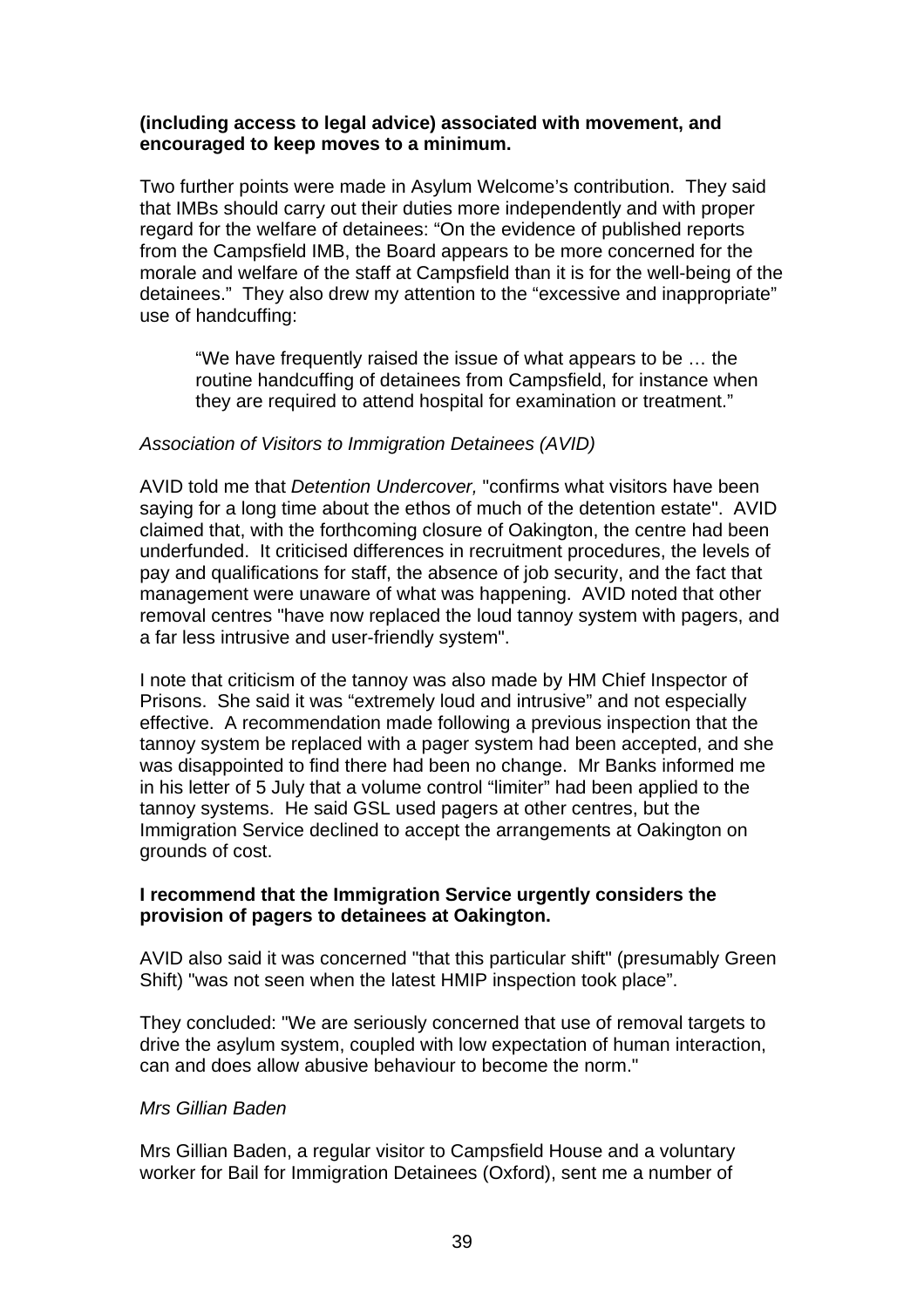statements from detainees, stretching over a significant period of time, each alleging rough treatment during attempted removals. Mrs Baden said that, in many cases she had come across, the detainee was too fearful to lodge a complaint. It was in any case difficult to obtain evidence due to lack of eyewitnesses. Mrs Baden suggested that, where the police were involved, they automatically believed staff rather than the detainee. She said the vast majority of abuse that she came across involved black Africans. She added that verbal racist abuse had been a common experience for many detainees.

## *Bail for Immigration Detainees (BID)*

Ms Sarah Cutler, Policy and Research Officer, told me that BID was not surprised by the BBC programme as, during their seven years of operation, they had heard many accounts of assault and violence against detainees by detention centre staff and escorts. Ms Cutler suggested that the documentary provided "further evidence of the suitability of GSL to run detention facilities". However, she thought that similar concerns were likely to arise under any contractor because they were the "inevitable consequence of a system that prioritises achieving policy goals over upholding dignity and human rights". Ms Cutler referred to a culture of disbelief and suspicion – detainees who reported ill health, racism, violence or abuse were often thought to be doing so to frustrate or delay removal. She referred to an environment that allowed people who were racist or abusive to thrive – "there is a high turnover of detainees who may not understand their rights or know how to complain if they are ill-treated". Because many detainees were removed from the country, "abusers can act with impunity".

# *Birnberg Peirce & Partners, Sols*

Ms Harriet Wistrich of the solicitors, Birnberg Peirce, reported they had a number of clients "who have made allegations of mistreatment arising from their experiences when detained by GSL or during the course of attempted removal by GSL escorts".

Ms Wistrich argued that the hope of "totally eradicating" racism and mistreatment of detainees was "somewhat hopeless" in the current political climate: "In a country where asylum seekers are regularly portrayed as dishonest, scrounging and undesirable, it is little wonder that staff employed by the companies that work with detainees have absorbed many of these totally prejudicial attitudes and that such bigotry influences the way in which some staff deal with detainees."

Notwithstanding that view, Ms Wistrich listed a number of reforms that she felt could help:

- Sophisticated screening procedures during recruitment and training to weed out those with racist or otherwise prejudicial attitudes;
- Greater equal opportunities/diversity expertise on the part of Human Resources departments;
- A review of GSL's human rights training;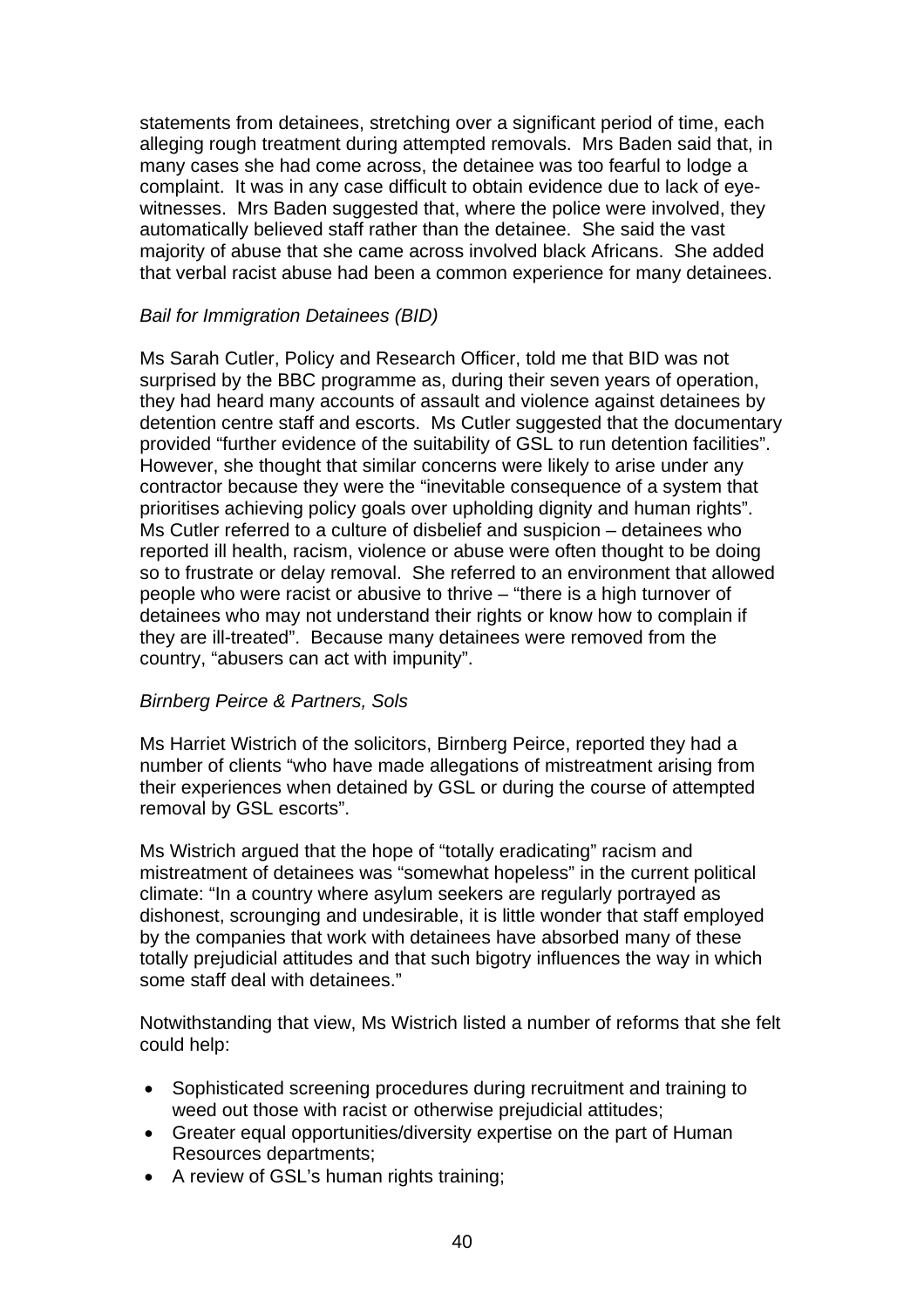- Better understanding of the psychiatric problems (including the propensity for self harm) amongst detainees;
- Whistleblowing schemes for staff;
- A more effective complaints procedure for detainees;
- More extensive use of CCTV:
- Members of IMBs should be more representative of the community and might include those who have experienced detention themselves or have been refugees.

Ms Wistrich said she was concerned about the misuse of control and restraint. She said that following the use of C&R: "Staff should be required to write their own full accounts on each occasion and these should be completed totally independently from other members of staff." (In fact, in reviewing Use of Force forms, we found no signs of systematic under-reporting or collusion between staff.)

Ms Wistrich added that, following any failed removal where the detainee has sustained injuries, there should be a careful record of all injuries received. She criticised medical staff for writing the bare minimum.

Finally, Ms Wistrich invited me to investigate "whether there is any inbuilt incentive for removals to be achieved satisfactorily … if there are performance related measures in place this would appear to be highly inappropriate."<sup>12</sup>

## *Brighton & Hove Unemployed Workers Centre*

The secretary of the Brighton & Hove Unemployed Workers Centre told me that his organisation had worked for some years with asylum seekers and provided support to those who had had benefits withdrawn. They thought that what happened at Oakington was typical of attitudes and practices elsewhere. These attitudes arose from "the constant demonisation of asylum seekers and refugees by both the press and Government Ministers". The GSL inquiry that I was asked to review would be a whitewash: "It is beyond the bounds of possibility that GSL will or could do any more than blame a few of its personnel, what is known as 'the rotten apple syndrome' whilst exonerating its overall management structure." He also suggested there had been failures on the part of the contract monitor and IMB.

The secretary proposed that in place of the contract monitor there should be at least two Independent Monitors, nominated by organisations that work with asylum seekers, providing 24-hour cover. In addition, there should be

 $12$  I discovered that there were no in-built incentives as such for escorting staff, although those on overseas escorts are paid by the hour, thereby rendering successful removals more lucrative for them. In addition, there is a disincentive for the company for failed removals in the form of penalty points. These are not generally applied, however, where the removal fails because the detainee resists and the airline refuses to take him/her. It may be held that how staff are paid is entirely a matter for the contractors in reflection of the needs of their businesses. I do not agree. Terms and conditions affect the quality of the service provided, and I think this is as much a matter for IND as for the companies concerned. (See also below, p. 89.)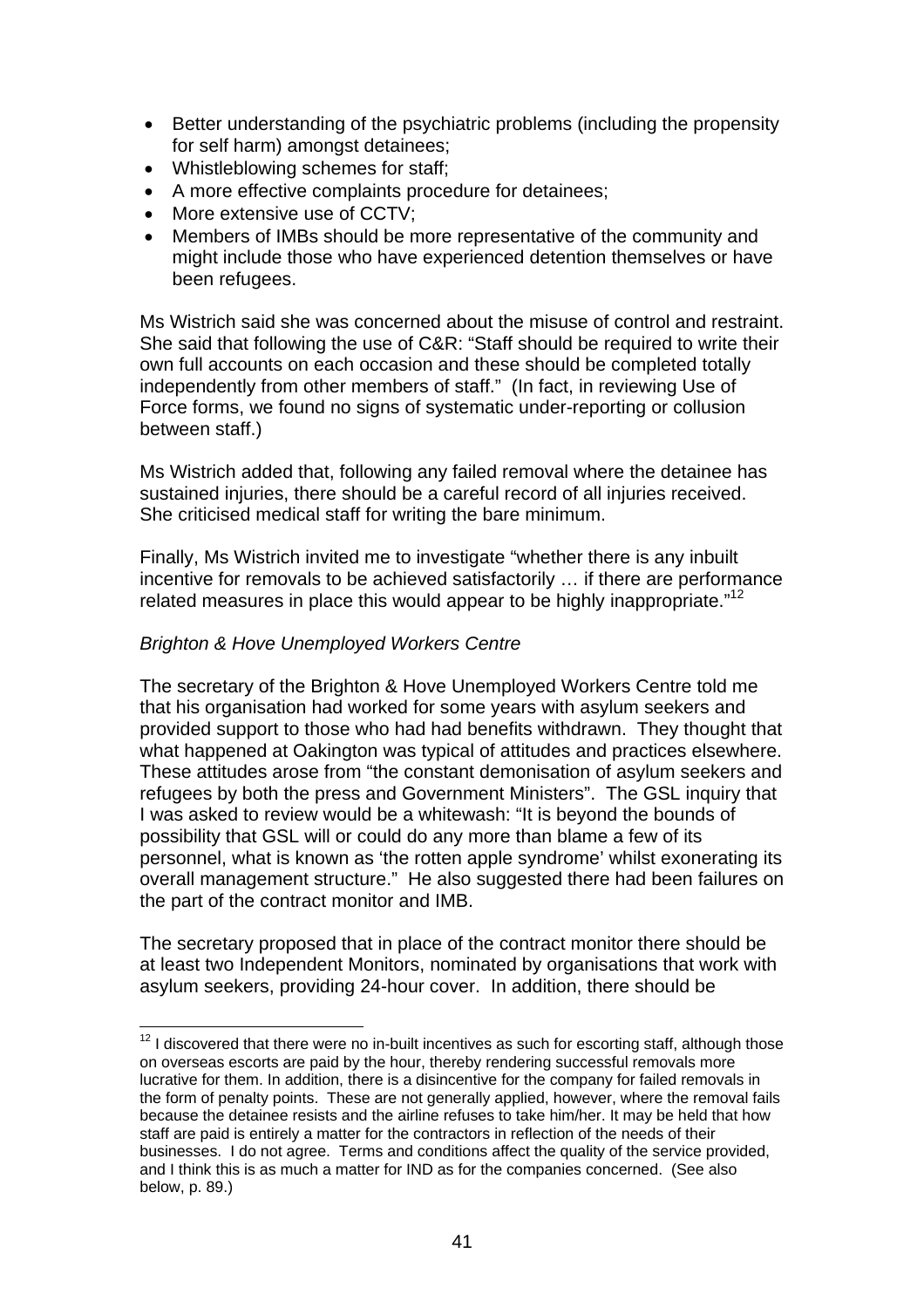"tamper proof video monitoring" of all areas of detention centres and this should be available to anyone making a complaint of racism, abuse or violence. Finally, he considered GSL should be stripped of its contracts and that staff should be directly employed by the Home Office but should not be permitted to be represented by the Prison Officers' Association.

#### *Cambridge Oakington Concern (CAMOAK)*

I received a copy of CAMOAK's response to *Detention Undercover* via the Immigration Service. The response began by saying that they had already heard allegations that some DCOs were racist and threatening detainees, "but what was revealed by this programme was considerably worse than we were aware of". (I find instructive the honesty and insight of this admission. The sub-culture at Oakington was well hidden. In this report, I have looked for radical and far-reaching reforms that might offer a better guarantee that any future wrongdoing would be more readily uncovered.)

CAMOAK went on to ask, if the behaviour and attitudes revealed by the BBC existed at Oakington, what was happening in the other removal centres? They urged that my inquiry should not stop at Oakington. They added that not all staff at Oakington were racist and bullying: "We also have reports of courteous and kind behaviour."

They said, however, management failures had to be acknowledged: the selection process for DCOs must be reconsidered; race awareness training was clearly not working; one shift in particular was well known to be racist and questions should be asked about its leadership; questions also needed to be asked about the role of the contract monitor.

CAMOAK said that for a variety of reasons, the situation at Oakington deteriorated during 2003. There were also problems with the complaints system. CAMOAK also criticised the segregation unit (DDU) and the detention of children ("An effective child protection policy does not yet seem to be in place.")

CAMOAK stressed that good race relations should be a major educational priority within the centre. It was not simply a question of refraining from using racially abusive language to a person's face. The group suggested that race relations training should not be given all in one week at the beginning of the initial training course (ITC), as this would suggest it is 'done' and is likely to be put out of mind for the rest of the course. Shorter sessions spaced evenly throughout the ITC would help engender awareness that good race relations are built into every aspect of the job. I agree.

### **I recommend that GSL reorganises its ITC to ensure that race relations training informs the whole of the course.<sup>13</sup>**

 $13$  Mr Banks told me in his letter of 5 July, that the Equality Advisor of ACAS had recently reviewed GSL's equal opportunities and diversity policies to ensure they comply with legal requirements and embrace best practice. He confirmed that they did. He also commented that the company had a good training plan for all new staff. Noting the environment in which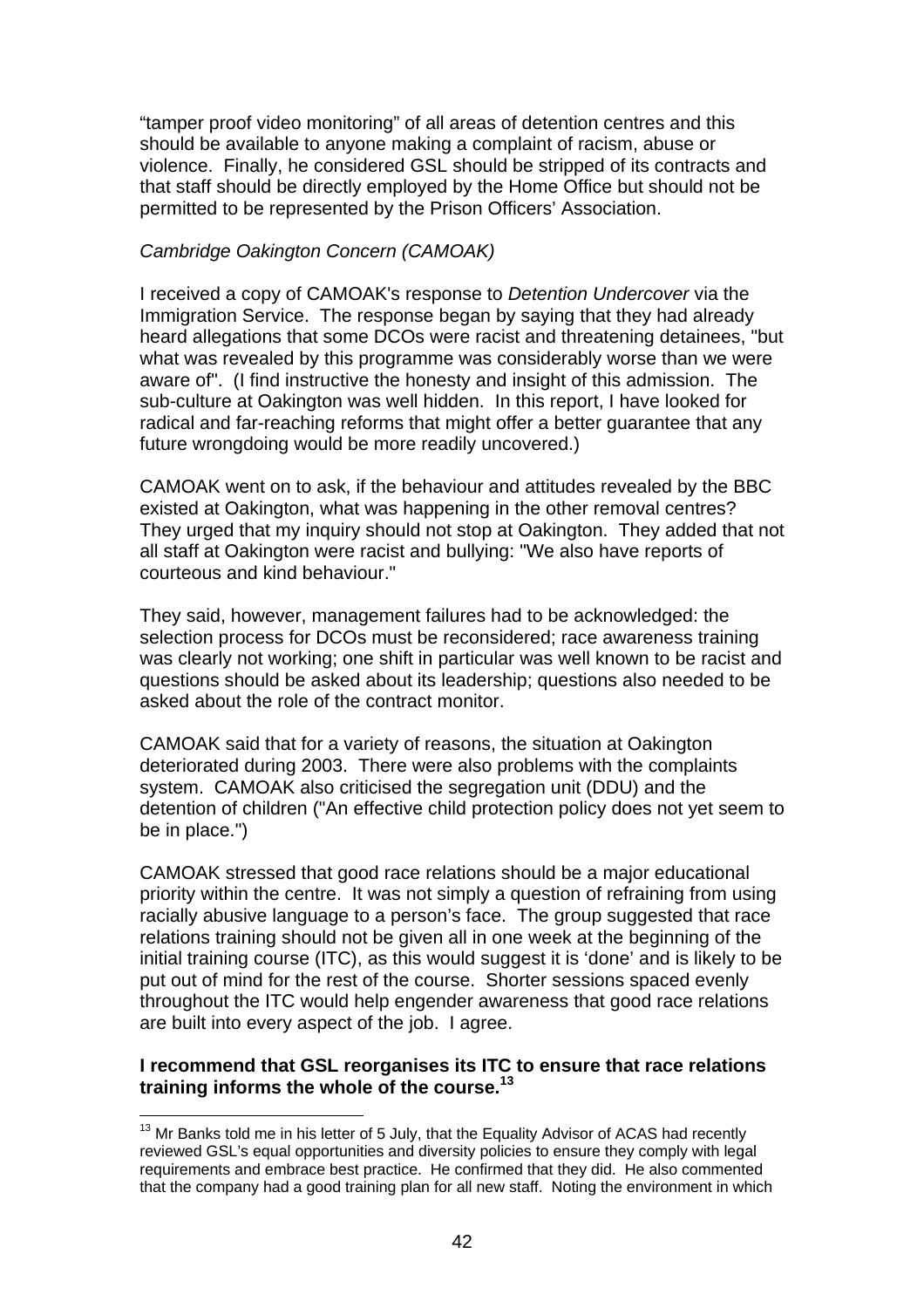## *Campaign to Close Campsfield*

Mr Bill MacKeith, writing on behalf of the Campaign to Close Campsfield and the Oxford & District Trades Union Council, said GSL had an "abysmal record" and was unsuitable to be involved in the running of detention centres. The company was "incapable of reform and should be taken out of the detention arena". He called on me to urge the Government to cease further dealings with GSL immediately and to cancel or withdraw from its existing contracts with the company: "failure to act will encourage contractors to believe their failures and incompetence will continue to be tolerated".

## *Commission for Racial Equality (CRE)*

Ms Razia Karim, Head of Legal Policy, noted that complaints procedures were part of the machinery that secured accountability, but that, for a number of reasons, asylum seekers would not complain, and certainly not to staff. Victims were unlikely to complain because, amongst other things, they did not know racist/violent behaviour was unacceptable, they did not understand the complaints system or did not trust those in authority. The CRE suggested that provision of advice and information might not be enough – the focus should perhaps be on facilitating greater access to independent third parties.

The CRE recommended that, as a minimum, those working in removal centres should have:

- Knowledge and understanding of why people seek asylum;
- Proven ability to meet the needs of asylum-seekers/ethnic minorities;
- Proven ability to deliver race equality/commitment to race equality:
- Ability to recognise/respond to signs of torture or trauma.

They commended their Employment Code of Practice. The CRE also referred to the national assessment centre developed by the Central Police Training and Development Authority for use by all forces and the screening processes for identifying racist recruits during training. They recommended that IND consider adopting similar screening processes when recruiting staff.

## **I recommend IND reviews the assessment and screening processes developed for the police to determine whether they might be relevant in an immigration context.**

Ms Karim also explained that the race equality duty introduced in the Race Relations (Amendment) Act imposed a responsibility on listed public bodies (including the Home Office and all its functions) proactively to ensure that the body does not unlawfully discriminate and that it promotes equality of opportunity and good race relations. Ms Karim suggested that, in relation to

staff worked, however, he recommended some form of additional tolerance/conflict training for officers after a set amount of time and at intervals with a refresher on equal opportunities. Mr Banks said GSL was following his recommendations. This is to be applauded.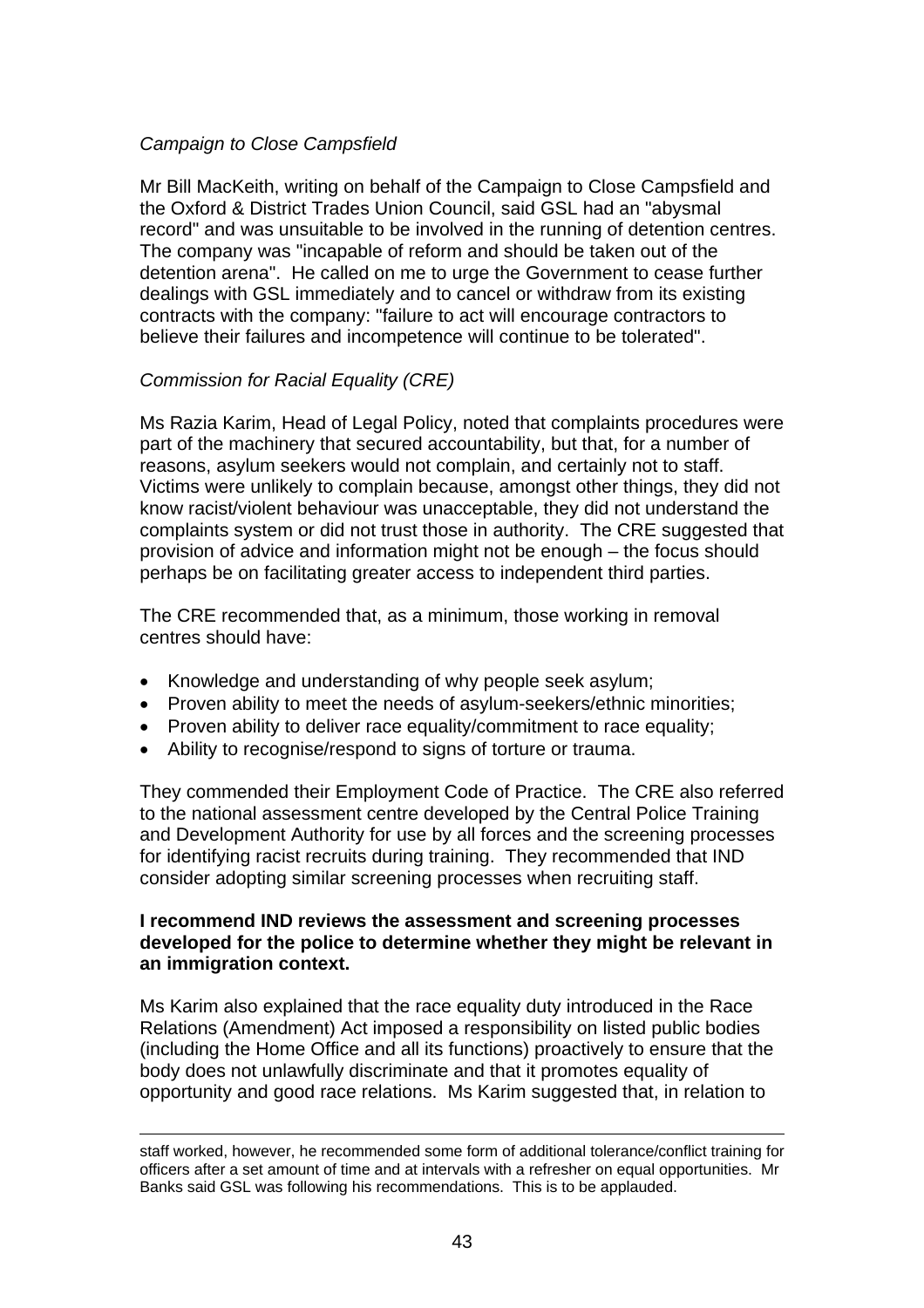this inquiry, it would be useful to discover the extent of implementation of the duty and its accompanying specific duties in removal centres. She queried whether the Home Office Race Equality Scheme properly covered this particular function and whether race equality was embedded in the procurement function.14

Ms Karim advised that, following the CRE's formal investigation into racial discrimination in the Prison Service (November 2000), the Prison Service had reviewed all its procurement arrangements and revised its standard documentation to identify opportunities and incentives for the delivery of good race relations by contractors through performance measures/contract management requirements.

The CRE also recommended that licensed legal advisors and those with contracts to provide on site advice should have the race equality performance indicators built into their contracts.

### *Complaints Audit Committee (CAC)*

Ms Ros Gardner, Chair of IND's Complaints Audit Committee, reported on visits the Committee had made to Oakington in December 2003 and February 2005. Like other observers, the CAC had not identified major issues of concern.

Ms Gardner offered some observations on contract monitors. She noted that there had been an improvement in the standard of complaints investigation, but considered further work might be done on expectations of contract monitors in investigating complaints. The CAC also suggested it would be prudent to review the current competencies required to perform the contract monitoring function to ensure postholders' skills met the required level to enable shortcomings to be identified and rectified. The CAC remained concerned that the post was graded too low (at Higher Executive Officer) to be able to enforce standards.

The CAC noted that use of handcuffs gave rise to complaints. They suggested that detainees should be given a "stylised warning" about the consequences of resisting while in handcuffs and that, wherever possible, the fact that a warning had been given should be recorded. I do not entirely

<sup>&</sup>lt;sup>14</sup> I pursued this question with Home Office officials. I was directed by the Head of IND's Race Equality Section to IND's Associate Race Equality Scheme. This says at paragraph 3 that race equality "includes Home Office monitoring and control of contractors e.g. those operating detention services to ensure that they and their staff avoid unlawful discrimination and racial harassment, and actively promote race equality". Paragraph 9 says that one of the key challenges facing IND is to ensure that "contractors operating detention services or other functions on behalf of IND are controlled and monitored to ensure that they and their staff avoid unlawful discrimination and racial harassment and actively promote race equality". As for specific contractual provision to cover this legal requirement, I was told existing contracts require steps such as the appointment of a race relations officer, race relations committee, implementation of a race relations policy and production of an annual report on race relations, but do not include performance measures. All new contracts will, however, include such measures.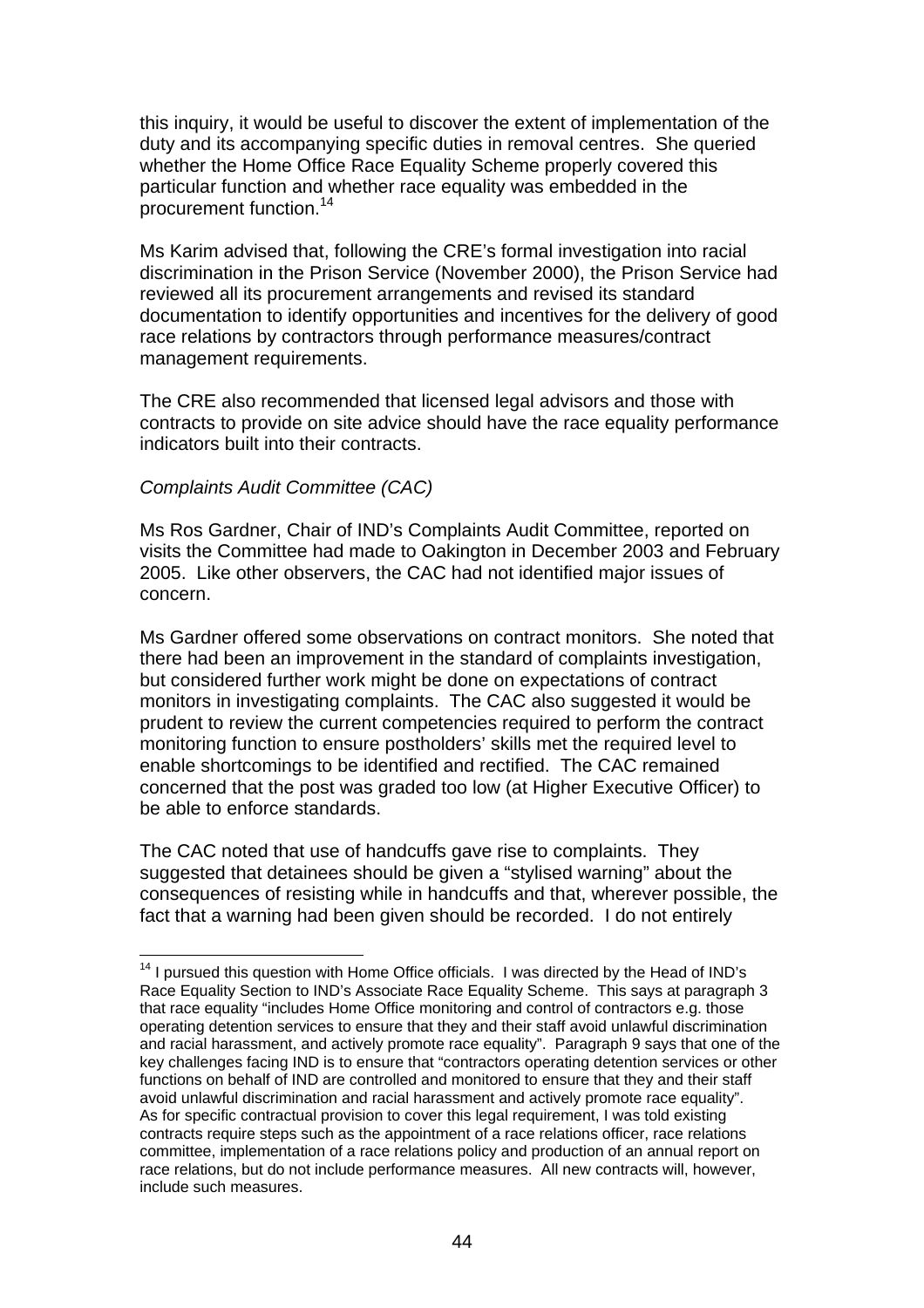agree. Where detainees are unlikely to resist, the warning would be unnecessary. Where the most harm is likely to be done (that is, where a detainee is 'kicking off'), it would simply not be practicable in most cases to give a warning of this sort. However, I do consider there is merit in routinely providing detainees with information about all forms of Use of Force *–* what is allowed and what are the likely repercussions of struggling.

## **I recommend that IND considers what information might usefully be given to detainees about Use of Force and in what form. Care must be taken to avoid suggestions of oppression or intimidation.**

The CAC was also aware that it could be distressing to witness a detainee being restrained, and that the fact the detainee was significantly outnumbered could in itself seem oppressive and disproportionate. They also noted that witnesses could misinterpret the techniques applied. They commended action undertaken at Gatwick to make other staff at the airport aware of the procedures that would be adopted and that they were appropriate. They believed, "this giving of information could be beneficial at other locations and would also have a relevance to Independent Board Members who attended removal centres".

## *Contract monitors*

I received some particularly thoughtful contributions from contract monitors at other removal centres.

The contract monitor at Tinsley House offered a list of measures to safeguard against abuse by escort staff, to eradicate racism and mistreatment of detainees, and to ensure more effective monitoring and management of immigration detention. I reproduce many of them here:

- Consider tasking a member of the escorting team with the responsibility of filming escort procedures outside of the van;
- Appoint an Independent Monitoring Board with responsibility for monitoring escorting;
- Deploy Immigration Service staff at points of removal as observers on an ad-hoc basis or where the monitoring team are unable to attend;
- Provide and advertise a freephone telephone number for detainees to enable them to make discreet and confidential complaints should they experience problems with escorting staff. Consideration could be given to whether this would be an effective vehicle for staff to register concerns about colleagues' behaviour towards detainees;
- Rotate escort teams frequently to decrease potential for "cliques" to be established which may condone or encourage inappropriate behaviour;
- Work towards a more ethnically/culturally diverse pool of escorting and removal centre DCOs;
- Place greater emphasis on racial/cultural awareness training, identifying bullying and dealing with confrontation in the work environment;
- Home Office to take a more active role in setting out expectations of DCOs towards detainees and the possible consequences to them if these are not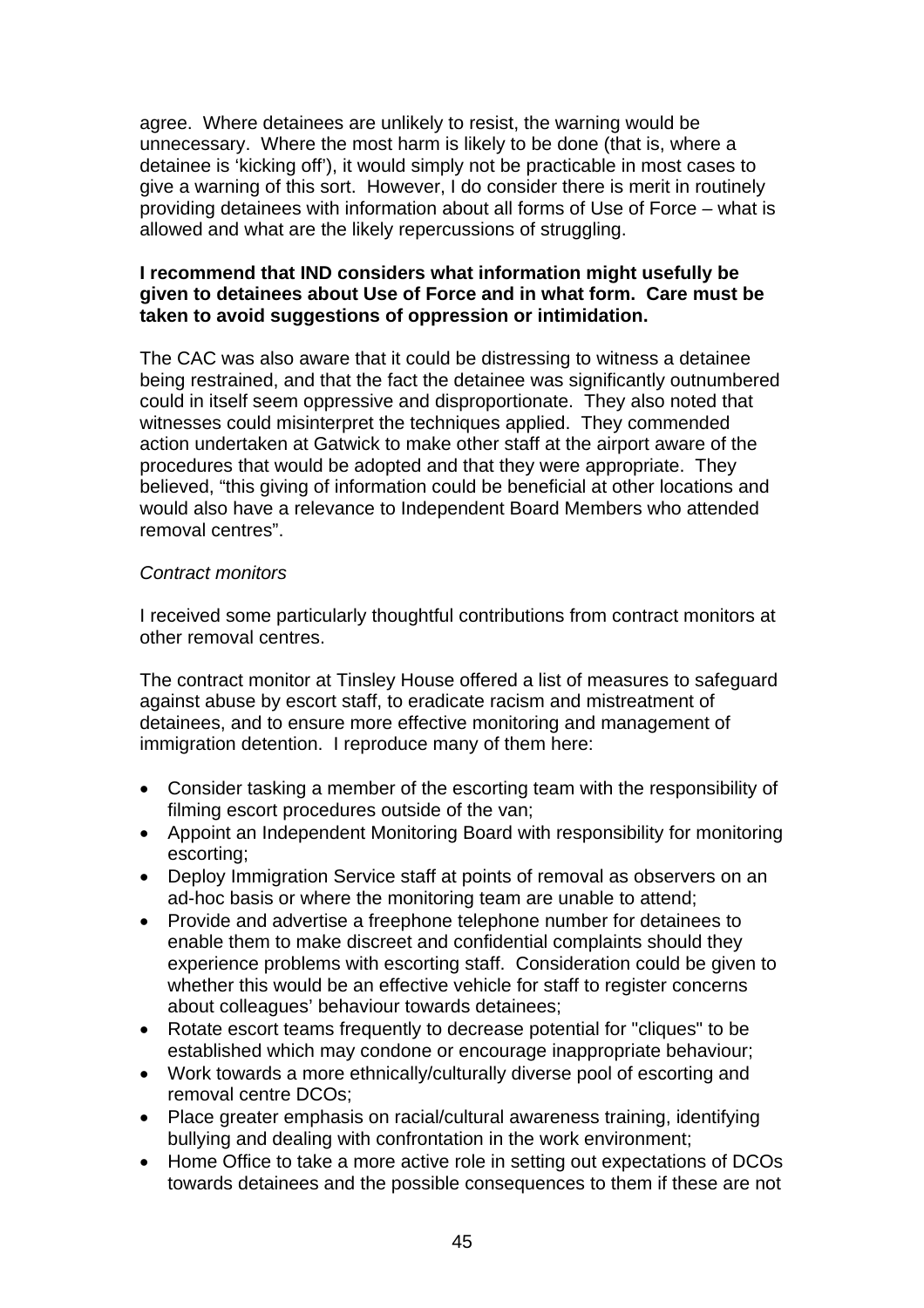adhered to. This could perhaps be undertaken with presentations to DCO training courses;

- Encourage staff to report unacceptable behaviour of colleagues;
- Revisit the procedures for investigating complaints. It may be better practice for contract monitors to investigate staff-related complaints from other centres rather than their own (I make a recommendation about this at p. 102);
- Maintain the momentum on contract monitoring training and provide greater clarity of expectations of monitors and commonality of approach/procedures;
- Consider formalising a programme of "job swapping" for contract monitoring teams.

The contract monitor at Colnbrook said that, where detainees had come into Colnbrook and made allegations against escorting staff, these had been passed to the escort monitors at DEPMU. Contact with the local police was also made if that was required.

The contract monitor also commended Colnbrook's success in recruiting a diverse workforce, "… who speak a wide range of languages and who have, I feel, a greater degree of empathy with and understanding for the people in their care."

Colnbrook, which is constructed to a very robust and secure specification, also benefits from having CCTV coverage of all areas except bedrooms. The contract monitor reported that the contractor's senior managers visit each unit "at least once every day unannounced at varying times".

The contract monitor at Campsfield House told me:

"During the last five years, Campsfield House has moved a long way in removing discrimination and unfair barriers. Lessons were learnt after the Daily Mirror exposé about officers at Yarl's Wood last year and the culture of crew room banter and 'war stories' which used to exist appears to have been dispelled. However, we are not complacent and it is recognised that there is still work to be done.

"Training has been introduced this year to encourage staff to challenge and report inappropriate comments and perceptions.

"The only way to ensure that detainees are not racially abused, discriminated against or mistreated is for all staff to be trained, to understand and then to foster a zero-tolerance attitude. Staff must be prepared and encouraged to report any unacceptable language, terminology, actions or behaviour to senior managers who must deal accordingly."

She quoted from the 2004 report of the Oxfordshire Racial Equality Council which described Campsfield's approach to race equality as "very much a beacon for other similar establishments". The contract monitor suggested a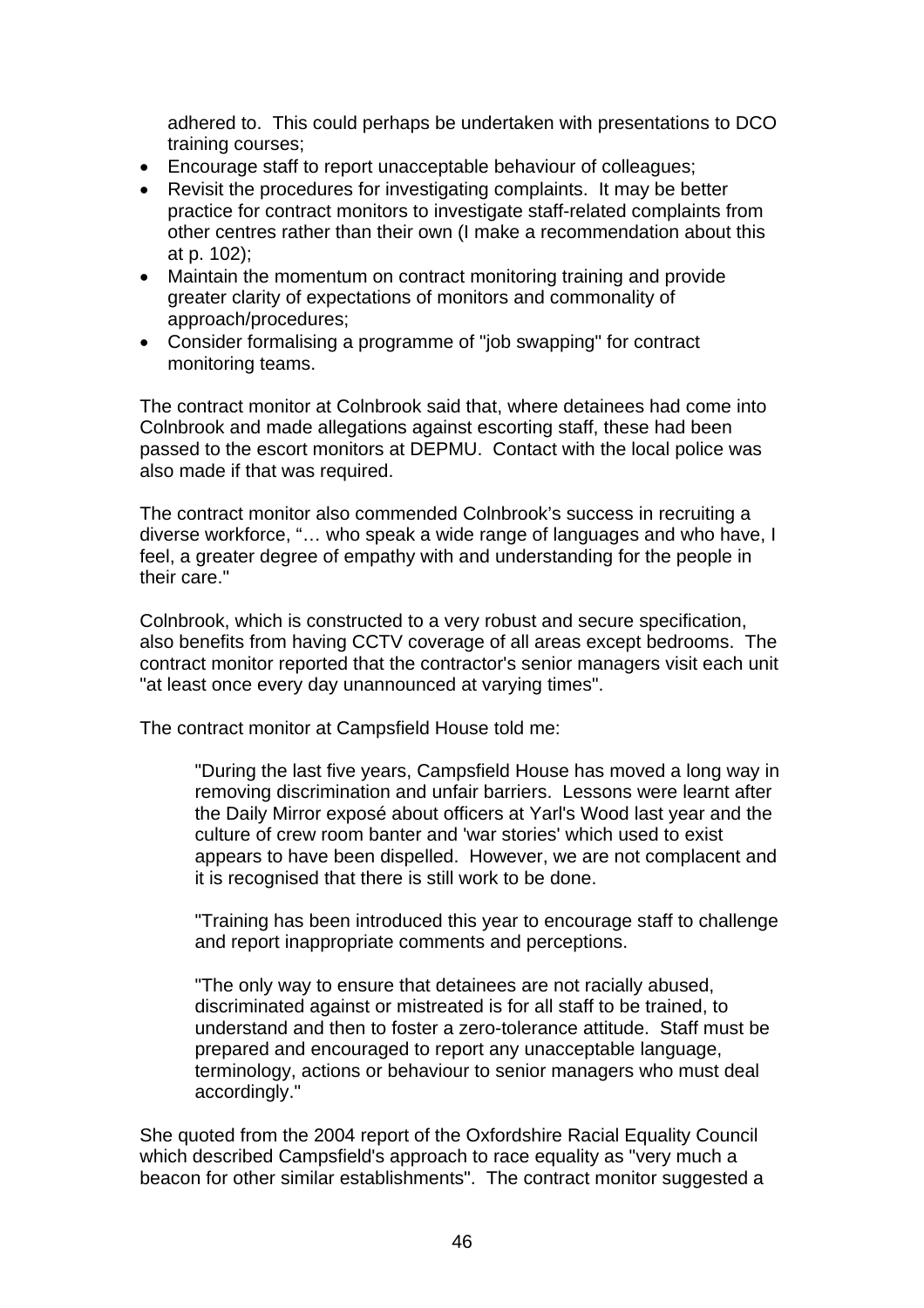range of proposals for better monitoring of in-country escorts, such as cameras *–* with sound *–* in vans; notices in vans explaining how to complain; free phone contact number for complaints; setting up an IMB; and detainee questionnaires.

From my previous work in this area, I am conscious of the degree to which practices and procedures across a range of issues differ between one removal centre and the next. However, in respect of anti-racism *–* which goes to the heart of the detainees' experience – the approach should be uniform.

## **I recommend that IND commissions a race relations audit of the entire removal estate.**

### *Mr Martin Dickson and Ms Ruth Gould*

Mr Dickson was the health manager at Campsfield House; Ms Gould is a visitor to detainees. They wrote:

"Many of the staff are friendly and helpful to visitors and detainees. Others clearly glory in having absolute power over other people; manhandling them and creating fear by emphasising their power – for example, the guard at Campsfield House who enjoys running his keys over the radiators during his night shift to deprive detainees of sleep."

Like Asylum Welcome, they drew attention to the effects of frequent transfers:

"Immigration policy means that people are shuffled around detention centres to apparently demoralise them and prevent them getting help to complain about abuse, or with their immigration case. The movements themselves are traumatic and appear to an impartial observer to be part of a system of intentional degrading treatment …"

"The waking up and moving of detainees throughout the night is traumatic and surely not efficient. This is movement between centres (not to flights). It involves violence, avoids having medical staff, visitors (or presumably managers) around to observe, and is intimidating … Our understanding is that criminal prisoners are not subjected to this 'punishment', but immigration detainees are."

They said, "No-one dares complain, because they think it will affect their immigration case."

Referring to allegations by detainees of excessive force, Mr Dickson and Ms Gould spoke of "horrendous marks from handcuffs". They added that health staff are asked to sign forms after the fact to say that the person is fit to be handcuffed (they said the rules required staff to ask nursing staff if a detainee has a medical condition or medication to preclude force, but that this did not always happen).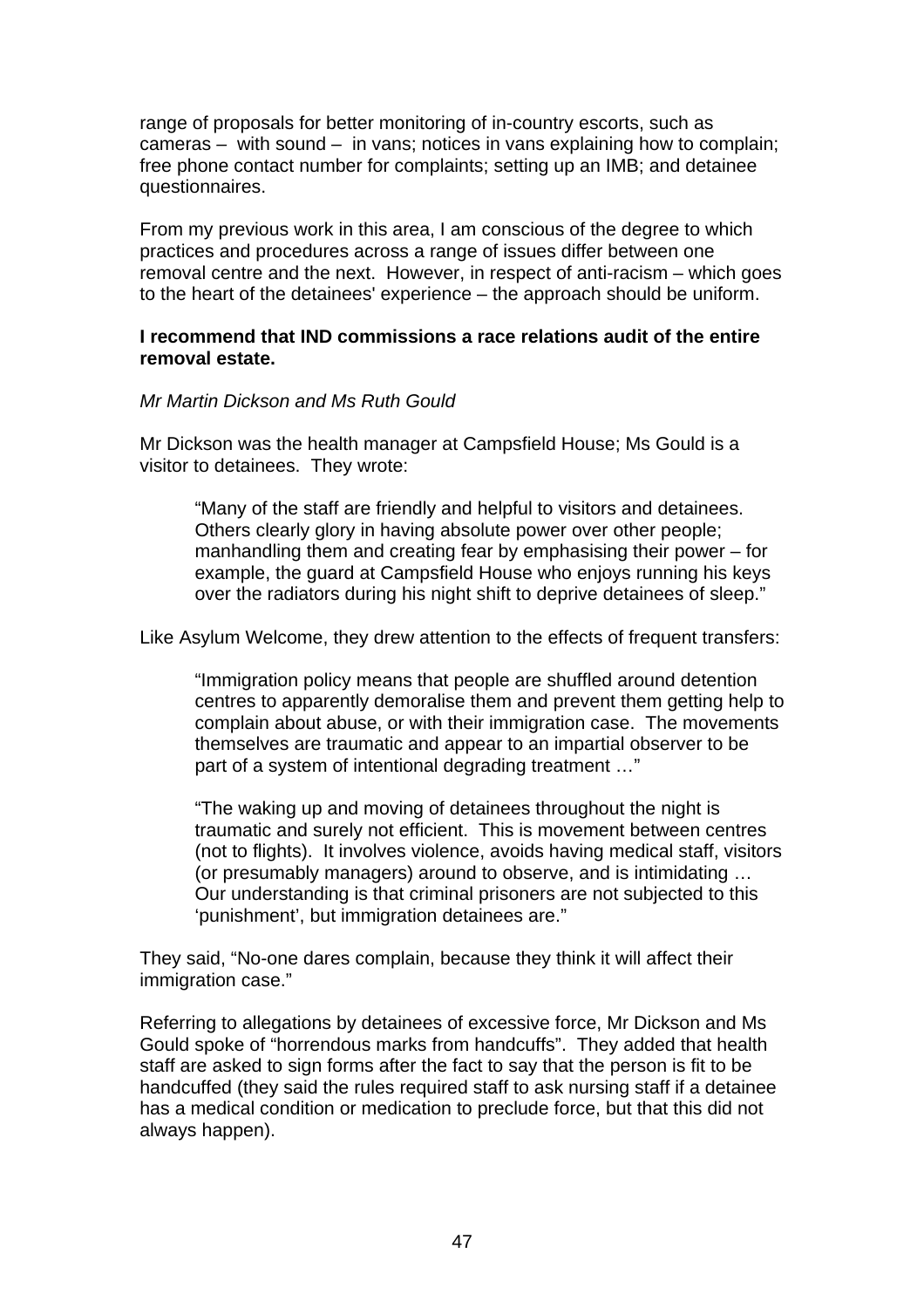### *Mrs Carole Draper*

Mrs Carole Draper, manager of Haslar Removal Centre, suggested there was a need for:

"… good quality, *highly visible* management of all grades throughout the day. Turning up at unpredictable times, unexpected places instead of monitoring behind a desk which achieves nothing." [Emphasis in original.]

This visibility extended to IND senior managers who, she said, should be more visible throughout the centre during visits. She also said that misbehaviour should be dealt with swiftly, fairly and appropriately, "so that a clear message is given to staff as to what is and what is not acceptable". Mrs Draper suggested the use of "integrity tests" for staff both during recruitment and later.

She also emphasised the need to facilitate more open and better communication with detainees, thereby making the system more accessible to them and building confidence.

Finally, Mrs Draper recommended that escort managers and monitors carry out random checks at the point of destination and suggested that the introduction of a "Lay Visitor/Inspectors" scheme might be useful.

#### *Immigration Advisory Service (IAS)*

Mr Keith Best, Chief Executive of IAS, suggested that there was a need for an independent monitor to be constantly on site to investigate allegations of abuse. He also suggested that tamper-proof closed circuit television in escort vehicles should be introduced.

Mr Best attached 13 case studies, mostly relating to complaints made to the IAS by detainees and pursued on their behalf with GSL. In some instances, however, IAS instigated the complaints themselves. The complaints referred to verbal and physical abuse and to unhelpful and unprofessional conduct by members of GSL's staff. In one example, a GSL officer apparently obstructed IAS's attempts to pursue a complaint, saying that the detainee must make the complaints personally and not through a representative.

Mr Best also attached some observations by IAS Oakington staff. In these, IAS was critical of the lack of independent investigation into complaints against officers, as required by the Detention Centre Rules. They said:

"It would appear that investigations against the conduct of GSL officers does not go beyond what inquiries are carried out by GSL themselves, and from the tone of the reports from the centre manager in response to complaints, it would be fair to say that the manager has an interest in coming to conclusions absolving the people against whom the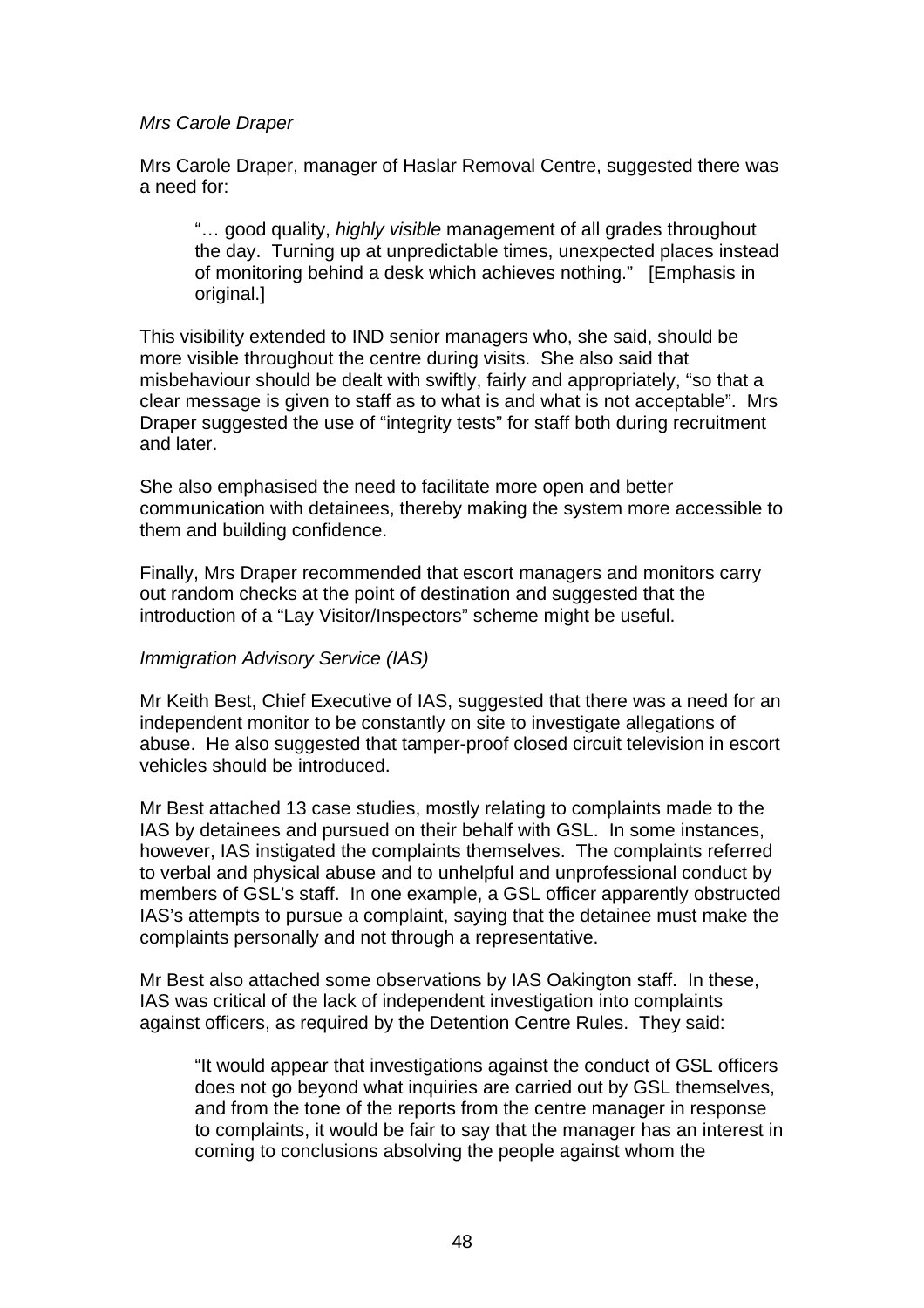complaints are made and that complaints, even against individual officers, are seen as complaints against GSL."

The IAS commented that, as far as it was aware, the police were not called or offered when a detainee complained of assault. IAS was also critical of the lack of any effective audit trail in GSL's own investigations, making it difficult to challenge their findings. They claimed that the centre manager had said he would not pay for interpreters to be employed on inquiries, but would rely instead of interpreters already on site. The scope of the investigation was therefore limited by the availability of interpreters. The IAS said there was a need for clear procedures to be established for the conduct of internal investigations. It suggested that the IMB should police GSL's own investigations to determine their adequacy. It also criticised the Oakington contract monitor in respect of her approach when complaints were made against either GSL or IND.

## *Legal Services Commission*

The Acting Asylum Programme Manager, Mr Paul Newell, explained that the Commission's role in respect of Oakington was to ensure that there is access to legal advice for people detained there.

Mr Newell reported:

"Since the programme was broadcast, I have met with the local management of [the Refugee Legal Centre and Immigration Advisory Service] and neither appeared to have the types of issues identified in the documentary raised with them by clients. My personal view is that clients may not have discussed this with their legal advisers because they are 'on site' and therefore, despite their independence, seen as part of the establishment and … because clients generally are not held at the centre for long periods of time, it is difficult to develop the trust and rapport that often exists between clients and legal advisers."

## *Medical Foundation for the Care of the Victims of Torture*

Mr David Rhys Jones, Advocacy Officer (Refugee Issues) referred to the Medical Foundation's report *Harm on Removal: Excessive Force Against Failed Asylum Seekers*, which had been published three months before the BBC programme was aired. The report made nine recommendations. These were that:

- There should be automatic medical examination following failed removals;
- $\bullet$ Healthcare staff should report findings indicating the use of inappropriate or disproportionate force. Escort officers should be encouraged and contractually obliged to oppose and report the use of unlawful or disproportionate force by colleagues;
- A senior officer should review all use of force (including handcuffing) forms;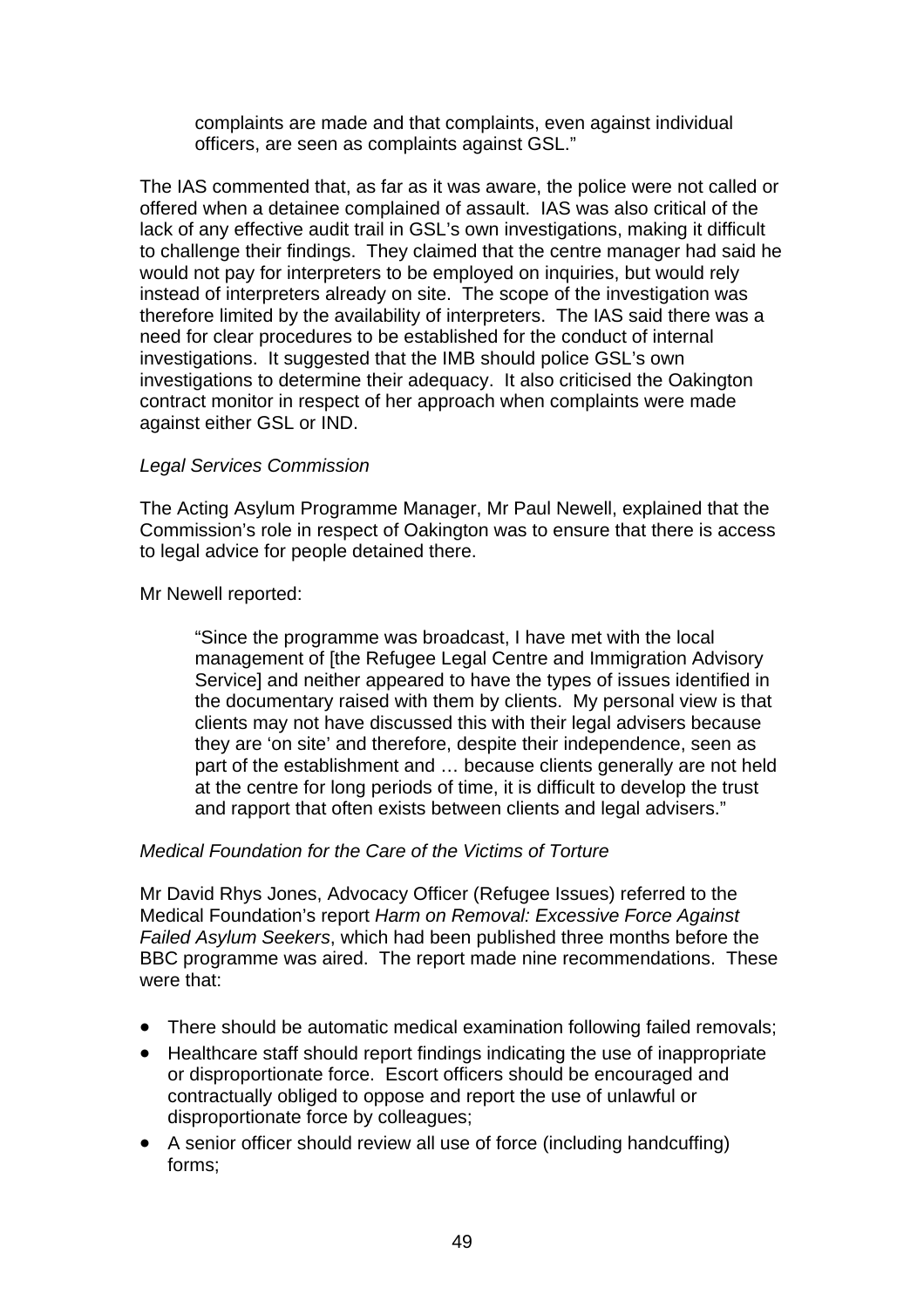- The use of techniques of restraint, including any compression to the neck and trunk, should be thoroughly reviewed. They should be used only as a last resort;
- Escort officers should receive full and adequate training in the proper use of handcuffs. It should be emphasised that any force deliberately applied to the wrists whilst handcuffed cannot be considered safe or acceptable and is likely to amount to excessive force;
- Race awareness training should be introduced or reinforced and allegations of racial abuse should be fully investigated;
- CCTV or equivalent monitoring should be installed in all escort vehicles and departure areas at airports;
- Those alleging assault should be allowed to remain in the country to pursue any action or participate in criminal proceedings; and
- Funding should be provided for those seeking legal redress.

Mr Rhys Jones noted the Foundation's concern that eight of its nine recommendations had yet to be implemented.

He described how the report raised concerns about:

" … the use of force not consistent with acceptable control and restraint, methods of restraint that pose a high risk of injury (including serious injury), and the misuse of handcuffing. Furthermore we recorded allegations of racist verbal abuse."

The Foundation's findings were based on information collected during a 15 week period in 2004. They suggested that the regularity of complaints of excessive force suggested they could not be viewed as isolated incidents.

Mr Rhys Jones said the Medical Foundation feared that immigration detainees were frequently viewed as second class victims who perhaps brought their injuries upon themselves. They suggested it was several days before the police investigated.

The Foundation did not consider the contract monitor sufficiently independent of the detention process. They also referred to the Complaints Audit Committee report which expressed concerns that contract monitors should find a balance between working for the Directorate and their deployment at the contractor's site. This could lead to over-familiarisation with the contractors.

The Foundation suggested that the culture of trying to resolve complaints informally might have led to the perception of the IMB as a recourse of last resort. They were also critical that the requirement for detainees to make complaints in writing, on a form, and placed in a box in a very public area, might inhibit complaints. The Foundation suggested there was a need for IMBs to set out more clearly their role in each centre, emphasising their "powers and sanctions … in their own documentation and in a language the detainee might reasonable be expected to understand".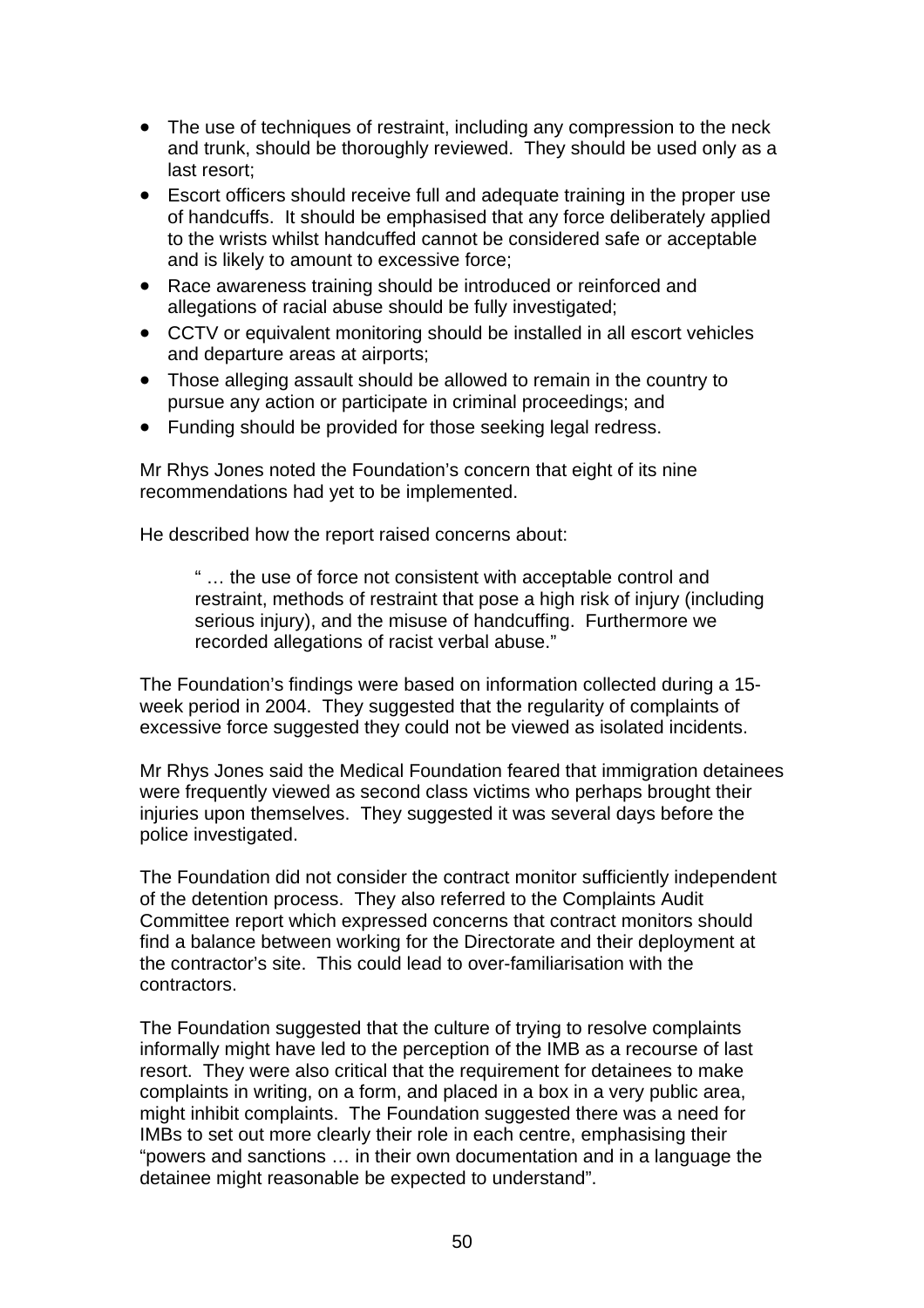In conclusion, Mr Rhys Jones said the Foundation considered:

" … that the key to ensuring that there is no such abuse by detention custody and escort staff lies in training, transparent monitoring, free and confidential access to health care, properly functioning and secure internal complaints procedures, prompt access to and action by the police, and the rigorous enforcement of disciplinary action where lapses occur".

## *National Coalition of Anti-Deportation Campaigns (NCADC)*

NCADC had collated information relating to 35 alleged assaults against detainees. (They noted that there might be some over-lap with the cases examined by the Medical Foundation). They believed this was merely the tip of the iceberg and that most detainees who were assaulted had been removed from the country. Not surprisingly (in view of their role in effecting removals), the majority of allegations related to GSL and another company, Loss Prevention International, and occurred either at or en route to airports. Injuries ranged from cuts, bruises and swelling (the majority of cases) to a cracked shoulder and a serious head injury. NCADC said that most cases had been reported to the police, but only 5 per cent had resulted in an arrest. NCADC was concerned about the willingness of different police forces to investigate allegations of abuse.

## *Office of the Immigration Services Commissioner (OISC)*

The OISC told me that, in their role of regulating the provision of immigration advice and services, they had seen no evidence of any maltreatment. However:

"From the OISC's perspective a vital aspect to the detection of abuse is access to appropriate and properly qualified representation. It has been our experience … that many of the most vulnerable are loath to complain. Distrustful of authority figures and largely ignorant of systems in place it is unlikely that they will complain about mistreatment. Some may feel that complaint would jeopardise their status in the UK whilst others see the exercise of complaint as futile as there is no-one 'on their side'. It is vital therefore that detainees have access to appropriately qualified advisers."

## *Refugee Legal Centre (RLC) - joint letter to the Minister for Citizenship and*  **Immigration with Immigration Advisory Service and Refugee Council**

The RLC queried the genuine independence of the contract monitor at Oakington and suggested that the monitoring role was not "being carried out with as much scrutiny as might be expected". It also commented that, although overall race relations were good and diversity was respected at the centre, "minimal attention had been paid to race relations for the preceding 18 months". The RLC noted that HM Chief Inspector of Prisons had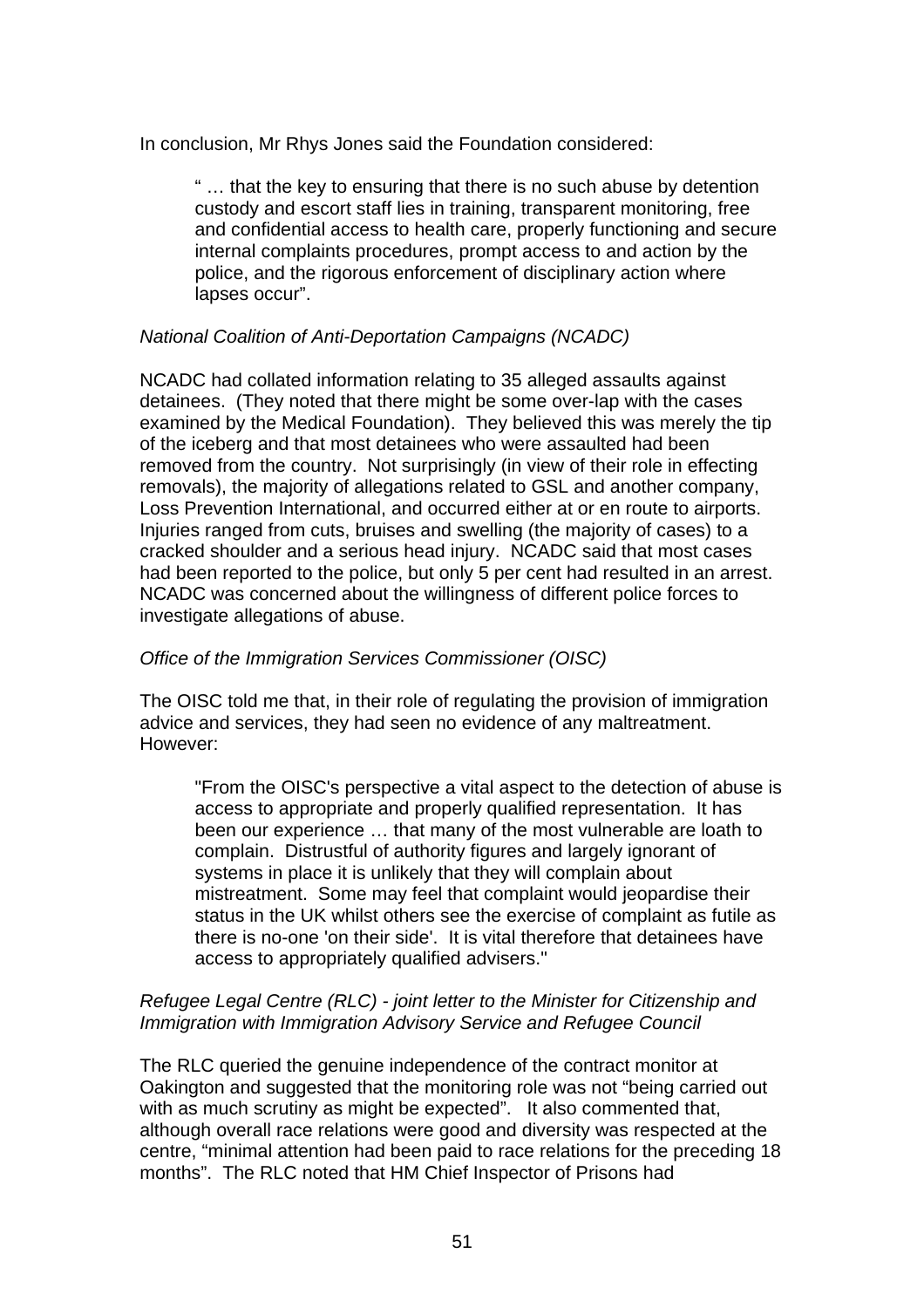recommended that race relations management team meetings should take place on a regular basis, but that none had so far taken place or, if they had, had not involved outside agencies as recommended. The RLC commented:

"Given the rapid turnover of clients in Oakington and the inability of detainees and staff to develop relationships over a longer period of time, it is not surprising, given the lack of attention that had been paid to race relations over a considerable period of time, that deeply disturbing behaviour has taken place on the part of certain employees."

The RLC also noted its concern that detainees had to ask staff for forms on which to complain.

The RLC made a number of recommendations:

- The risk assessment profiling criteria used to place people in the DDU should be reviewed and clearly defined and published;
- Clients should be informed in written form in their own language as to the criteria under which they are removed to the DDU;
- The DDU should be re-located and upgraded;
- Staff with appropriate skills should be allocated to work in the DDU;
- Use of Language Line should be clearly monitored and recorded in relation to detainees in the DDU, especially with regard to informing detainees of the reasons for their removal;
- A record of implementation of HM Chief Inspector's recommendations should be published following consultation with all on site agencies, including the voluntary sector;
- Complaints forms should be made freely available in translated languages and logged on receipt;
- My investigation should determine whether there was any link between those detainees who had submitted complaints and those placed in the DDU; and
- A radical review of the contract monitor role should be conducted. The RLC suggested that the contract monitor should report directly to **Ministers**

## *Refugee Council*

Mr Richard Lumley, Protection Advisor at the Refugee Council and chair of the Asylum Rights Campaign Detention Group, told me there had been mounting concern about anecdotal evidence of instances of abuse for well over a year. The group believed the BBC documentary confirmed their concerns. He suggested that it was unrealistic to depend on a monitoring system that relied on individual complaints. Supervision needed to be proactive, whilst monitoring needed to be proactive and independent.

Mr Lumley suggested the problems stemmed from recruitment and training, "which in turn relate to levels of pay and qualifications". Refugee Council staff believed shifts were too long and staffing levels were often too low. Mr Lumley questioned whether sufficient emphasis was placed during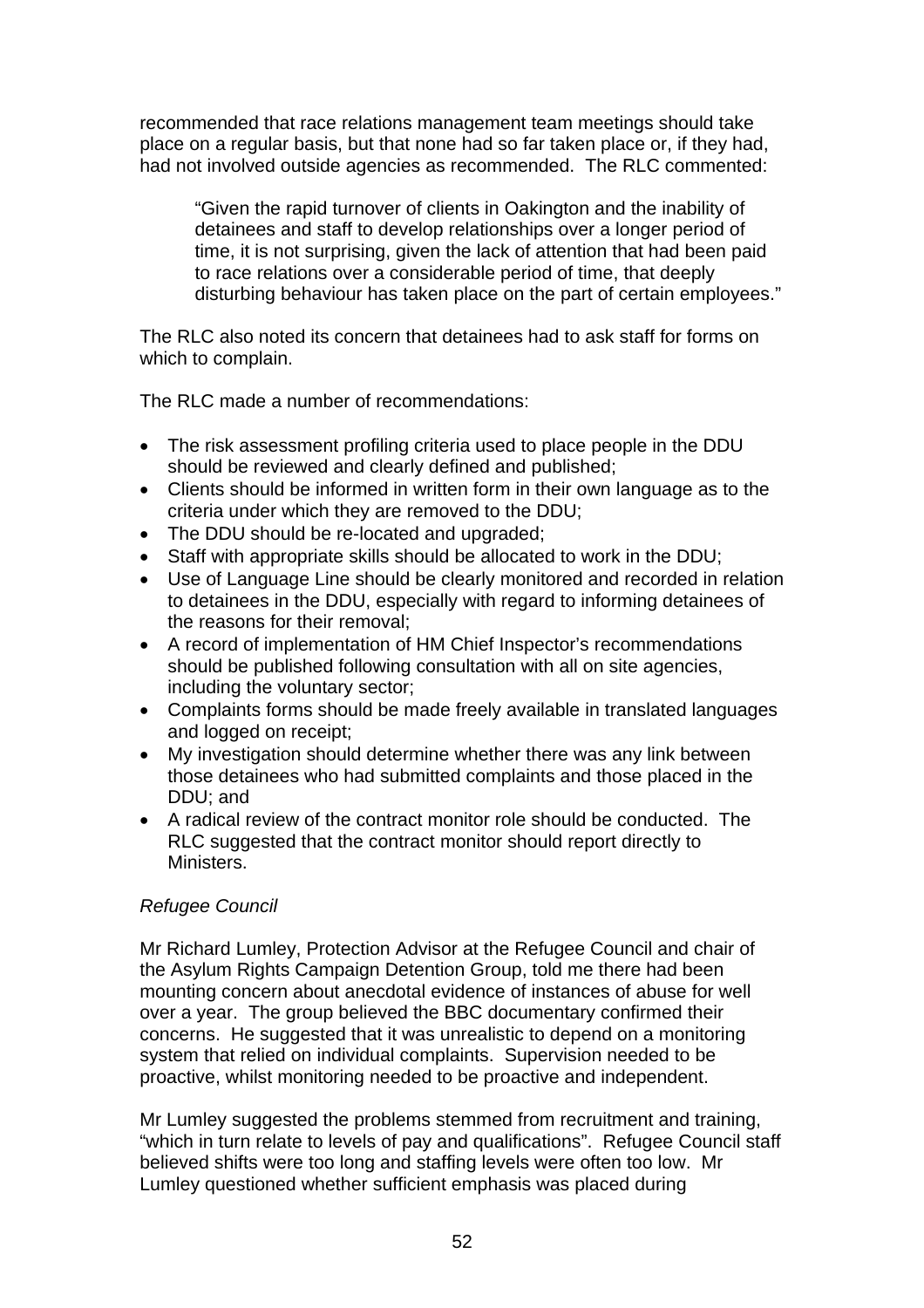recruitment on previous experience, cultural sensitivity and awareness of refugee issues. He said that, whilst the training had not been criticised, there needed to be "an active and dynamic system of continuous training to assess and inform behaviour". He thought there was a need to review the diversity of the workforce, supported by a programme of race awareness and refugee orientation awareness for staff.

Mr Lumley considered management and supervision were wanting at Oakington:

"The most profound failing seemed to be the apparent absence of any sort of restraint on rogue behaviour – people appeared to have loud intrusive music inflicted on them because one individual decided to do it and there was nobody around, or nobody with the inclination, to stop him."

He noted that detainees had to request complaint forms from "the very staff against whom complaints may be made. If so then it is hardly an independent and effective remedy." Mr Lumley added:

"Our staff commented that detainees are loath to complain as they often feel that any action or complaint on their part will jeopardise their asylum claim, or increase any harassment they may already be subjected to by GSL. GSL officers are well aware of these fears, and the BBC programme showed that a few officers exploit this. A complaint procedure which is quicker and fit for the purpose of fast track asylum process and which rules out the possibility of reprisals must be put in place."

Mr Lumley was critical of both the environment of the DDU and the use to which it was put. He said, "We would like to see the contract monitor operate with clear independence and impartiality." Importantly, he said the Refugee Council would be "interested to know whether the duty to promote race equality and good race relations under the race relations legislation is specifically monitored and how this is carried out." (See footnote 14 above.)

The Refugee Council welcomed the introduction of CCTV into escort vehicles, but said a gap remained between the van and the plane itself: "It is here that many alleged abuses occur."

#### *Save the Children*

Save the Children sent me a recently published report on the immigration detention of children, *No Place for a Child*. They noted that some of those detained were so-called 'age disputed cases', some of whom were held at Oakington. They said that, "very vulnerable children are being treated as adults in detention, and their detention is illegal".

Save the Children argued that some of its report's recommendations were particularly pertinent to my Oakington investigation: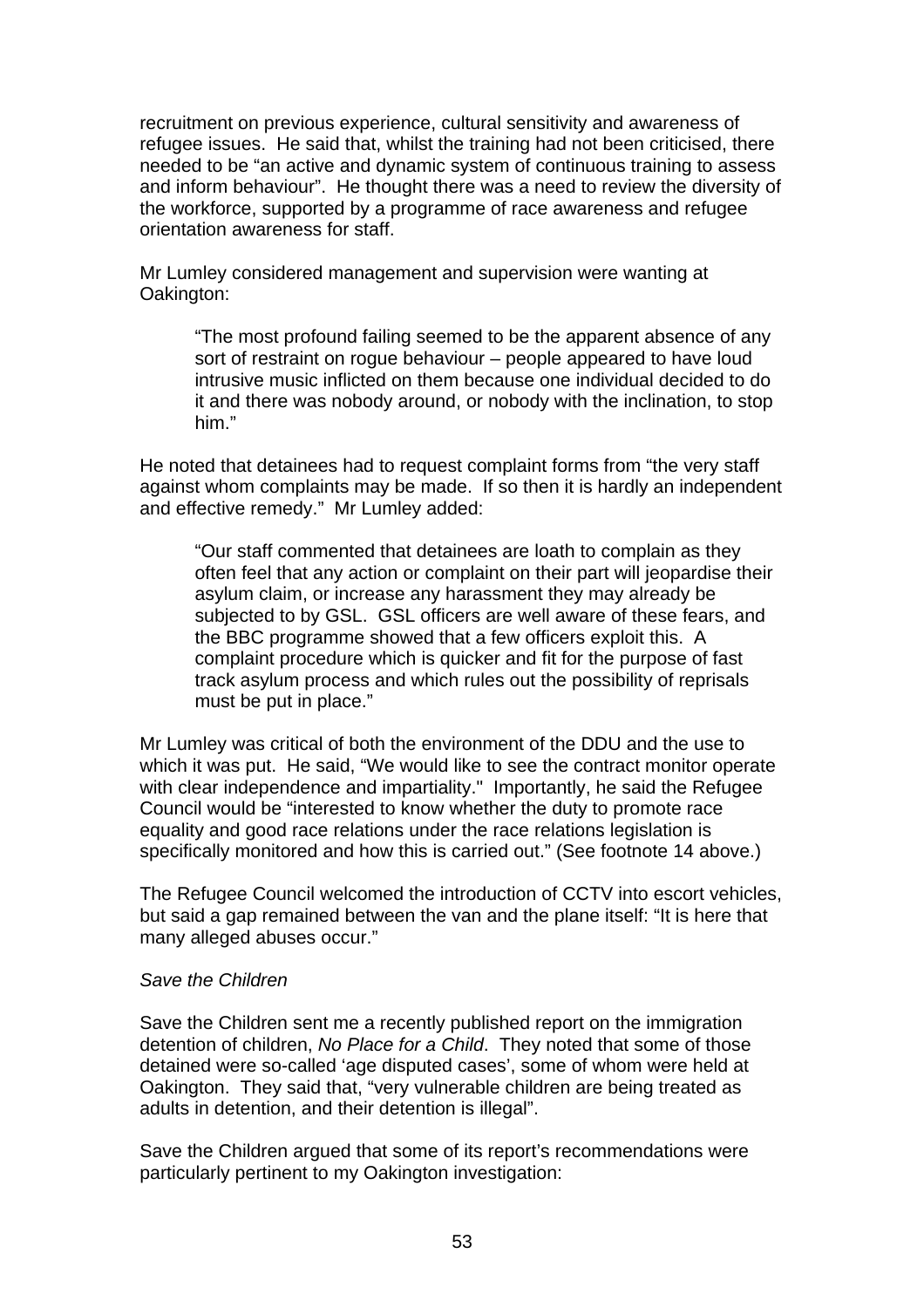- Formal age assessments should be undertaken by social services or an independent age assessment panel prior to a decision to detain. No individual whose age is disputed should be detained unless and until such an assessment is undertaken;
- All staff working in removal centres should undergo enhanced Criminal Records Bureau checks. (They are.)
- In the absence of a statutory time limit to detention, there should be an independent process for reviewing all cases where children are detained.

## *Scottish Refugee Council*

Ms Sally Daghlian, Chief Executive, told me they were concerned about the apparently routine use of handcuffs, including whilst detainees were receiving medical care. She suggested that if financial penalties for contractors were introduced for "injuries due to inappropriate use of force, for racist abuse, for racially motivated segregation etc, the management and shareholders of these companies might be more inclined to actively ensure that the people in their care were treated with the dignity and respect due to them".

She also suggested that understanding of the experiences of asylum seekers and why they were here should be an essential element of training, and that the social welfare of detainees should be given higher priority by the Home Office when issuing the contracts, "with rigorous monitoring and review to ensure compliance".

## *United Nations High Commissioner for Refugees (UNHCR)*

I received a letter from the office of the Representative of the UNHCR for the United Kingdom, together with UNHCR Guidelines. Welcoming the Minister's decision to initiate my inquiry, they said the BBC film reflected "the serious danger inherent in the detention of asylum seekers, and the urgent need to bring UK practice in line with UNHCR quidelines."<sup>15</sup>

The UNCHR recommended the formation of "an independent body with overall responsibility for the monitoring of all UK detention centres". This body should also take responsibility for the "professional accreditation of relevant staff". The new body would replace the locally based contract monitors and IMBs:

"The appointment of such a body would enable all reports to be reviewed comparatively, would ensure that the same standards were being upheld across the detention system … if this strategy were to be implemented it would produce a system in which inconsistencies of practice could more easily be identified and would enable those charged with monitoring to be better placed to review current strategies and working practices as a whole."

<sup>&</sup>lt;sup>15</sup> UNHCR's Guidelines on Applicable Criteria and Standards relating to the Detention of Asylum-seekers, Geneva, February 1999.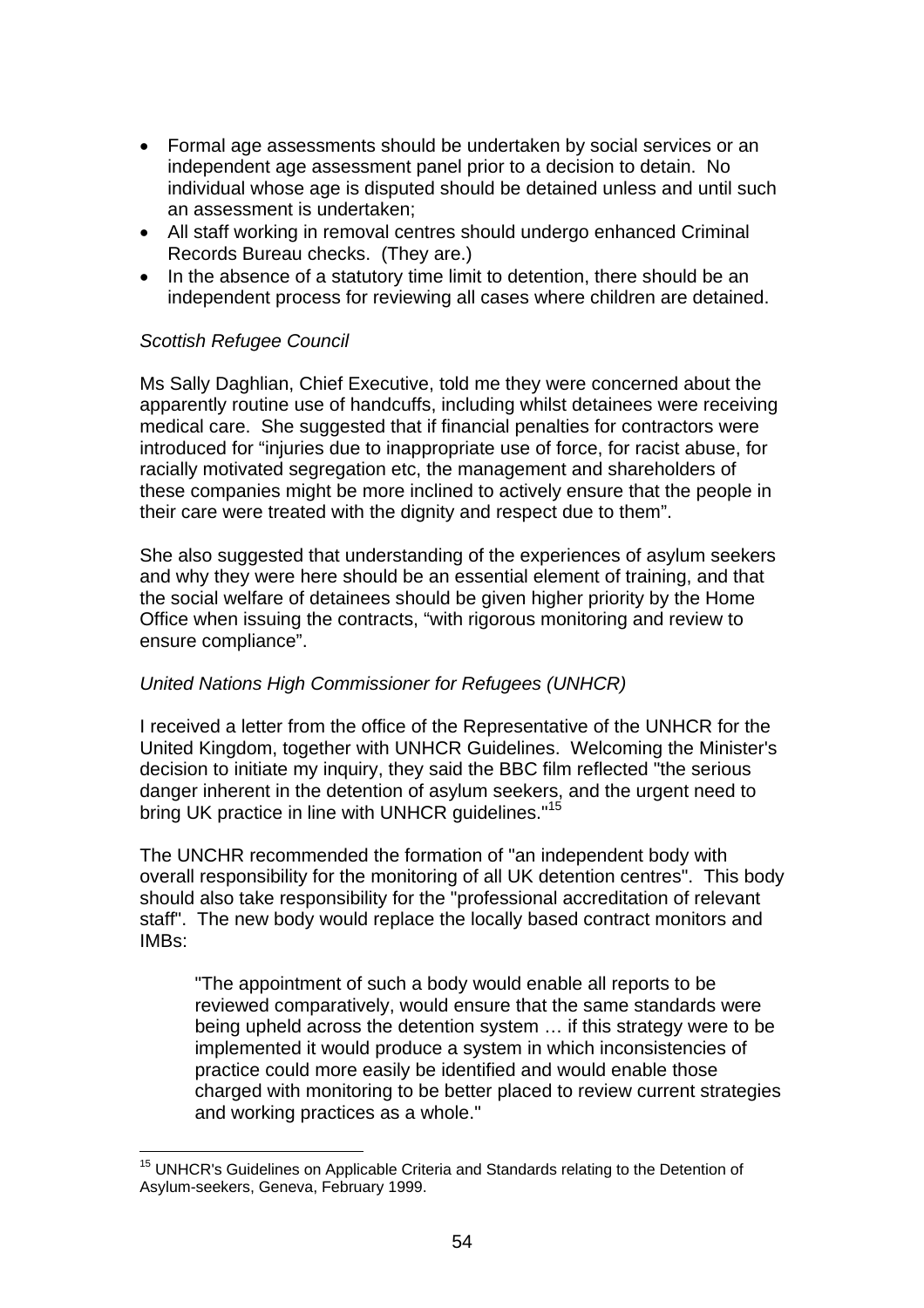(Although I understand the intentions behind this UNHCR proposal, it seems to me to risk being expensive and bureaucratic, and potentially to duplicate the work of HMCIP and others.)

The UNHCR also emphasised the need for continued training for detention custody officers *–* attendance would be necessary for the DCO to retain accreditation. They also proposed basic training in refugee protection principles, offering their own assistance and suggesting the involvement of the Commission for Racial Equality and the Asylum Rights Campaign.

#### *Mrs Val Whitecross*

Mrs Val Whitecross, manager at the publicly-run Dover Removal Centre, told me she was "not aware of any complaint from a detainee received at Dover about physical or racist abuse by GSL staff en route to Dover". Medical checks on reception had not revealed any physical abuse, and she had asked her reception and gate staff if they had witnessed any inappropriate behaviour by GSL staff. They had not. She added that they regularly received complaints about lost property or immigration matters, so was confident that the detainees were aware of how to complain. At Dover, they had regular consultation meetings with representatives of the detainees as well as conducting surveys to receive feedback on treatment and facilities.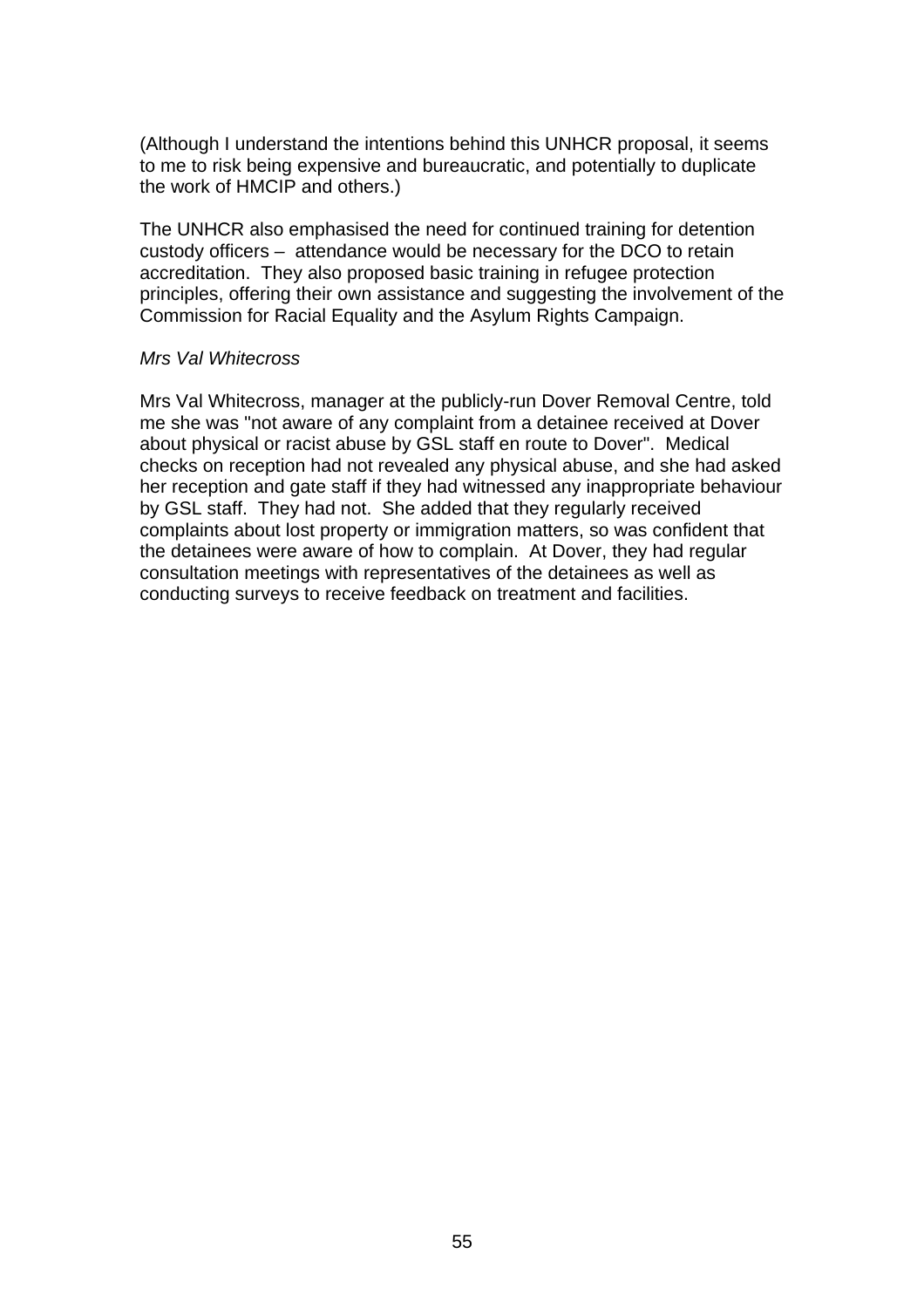# **5. What we found out about Oakington**

We made several visits to Oakington during the course of this inquiry. The centre has a certified accommodation capacity of 440 and an operational capacity of 360. It consists of five discrete residential units (including a fenced-off female block), with accommodation on two floors on each block. In addition, there is an amenities block with a shop, video games and tabletennis table downstairs and rooms for education and worship upstairs. These are all located around a central grassed area where detainees engage in a variety of sports or simply chat with one another. A family accommodation block is located outside the secure compound. There is also the Detainee Departure Unit (DDU) made up of six rooms. The site is green and spacious.

The centre was originally intended as a reception centre holding detainees for a maximum of 10 days, while initial fast-track decisions were made on their cases. The vast majority of detainees were then temporarily admitted, with strict residence and reporting conditions. Oakington was therefore effectively an ante-chamber to entry into the country.

Currently, whilst Oakington continues to accommodate some 'fast track' asylum applicants and continues to be termed a 'reception centre', it acts as an overspill removal centre for families, and takes so-called non-suspensive appeals (NSA) cases where the appeal is heard in the country of origin. As a result, it now holds a significant proportion of detainees facing the prospect of imminent removal. This change in function has had implications both for security and length of stay.

Miss McMurray and I first visited Oakington some 18 months ago during our main Yarl's Wood investigation. On our return visits this time, it was apparent that the physical security had been enhanced. Bars have been affixed to the dormitory windows and razor wire attached to the perimeter and internal fences. That said, the overall level of security is well below what would be expected in a category C prison.

Oakington's contract was due to expire on 23 June 2005. When I began the inquiry, this prospect was obviously affecting staff morale and may have influenced the contractor's ability to recruit. During the course of my inquiry, it was announced that GSL's contract had been extended until September 2006. The centre will then close for good.

# *(i) HM Chief Inspector of Prisons' findings*

Following an inspection carried out in June 2004, HM Chief Inspector of Prisons, Ms Anne Owers, reported that:

"Oakington was still largely a safe place, with excellent staff-detainee relationships. In spite of the insecurity of their position, 87% of detainees surveyed said that they had never felt unsafe, and 94% said that most staff treated them with respect. This is much higher than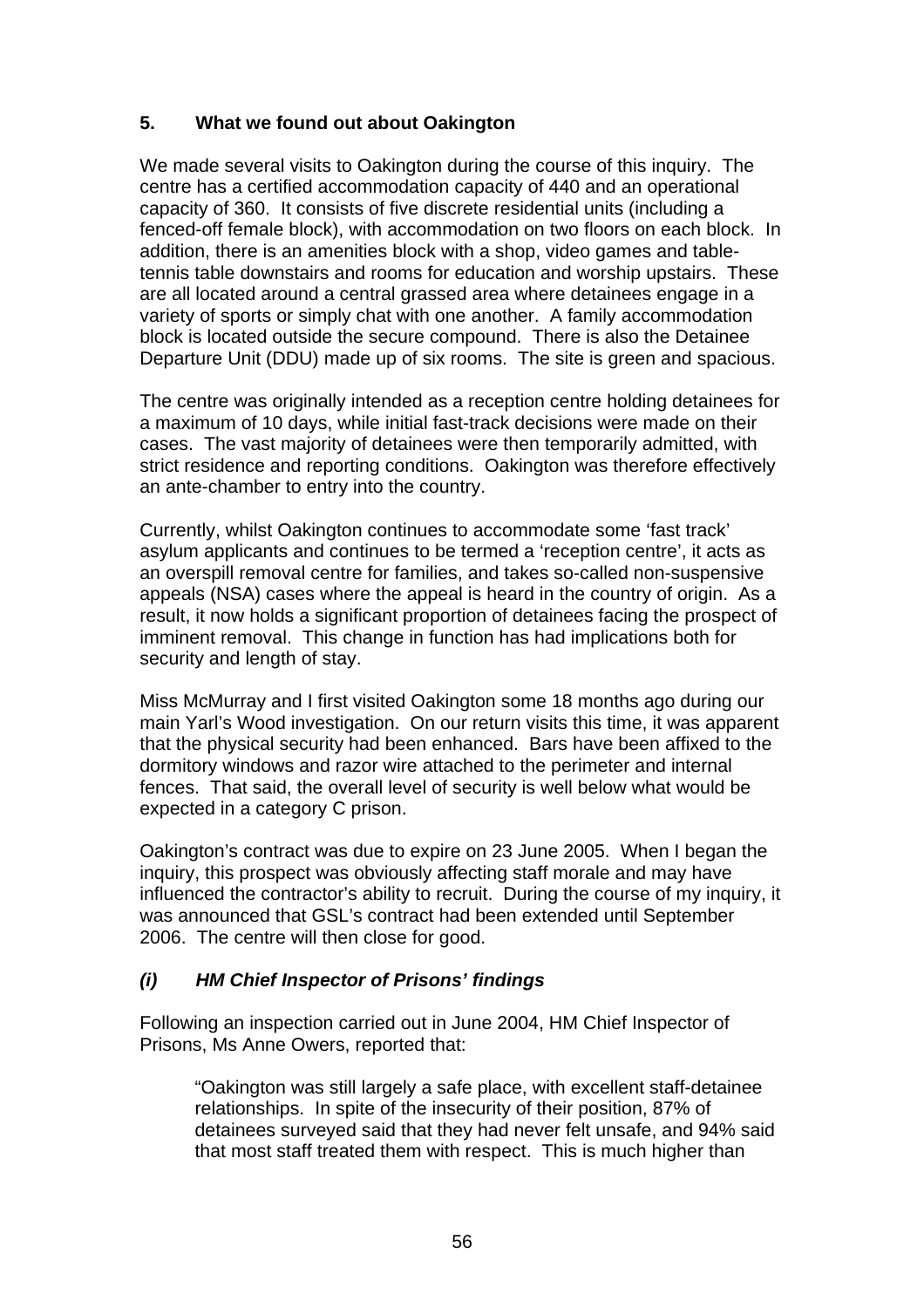survey figures in any removal centre and is a testimony to the professional and caring work of centre staff."

The report referred to a "respect for diversity". Ms Owers noted that, "Respect was mutual and the majority of staff displayed a caring attitude". The very positive results from the survey in relation to feeling able to turn to a member of staff and being treated with respect was endorsed during detainee group sessions and conversations with individuals:

"It is encouraging that, notwithstanding this difficult context, exceptionally good relationships were reported by both staff and detainees. The respectful and caring attitude of the majority of staff was raised in our interviews with detainees, a number of whom gave unsolicited praise to named officers. Our detainee survey also reflected extremely positive perceptions of staff, and we observed good interaction between staff and detainees throughout the inspection."

The Chief Inspector was critical, however, of the occasional use of detainees' surnames alone when addressing them.

On the issue of diversity, her report said:

"Detainees and staff said race relations were very good. However, there were some weak systems in place. Until shortly before the inspection there had been little monitoring and no race relations management team (RRMT) meetings had been held. The previous race relations liaison officer (RRLO) had been suspended for 18 months."

This had resulted in "minimal attention being paid to race relations work", only one race relations meeting having been held in the preceding 18 months. There was no separate recording or analysis of racial complaints and, until recently, there had been no formal monitoring.

Nevertheless, "the overriding message from both detainees and staff was of an establishment with good race relations and a respect for diversity. Detainee interviews and our survey revealed almost no race relations concerns."<sup>16</sup>

Turning to issues of religious adherence, which are of great importance in a detention centre context, HM Chief Inspector said:

<sup>&</sup>lt;sup>16</sup> In a recent article, Ms Owers writes: "... it is very difficult to assess properly the views of immigration detainees who are so scared about their case that they may not want to complain, even in confidence. We may need to look at other methods." (*Independent Monitor*, issue 86, June 2005, p.9.) I understand that the inspection team tested the validity of its approach during its most recent inspection of Oakington and that the results of interviews and their own observations substantially re-affirmed their previous finding that staff treated detainees well.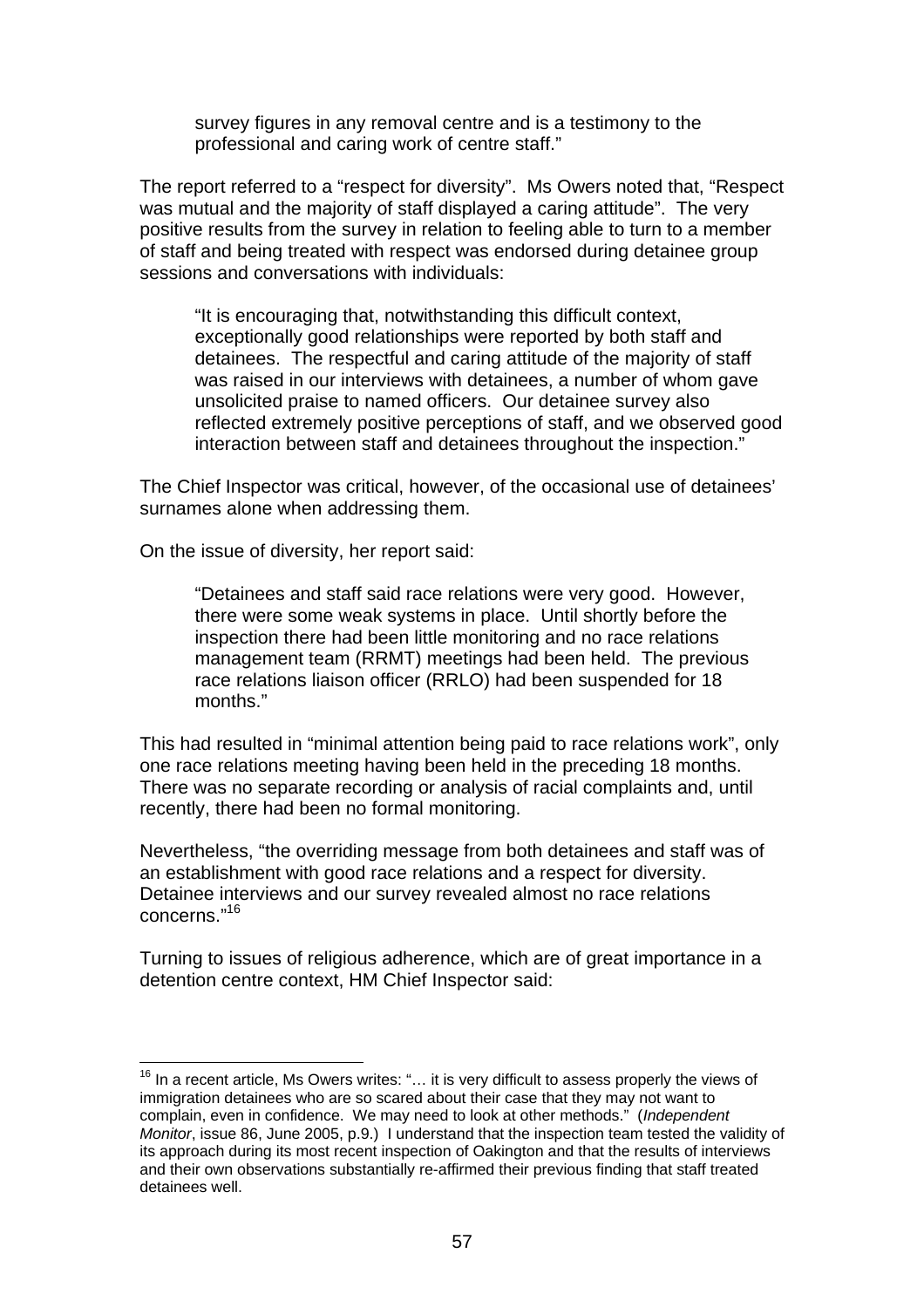"The highly committed, energetic and well-regarded chaplaincy team included representation from a wide range of faiths … There was an evident tension between centre managers and some members of the team, who said they felt 'marginalised' and 'undervalued'. In particular, there was disagreement about the degree to which the chaplaincy team should be consulted about and involved in the various elements of the centre's work."

The Chief Inspector's report was critical of the fact that the DDU was multifunctional, housing disruptive detainees and those considered to be at risk of escape, those at risk of suicide and self-harm, and those awaiting transfer or removal the next day. The Chief Inspector considered the unit to be particularly unsuitable for the accommodation of vulnerable detainees. The regime was restricted and detainees spent the majority of each day locked in their rooms.

Ms Owers was concerned about frequent usage of the DDU, given the average total population. Her report noted:

"Many of those held were suspected of being potential absconders. They had been identified through the security information report (SIR) procedure as having given concern on more than one occasion, or they fitted the locally researched profile of those most likely to escape after they were told they were to be removed or transferred. We were told that the group posing the greatest risk of escape were young single male Eastern Europeans and that was reflected in the documentation examined.

"We were concerned about the frequent use of the DDU for these detainees … In addition, assessment of risk of absconding was often based upon assumptions about groups, as well as individuals."

I noted the same when reviewing applications for Rule 40 (removal from association). (Page 74 below refers.)

The Chief Inspector's report said that "significantly more" detainees had been in the DDU than during their previous inspection in 2002.

She added that procedures for dealing with formal complaints were well managed but noted that formal complaints forms could only be obtained from a member of staff. She suggested that it was "unnecessary, and potentially intimidating" for detainees to have to ask staff for the forms. Only 26 per cent of detainees said it was easy to obtain a complaint form. Furthermore, only 11 per cent indicated that complaints were sorted out fairly and promptly. I look at complaints handling at pp. 100 - 104 below.

I spoke with Ms Owers about her report and am very grateful for her further comments. She told me that despite their very positive report about Oakington, they had been worried about the likely effect on the centre of its imminent closure with the consequent drop in morale and loss of staff that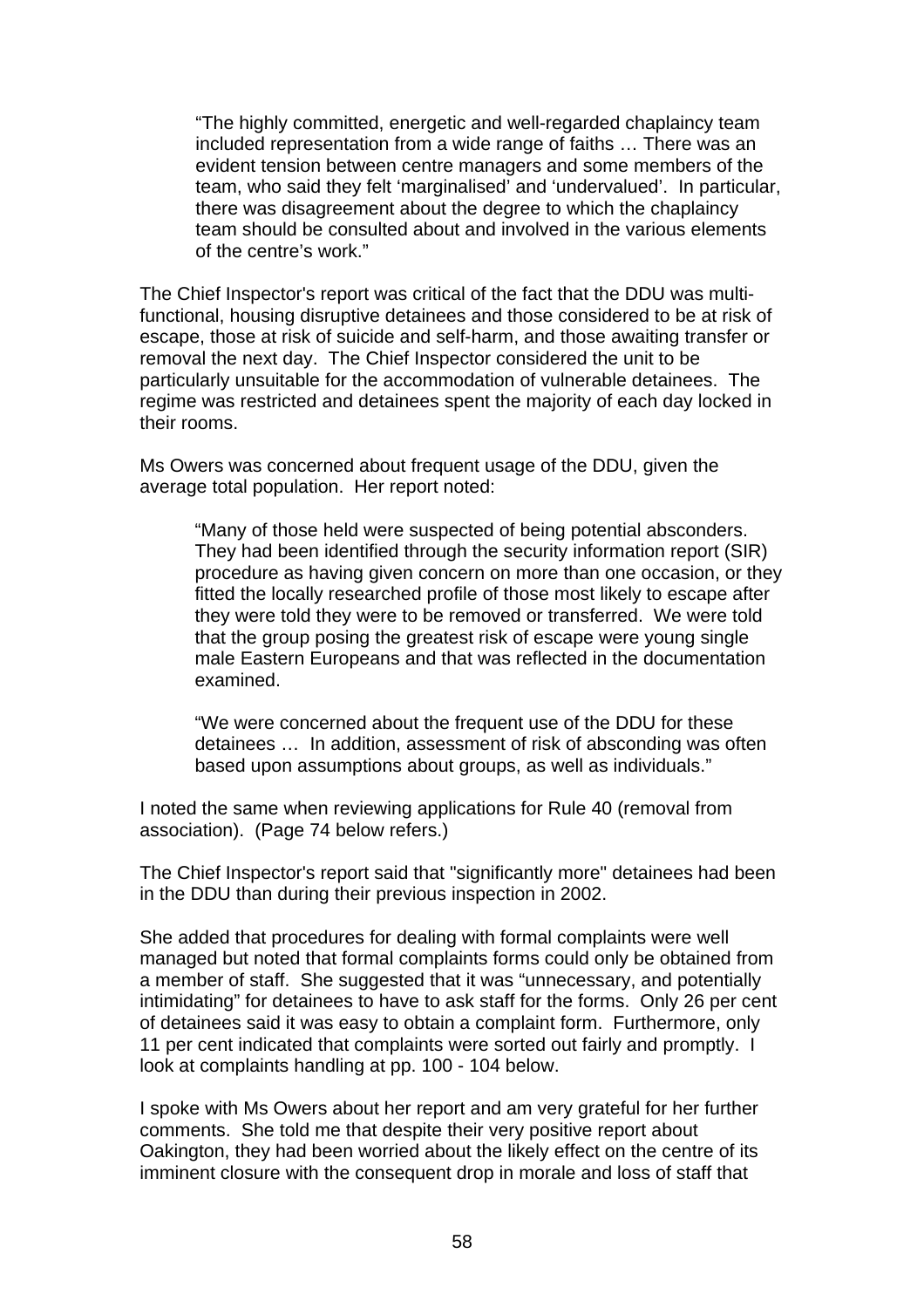was likely to bring. For that reason, Ms Owers had authorised the early reinspection of the centre in June 2005 (this was taking place as I completed this report).

# *(ii) Other accounts of Oakington*

## *Religious affairs team*

A number of members of the religious affairs team at Oakington asked to speak to the inquiry. They were all critical that the post of religious affairs manager had been left unfilled for some considerable time and the centre manager had assumed the role of religious affairs manager himself for some while. There was also considerable controversy over the lack of consultation when a manager was finally appointed earlier this year.

We were told that this was typical of the way in which the members of the team to whom we spoke felt sidelined at the centre. They said their accommodation was poor. They said they were rarely consulted over the treatment of detainees. They complained that they were constantly told that they should confine their role to the spiritual/pastoral and not to become involved in operational issues. However, they said it was simply not feasible to compartmentalise in this way. They had to take a holistic approach to detainee welfare.

The members of the team to whom we spoke said they felt they were, at best, tolerated by many staff at the centre and by the management team. They were viewed with suspicion as "do-gooders" and were perceived to be a thorn in the side. They argued, however, that this was an important and valuable aspect of their role *–* the Chaplaincy could be one of the main guarantors of a decent system, as they were both part of and apart from the organisation. However, it was felt that whatever the Chaplaincy team said was disregarded. One member said it was not worth bothering to raise concerns: the centre manager took no notice and the contract monitor was ineffectual.

One member of the team suggested that GSL did not fully understand racism and the subtle forms it could take. They denied there was racism in the centre (the centre manager had allegedly told him as much in a letter), even though there was evidence of it.

The members of the religious affairs team referred to a lack of sensitivity in religious matters *–* one used the term "no instinct of reverence". They complained that they were not allowed to speak *–* or even pray *–* with detainees in private; a member of staff remained present at all times. Staff had also been very resistant to allowing Muslims special facilities over Ramadan *–* there was a clear feeling that they should fit in with the centre rather than the centre fit in with them.

The members of the team said that many staff were good *–* some extraordinarily so. These staff showed great kindness and generosity to those in their care. Others, however, shouted at and bullied detainees. There was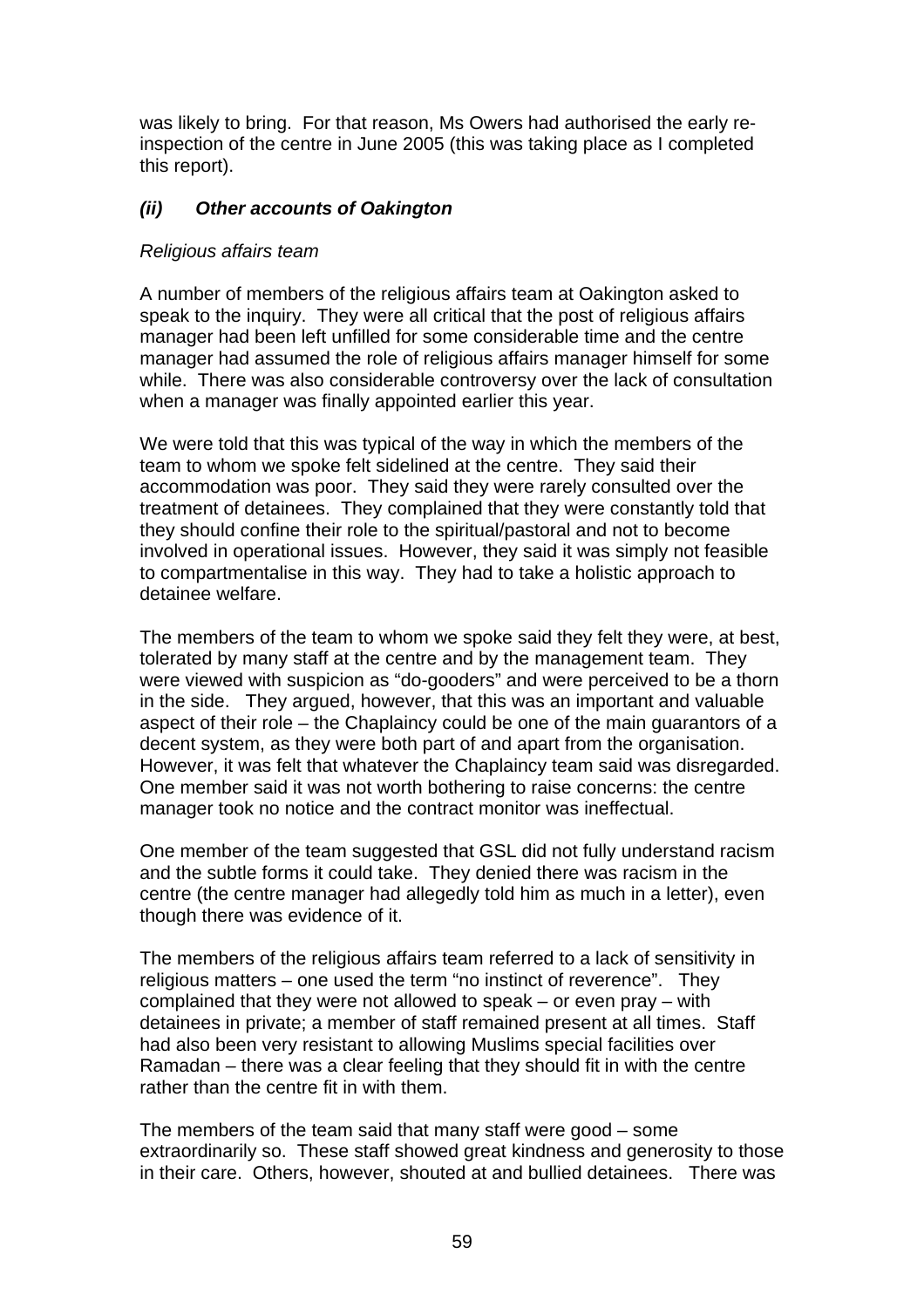a reference to the commonplace use of obscene language. Some staff took the line that, if they let their guard down, the detainees would take advantage. We were told that some shift supervisors were the worst of the lot and that this probably explained how the sub-culture had been allowed to develop. Green Shift was described as a disaster for detainees. It was alleged that staff were allowed to get away with the same thing time after time. A comparison was drawn with the much healthier environment at Campsfield House, where a policy of zero tolerance had turned the centre round. It was also alleged that the Race Relations Liaison Manager carried out her job almost exclusively from behind her desk rather than getting out and about in the centre, talking to staff and detainees to check the temperature of the place.

One member of the team suggested that staff were victimised by each other and that managers were bullies. Staff rarely received feedback – especially not positive feedback. They were simply left to get on with it. Many members of staff told the team they were intimidated by their shift managers and did not dare voice their concerns. One member of the religious affairs team suggested that "whistleblow" was an emotive word and that staff might be deterred from using the arrangement because of its connotations of betrayal.

It was said that the senior management team at Oakington was complacent and that their priority lay with security rather than detainee welfare. One member of the religious affairs team spoke about the tendency of the senior management team to talk in a de-humanising way *–* they were said to speak in terms of process and mechanisms, not people and relationships.

## *Uniformed and other staff*

We also spoke to about 15 Oakington uniformed and other staff who responded to our invitation to give evidence to the inquiry. This represented about 10 per cent of the staff complement. Obviously, there are dangers that those who approached us were self-selecting. However, one of the most striking features of the responses was the real anxiety many staff expressed about speaking to the inquiry, for fear of reprisals. In itself, this may say something about the culture obtaining, or perceived to obtain, at the centre.

Some staff maintained that the programme was simply untrue. Worryingly, one DCO asked whether we thought the bed tipping incident involving Officer A was "particularly serious". He also suggested that just one incident during the course of three months was not too bad. He also believed that, because none of the comments in the programme were directed at detainees, they were harmless. It was just office banter and officers should be allowed to say whatever they liked amongst themselves. They needed to let off steam. It was no different from any other working environment.

One DCO told me that nobody in Green Shift was "particularly racist". He said Officers B and C's problem had been with asylum seekers – race was not relevant. Their attitude related to the perception of asylum seekers as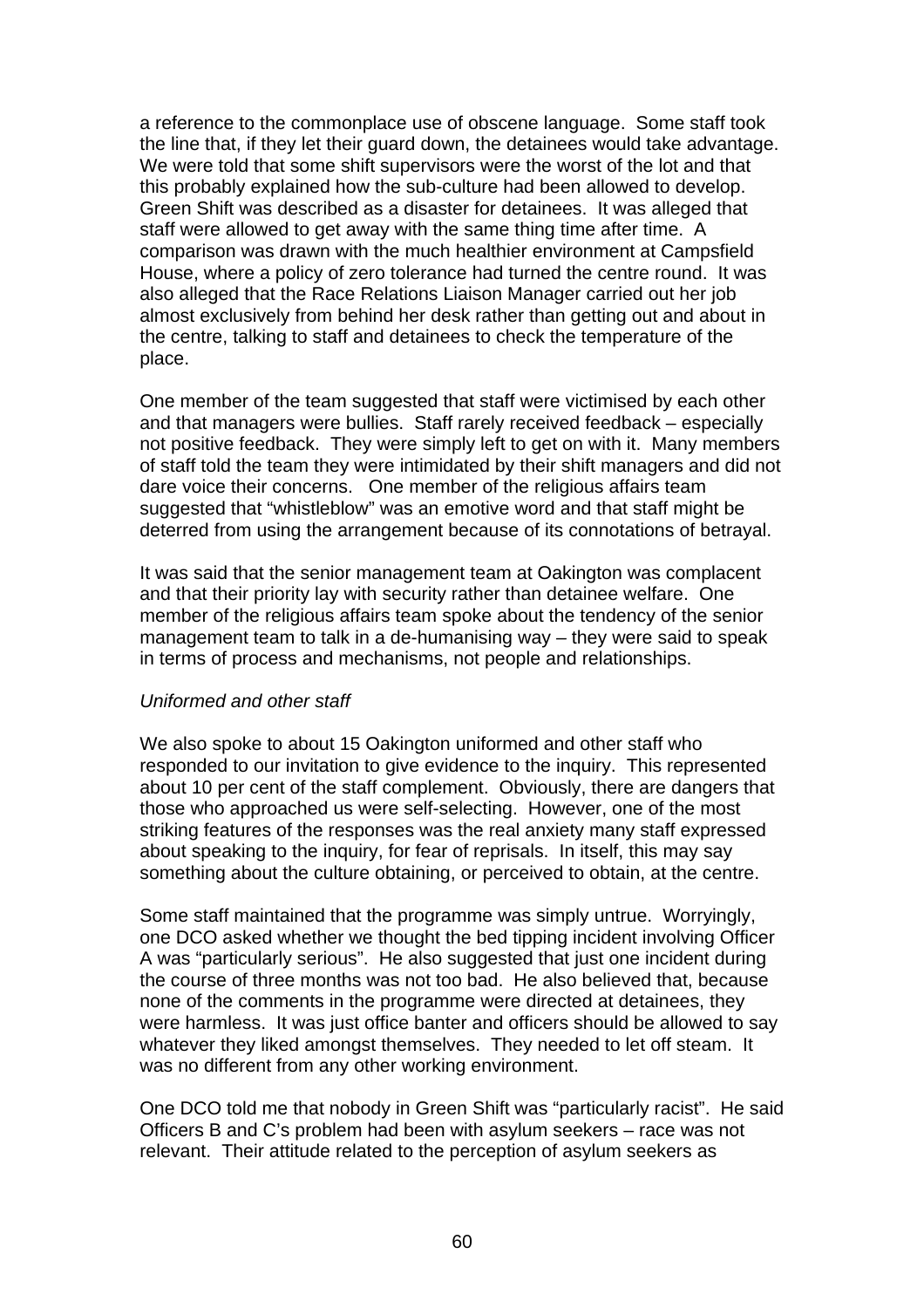scroungers. He added that no comments were ever made to the detainees themselves.

There were other worrying attitudes. One officer spoke about the need for more protective equipment – protective vests, quick cuffs and CS spray. (It was suggested elsewhere that this growing talk that detainees were about to 'kick off' was itself allowing a certain element to grow within the centre.) Another DCO openly described two incidents where he had been abusive to detainees.

Some DCOs and other staff said they had not seen anything to suggest that racism and abuse were a problem at Oakington. Others suggested, however, that staffing levels meant it was quite possible for the actions of an officer to go unwitnessed by anyone. One DCO referred to "joshing" but was certain that staff would report anything "off colour". A member of the Education Department said she had never witnessed any DCO being racist or abusive towards a detainee, although they were on occasion rude and unhelpful and shouted at detainees. She had not seen a member of staff being challenged about this by a supervisor, but thought any action might be taken in private rather than in front of everybody. She said that detainees moaned a lot – but it was always about their cases and never about DCOs. The member of staff had been surprised, however, when an officer had related how a detainee who had attempted to escape had received 57 stitches. The DCO had apparently said he hoped the detainee would bleed to death. She was surprised both that he should say it and that he should say it to her. She had reported the matter to the then Head of Residence, but she had allegedly seemed unconcerned and had taken no action.

One supervisor told me that detainees had to conform exactly to the routine – they were not allowed to choose not to eat, for example, as this would mean GSL could not tick the relevant boxes.<sup>17</sup> Everything detainees wanted – clothes, food, medication – was frowned upon as it meant staff had to do something. Many staff simply did not know how to deal with people, ordering them rather than asking them to do something.

Some DCOs told me that they had no confidence in senior managers and that they gave staff no backing. A DCO said that most officers would not go to the centre manager if they had any concerns. They had tried before only to have problems swept under the carpet. One DCO suggested that, although the centre manager might have the best of intentions, he delegated investigations to others who did nothing, but told him matters had been resolved. There was a strong desire to keep a lid on all grievances and maintain an impression that everything was all right. Managers "got on the case" of anyone who dared to speak up. Nothing negative was allowed to be raised at morning meetings. When supervisors tried to raise any issues, they were told it was not the right forum. But there did not appear to be an appropriate forum. The centre

 $17$  Mr Banks advised in his letter of 5 July that procedure throughout the detention estate was to check on the welfare of a detainee once they had missed three meals. This would involve medical assistance if appropriate.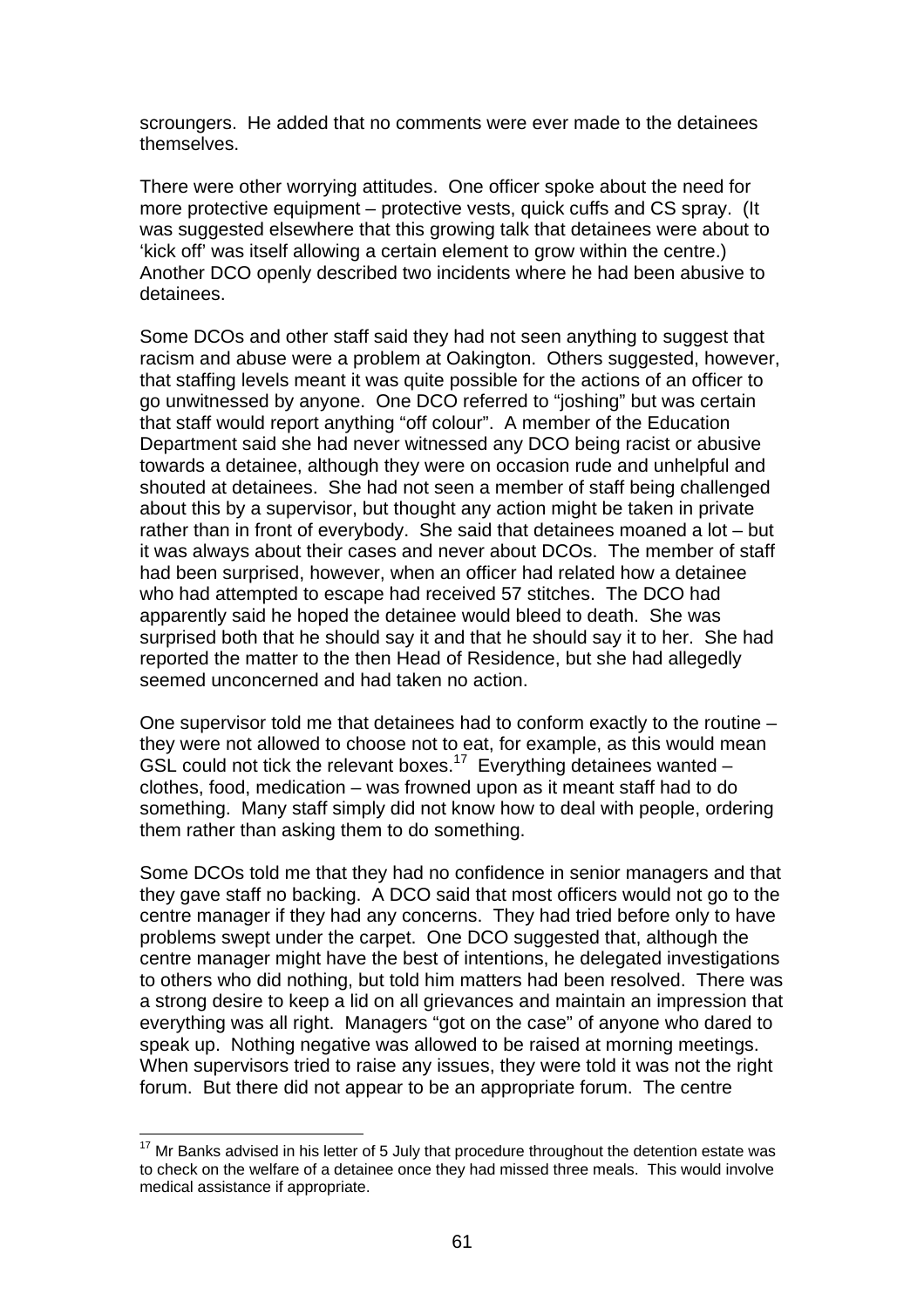manager said his door was always open, but his door was outside the compound.

One DCO had put his concerns about Green Shift in writing to the Head of Residence. This included allegations of swearing at and threatening detainees, removal of bed-clothes, threats to detainees about the result of any complaints they might make against an officer, and taking telephones from detainees mid-conversation during roll counts. The officer was told that, in light of the serious nature of his allegations, the Head of Residence would have to discuss the matter with the centre manager. Nothing was done until further allegations led to Officers B and C being removed to the DDU.

A number of DCOs told us that the officer responsible for the reference to "Pakiland" had asked several times to be moved from his work allocation as he did not like the attitude and behaviour of Officers B and C, but his requests for a transfer were ignored. The DCOs thought the officer had effectively been corrupted by his colleagues.

DCOs we spoke to said they had little faith in the shift managers. They thought some supervisors lacked the ability to do the job and that they had been selected as "Yes men". Problems were caused by rapid promotions and lack of additional training. They also had a poor lead from the top. Getting the job done was more important than how it was done.

Managers at Oakington were variously described as inflexible, indifferent and remote. They occasionally walked round the centre in twos but did not speak to anyone – it seemed as though their presence was merely to enable them to sign the book. Although they ate in the dining room, they did not eat with the detainees as the rest of the staff did. Staff were left to their own devices and there was no leadership through the management structure. Management operated in an "ivory tower". Many also complained that the RRLO was never in the compound.

Bullying by managers at all levels within the centre was a consistent theme amongst those to whom we spoke.<sup>18</sup> One member of staff claimed he had submitted a dossier of evidence to Mr John Jasper, GSL's Director of Asylum Seeker Services, but he had forwarded it to Mr Colin Hodgkins, the centre manager. He said he would never report any further concerns to any manager, as he had no confidence in them or that they would not suffer reprisals as a result.19 Another DCO said that verbal bullying was endemic in the centre and that it went all the way to the top. Another said that a particular shift manager was well-known for bullying both staff and detainees. He had

 $18$  Mr Banks noted in his letter of 5 July that GSL's own research had included both selfselecting staff and staff picked at random. He said, "our research also found criticisms of management 'presence/visibility' and some dissatisfaction with the grievance procedure … However the allegation of bullying supervisory or management staff was not a theme amongst our respondents".

 $19$  Mr Banks said GSL thought they knew to whom this referred. He said Mr Jasper had been told about but not seen +the dossier. The DCO had subsequently raised his concerns with them and had been given a confidential hearing by GSL's corporate communications manager. He had not recommended any further action.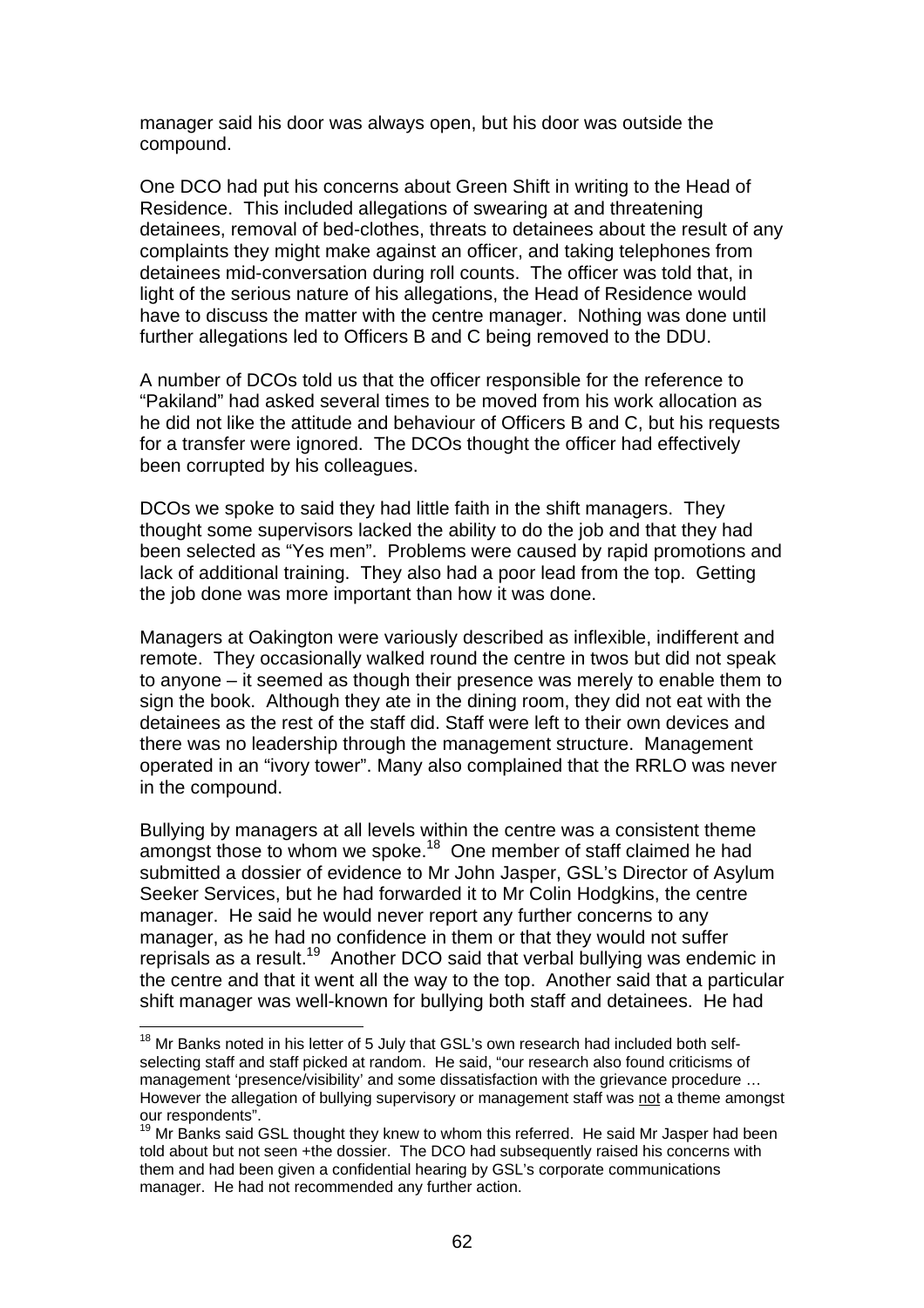reduced a female officer to tears in front of other staff and then bragged about what he had done. A male DCO to whom we spoke had also been reduced to tears by a supervisor. He dared not complain, as he believed he would be singled out for reprisals.GSL had complaints/grievance procedures but they were not followed.

A number of officers complained to us about management interference in the GSL enquiry. They said that shift managers were accompanying staff into their interviews, ostensibly to lend support, but the belief was that the action was designed to prevent staff raising concerns. There was also concern that statements made in confidence to the inquiry had been routinely passed on to the Human Resources department at GSL for "typing up".

(Mr Banks commented in his letter of 5 July that this "seems to be unsubstantiated rumour". He did not believe it was credible that the "very experienced police detectives conducting the interviews would fail to notice such a crude attempt to influence a witness". He added that the reports were not sent to HR, but were typed up in Mr Leadbeater's office by a typist brought in specifically for the task. All the interviews in the employee research (as opposed to the investigation) had been conducted on a one to one basis with no other person present.)

Many staff talked about poor morale at the centre (relating partly to the announced closure of the centre) and lack of support from managers. They were under-staffed and under pressure. Even so, many members of staff said that it was because of them and in spite of managers that the centre continued to run.

Many of the DCOs to whom we spoke knew of the existence of the whistleblowing policy, but most did not understand how it worked. All thought it needed to be better publicised. One DCO said he would not raise concerns with anyone, as he would be considered a "snitch". Others said there was no point using it because nothing would be done.

## *Mr Paul Campbell, Organiser, GMB*

Mr Campbell told us that he thought shift managers and their deputies were authoritarian and bullish. He said his trade union was constantly pressing for all posts to be advertised, but many seemed to be promoted on a nod and a wink. No additional training was given to those promoted. As a result, the shift managers and their deputies were inadequately trained in employment issues – that is, how to deal with staff on a day-to-day basis. Their understanding of their role often went no further than staff deployment. Mr Campbell thought the promotion strategy might be part of the problem. Promotion could be very rapid for some and they lacked the confidence to let things out of their area.

Grievances at Oakington had been sky high during the last year. However, the grievance procedure took a long time and the union had to chase constantly for progress. Staff had a fear of putting in grievances, as the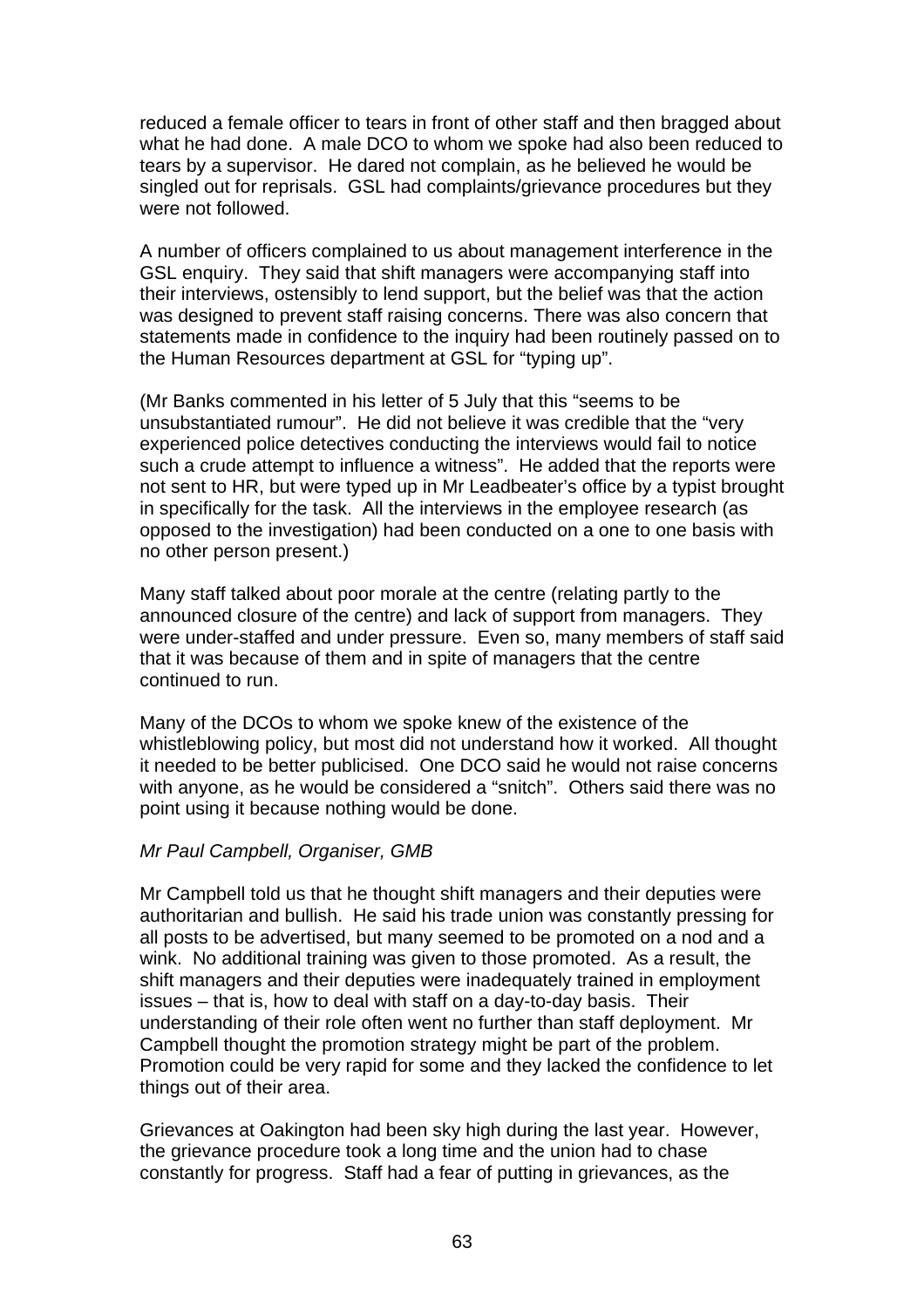typical result would be that they would be summoned to the shift manager's office to explain what they had done. They would be told that they should have gone to him to resolve the matter informally. However, many had tried this approach but without success. $20$ 

### *Mr Simon Boazman, BBC researcher*

Mr Boazman said that, in some blocks, there was respect for detainees so long as they did what they were told. Some DCOs went out of their way to help detainees. Other blocks were more obviously authoritarian, telling detainees what to do. In addition, some staff were openly rude to detainees when they asked for something and would go on to say what they thought about them.

Mr Boazman said there was a consensus in the centre that Officers B and C were not nice people. Staff talked about it openly. He said they did not make many racist comments as such, but there was a lot of talk about immigrants as spongers etc. He thought race/colour was not the issue so much, although there was evidence of pre-conceptions about certain nationalities.

Mr Boazman thought perhaps four or five DCOs on Green Shift were bad. A similar number would not challenge the views of those DCOs. He said the supervisor must have heard many of the comments, but did not challenge them even though he did not share the views expressed. Mr Boazman suggested that many of the supervisors were friends of the DCOs and were therefore unlikely to take action when anyone made allegations about them. He noted that Officer A's supervisor had been present when Officer A was making some of his comments.

Mr Boazman told us that the race relations training was not reinforced after induction, although there were quite a few posters around the centre advising that GSL would not accept racism. DCOs were very conscious of not insulting people, as they knew it would not be tolerated at the top and what the consequences would be if they got caught. However, DCOs felt pretty safe that their peers would not report them. Mr Boazman noted that when the Mr Rees was around, there was a palpable change in attitudes, but they would revert immediately after he left. The shift manager had done nothing to address this.

Mr Boazman was not conscious of his own supervisor checking on him. He said supervisors came round at the start of each shift with a 'heads-up' for the day. He would probably have seen them about four or five times during the course of a shift, but they gave staff no directions.

 $20$  Mr Banks said in his letter of 5 July that grievances at Oakington had been relatively few  $-$ 21 in five years – and efforts were made to resolve them speedily. There had only been three appeals. He noted that where a grievance was against a colleague one or other of them was likely to end up dissatisfied. He also noted that complainants were sometimes surprised if their own conduct was reviewed in trying to resolve the grievance.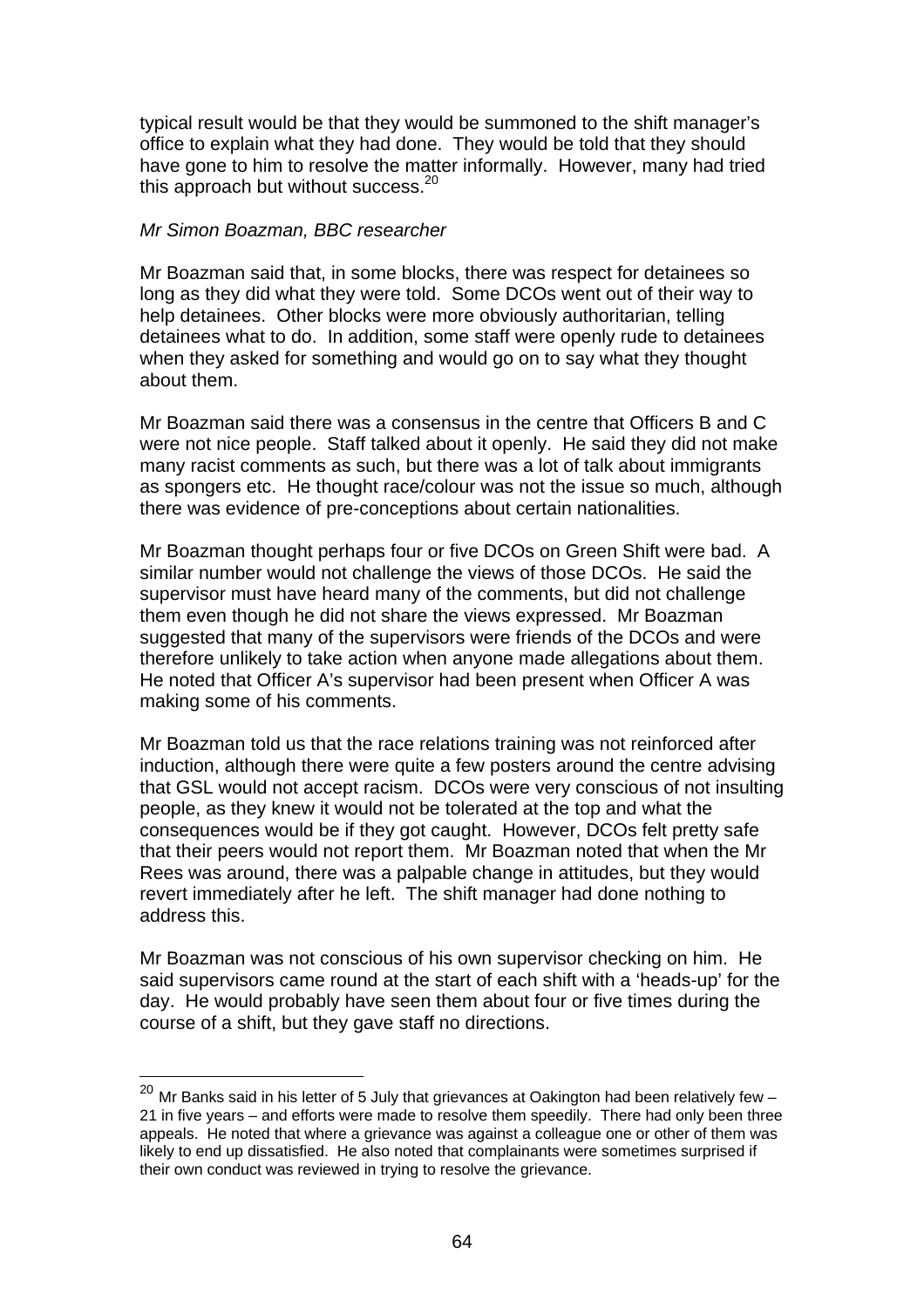## *Detainees*

Very few detainees contacted the inquiry. We therefore spent several hours in the compound approaching groups and individuals to find out what they thought of the centre. Almost without exception, they said they were well treated and had no problems.

One detainee, however, described how a DCO had been obstructive and unhelpful when he asked for help because he was feeling poorly. The officer had apparently told him he could die if he wanted to. He also described an occasion when a roll call was announced while he was in the shower. Officers had insisted he come out as he was and return to his room. He also complained about DCOs touching beds when waking up detainees. He said it was unnecessary and showed a lack of respect.

## **I recommend that staff are instructed not to touch detainees or their beds while waking them up.**

The detainee said most staff were very good, but some were power crazy. In addition, he thought most did the job in their own way and not in the way they were trained.

Another detainee told us that, on the night of his arrival, an officer had escorted him to the accommodation block and told him, "This is my block and I don't want any trouble". He also said he had initially been allowed to stay outside the TV room at roll call because he was a non-smoker and objected to the smoke. A new shift had made a big issue of it, however, and threatened to "write him up" for non-compliance. There was a prolonged altercation during which officers were abusive and bullying. Eventually, a manager had been summoned and took the detainee's part. The detainee was apparently told it would be appreciated if he did not put in a complaint about the incident. (I understand that he has now submitted a complaint via his solicitor.)

The detainee laughed at the thought of submitting a complaint to the IMB. He said officers had keys to the box. (This is not the case.) It would be wise, therefore, not to submit a complaint to them about an officer.

A third detainee told us about an incident where he was allegedly prevented from leaving the smoking room to go to the toilet. He was originally asked to wait 15 minutes, but when he asked again, he was told to wait another five minutes, ostensibly because of a roll call. The detainee thought he was just being wound up, however. Other detainees also spoke about officers deliberately winding up detainees.

## *Managers*

We put to the centre manager, Mr Hodgkins, some of the criticisms levelled at him by members of the religious affairs team. He told us that it was always his intention to have religious affairs at the heart of the centre. He had instituted regular meetings and had also set up a cultural awareness team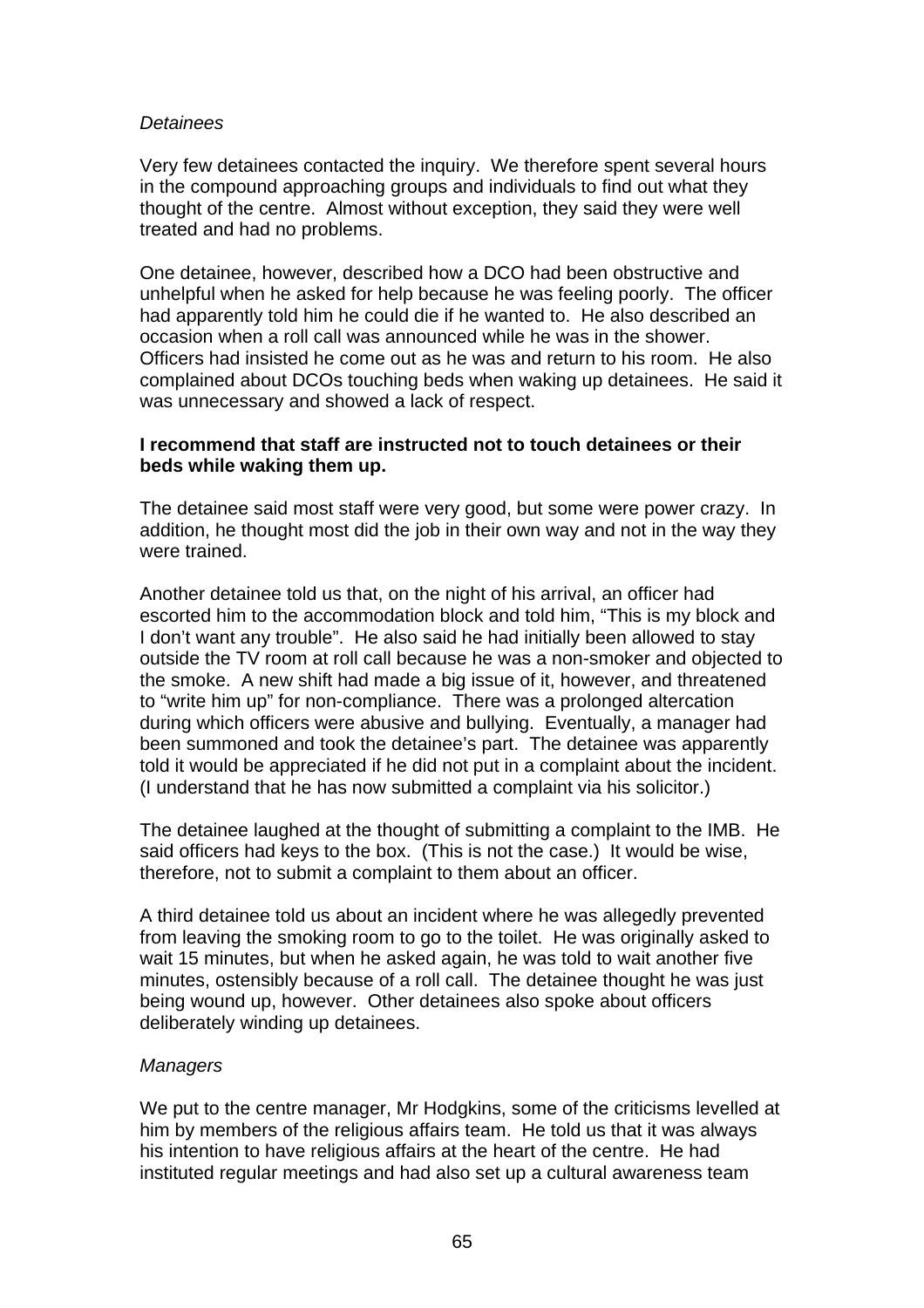comprising religious affairs personnel and others to address the cultural and religious needs of detainees.<sup>21</sup> However, he considered that the team had had difficulty getting to grips with their role within the centre – that is the pastoral/spiritual needs of detainees. They had become drawn into the asylum process to too great an extent in a number of instances. As a result, unrealistic expectations were raised in the detainees, and GSL had to manage the fall out when their hopes were dashed. He had therefore asked the team to make clear to detainees their role and the limitations of the practical help they could give. Some were at ease with his position, but a core was not happy.

He also spoke about how his management of what he described as a poor performance issue had led him into conflict with some members of the team. He thought he was viewed with some hostility as a result. He said he was in a difficult position as there was only so much he could share with them about what he was doing.

We also asked Mr Hodgkins about the effectiveness of middle and senior managers in the centre. Mr Hodgkins readily agreed that it was inconceivable that supervisors would not have known about Officer A's music. He could not say why the matter had not been addressed. He said he was not aware of a culture whereby supervisors identified with DCOs and saw their role as protecting them from senior managers. They had worked hard to make the selection of supervisors and shift managers meaningful – to draw good people up and raise their profile by showing that they achieved their status by hard work and going through a stiff process of examination. He considered that supervisors and shift managers were pretty good in the main. There was room for improvement and, in particular, there was a need for ongoing personal development/training. The opportunities for this had been restricted by the constant organisational changes, however.

Mr Hodgkins rejected the suggestion that there was a lack of visibility by senior managers. He said they were out and about the centre each day talking to staff. Mr Hodgkins also rejected completely the suggestion that management at the centre did not want to hear bad news. He said he actively encouraged staff to tell him what they thought. He could not think of a single instance where it could be suggested managers had tried to sweep something under the carpet.

People were now saying that they had been aware of problems, but they had not done anything about it. Mr Hodgkins said the question of why concerns had not worked their way up to the management team had exercised him, but he did not know the answer. He said that, as an organisation, they were open, honest and keen to deal with issues. He did not believe he had not been told because staff felt inhibited about giving bad news.

 $21$  Mr Banks said in his letter of 5 July that the religious affairs team were routinely invited to attend various meetings relating to detainee care. They were also invited to attend the daily management/supervisory meetings.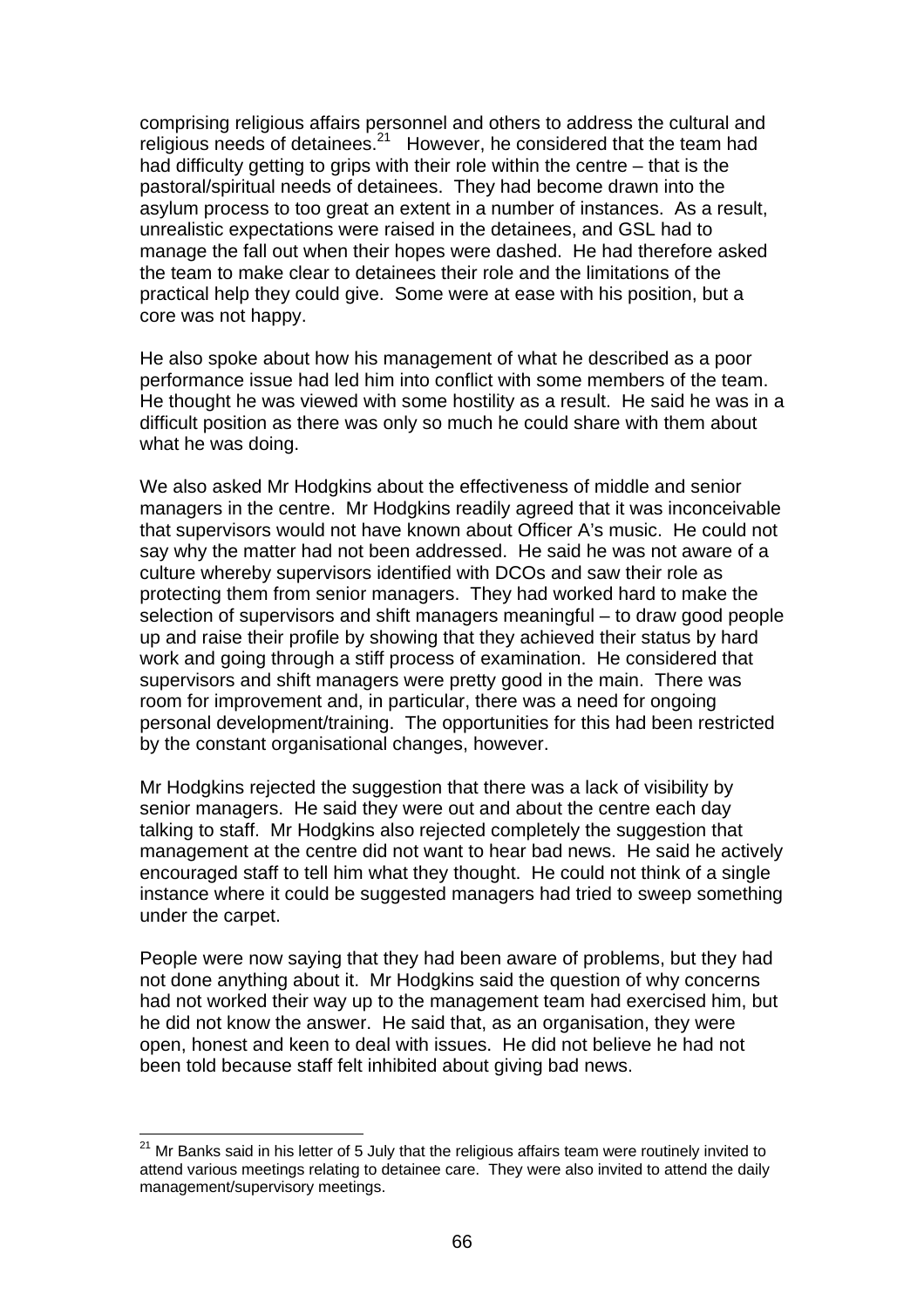Mr Hodgkins said he was shocked that staff had spoken to us about a bullying management culture and about their concerns about speaking to us for fear of reprisals. He said they had a small management team that praised staff wherever possible. Inevitably, staff had to be taken to task on occasions, but that was all part of running any organisation. He was positive that the centre was open and inclusive. He added, however, that in places such as Oakington – where little happened – very small issues came under microscopic attention.

The deputy centre manager, Mr Bob Webster, said he would like to think that officers would have brought any concerns to senior managers' attention. Senior managers had an open door policy. He commented that where matters had been brought to senior managers' attention, appropriate action had been taken. He wondered, however, whether there was a certain faction who could not face taking action or feared they would not be backed by managers if they did.

Mr Webster said he had never heard any concerns about Green Shift (for which he was line manager) from supervisors or Shift Managers.

A supervisor told Mr Webster after the programme that she had heard the music and told Officer A it was not acceptable. Mr Webster had asked why she had not told senior managers about it. The supervisor said she had thought that she had sorted it and that it was the end of the matter. He said he was astounded that she had not mentioned it even to the shift manager and thought it must be fair in light of this to suggest that supervisors did not understand their responsibilities. He said it was a concern that there was no recognised training for supervisors. This contributed a lot to the problem.

Like the centre manager, Mr Webster rejected the allegation that senior managers were not visible or that there was a bullying management culture and that they were willing only to hear good news. His own maxim was to treat others as he would expect to be treated and not to ask people to do anything he would not do himself.

GSL's Director of Asylum Seeker Services, Mr John Jasper, said he had asked staff since the programme if they had been aware of colleagues using bad language or expressing the sorts of views revealed by the BBC. Some said they had been, but had commented that bad language generally seemed to be a way of life now.

Mr Jasper thought it almost inconceivable that supervisors and first line managers at Oakington could not have known about the loud music being played by Officer A. He noted that, if they were and had done nothing about it, that would indicate a serious failure on their part. Conversely, if they were not aware, that would also indicate an unacceptable management failure. He said it was possible, however, that some of the supervisors and first line managers may not have well understood the importance of identifying and challenging unacceptable bad language and attitudes at an early stage.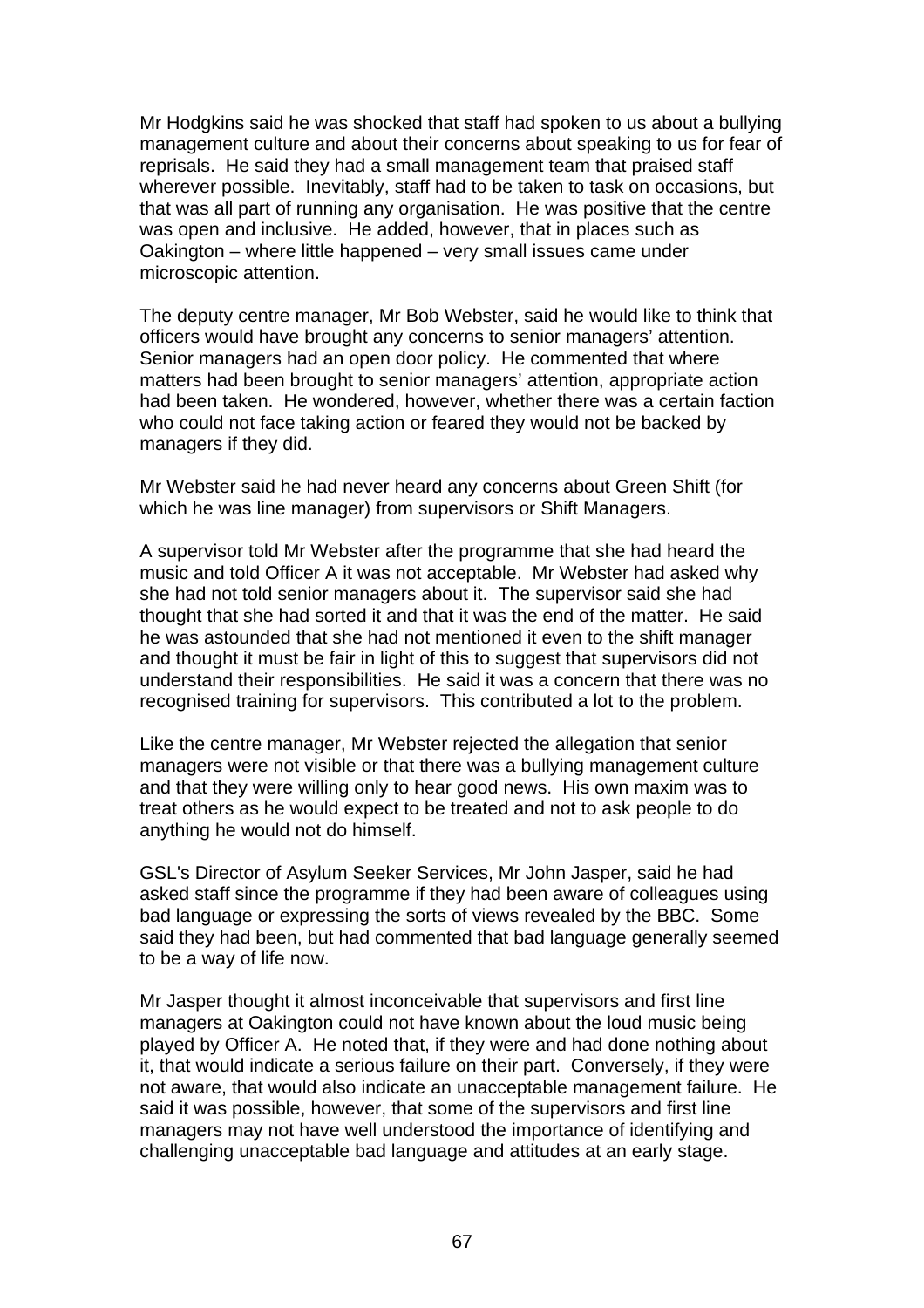Mr Jasper suggested that there might be problems associated with the very close-knit nature of the establishment, with people being promoted within their own shift. This meant that one day officers were working alongside their peers and the next day they were supervising them. This might mean that newly appointed supervisors and shift managers might be reluctant to challenge unacceptable behaviour.

Mr Jasper said he tried to impress on staff that they were dealing with very unfortunate and vulnerable people. When he attended initial training courses or management recruitment days, he stressed the simple value that female detainees should be treated as though they were their sister, daughter or mother, and all male detainees treated as though they were their brother, son or father. He said that GSL placed considerable emphasis on the care and welfare of detainees.

Mr Jasper thought the majority of the workforce understood GSL's policies, procedures and values. However, simply knowing about them had not been sufficient to stop some doing and saying what they did. It was clear that a small sub-culture had developed at Oakington. He was not sure how. Certainly, a degree of acceptance of inappropriate language seemed to have crept in. He suggested also that some complacency might have set in as a consequence of all the complimentary reports received on Oakington. This could have resulted in management at all levels focussing their attention elsewhere, thus allowing some things to go unnoticed/unchecked.

# *(iii) My assessment*

A number of people mentioned that the Race Relations Liaison Officer operated almost exclusively from her office. I agree with their concern that she cannot adequately gauge the state of race relations in the centre without spending significant time with staff and detainees. It is also important that she should be readily accessible in order for people to feel able to raise any concerns with her, regardless of how trivial they are (and therefore not apparently warranting a special trip to the administration block to speak to her).

## **I recommend that the Race Relations Liaison Manager's office be relocated in the main compound and that the remit for the postholder should emphasise that they must spend more time out and about.**

Most staff were aware of the existence of a whistleblowing policy, but there is clearly much uncertainty about it. Mr Banks advised me in his letter of 5 July that GSL's Chief Executive had written an open letter to all employees encouraging them to report any concerns about their colleagues' behaviour and giving telephone numbers and addresses. The letter reminded staff of the whistleblowing number. In addition, GSL had produced a series of posters reinforcing the company's intolerance of racism or any form of abuse. I welcome these actions.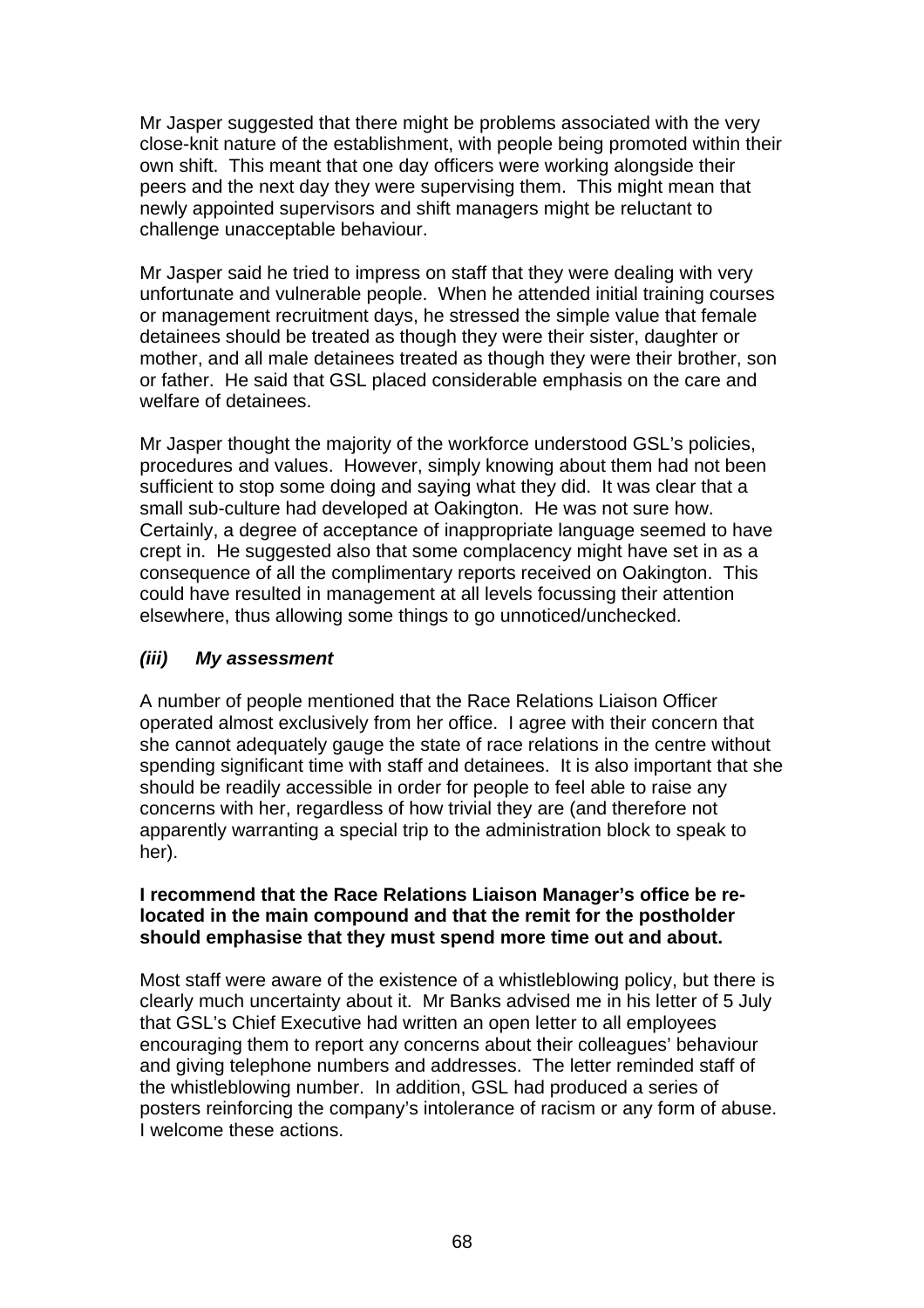## **I recommend in addition that the whistleblowing policy be 'talked up' during initial training and further endorsed during subsequent training.**

I am also struck by the argument that the term 'whistleblow' might deter some from using the arrangements.

## **I also recommend that a new term be chosen that reflects the positive nature of the arrangements.**

I note that GSL has taken steps to boost the credibility of its junior managers, but they apparently do not enjoy the confidence of all staff. While this may be inevitable (most staff complain about their managers), I was struck by the image of them working alongside DCOs one day and managing them the next. The first step up into management is by far the most difficult, and newly promoted staff need support to enable them effectively to take on the new role and be accepted in it by their peers. Senior managers too have acknowledged that more work needs to be done on their development. Most importantly, the fact that a sub-culture has been allowed to develop at the centre is a clear sign that they are failing.

## **I recommend that GSL develops a training package for newly promoted managers which should cover amongst other things leadership, giving positive and negative feedback, and effective supervision of staff.**

### **I also recommend that, wherever possible, staff are promoted into a different shift from the one in which they have worked as a DCO.**

Staff and others spoke to us about a lack of visibility and accessibility by senior managers. This is not to say that they do not visit the compound but suggests that their visits may lack impact and real meaning. I should say that, since first visiting Oakington, I have been bemused by the location of senior managers' offices outside the main compound. I believe strongly that managers of a custodial institution should be physically at its heart, both to know what is going on and to provide visible leadership. It comes as little surprise that one DCO referred to senior managers operating from an ivory tower and others dismissed the suggestion of an open door policy.

## **I recommend that the senior management offices be re-located at the heart of the compound.**

We also found some dissatisfaction with management handling of grievances and other matters referred to them. It was clear that this had led to some loss of confidence, and the feeling that there was no point raising issues because nothing would be done. Tellingly, Mr Jasper referred unprompted to the likelihood that delay in progressing grievances was a cause of concern amongst staff. Staff must be confident that issues will be dealt with and dealt with promptly or they will not raise concerns.

## **I recommend that senior managers ensure that strict deadlines are adhered to when progressing complaints and grievances.**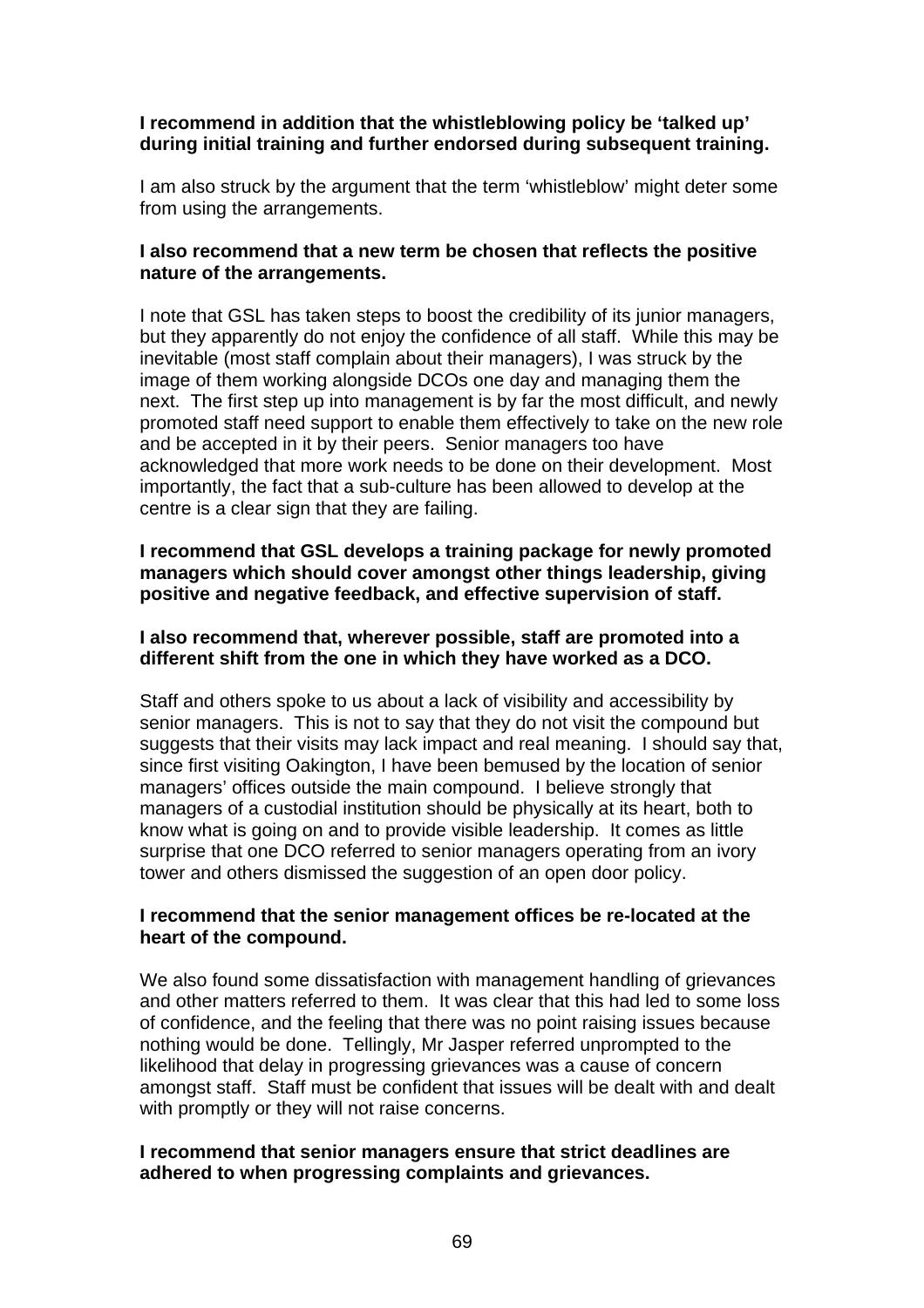## **I also recommend that those who raise issues or grievances are given regular progress reports.**

Many to whom I have spoken have expressed their bafflement at how such an offensive sub-culture has developed in a centre widely praised for its good staff-detainee relations. It perhaps started with one inappropriate comment or one instance of unprofessional language and grew as staff saw the comment or language go unchecked. I have not visited Campsfield House recently, but a number of witnesses have told me about its much improved performance with regard to race relations. A policy of zero tolerance has been credited with this turnaround. I am sure this is right.

**Alongside the contractors, I recommend IND considers establishing a zero-tolerance campaign across the detention estate, with appropriate posters and literature, to remind staff of the expected standards of conduct.** 

# *(iv) Profiling*

I have carefully considered the practice of 'profiling'. The allegation that it was systematically discriminatory was one of the most serious made by the BBC against Oakington as an institution. I have discovered – as did GSL's own inquiry – considerable uncertainty and confusion about profiling amongst Oakington staff.

One DCO told us that Eastern Europeans were routinely put in "the Blue Book<sup>"22</sup> and "micro-managed". He said he had been very concerned about the policy for some time and considered it constituted institutionalised racism. He told us he had challenged the centre manager about it. Mr Hodgkins had agreed with him, but the practice continued. Another DCO also wanted to speak specifically about profiling. He too considered it institutionalised racism (he was not himself an English national) but said he would not say anything as he would be victimised. A third brought with him a sheet from reception showing all the Eastern Europeans highlighted in yellow. He said the names would be passed to security and entered in the 'Blue Book'.

We asked Mr Hodgkins about profiling. He told us he did not believe the risk assessment process was discriminatory. It was a universal system based upon the gathering of information and identification of trends. It was still in operation at the centre. He said the process was managed fairly and was closely monitored. Decisions were never made on the basis of one piece of information alone.

The actual decision making on any action to be taken (for example, removal from association under Detention Centre Rule 40) had always been the

 $22$  The 'Blue Book' contains details of all those about whom security concerns have been raised. As the information against them mounts, so they rise through the book to the front. At this stage, management action is considered.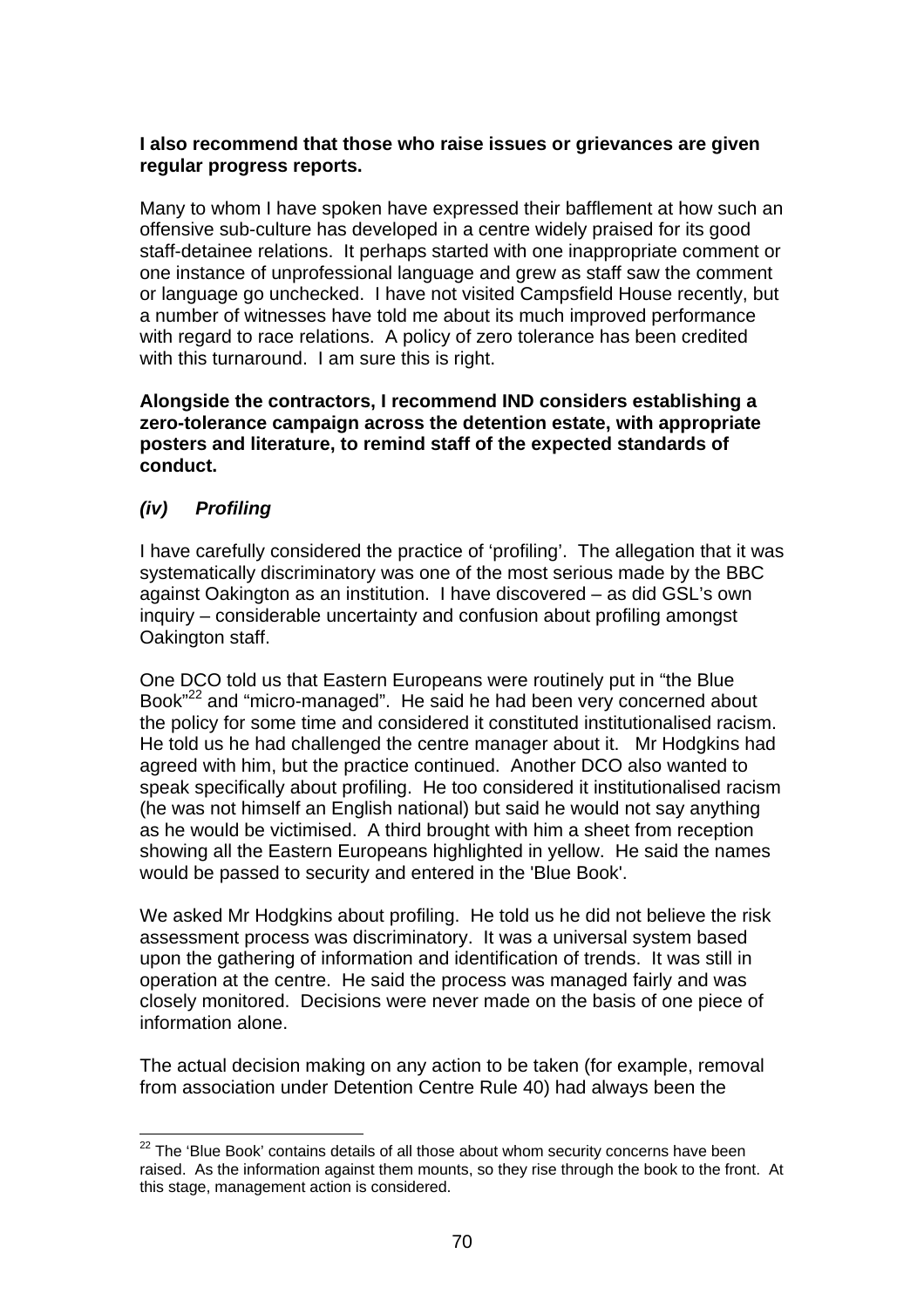province of a relatively small number of people – duty managers and shift managers.

Mr Hodgkins agreed that references to 'fence watching' could be misleading. He said managers were working on ensuring staff were more descriptive about the details of the behaviour they had observed.

Receipt of good, sensible SIRs was crucial. The contract monitoring team received a copy of every SIR raised. They had at one time scrutinised them over an extended period, but had not been able to find any patterns or evidence of misuse. There was no imbalance between certain shifts or certain blocks.

Mr Hodgkins told us there had been huge concern about the number of escapes. This had led to a meeting with IND where Mr Hodgkins had been asked by officials what he could do about the escapes. He had suggested the use of security information. They had talked about how they could do it and about the implications of using it in this way and of the use of Rule 40 for this purpose. IND was fully aware of and understood what was being proposed. Indeed, Oakington was held up as shining example to some for of what could be achieved.

Mr Rees, security manager, endorsed what Mr Hodgkins had told us. He said that the 'profile' helped raise awareness, but it was only part of the picture. Meeting the profile would not of itself warrant any measures being taken. He told us that nationality was of little significance in determining the outcome in a particular case. It was just one element. He brought to bear all the various characteristics of escapees when making his decisions. He said nationality was an ingredient, but not the major or sole ingredient.

Mr Rees said he had talked supervisors through 'profiling'. He surmised, however, that what supervisors told officers was probably somewhat different to what he had told them. They probably did not give DCOs chapter and verse. He added that he did not really want officers to know about all aspects of risk assessing detainees lest they 'played with it'. He stressed to them that not every SIR would elicit a tangible result. Their job was simply to describe what they saw and submit SIRs.

The contract monitor told me her team did not reject many requests to place detainees in the DDU. Where there were insufficient grounds, they did not generally reach the paperwork stage. Of those that did, she thought that perhaps two per month were turned down. She added that Mr Rees would only approach her if he had good information.

The contract monitor explained that the DDU started being used more for Rule 40 cases after Oakington became involved with NSA cases. At one time these were running very high. Eastern European countries were amongst those to which NSA applied. She said that, in being taped by the BBC while talking about not drawing attention to the profiling policy at Oakington, she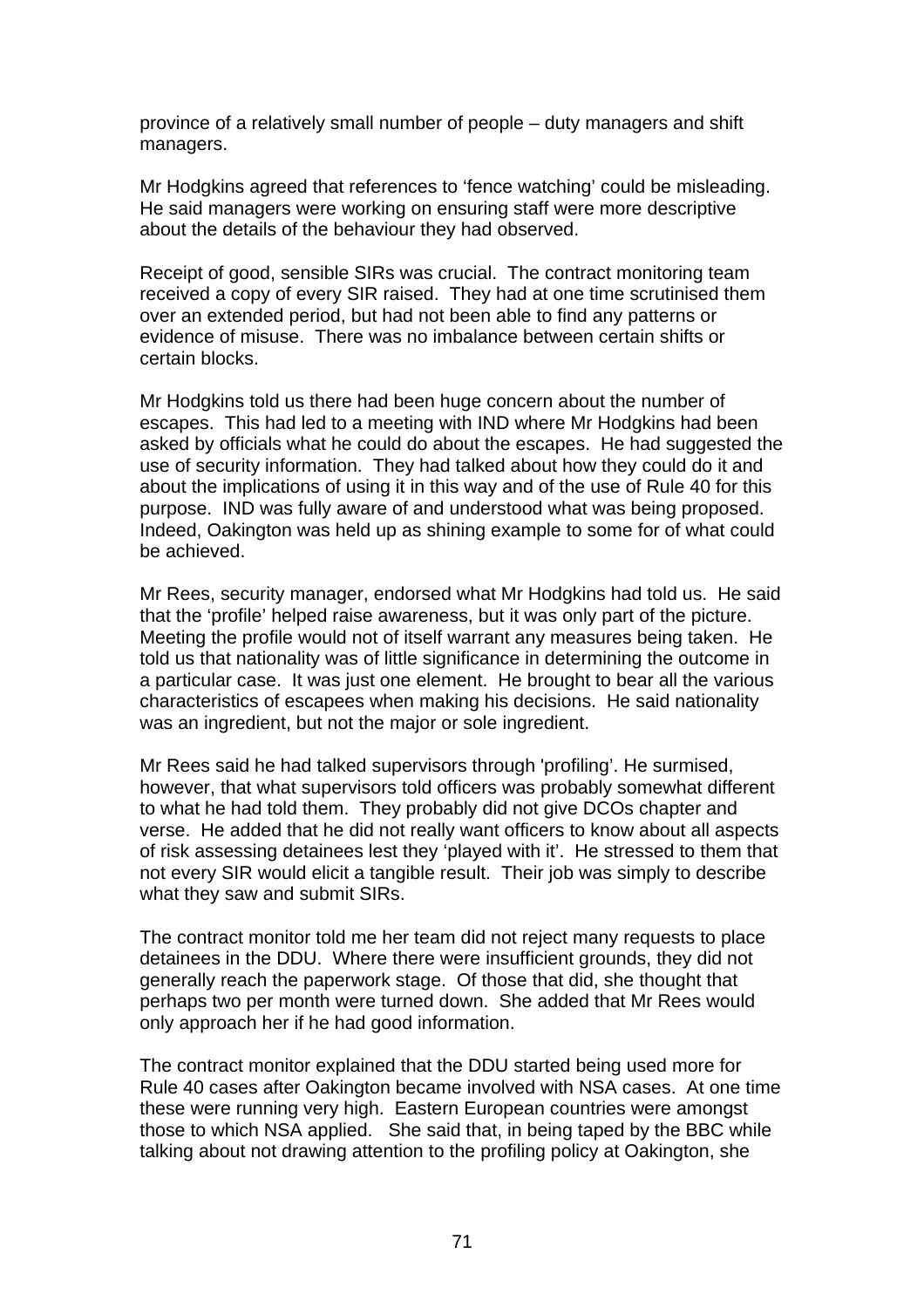had meant only that it would be inappropriate to publicise security systems as this would tend to undermine them.

Following the BBC broadcast, Mr David Robinson, Deputy Director, Detention Services, was asked to review the contract monitoring arrangements at Oakington. His review included consideration of the operation of Rule 40. He identified several areas of weakness relating to record keeping of decisions either to grant or withhold authority for Rule 40. He also found:

" … some evidence in the rule 40/42 files … to reinforce the view that escape risk profiling included an element of regional origination that could be construed as being discriminatory. The profiling appears to have been designed as a direct mirror of the detainee profiles constructed from the Oakington escape records. These records identified men in their mid 20s who originated from East Europe and the Balkans as the majority of escapees during the period December 2002 to March 2003."

Mr Robinson noted that the centre manager had agreed to produce a new instruction to cover guidance for the completion of SIRs and a protocol for assessing detainees thought to be at risk of escaping. He also noted that the use of the DDU had been effective in reducing the number of escapes. Finally, Mr Robinson concluded:

"I suspect that the wider investigation will find the potential escapee profiling to be discriminatory and that it was endorsed through the rule 40/42 authorisation process; I believe that this was done through ignorance rather than intention as far as the monitors were involved. There may be centre-wide training needs to ensure monitors are fully aware of the implications of such crude profiling."

We examined the paperwork for Rule 40 decisions. Generally speaking, we were satisfied that the process was properly managed, with adequate information provided to suggest detainees might be contemplating escaping. However, there were aspects of the notes submitted by Mr Rees requesting Rule 40 that gave cause for concern.

One note asking for authority to place an Albanian male in the DDU said:

"[he] closely matched our risk assessment on arrival as that of being a potential absconder; a number of SIRs have been generated concerning this detainee paying close attention to the gate movements and fence line … A request to repatriate has in the past been a prelude to an abscond attempt ... A male detainee who may have completed National Service in his own country will not have difficulty in evading us and subsequently absconding; particularly in concert with other detainees or with outside assistance."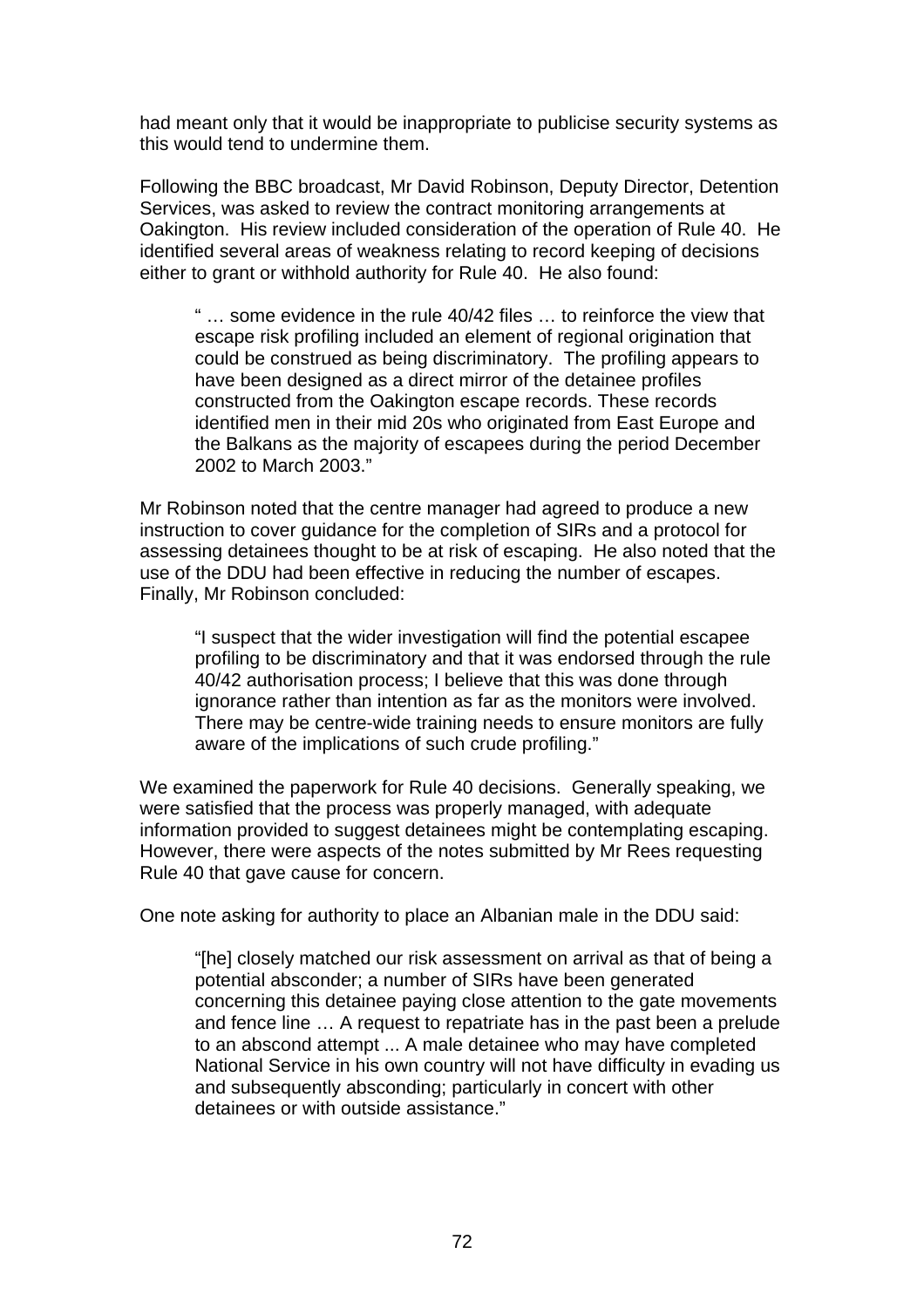In another, a Kosovan male "perfectly fitted our risk assessment on arrival as being a potential absconder". This note went on to refer to "Young, fit males who may have completed National Service."

In a third example, a Moldovan male "closely matches profile of an absconder". He had not accepted his immigration decision "with good grace". (This term is used more than once in this context. I find it offensive.) Mr Rees commented, "I believe that this detainee has drawn the conclusion that his only opportunity to avoid detention/deportation is to abscond [this phrase appears on other Rule 40 requests]. He has knowledge of the local area as he arrived here with other detainees whom we consider to be abscond risks."

I am concerned by the revelation that the names of Eastern Europeans are highlighted on arrival at the centre and that they are apparently entered straightaway into the 'Blue Book'. Effectively, this places them on the first rung of the ladder in terms of being placed in the DDU. Whatever the merits of the risk assessment system at Oakington, I see no justification for this action. Security staff need do no more than check someone's nationality when they receive information that suggests someone might be contemplating escape.

# **I recommend that GSL ceases the practice of highlighting Eastern Europeans and automatically entering their names in the 'Blue Book'.**

The statistics show that it was overwhelmingly the case that Eastern Europeans were the most likely to escape. GSL would have failed in its duty of keeping people in detention if it had not acted on this knowledge in some way. On the other hand, simply to assume that all Eastern Europeans are likely to escape is clearly discriminatory. There is a fine line between sensible, responsible, analysis of risk and improper discrimination. In light of the examples given above, I cannot say with certainty that it was not crossed. I accept that Oakington has had significant success in reducing the number of escapes, but have to question at what cost this might have been to innocent victims of profiling.

Mr Banks took issue with this in his letter of 5 July. In support of his view, he argued that the strategy would not have been successful if it had relied on country of origin alone. He also noted a number of statistics relating to those who spent time in the DDU.<sup>23</sup> Although a high proportion were Eastern European, only a small percentage of Eastern European detainees who passed through the centre spent time in the DDU. He emphasised that assessment of risk was based on a permutation of a number of factors. I am afraid none of this persuades me that the highlighting and referral to security of Eastern Europeans on arrival at the centre was not discriminatory. Nor am I convinced the line was not crossed in deciding to send some detainees to the DDU.

 $23$  Mr Banks said that, "Of more than 6,700 detainees who were accommodated at Oakington for periods during 2004, only 229 spent any time at all [in] the more secure environment of the DDU on the basis of escape risk assessment."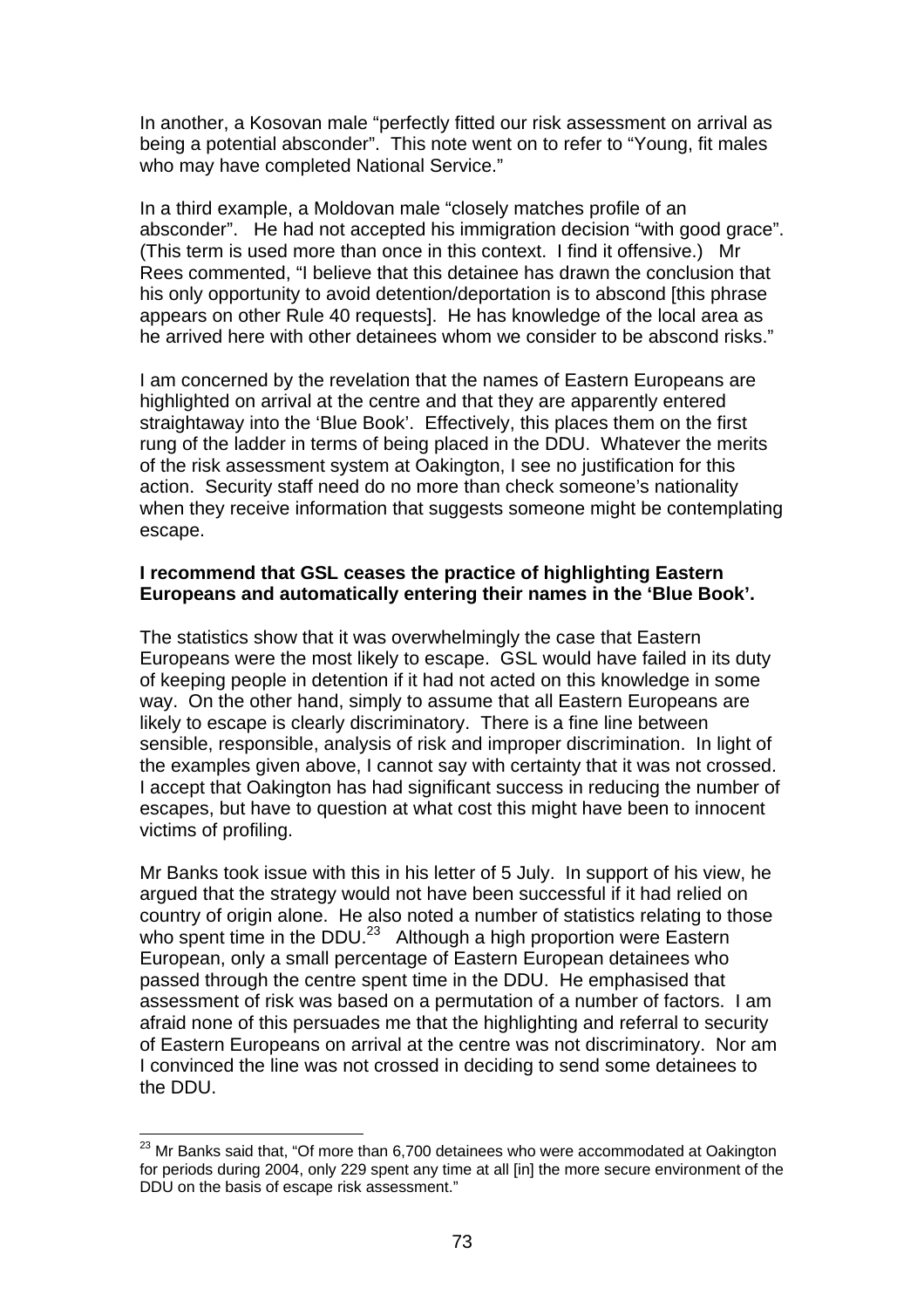I have concerns that the case against some detainees has been bolstered on occasion by supposition and generalisation – "may have completed National Service" and "I believe ..." These are not a sound basis on which to make decisions to segregate people from the main population. (As noted earlier, HM Chief Inspector of Prisons also found that assessment of risk of escape was frequently predicated upon assumptions about national groups.) While I cannot say that any of the decisions I reviewed were plainly wrong, I am concerned that the system has not been used in an entirely objective way.

# **I recommend that GSL managers are reminded to avoid supposition and generalisations in asking for authority to segregate detainees. Evidence should be factual, objective and specific to the individual.**

### **I recommend that IND introduces new audit procedures to ensure the objectivity of requests for segregation.**

I am also concerned by staff misapprehensions and misgivings about the risk assessment process, as evidenced by the BBC programme and by what they told us. I consider it was a dangerous mistake not to have briefed staff properly on the risk assessment process and welcome the fact that a policy document has now been produced.

Finally, I should comment on the use of the DDU for those at risk of self-harm or suicide. The DDU is an unpleasant building. It is claustrophobic and drab and I have concerns about its continued use in any respect. However, it is clearly not an appropriate place to house particularly vulnerable detainees. The argument that Oakington has not (so far) had any self-inflicted deaths is specious. I accept that it is not practicable given the short future life of Oakington to build a new DDU or even extensively to re-vamp the existing one, though this is really what is required. However, I see no reason why an area cannot be set aside within the compound for the care of vulnerable detainees where they can continue to have access to a full regime.

# **I recommend that GSL urgently establishes an area within the main compound for the care of those at risk of suicide and self-harm.**

# *(v) Officers B and C*

My final consideration in respect of Oakington concerns the two rogue officers, Officers B and C. They featured heavily in the *Detention Undercover* broadcast and in evidence to this inquiry. I have serious criticisms of the way these two officers were managed.

The contract monitor told me that one of the top priorities of her team was to observe the interaction between DCOs and detainees. Part of the team's concern about Officers B and C resulted from these observations. However, she had also received a number of complaints from detainees of verbal abuse by the two DCOs.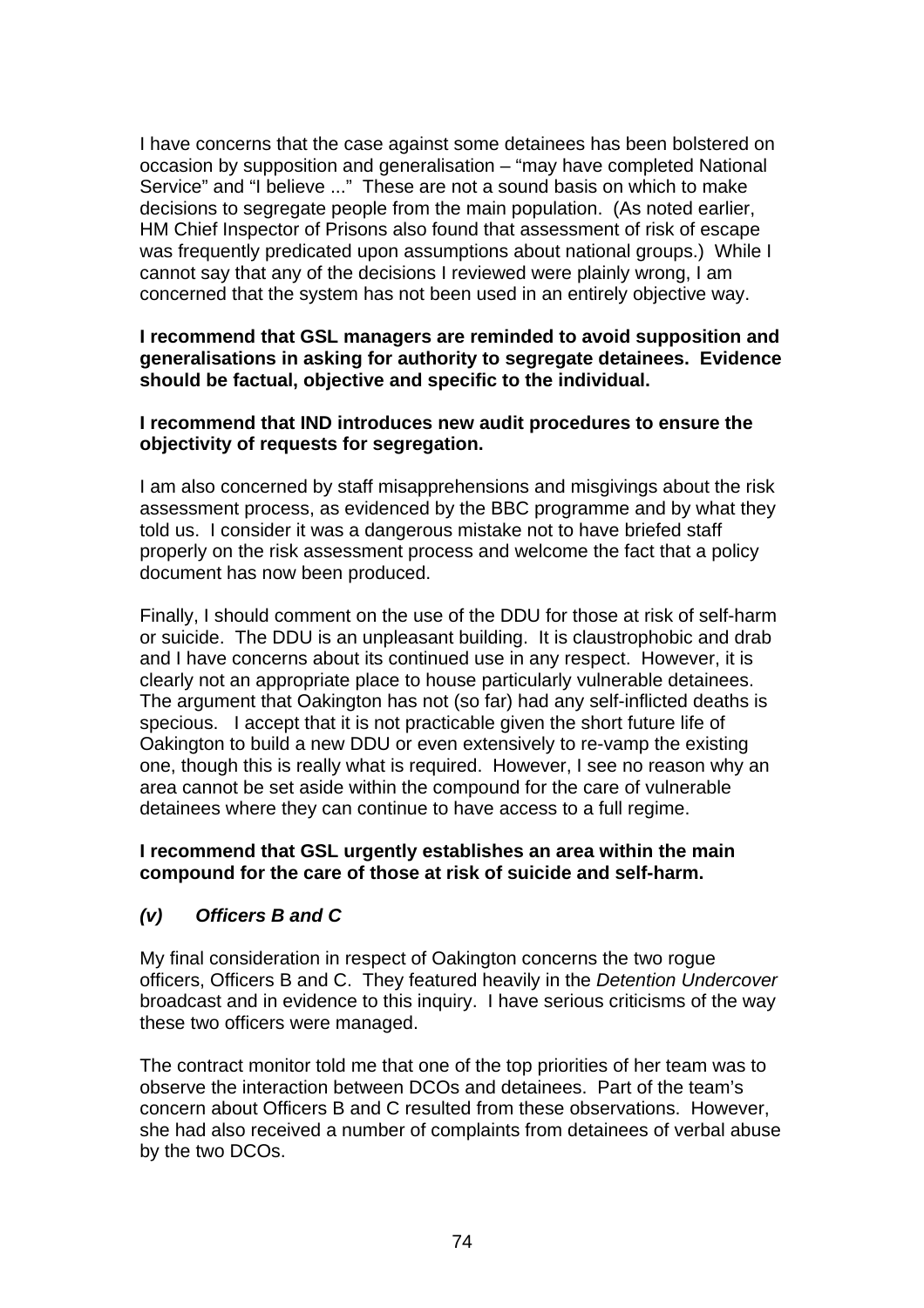These complaints had been investigated. However, the contract monitor told us that she thought staff spoken to during the investigation had lied when they said they had not seen or heard anything. She went on to say that she had heard that detainees were always stirred up, angry and upset following a Green Shift (on which Officers B and C worked).

After her investigation into the behaviour of the two officers, the monitor wrote to the centre manager to say that she had not uncovered any proof to substantiate the complaints, but that she had suspicions nevertheless. She suggested they should be split up. The centre manager said he could not do so without good reason. He said they would go to their trade union.

The contract monitor said that she could not believe it when she found both Officer B and Officer C working in the DDU. She had spoken to Mr Webster, and he had agreed. He had spoken to the centre manager but the latter apparently said they had only just been rostered on to the DDU, and he could not change the roster now without good reason, as the union would get involved. The contract monitor told us that she had talked to the centre manager many times about her doubts about Officers B and C working in the DDU.

The contract monitor said she had received a letter from Mr Webster advising her that he intended to inform Officers B and C that, if any more complaints were received about them, disciplinary action would be taken. She said their demeanour improved significantly after this time.

She said she had spoken to IND's Mr Robinson on this matter, but that nothing came of it. She said she had also mentioned her concerns in passing to other senior managers in IND. She stressed, however, that by this time, Officers B and C appeared to have improved.

The centre manager, Mr Hodgkins, told us that Officers B and C had been the subject of a number of investigations for misconduct, but no evidence had been uncovered that substantiated the allegations made against them. Even so, the monitoring team had expressed their concerns. Mr Hodgkins said he had discussed with them how they wanted the two men to be managed and how he intended to do so. He noted that the Authority could have taken away the officers' DCO status meaning they could no longer work with detainees. However, this was not considered feasible, as there was no evidence of wrongdoing against either of them. Mr Hodgkins said his options were limited, but if he put them in the DDU they would receive supervisory attention from a large group of people – the IMB, the medical team, the Chaplaincy, the contract monitor, he and his deputies, legal representatives etc – and the detainees in their care would regularly be asked if they were okay and if they were being treated appropriately. Detainees therefore had ample opportunity to report any misdemeanours. Mr Hodgkins judged the officers would be better there than elsewhere in the centre, where such a level of supervision did not exist.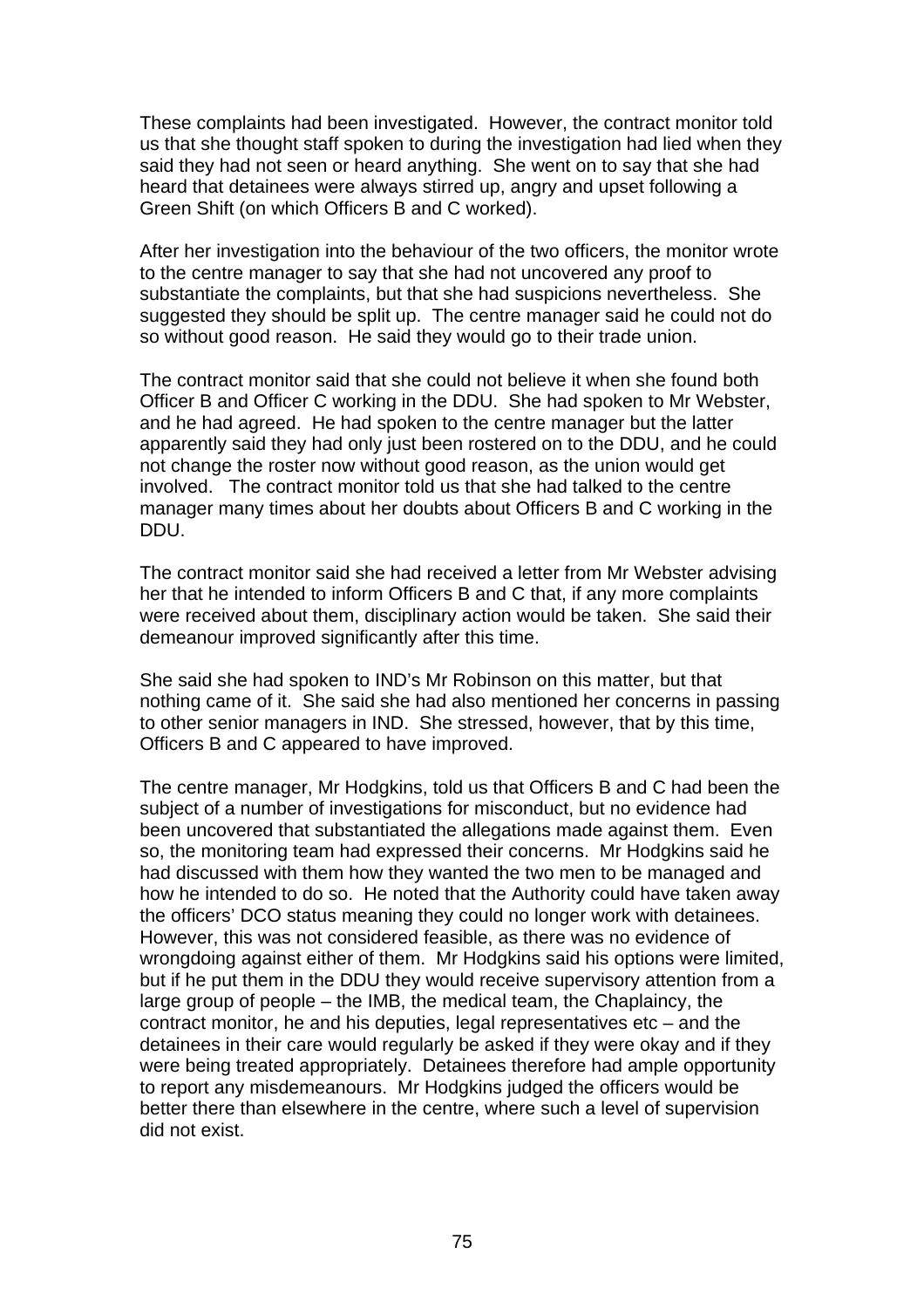He added that he did not consider putting Officers B and C on the gate was a reasonable option, as he needed to reserve these positions for staff with other needs – pregnant officers and those returning from extended sick leave for example. He explained that it was very difficult to deal with people whom the process said had done nothing wrong. Any action taken needed to be reasonable from that point of view.

Both of Mr Hodgkins's deputies (Mr Webster and Mr Rees) told me they supported Mr Hodgkins's decision. I am bound to say that, in line with the conclusion of the GSL inquiry itself, I think all three of them are wrong.

In any custodial institution, the choice of staff to work in the segregation area is of the greatest sensitivity. I cannot conceive of any prison governor deliberately choosing to allocate staff about whom he or she had anxieties. to work in the segregation unit.

My own view, therefore, is that the decision to allocate Officers B and C to work in the DDU was a major error of judgement. I have in mind both the more volatile nature of the environment, the closer (unobserved for the majority of the time) contact with detainees, and the vulnerability of those placed in the DDU because they were considered to be at risk of suicide. I am also concerned that managers may have been unduly influenced in their decision making by the prospect of a grievance being raised. Clearly, any action taken had to be reasonable and proportionate, but managers should not be constrained from doing what is right merely because staff might complain. This is how a subversive culture develops.

Particular care must be taken with the future allocation of staff to work in the DDU, whether or not it continues to house those at risk of suicide and selfharm.

### **I recommend that a protocol is drawn up between GSL and IND specifying the qualities necessary for DCOs allocated to the DDU. Any officers so allocated should have enhanced interpersonal skills and training, and their integrity must be beyond doubt.**

It was suggested to us that Officers B and C were technically still eligible to work with detainees, as their accreditation would not have been withdrawn as they had resigned rather than been sacked.

### **I recommend that Officers B and C's status is checked and that their accreditation be withdrawn if this has not already happened.**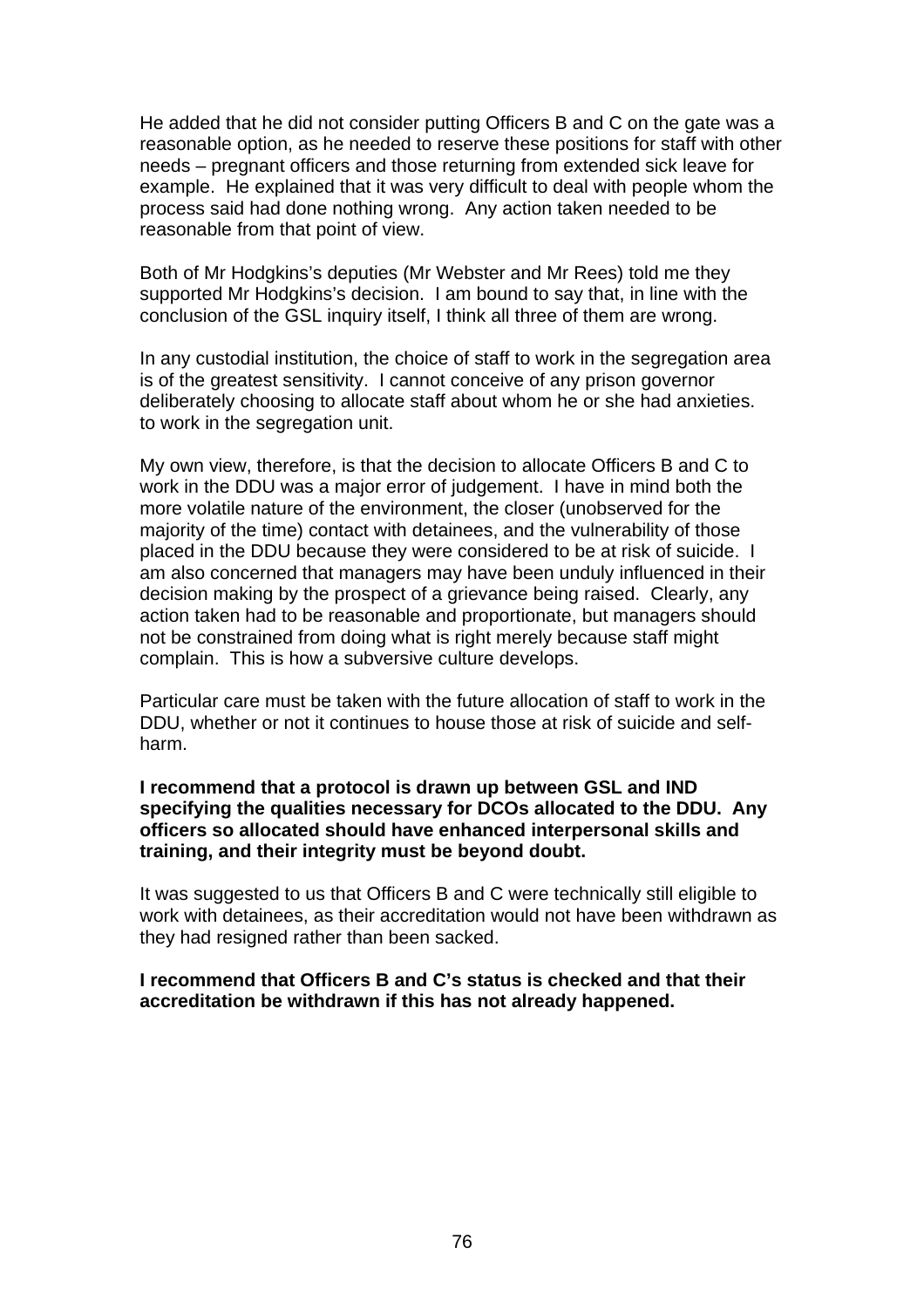# **6. What we found out about escorts**

As I indicate in my foreword to this report, I have found few published accounts of the immigration escort process. As when I conducted the Yarl's Wood inquiry, I have been struck by the absence of specialist academic, media or pressure group scrutiny of the realities of immigration detention.

In her reports, HM Chief Inspector of Prisons is beginning to fill this gap. Ms Owers's report on Oakington included some references to escorts. She reported that detainees had said they felt safe and respected during escorted trips – 86 per cent of detainees said they were treated well or very well by escort staff. However, "Many complained of long hours spent waiting either for the coach to arrive or in transit from and between police stations around the country."

Other inspection reports for 2004 refer only to the condition of the escort vehicles (mostly good, but in one instance the bus – including the toilet – had not been cleaned since the previous day) and the length of time some people spent in transit, often with inadequate food or comfort breaks.

When I spoke with Ms Owers during this inquiry, she told me that detainees had complained to the Inspectorate about lack of comfort breaks, excessively long journey times, long waits outside some establishments, a lack of information and ignorant and abusive staff. She said:

"The indication is that many escort staff are decent and communicative in their dealings with detainees on escort but that there are a minority who are not. Detainees have told us of staff who refused even the most minimal of comfort breaks while stopping to buy refreshments and go to the toilet themselves."

She said staff had told her that many journey times were excessively long due to poor planning or re-routing. They also said they had been told not to allow comfort stops on journeys, including the trip from Dungavel (to the south of Glasgow) to Manchester, which could take over four hours.

Ms Owers noted that the most vulnerable time appeared to be during final removal to the aircraft. She said that, due to the time involved to get authority to go airside, it was not possible for observation of these stages without the staff being aware. She said there was a "clear need for some form of regular independent monitoring on site".

HM Chief Inspector said some of the detainees to whom the Inspectorate had spoken had told them that escorting staff had become abusive and used inappropriate physical force to try to "get them to change their mind" about not going on the plane. She commented:

"Escorting staff are likely to be working through the latter part of a long shift during this process and they are aware that a failed removal will often result in a lengthy extension to their working day. They, and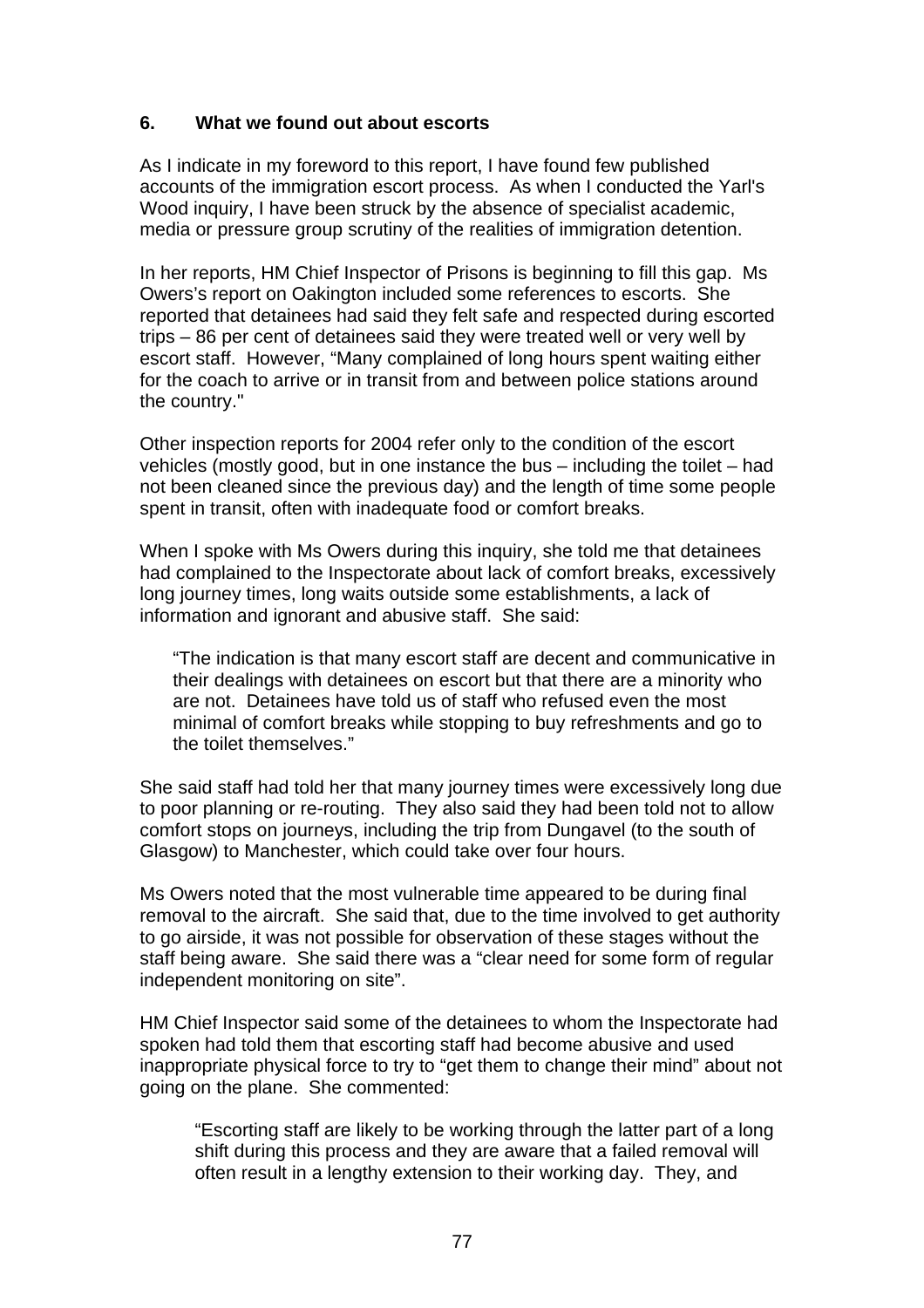others, are under pressure to reach removal 'targets'. That situation may encourage some unprofessional officers to behave unacceptably."

As a result, the Inspectorate had become concerned about the higher risks involved during this last stage of the removal process. They were therefore recommending that, following every failed removal, there should be a full medical examination, and that the results should be fed back to the IND monitoring system to act on any trends identified.<sup>24</sup>

Finally, Ms Owers said the Inspectorate had identified that there was no effective supervision by IND and no independent monitoring by IMBs in shortterm holding centres. The Inspectorate had recommended that there should be. Ms Owers noted that, "The same is probably the case with escort journeys".

Ms Owers said the Inspectorate's specialist team had recently begun to interview detainees at the end of an escort journey. She attached examples of two such 'case studies', one of which described abusive and deliberately humiliating treatment by escorting officers.

# *(i) Observation of three removals*

I wanted to observe the process for myself and arranged to accompany removals planned from Heathrow, Stansted and Southampton Airport. Miss McMurray and I witnessed successful removals on these three separate occasions. The first (from Heathrow) was an unescorted removal of two men on a scheduled flight. The second (from Stansted) was an escorted chartered flight for 40 detainees. The third (from Southampton) was an escorted removal for a single detainee judged to pose a special risk.

On 21 March, we went to GSL's then base in Egham. The rather grubby staff room (complete with 'girlie' calendar that was hurriedly removed as we entered) had been the scene of some of the BBC's secret filming. After talking informally to the senior manager (Mr Hobbs), we boarded one of GSL's elderly fleet of vehicles. We noted the poor condition of the van, the absence of air conditioning and the fact that the satellite location equipment was not functioning. Another van had, we learned unofficially, been specially steamcleaned for our visit. However, it had been discovered that the alarm did not work and so it was unable to be used.<sup>25</sup>

(The vans used by Securicor since taking over the in-country contract at the beginning of April are vastly superior in their specification and comfort.)

 $24$  Ms Owers has formally made such a recommendation in two recent reports on immigration detention. Her proposal seems to me entirely right.

<sup>&</sup>lt;sup>25</sup> Mr Banks pointed out in his letter of 5 July that, on the instruction of the Immigration Service, an order for new vans had been cancelled when the contract was awarded to Group 4 Securicor. GSL was therefore required to continue to operate the existing vans for the remainder of the contract. He emphasised, however, that they were roadworthy.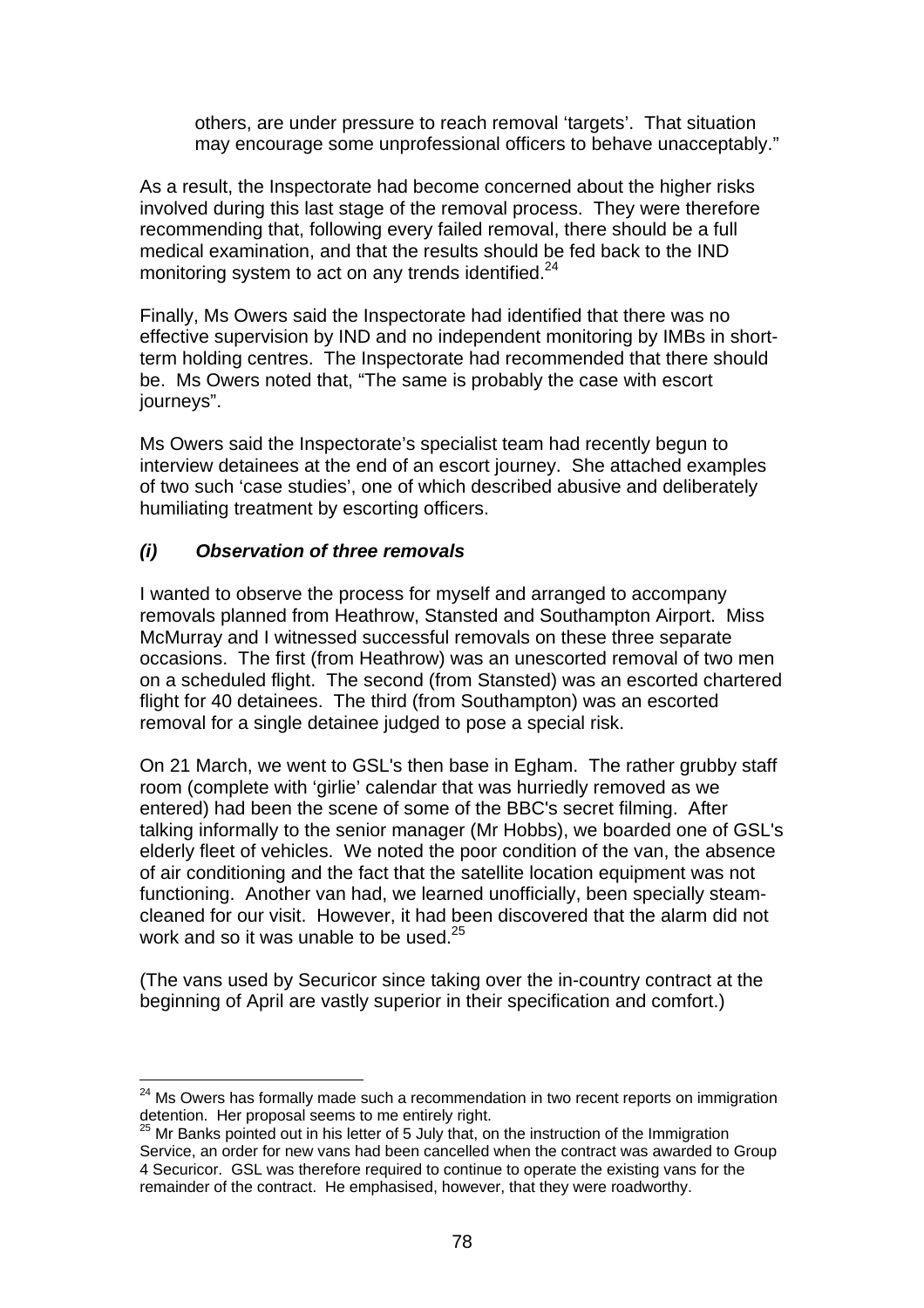We were driven first to Harmondsworth to pick up two Ghanaian men for removal. There was some delay entering Harmondsworth and, although the two men were waiting for us in reception, some delay in exiting. We were told that such delays were commonplace. Such hold-ups must be a cause of great friction for detainees about to be removed from the UK.

# **I recommend that IND reviews the relationship between escort contracts and removal centre contracts with a view to building in contractual requirements relating to timely presentation of detainees for escorts.**

From Harmondsworth, we made the short journey to Heathrow. Here there were further delays. We joined a queue of traffic entering airside. The two detainees' bags were intensively searched by BAA staff (the two men had already been subject to a rub-down search by GSL staff at Harmondsworth). Given that they had a large quantity of personal possessions, re-packing the bags proved difficult and protracted. Again, I was struck that this process – while necessary – was bound to increase anxieties on the part of those being removed.

### **I recommend that IND consults with BAA about ways of accelerating entry to Heathrow.**

Once the detainees and their property had been reloaded on the van, we were driven to the Queen's Building where there is a holding room and from where GSL staff escorted detainees to the aircraft. In over 25 years visiting places of detention, I have rarely seen a more depressing place.

The holding room was foul; there was no natural light and the atmosphere was heavy with tobacco smoke. Men, women and children were unsegregated. A poorly decorated room furnished solely with an elderly mattress was being used as a de facto 'segregation room'. I am not clear as to the lawfulness of the use of the room for this purpose. It had not been certified for the use of detainees under Rules 40 or 42 of the Detention Centre Rules (Statutory Instrument 238, 2001), which gives authority for segregation or temporary confinement.

Detainees can be held in Queen's Building several hours at a time, or overnight.<sup>26</sup> But there are no beds, not even for children. We saw people trying to sleep as best they could on chairs. A supervisor told me there was a shortage of phones or access to Language Line. Facilities for staff were equally cramped.

There were no catering arrangements: sandwiches and crisps were served four times a day. (I was pleased to learn that the new contract requires Securicor to provide cooked meals.) There are some closed circuit cameras, but not covering the common areas. I was told that between 300 and 400

 $^{26}$  In principle, no-one can stay beyond 18 hours but we were told this is extended to 24 hours if Removal Directions are set during that period. It was suggested that this occurred two or three times a week.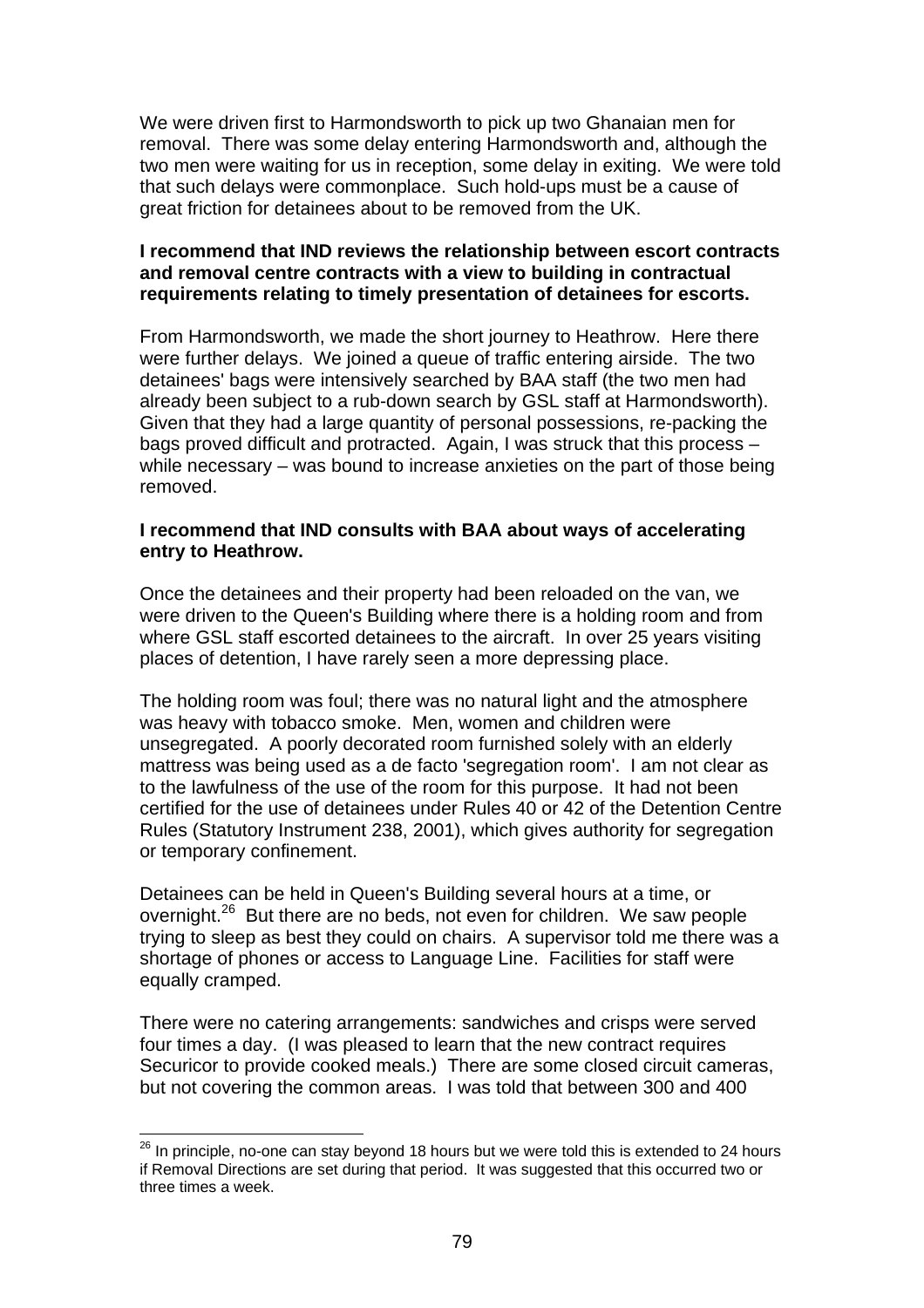people might be held in the Queen's Building during the course of an average week.

The impression overall was one of organised chaos. I thought the conditions were utterly awful. During the course of my investigation, I have been told that some conditions in Dover and Coquelles are even worse.

Mr Jasper told us that holding premises were provided by the Immigration Service and it was for GSL to manage them as best they could. Queens Building had been closed about 12 months ago for refurbishment but there were still lots of issues in terms of the facilities for both detainees and staff. GSL had submitted several reports suggesting areas for improvement, but no action had been taken on the vast majority of these. There was a limit to how much GSL could do in relation to some of the more inadequate holding rooms. Simply to refuse to use those holding rooms that needed attention would not only be in breach of contract but would simply put more pressure on other holding rooms. He suggested that part of the problem lay with the way the ICE contract was monitored – that is, with its focus on delivery of service and results, rather than quality of care.

Mr Hobbs told us that the Immigration Service needed to accept that some of the environments in which detainees were held and staff were required to work were inappropriate. He claimed that at Coquelles detainees were housed in converted dog kennels. He said that GSL carried out proper health and safety assessments but he felt these were not taken as seriously as they might be by the Immigration Service. He said they had highlighted some points quite strongly, but the issue was not high on the Immigration Service's agenda.

Mr Hobbs sent me copies of two letters sent by GSL to the escorts contract monitor. The first was dated 20 December 2004 and set out requirements under health and safety legislation. Specifically it drew the contract monitor's attention to the fact that, amongst other things, space, air conditioning, heating and segregation facilities were all inadequate at the Queen's Building. GSL proposed a meeting between themselves, the Immigration Service and BAA to address the issues. They wrote again on 16 February 2005, noting that they had not yet received a reply, and again proposing that a meeting take place immediately. They suggested that if the outcome of any meeting was unsatisfactory to GSL, the use of the site should be discontinued.

We spoke to the contract monitoring team about this.<sup>27</sup> They explained that accommodation was the responsibility of the Immigration Service locally. Holding rooms were provided by the relevant port authority under the Immigration Act and were supposed to be to national standards. The port authority were responsible for providing the infrastructure, phones, seating etc. The contractor was responsible for providing fax machines, food, drinks machines etc.

 $27$  The team consists of two contract monitors and their manager.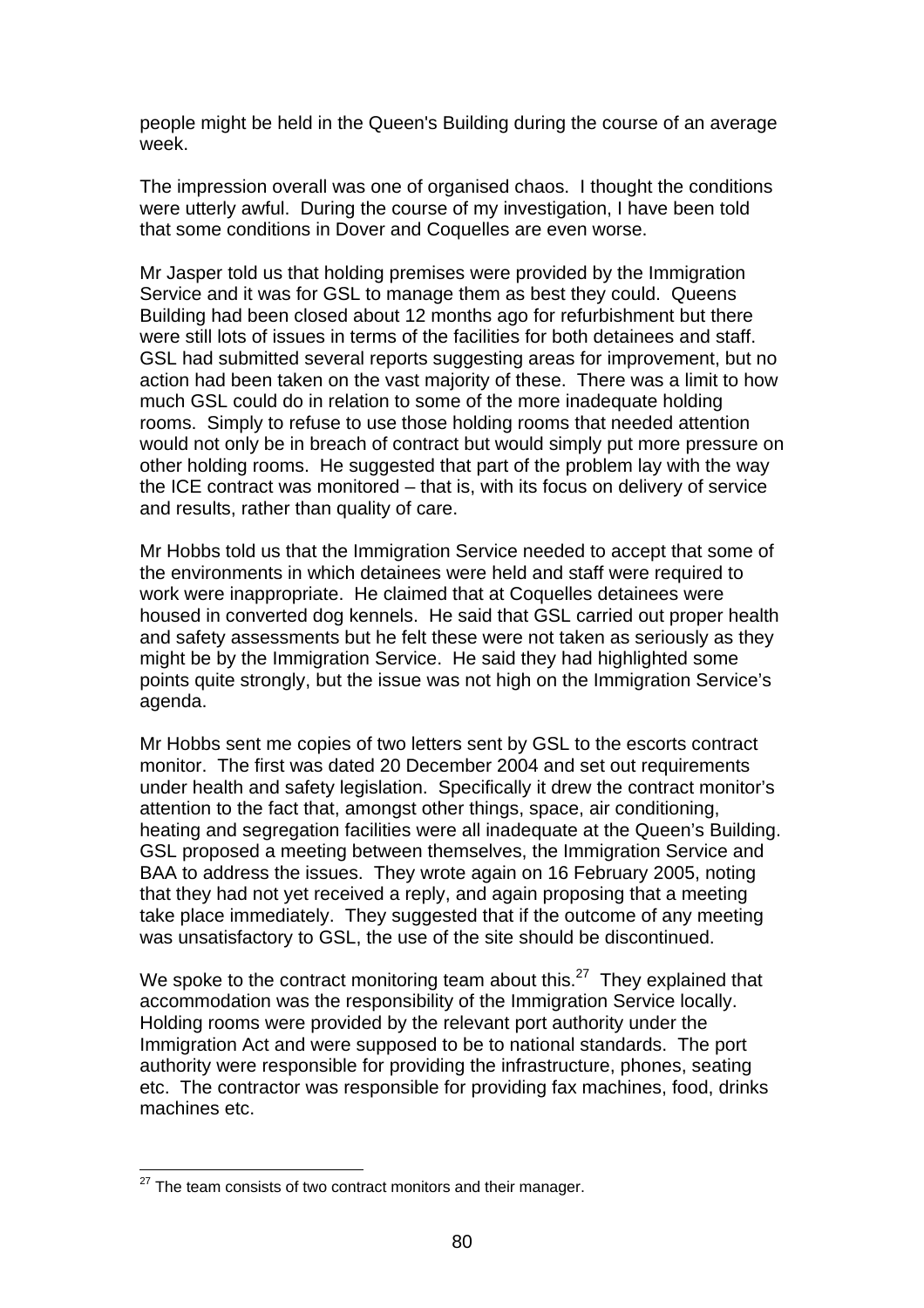We were told that the Queen's Building was not covered by the Immigration Act, but was provided by the airport authorities in recognition that detainees were likely to be at their most disruptive during removal and should not be kept with those being held pending further inquiry etc.

The contract monitors told us that they had been continually pushing the airport authority to improve the facility – for example, better seating, air conditioning, taking away the glass etc. They had received assurances that the air conditioning would be sorted out, but nothing had happened. There was no lease and, as far as the team were aware, no formal contract between the Immigration Service and the port authority. As a result, there was a limit to what the Immigration Service could do. There was no particular advantage to the port authority to improve the facility – on the contrary, it was rumoured that there were plans to demolish the whole Queen's Building within the next five years, so it was unlikely that the port authority would do very much. The Immigration Service had recently paid for some new furniture, flooring and decoration, but there was little more they could do.

### **I recommend that IND urgently reviews the use of, and conditions in, the Queen's Building at Heathrow.**

#### **I recommend that IND urgently reviews the lawfulness of the 'segregation room' in Queen's Building and establishes a clear protocol to govern its use.**

After leaving the Queen's Building, Miss McMurray and I drove with the detainees to Terminal 3. They were escorted to the aircraft doors before boarding unaccompanied on a scheduled flight to Accra.

Three days later, we visited Stansted to witness the use of a chartered Boeing 737-300 aircraft returning a group of Kosovans and Albanians to Pristina under Operation Aardvark. The flight we saw take off was Aardvark number 197.

Two coaches had arrived from Colnbrook and Tinsley House respectively and there were around 40 or so detainees on the flight in total. The coaches were standard vehicles hired from a tour company for the purpose. At least one family had arrived at the airport under their own steam, having voluntarily agreed to return home. One man was handcuffed and sitting between two Securicor staff (as noted, Securicor now have all the escort contracts; at this time, they were responsible for out of country escorts only). The detainees were separated into family, single female and single male groups ("disruptives" at the front, women and children in the middle, single men at the back). There was a significant staff presence. (The staff would fly to Kosovo and return more or less immediately. It would constitute a very long working day.)

The boarding was carried out one-by-one. Half a dozen staff were involved, two of whom walked back and forth by the side of the steps in case anyone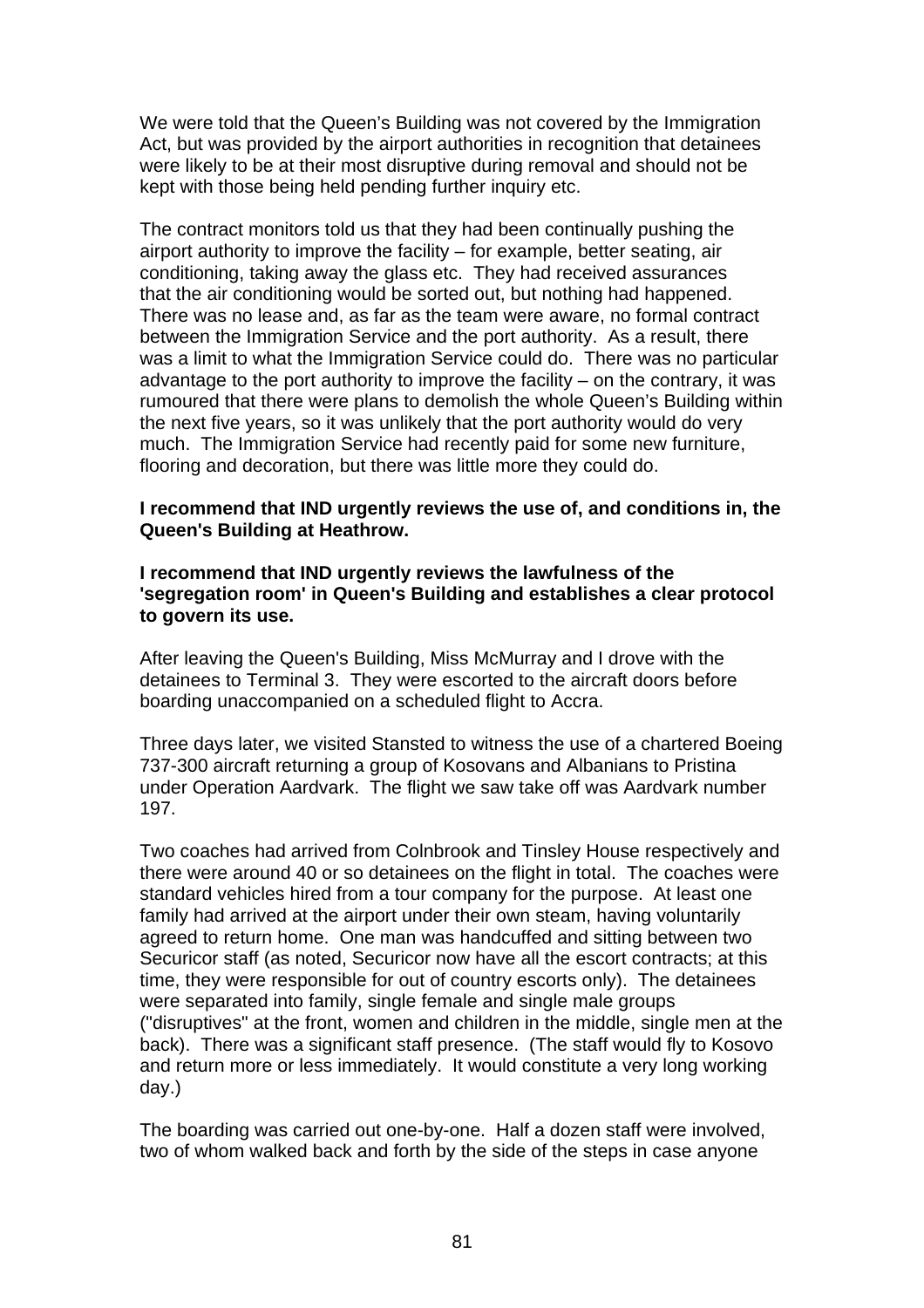jumped. Each detainee was offered a handshake as he or she left the coach and mounted the steps. They were then escorted up.

With the exception of the man in handcuffs, the atmosphere on board the plane was relaxed. Staff sat strategically throughout the plane and attempted to engage the detainees in conversation. Good interpersonal skills were on show.

I understand the economic case for using chartered aircraft. In particular, the series of Aardvark flights will have allowed for the negotiation of a long-term contract. However, I was told that the Pristina flights are now routinely less than half-full and this may no longer represent good use of public money. Certainly, the number of passengers (detainees and staff) on the flight we saw would have filled no more than half the available seats.

### **I recommend that IND review the Aardvark programme; in particular, it should review the frequency of flights with a view to improving seat occupancy levels.**

While at Stansted, Miss McMurray and I took the opportunity to view the airport's holding facility. Although only small, this was a well-appointed and attractive area. The contrast with the Queen's Building could hardly have been greater.

The third removal we witnessed was an escorted removal (where staff accompany individual detainees all the way back to their home country) . This took place on 9 May.

We met at Securicor's base on the edge of Gatwick airport. Our journey was to take us around the M25 to Colnbrook and then back to Southampton Airport where the detainee was to board a scheduled flight to Paris, for onward passage to the Democratic Republic of the Congo.

We were delayed for some considerable time at the outset as one of the three-man escort team was stuck in heavy traffic on the motorway. While waiting, I reviewed the paperwork. This had been completed incorrectly failing to flag that the detainee had previously self-harmed. To his credit, however, the team leader read all the paperwork and was able to share this crucial information with his colleagues.

Entry to Colnbrook was quicker and easier than at neighbouring Harmondsworth. The Congolese man was in his early 20s, and had one foot in plaster following a volleyball accident. (This was to cause him some discomfort on the journey, although I was pleased to see that Securicor staff allowed him to move seats several times to relieve the pain.) He had previously been removed from the UK but it appeared he had been put back on a plane by the Congolese authorities as not being one of their nationals. From what I could understand, his mother came from East Africa and he himself had lived and worked in several West African countries. His travel documentation did not seem to include a passport.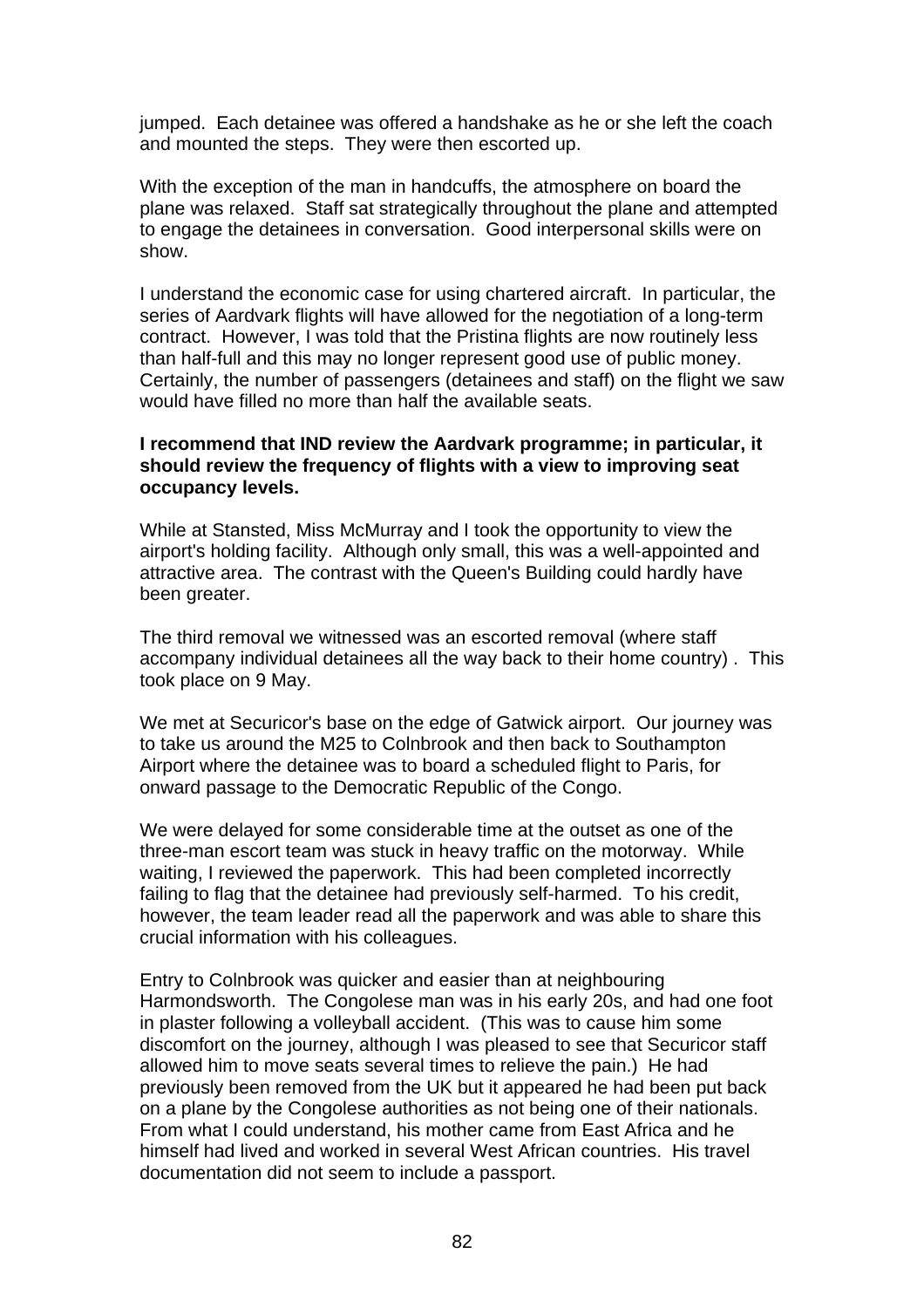The detainee's name was not English, but it was neither long nor difficult to pronounce. I was concerned to note therefore that, rather than call the detainee by his proper name, one of the escort staff immediately announced that he would call him by a shortened version of the escort's own devising. This, it seemed to me, showed a lack of respect.

# **I recommend that staff be trained to ask the detainee by what name he/she would like to be called and to check with him/her their pronunciation of the name.**

We journeyed uneventfully from Colnbrook to Southampton, arriving hours before the scheduled departure. The escorts tried to engage the detainee in conversation in order to establish a rapport that would hopefully forestall difficulties later on. However, their efforts were rather crass and in the event unsuccessful. In other circumstances, their persistence, whilst well-meaning, might even have prompted a hostile reaction from the detainee. I also noted with some discomfort, that one of the escorts constantly used the phrase "my friend" when addressing the detainee. I am certain this was done with the best of intentions, but it grated on me and must also do so on detainees.

# **I recommend that further training be provided to escort staff on effective and appropriate engagement with detainees.**

I noticed that neither staff nor the detainee took any food or liquid between noon and 6.30pm. The detainee was offered food and drink and declined, but he was not actually shown what was on offer. The staff apparently intended to eat on the plane. However, I am not convinced that going for such a long period without any sustenance is desirable. Indeed, the combination of low blood-sugar, boredom and increasing anxiety strikes me as an unfortunate mix.

# **I recommend that Securicor requires staff to take regular meal-breaks.**

I also noticed that some of the staff took cigarette breaks. The same courtesy did not seem to be offered to the detainee.

Perhaps the most compelling aspect of the whole trip was the long hours of hanging around waiting for something to happen. As it chanced, the plane to Paris was delayed. But even if it had been on time, the detainee (and staff) would have spent long hours of boredom together. While I appreciate the need to build in extra time to take account of possible hold-ups on the roads, I felt that the time allowed guaranteed that there would be protracted periods of doing nothing. Given the inevitable tension associated with any removal *–*  especially an escorted removal – I think this is highly regrettable.

# **I recommend that IND and Securicor review the logistics of escorted removals to minimise the time that staff and detainees spend waiting at airports.**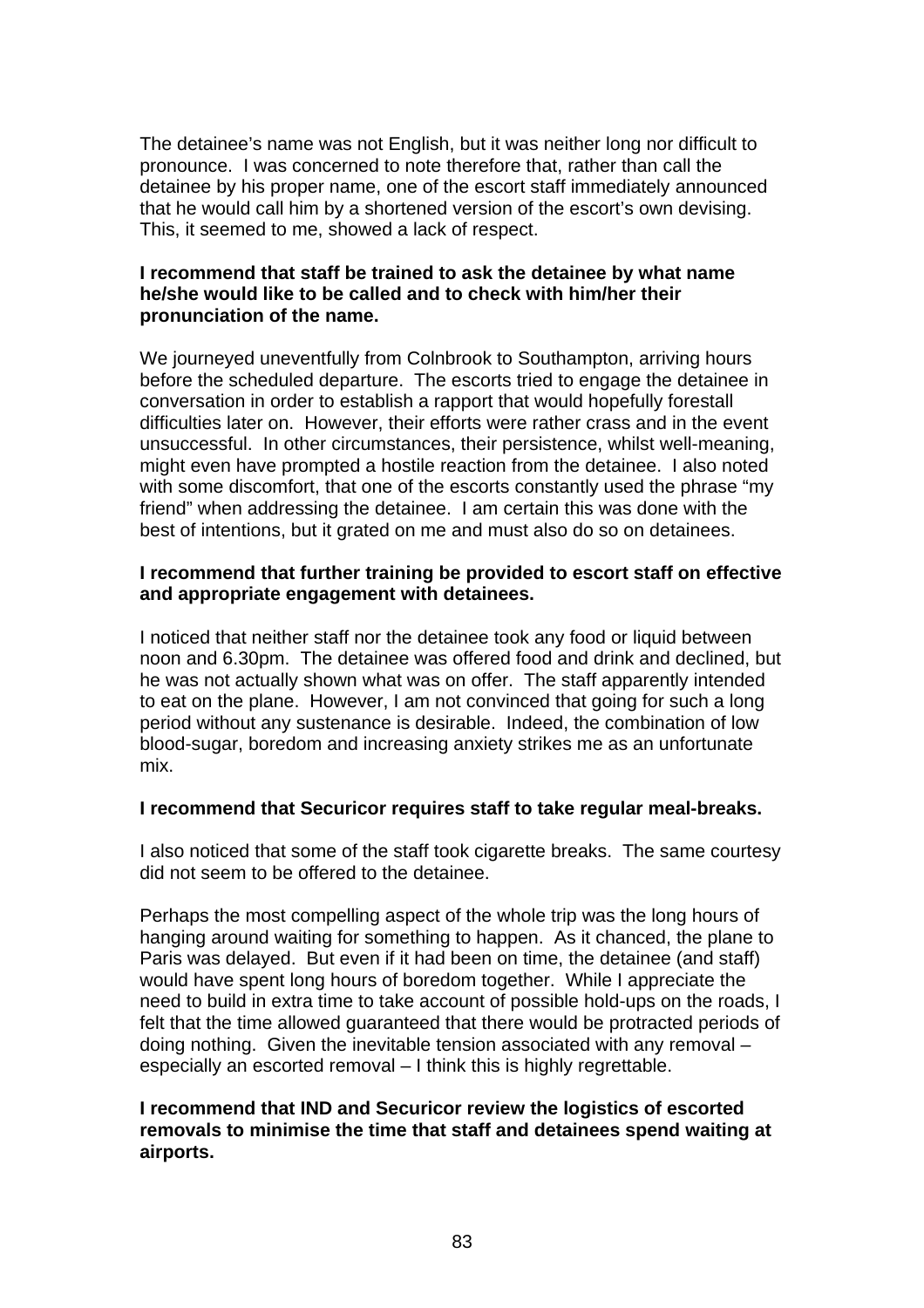The delay in this case meant that we were waiting on the van at Southampton airport for some four hours. We were parked out of the way with only a large metal door to look at. There was no activity on this part of the airport. The escorts told us they are not allowed to read or listen to music. This meant that for much of the time we sat in complete silence, with nothing to look at and nothing to do. There are a number of potential pitfalls to introducing radio or music into vans (some people might find it intrusive, irritating or culturally offensive, for example, or it might be employed by some as a form of bullying). Nevertheless:

# **I recommend that the Immigration Service considers introducing music or radio into vans and that detainees be offered something to read or do during the wait.**

The detainee was handcuffed once we were allowed airside. (I understand this is a security requirement imposed by Southampton Airport reflecting the ease of access to the runway.) Because he was unable to walk unaided, he was actually carried up the steps onto the plane. It was an undignified, but not uncaring, end to his time in this country.

# *(ii) DVD footage*

In addition to the three escorts I witnessed for myself, GSL also provided me with a specially made DVD showing their escort work. The DVD was shot at Heathrow over 20-21 April 2005. It is a quite remarkable film.

The first clips, set in the Queen's Building, accurately capture the boredom and tension. The second scenes show a successful removal, the detainee leaving Queen's Building, entering a van and being taken all the way to the departure gate exactly as I saw myself.

The third scenes feature very distressing footage of two failed removals. They show a distraught detainee being subject to C&R. He is heard to cry out: "I'd rather die but I'm not going back", "I will get killed", "I'm not going", and most plaintively "If I get killed there, no-one will bury me." Handcuffed, he was returned to Queen's Building.

The second man is also shown wailing and crying. He is advised by GSL staff, "if you go back with escorts, the whole world will know you're going back. It's your choice, my love." In the event, the airline refused to take him.

From the DVD, it was not clear why one man was immediately returned to Queen's Building and why one was taken to the terminal. More significantly, I was struck by the immediacy with which C&R was applied. Although both detainees had got down on the floor to resist removal, neither was being aggressive or threatening in any way. This is quite contrary to good practice in the Prison Service. The relevant Prison Service Order (PSO 1600 Use of Force) expressly states that "use of C&R techniques must be regarded as a matter of last resort" (para 2.2.3).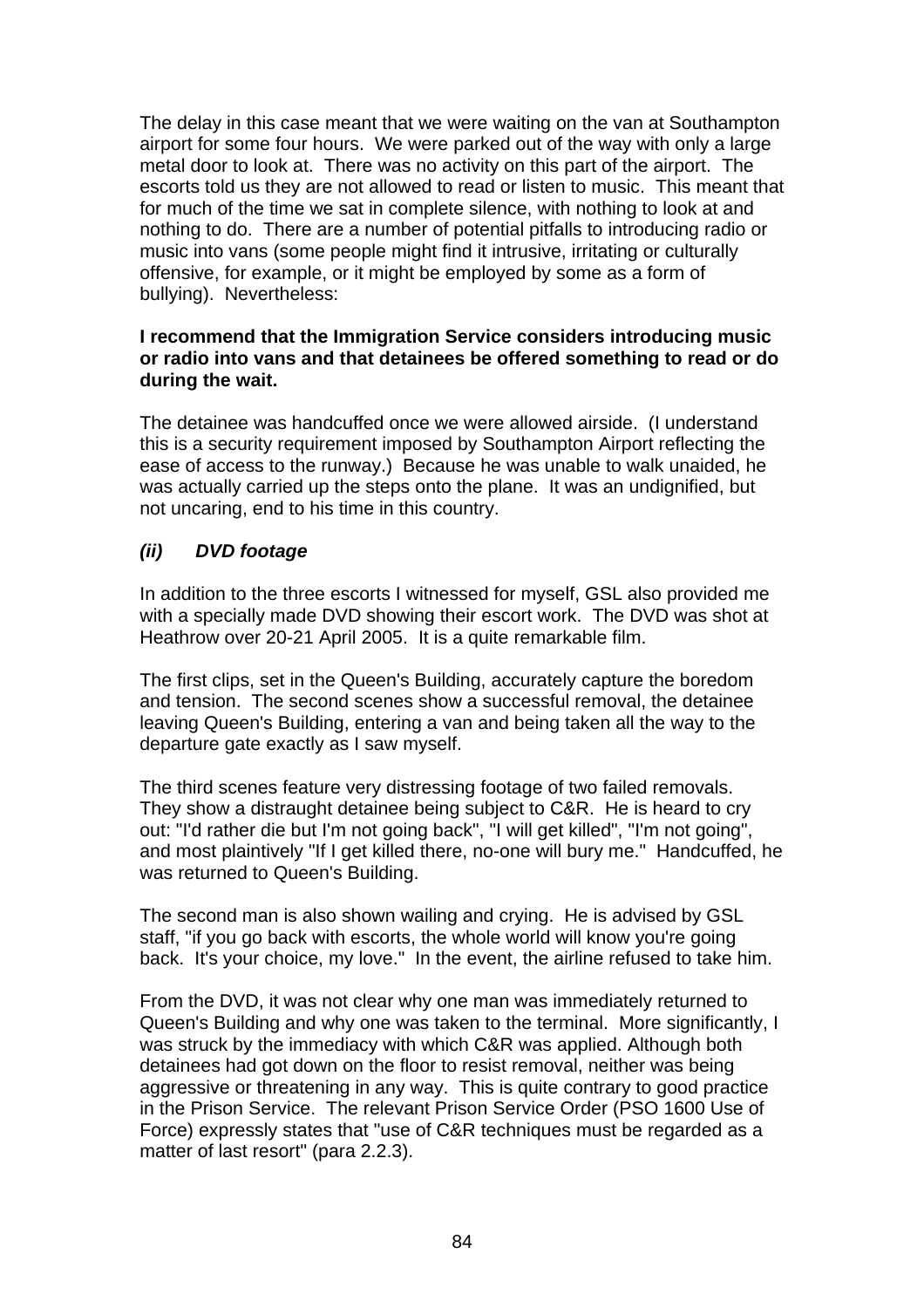Mr Banks advised in his letter of 5 July that the actions of the two detainees had:

"effectively terminated reasoned dialogue and compliant behaviour. The judgement of the staff … was that in such situations there is significant risk of self-harming in desperation to avoid removal."

I asked my colleague, Mrs Louise Baker, to review the DVD. Mrs Baker is a prison governor who was formerly a member of the Security Policy Group in Prison Service responsible for policy on the use of restraints. She told me:

"Two C&R removals were observed, both involving men who were refusing to leave the airport and board a flight. In both removals, C&R techniques were applied when the men were passively refusing to move. Neither man was being aggressive or violent towards the staff. However, if removal onto an aircraft needed to take place in a timely way, then the staff may have had no option but to use C&R techniques.

"One of the removals resulted in handcuffs being applied behind the man's back. Two staff then walked with the man, each holding an arm and a third member of staff held his head forward by holding him around the back of his neck. The man being removed did not attempt to fight back or resist at any point. Holding the back of the neck is not correct C&R procedure and it was not clear that only the minimum use of force was used as required in the C&R Manual. The other C&R removal included a long period of time when the man was lying face up on the floor with staff holding his arms. The man was not resisting and staff did not appear to be applying undue pressure. They were verbally trying to calm the situation. The man was clearly very distressed and thought that he would be killed if he was removed from the UK. A decision was taken to return this man to an Immigration Removal Centre on this occasion. Whilst the entire period of the C&R holds was not available for viewing, the techniques used in this case looked appropriate."

Other scenes in the DVD show staff attempting to sort out large quantities of detainees' property, and attempting to persuade a detainee who has deliberately ripped her blouse to cover up. In the event, the previously distraught woman calmed down and a telephone call to her lawyer was arranged. The interpersonal skills on show were not of the best, but the scene put across powerfully the forms of behaviour that staff encounter. A further scene shows a long 'negotiation' to persuade a detainee to leave of his own accord. The GSL staff member is firm but patient. In effect, the negotiation consists of telling the detainee how much worse it would be if he were to be subject to an escorted removal. The removal is completed successfully.

Copyright to the DVD belongs to GSL, and the material is described as being for my enquiry and for no other purpose. However, I felt it would prove of significant training value for IND staff as well.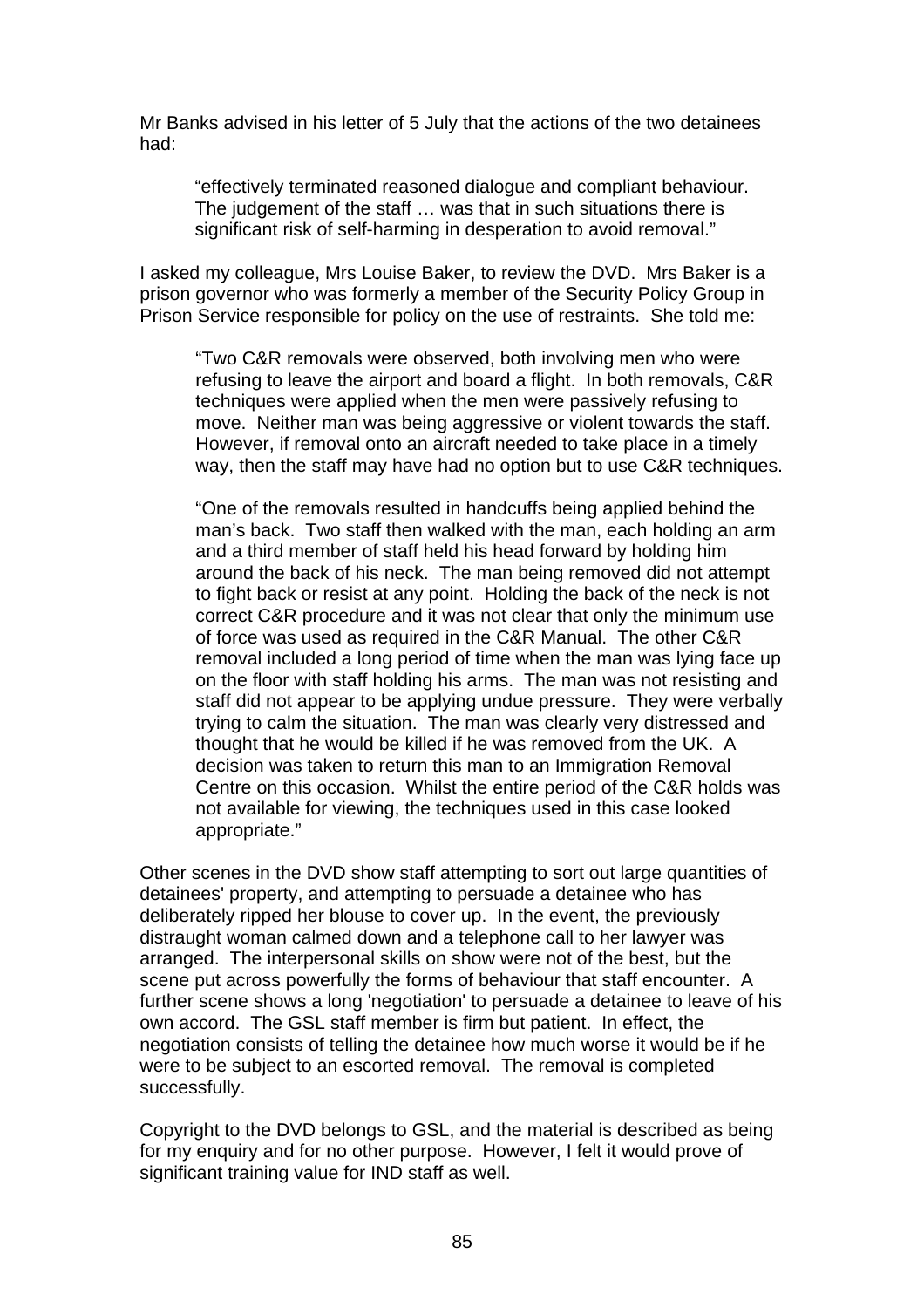**I recommend that IND negotiates with GSL to produce a version of the DVD that could be used for training purposes.** 

# *(iii) Accounts of the ICE service*

### *Staff*

We spoke to a number of escort staff. As with the staff at Oakington, those who came forward were self-selecting and may not be representative in their views.

Amongst the things we were told was that GSL managers were 'lackadaisical'. It was alleged that incident reports were submitted, but no action was ever taken, and concerns raised during monthly meetings with managers were not addressed. Anyone who asked too many questions was labelled a troublemaker.

Staff told us that, under GSL, the tasking function had been moved from Stockley to Milton Keynes. The new people would not listen to what experienced DCOs were telling them. They would not listen when told that not all jobs were manageable and did not build in sufficient time for contingencies. The DCOs said that, under GSL, more detainees sat on vans for more time, because GSL could not make up its mind what to do with them. Problems at detention centres also caused delays – it was not unusual to wait seven hours or more outside Harmondsworth. There had been queues of nine vans.

The DCOs complained about a bullying style by managers where they were constantly threatened with disciplinary action. Every memo issued by managers was said to contain such a threat. They said that, whenever DCOs questioned the tasking, they were threatened with disciplinary action – usually a first and final written warning.

It was also said that the whole operation was run on a shoestring. The DCOs said they had been consistently under-staffed. GSL had been recruiting but it was claimed that the new staff were poor quality and that the more experienced DCOs refused to work with them. It was suggested that some had failed the training but trainers were told to pass them.

Staff said holding rooms were routinely undermanned. Sometimes there was just one female to look after 12 male detainees. They said that, although managers might claim staff were at liberty not to complete a task if they arrived and judged the situation too risky given the resources available, in practice this was meaningless as it was highly unlikely that an escort would go all the way, say to Cornwall, only to decline the task.

We were told that DCOs cared about their jobs and were not bullies, as the programme suggested, but did use a lot of black humour. It was a means of de-stressing and was not meant for public consumption. They were critical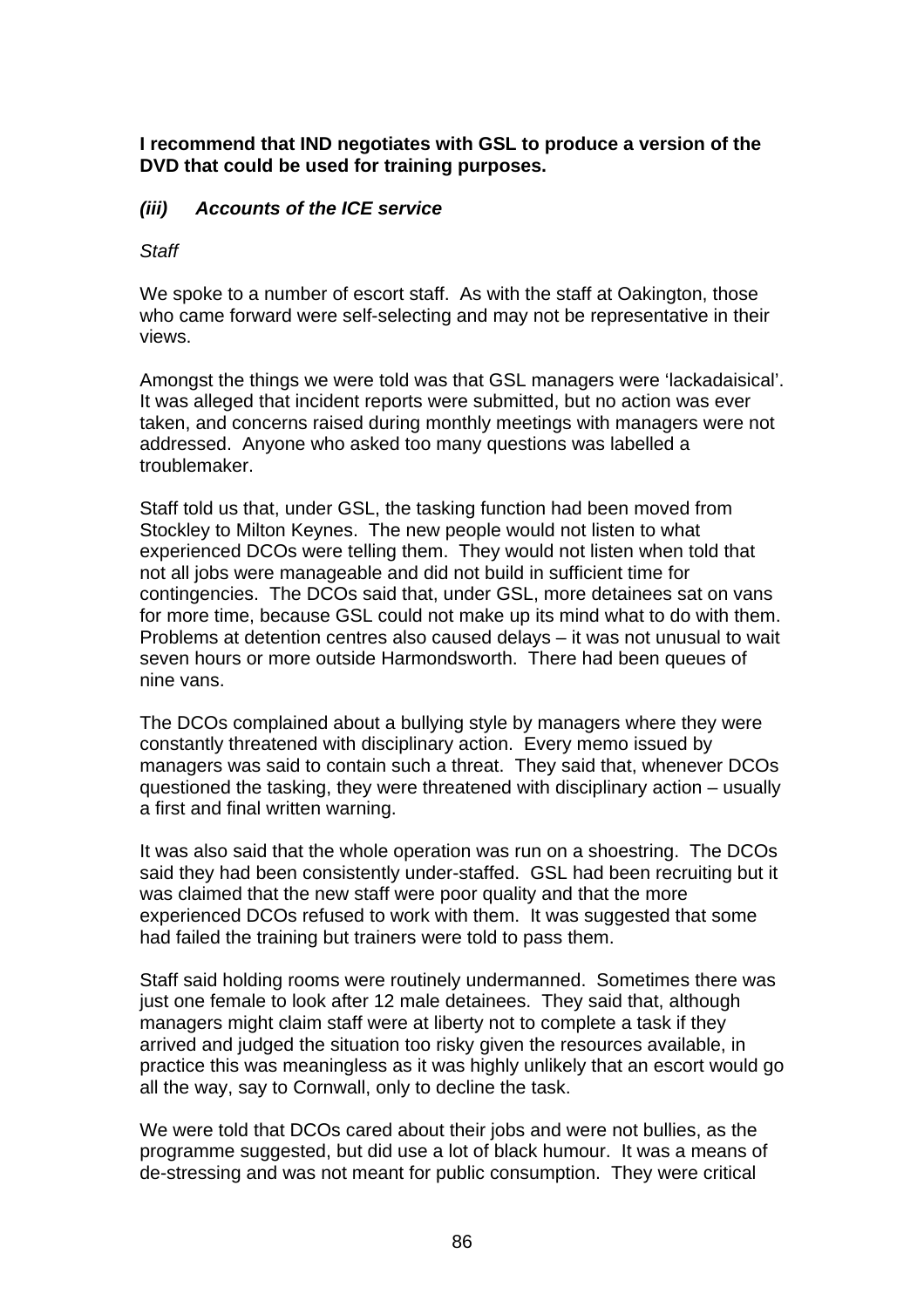that they had now been told that such behaviour and language was unacceptable even in the rest-room.

# *Andy Pagnacco, BBC researcher*

Mr Pagnacco, the BBC researcher who worked as an escort, said there had been some coverage of race relations law during GSL's training course, but the general message had been to be careful what you said. The course left people confused. One element had been to look at newspaper cuttings and exchange views about them. Trainees were then given various Home Office statistics on asylum seekers and immigration. This was supposed to change trainees' views, but it did not and the trainer gave up on the session when this became clear. The underlying theme was that there were many rules and DCOs should be careful. There was no reinforcement of anti-racism messages outside the training class. Mr Pagnacco said he was not even aware whether if there was a Race Relations Liaison Officer. He knew nothing about GSL's whistleblowing policy.

Mr Pagnacco told us that most shifts seemed to be short-handed. He described the shift pattern itself as "absolutely crazy".

He explained what he meant when he said on the programme that the proper procedures were not followed with regard to handcuffs. DCOs were required to obtain authority from their managers on each occasion they needed to use them. He said that, if the distance over which the detainee was to be escorted was short, DCOs all too often would conclude that it was not worth the bother of making the phonecall. In addition, DCOs were supposed to fill in a form each time they used handcuffs. It took about three minutes to complete, but no-one wanted to do it.

As far as actual use of handcuffs was concerned, Mr Pagnacco described how a small key had to be inserted once the handcuffs were the correct tension to prevent them tightening further or loosening. This was a fiddly task because of the size of the key and necessitated DCOs being closer to the detainee for longer than they might wish. If the detainee was only to be moved a short distance, therefore, DCOs would not bother with the key. Similarly, they would not bother if the detainee appeared to be passive. He emphasised, however, that DCOs were taught always to lock the handcuffs.

Mr Pagnacco told us that the sort of attitude depicted in the programme was closer to the normal than the abnormal. He said only a handful of DCOs showed genuine empathy for detainees. He said that the woman with whom he had worked initially had been very sympathetic to detainees. However, she had gone to work 'airside' and, when he met up with her some three months later, her attitude had changed and she told disparaging stories about detainees that she appeared to find amusing.

Because each DCO generally worked with the same partner, a culture developed of one looking out for the other. In those circumstances, it would be unlikely that one would be prepared to "tell tales" on the other. DCOs were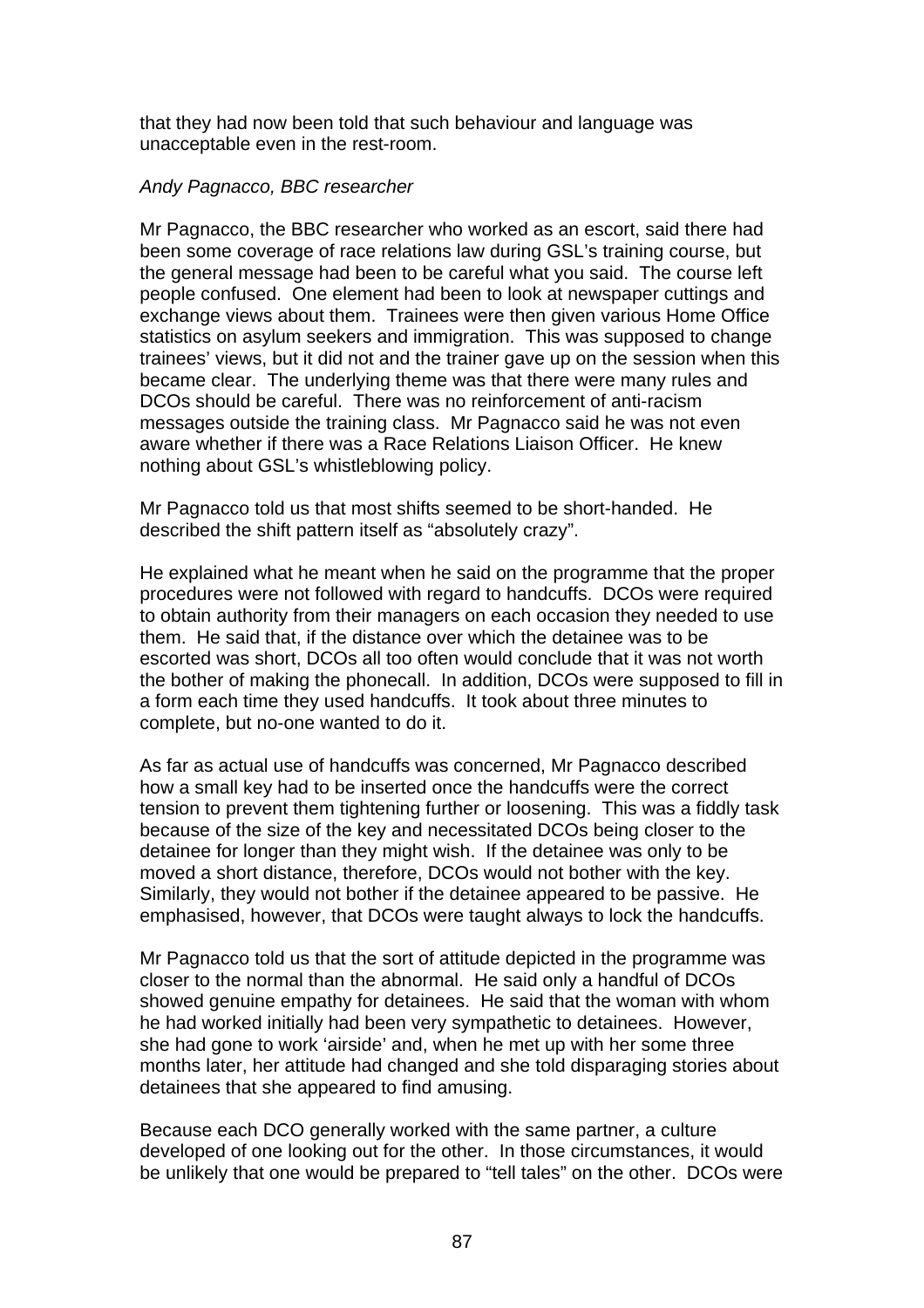sometimes themselves victims, in that they were placed in a culture where it was difficult not to go along with bad practice. Mr Pagnacco thought that the term 'racism' skewed the issue and that it was more a case of what he called 'detainee-ism'.

Mr Pagnacco said he quickly got a sense of what people thought they could get away with in the staff room. The supervisors were focussed almost entirely on deployment issues and were not interested in 'office culture'. Theirs was a difficult, busy job where they had constantly to react to a changing scenario created by DEPMU. He suspected, however, that they were not oblivious to some of the more questionable attitudes. He said that when he spoke to one of them about the kinds of attitude he had encountered, he was simply told not to get drawn in himself.

Mr Pagnacco said senior managers were very removed from what was happening on the floor. They were unaware of the conditions in which people worked and the way some took advantage of the inability of controllers to know exactly where they were.

Mr Pagnacco noted that the contract monitor's job was supposed to be to monitor what GSL did within the contract. He questioned how he achieved this as no-one ever saw him. Mr Pagnacco had been told by a supervisor that the monitor just collated statistics and forms by which to monitor performance. However, since DCOs did not like filling in forms, and colluded on their content, this meant that GSL effectively policed themselves. Mr Pagnacco inferred from conversations with staff that the contract monitor was sympathetic to the difficulties GSL faced and did not bring sufficient objectivity to bear.

# *Management*

GSL's Mr Jasper told us that management of the ICE contract had historically been performance driven. When GSL had taken over the contract from Wackenhut in early 2003, it had been apparent that the priority was avoidance of contractual failure (and resulting performance penalty points). He said that they had tried to introduce 'GSL values' into the day-to-day management. He said he had briefed the ICE management team that, whilst important, the avoidance of performance points was not to be their principal concern. It was more important to foster a relationship with the Immigration Service where the implications of a task could be thought through in terms of detainee care whilst at the same time making best use of resources. Some progress had been made as the result of the agreed appointment of a GSL manager as a liaison manager to DEPMU but, despite this, the contract was still monitored primarily on the basis of contractual compliance/failings and the concentration on performance points.

Mr Hobbs had tried to change this culture and Mr David Brown (GSL's Operations Manager) was attached to the contract in July 2004 to help in the process. Mr Brown had successfully managed the contract previously on behalf of GSL (Group 4) when a different contract monitoring process had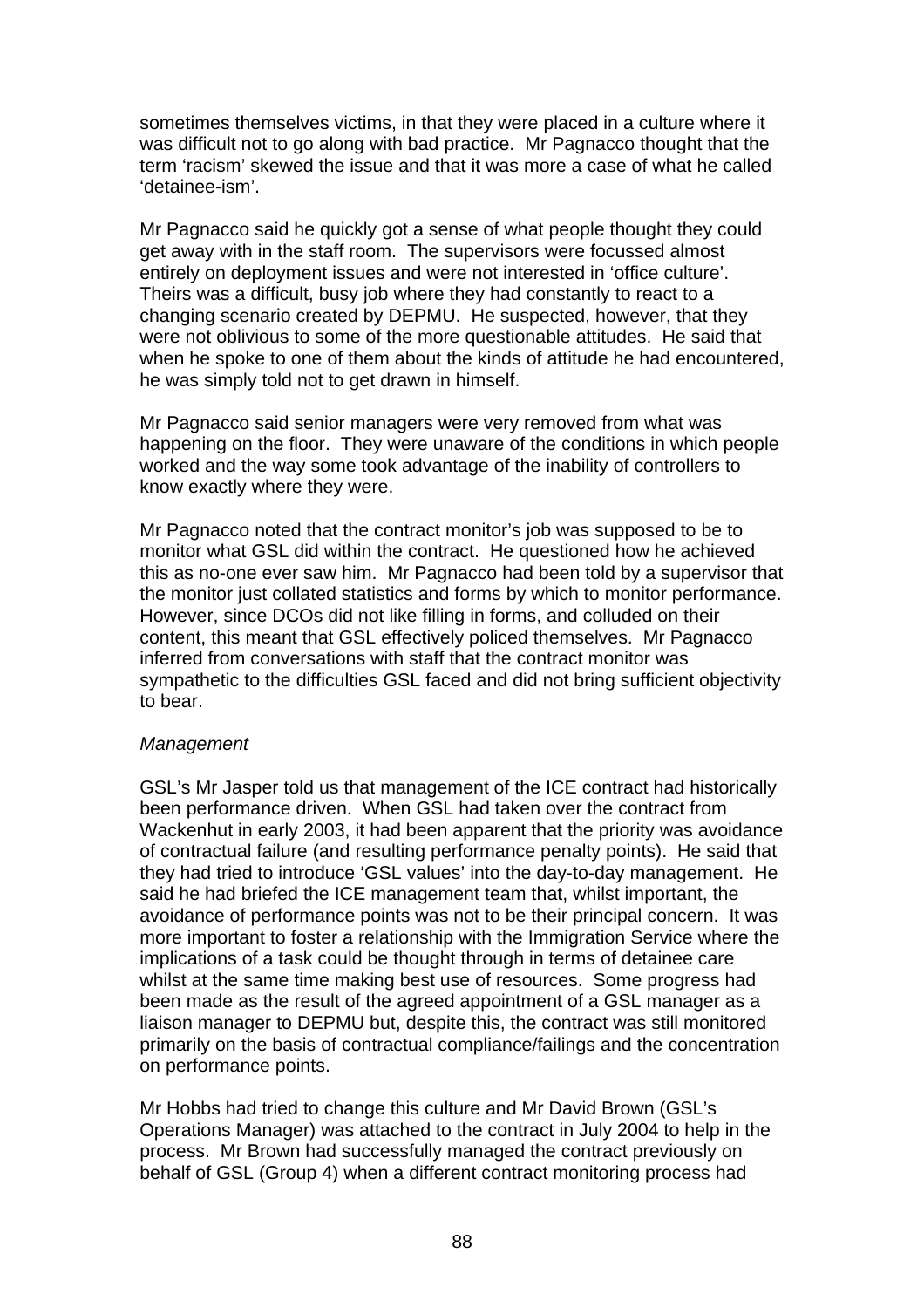existed. At that time, there had been daily or weekly meetings with the contract monitor, where the focus was more on detainee welfare issues than escorting failures. Changing Wackenhut culture and contract monitoring practice had proved to be a real challenge, but Mr Jasper thought Mr Brown had achieved a good measure of success.

Mr Jasper said he spoke to Mr Hobbs on the phone nearly every day and visited ICE HQ once a week or so. Typically, he would spend time in the control room and with the HR and training and development managers. He said he knew many of the staff of old and they were not reluctant in raising issues with him, particularly the Prison Officers' Association officials.

Mr Hobbs reported that GSL had been continually recruiting staff for most of the year. This was due to numbers having fallen under the previous contractor, general attrition rates and the growth of the escort business. Recruitment itself was not a problem, but retention in the Heathrow area was difficult due to the range of other employment opportunities available. He said the recruitment process itself was quite intense, consisting of three tests, an interview and a vetting interview and, in some cases, a simulation exercise (depending on the role to be undertaken). There was also a personality questionnaire.

Many staff worked 12-hour shifts on a four shift on four shifts off basis, alternating between days and nights. Mr Hobbs did not consider that, from a management perspective, 12-hour shifts were necessarily the best thing, but this was what the company had inherited and staff were resistant to change.

I have repeatedly been told that the shift pattern is popular with staff. The reason for this is apparently the number of non-working days the system affords. I am afraid I do not share this enthusiasm: few people work well for 12 hours at a time, especially in stressful occupations. I would like to see future contracts moving towards a different shift pattern.

# **I recommend that IND and its contractors jointly review the shift patterns worked by staff in the immigration detention arena.**

Mr Hobbs said that DCOs did not spend much time in the rest rooms during the course of a working day. He said he was "absolutely not" aware of a canteen culture of the sort revealed by the BBC documentary. He said he regularly spent time talking to staff and made a point of sitting in the rest room and asking what the problems were. Mr Hobbs told us that, in all the time he had spent with staff, he had never heard swearing – and certainly not on the scale evident in the programme. He was certain that none of the comments featured on the programme had been witnessed by any of his managers either. He noted, however, that with a multi-site environment with groups of staff all over the country, it was difficult to know what everyone was doing or talking about. It was the responsibility of service delivery managers to be in people's back pockets, checking on quality issues. He said there had been instances where staff had reported concerns to service delivery managers and these had been dealt with pro-actively. Mr Hobbs said he did not feel let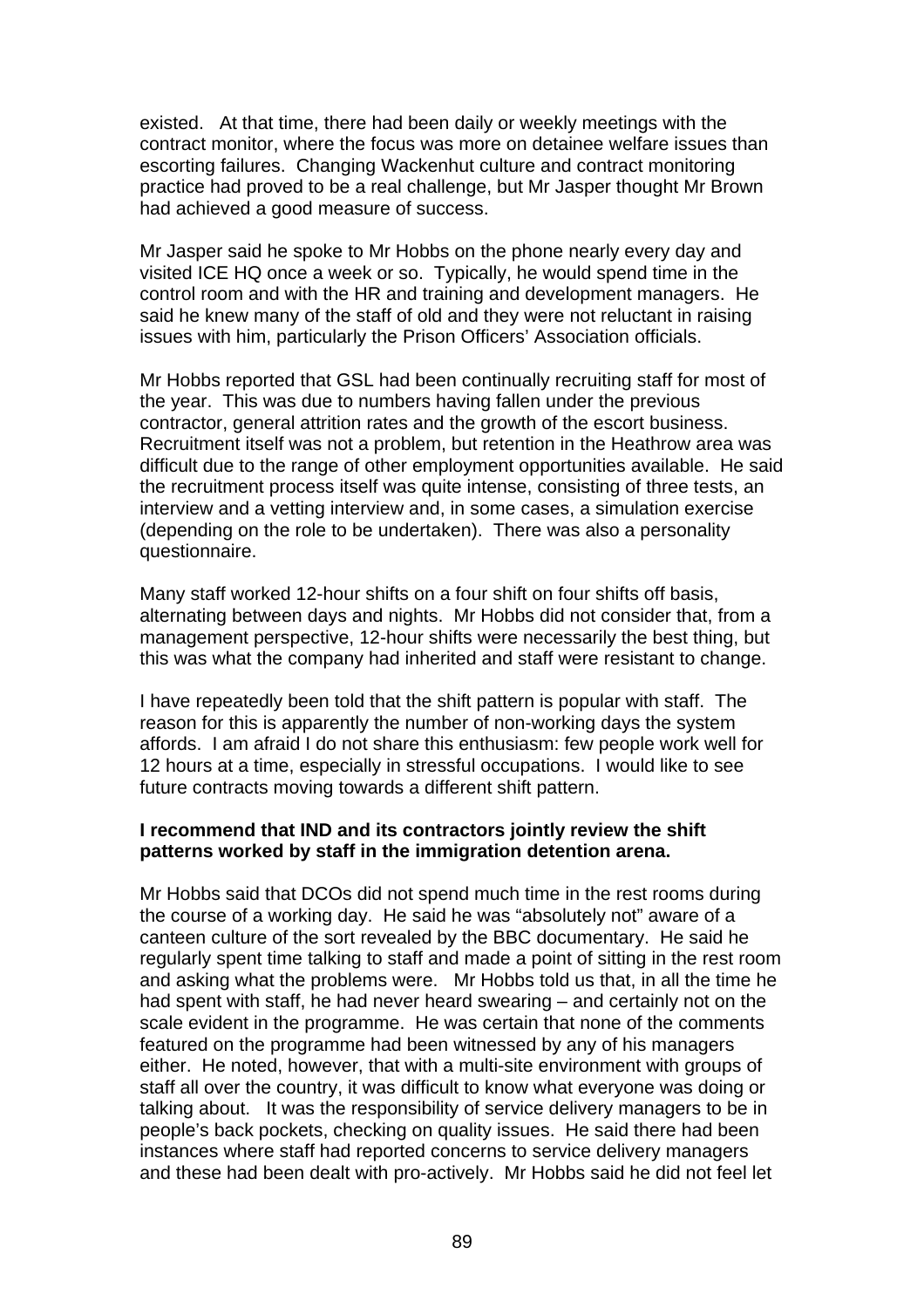down by his first line managers. He was generally happy with the quality of the core group of managers he had. However, it was fair to say that some supervisors thought of themselves more as a buffer between senior management and DCOs rather than as part of the management team itself. He noted that this represented the first step up the management ladder and was perhaps the hardest transition to make. Mr Hobbs told us that GSL had provided a number of exercises and courses for existing supervisors to address this and re-focus the supervisor's' role.

Mr Hobbs said he was disappointed and upset that a small group of his staff had spoken to us about a bullying management culture. He said he tried to keep people in the loop, updating them regularly and involving them where possible in the bid process. He also spoke regularly to staff himself and promoted staff recognition. In addition, he had instigated staff meetings, which gave staff the opportunity to raise issues with managers. Mr Hobbs also suggested that it was important to take the whole environment into account. The constant change and uncertainty made people feel unsettled and unstable, and limited the amount of personal development that was possible.

Mr Hobbs said it was not possible to watch the documentary and not feel shame – and this applied at every level of the organisation. DCOs did their best in a difficult job working in a difficult environment, but the revelations in the programme reflected on all of them. He said he and others had been shocked by the content of the programme, but also angry that much repetition had been made of a very few incidents that were filmed over a lengthy period.

Turning to particular allegations in the documentary, Mr Hobbs said that there were clear guidelines on what constituted C&R. It had to be pre-planned and involve at least three members of staff. Anything else was use of force (which was a different matter). The rules explicitly allowed for force to be used so long as it was reasonable, proportionate etc. Some of the techniques used were common to both processes.

It is worth noting here that some of the prescribed forms of force referred to in the Control and Restraint Manual are extremely robust and, like C&R itself, designed to cause pain and thereby bring about compliance. The techniques include punches, knee strikes, various kicks and the application of pressure under the nose.

I might also emphasise, since this point seems to be little appreciated in some quarters, that the lawfulness of any particular use of force is determined not by the act itself but by what is reasonable in the circumstances. However, it is not difficult to see how many of those upon which these tactics are employed (and anybody witnessing such incidents) would perceive that they were being assaulted in a purely random fashion.

As far as C&R itself was concerned, and the allegation in the programme that escort teams were knowingly under-resourced, Mr Hobbs said that there was no question of this. He said no manager worth their salt would ask two people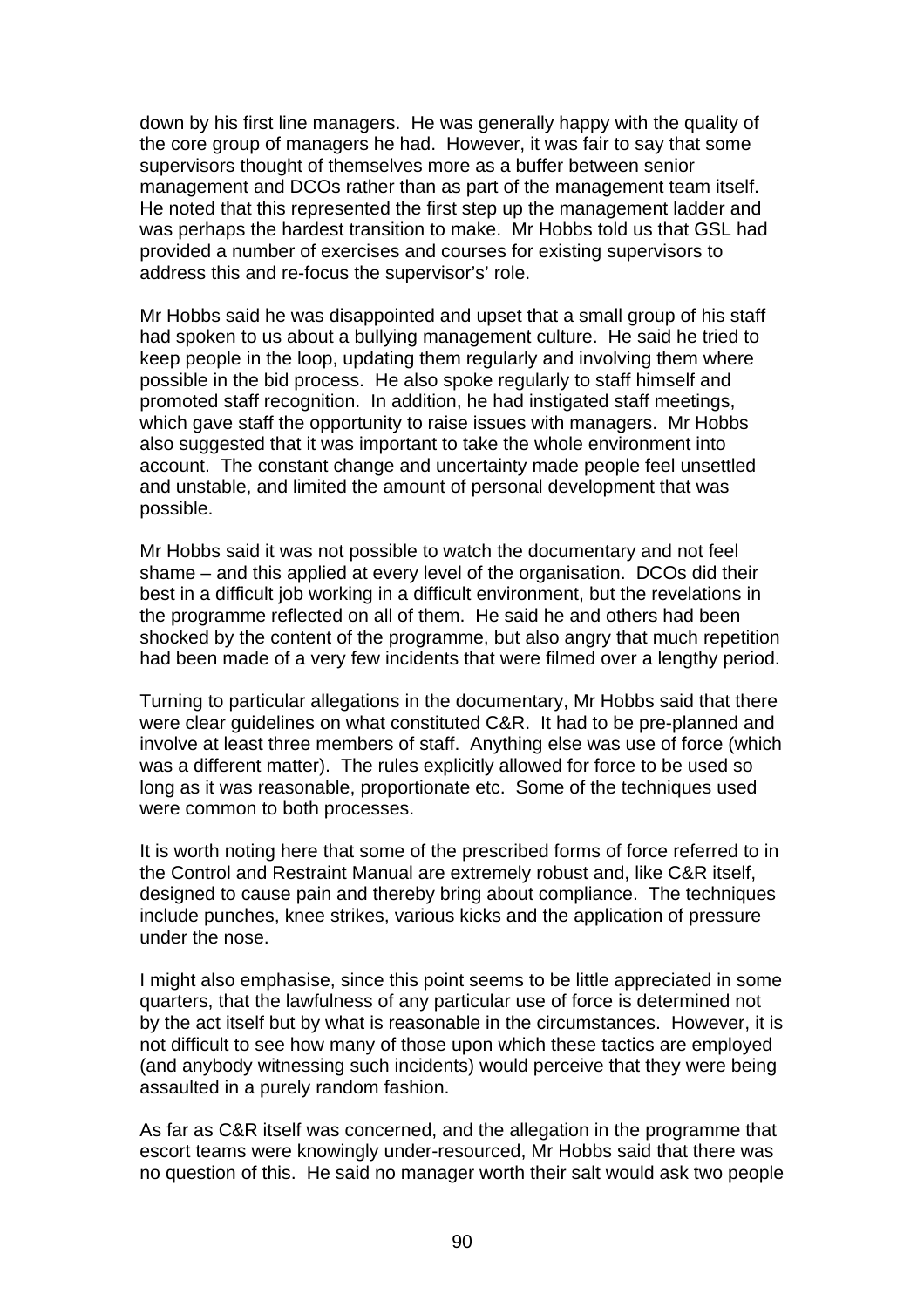to do a three-man task. In any case, staff would refuse to carry out an escort they thought might be unsafe. He said it was all down to assessment of risk. Inevitably, staff wanted to build in a comfort factor, but GSL had to consider what resources were warranted in the particular circumstances. Staff sometimes misunderstood risk assessment. They were told, however, that if they arrived for a task and there was a clear risk, they should not complete the task.

The BBC had also alleged that staff did not complete the required forms or did not complete them comprehensively. Mr Hobbs suggested that a review of the forms would quickly show that it was not the case that staff routinely submitted very brief forms or collaborated over the detail. (We reviewed a large number of forms. In the majority of cases, a significant amount of detail about the particular circumstances was provided. Staff told us that this was as much for their protection as anything else.)

Mr Hobbs noted that it was inevitable that some staff would complete the forms to different standards and some incorporated more detail than others. They were trained to stick to the facts and to be concise – this was not the same as obfuscation. In any case, Mr Hobbs simply did not believe the collusion theory – there were too many witnesses to incidents and insufficient time for staff to get together to collaborate.

# *(iv) My assessment*

I have judged it right to include in some detail these staff and management accounts of the escort service (as it obtained at Stockley and Egham) in order to understand where things went wrong and to learn lessons for the future. There was a need also to address concerns about GSL's fitness to hold Government contracts.

But given that GSL no longer operates the escort contract, it would be otiose to make recommendations that relate to circumstances that may be peculiar to that company. Nevertheless, I commend to Securicor the value of effective supervision, a responsive and listening management culture, support and feedback to staff, and the need constantly to reinforce positive race relations and detainee care messages and to uphold the highest standards of professionalism. I would also highlight the dangers of de-sensitisation of staff through prolonged working in particularly difficult areas (such as airside) and the need for refresher training and rotation.

I also draw Securicor's attention to Mr Pagnacco's allegation that staff do not always seek authority for use of handcuffs or do not routinely double lock in certain circumstances. I cannot say whether he is right (though what he told me about the circumstances in which this might occur rings true), but clearly the proper use of handcuffs must be carefully monitored.

I have made no fewer than 12 recommendations in this chapter designed to improve the integrity, decency and professionalism of the immigration escort process. Further recommendations are made in the following chapter on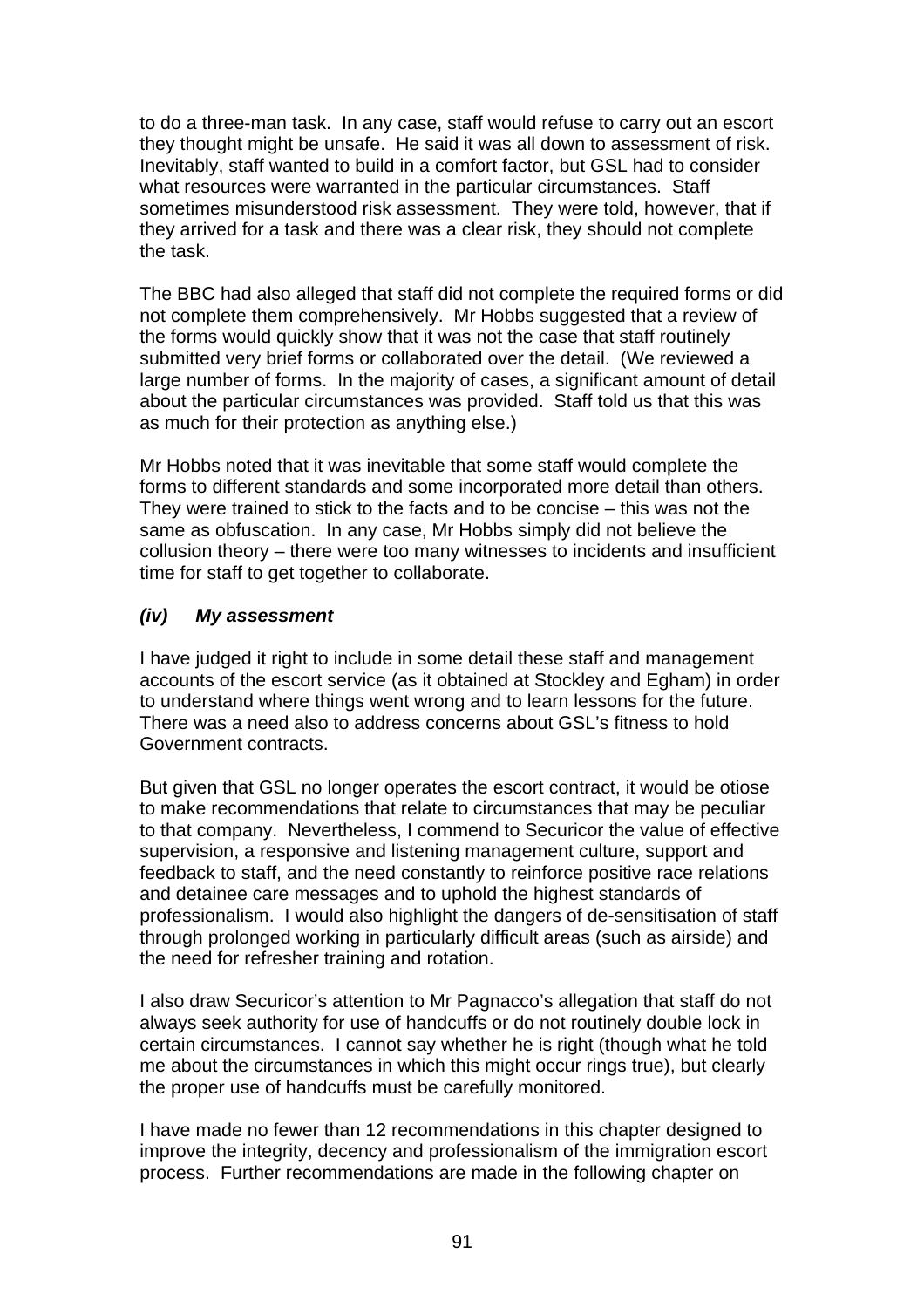monitoring. Aside from these formal recommendations, I commend to IND and Securicor the various suggestions for improved monitoring and elimination of abuse proposed by stakeholders and others in chapter 4.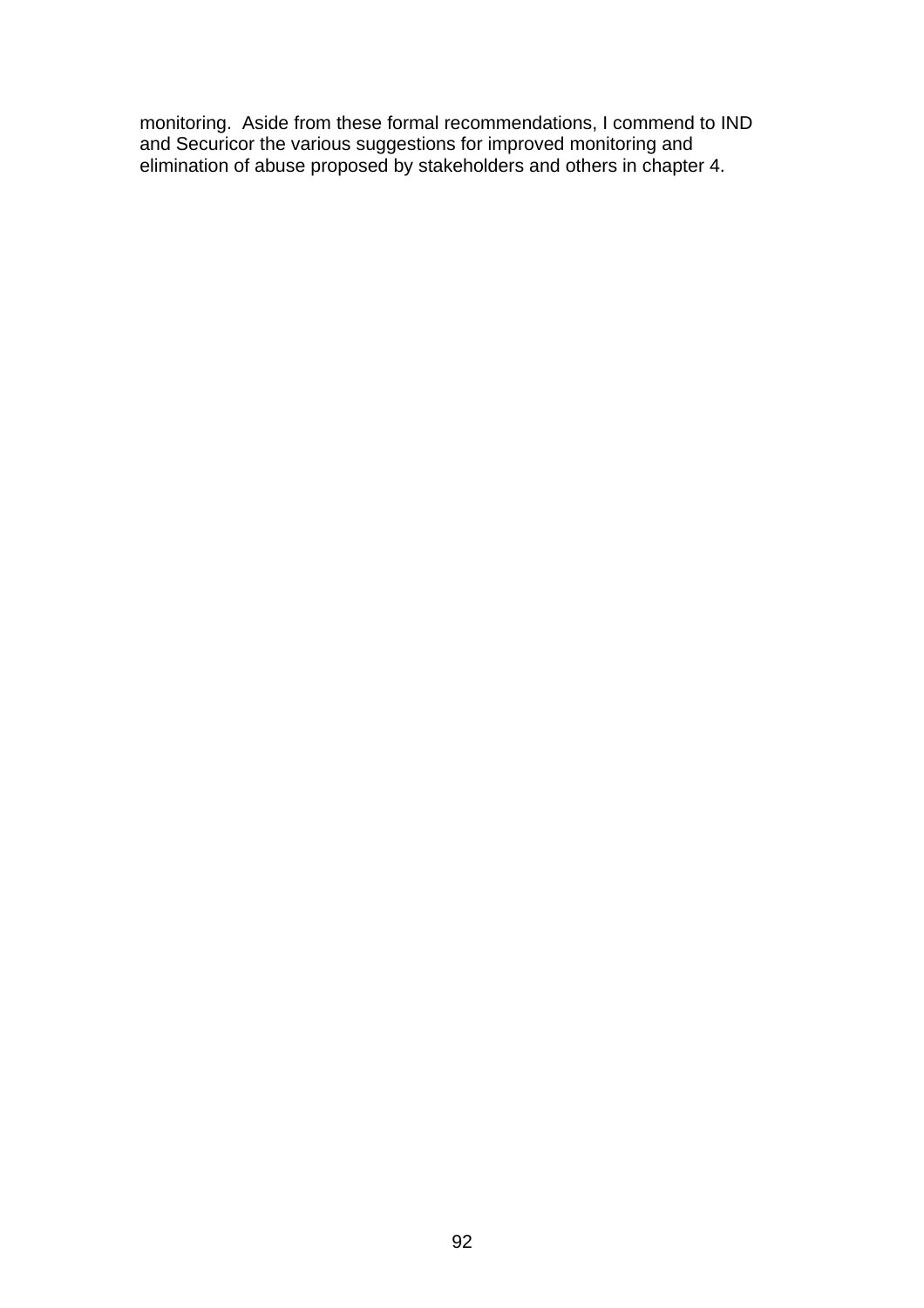# **7. What we found out about monitoring**

A key theme running through this inquiry has been the effectiveness or otherwise of the monitoring of Oakington and of immigration escorts. In this chapter, I bring together my thoughts on the Independent Monitoring Board, the contract monitors, the complaints process, and other forms of independent scrutiny.

# *(i) The IMB*

At Oakington, we spoke to two members of the IMB. I also received a letter from and met informally with the IMB Chair, Mrs Lambert.

I was told that the IMB's membership was nine at the time of the programme, although their complement was 12. Members visited a minimum of twice a week, with a different member coming each time. Each member wrote a report, and the next member in would follow up on it. Because they each visited about every four weeks, they were able to keep abreast of developments. All IMB visits included the DDU and the family block. Mrs Lambert told me that the IMB had raised questions about education, the tannoy, DDU, etc, over the past few years but commented that, "There seems to be a lack of understanding and support from the top and Ministers to requests for improvement within an acceptable time frame."

Mrs Lambert told me that the board members used a checklist system to ensure that all areas of the centre were visited at some time during a rota week. They also included visits to all the agencies on site in their rotas on an ad hoc basis. This gave the other agencies the opportunity to convey any queries to them. She told me that Board members spent a good part of their time talking to detainees in all areas of the centre as well as monitoring services, food, living conditions etc. They visited at various times during 24 hours – early morning, very late evening and occasionally overnight. She said someone visited the DDU every day when there was anyone located there. Mrs Lambert told me in an e-mail dated 3 July that the IMB had challenged the multiple uses of the DDU via the centre management, contract monitor, senior IND officials and in its annual report. They had had "grave concerns" about the DDU, "long before profiling was introduced".

The IMB members told us that the Board was concerned about detainees being placed in the DDU just for looking at the fence and disputed rule 40 decisions on an individual basis. They had also raised the issue of insufficiently detailed SIRs within the centre and with senior IND officials. They were especially concerned if a detainee remained there for more than a couple of days. The IMB said it was sometimes difficult to effect a transfer because the detainee was on Rule 40. The IMB wanted detainees either to be transferred quickly or re-assimilated into the population. Although Ms Lambert told me in her e-mail of 3 July that the Board regularly took its concerns to a number of people, the two members to whom I spoke considered they lacked "clout" and could only make requests/noises.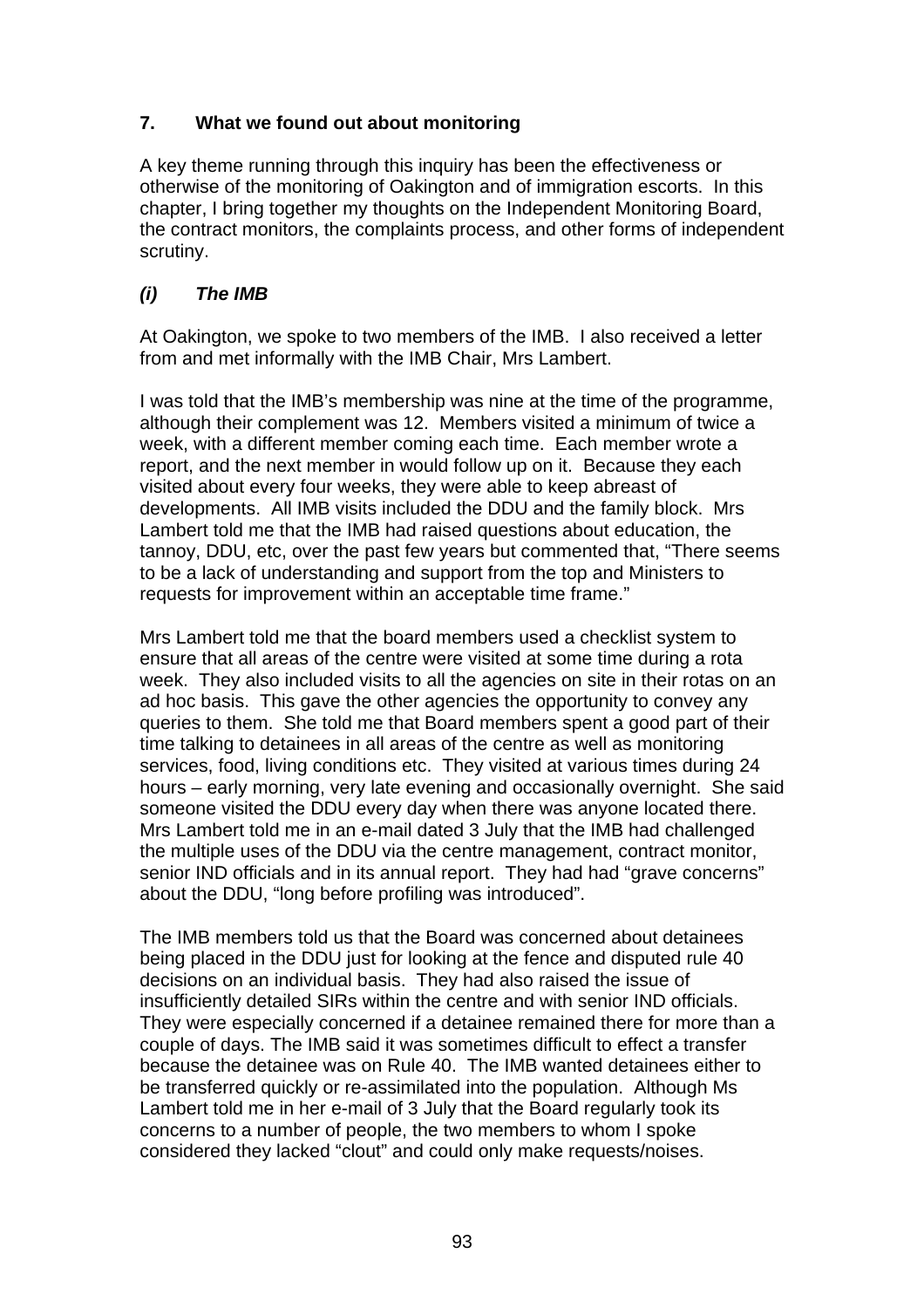Mrs Lambert explained that the IMB received complaints via confidential boxes, via other detainees or staff, on the hoof, and through the postal system. She said they also received requests via the Chaplaincy and legal groups.

I was told by the two members that the IMB had received a letter (sent to the Chair and her deputy's homes) a year or so before the programme saying that, if there were problems, they would be on the Green Shift. The letter was referred to the centre manager and contract monitor, but it was agreed that nothing could be done as the letter did not contain any names. However, they agreed to monitor the situation.

Another note along similar lines had been placed in the IMB box. It accused the IMB of being blindfolded and not achieving anything. This too had been discussed with the contract monitor and the centre manager. On this occasion, GSL brought in an independent investigator to look into the matter. GSL reported back that no evidence had been found to support the allegations. They declined to furnish the IMB with a copy of the report, however, on the grounds that they were restricted under employment legislation. The IMB told me that they had not been advised that there had been previous complaints about two of the people listed in the second letter.

The IMB was sure that, if there had been problems, detainees would have approached the IMB or Chaplaincy. They thought the Chaplaincy and the Refugee Council would both report any concerns to the IMB or centre manager. The information that the IMB obtained from detainees, however, was that GSL were okay.

The survey carried out by HM Chief Inspector of Prisons during her 2004 inspection showed that the number of detainees who found it was easy or very easy to contact a member of the IMB was significantly worse than it had been in 2002. This is perhaps the more surprising given the greater average length of stay, and given a range of measures (posters, photo boards and identity badges) introduced by the IMB to raise its profile since the previous inspection.

One member of the religious affairs team was dismissive of the IMB. He thought the IMB lacked teeth and were complacent. He queried their independence and asked who assessed their monitoring. A robust system of Quality Assurance was required. He also thought that what was needed was an Ombudsman for each centre to act in a truly independent capacity and to deal with detainee complaints.

I do not agree with that assessment, but, whilst they were undoubtedly wellintentioned, I was depressed by the suggestion by two members of the IMB that they lacked clout. I should add that this is not a view shared by the Chair, whose e-mail of 3 July set out the various ways the IMB sought to make itself heard and described a number of successes it had had. But the fact that it was a view put forward by the two members to whom I spoke at Oakington is a cause for concern.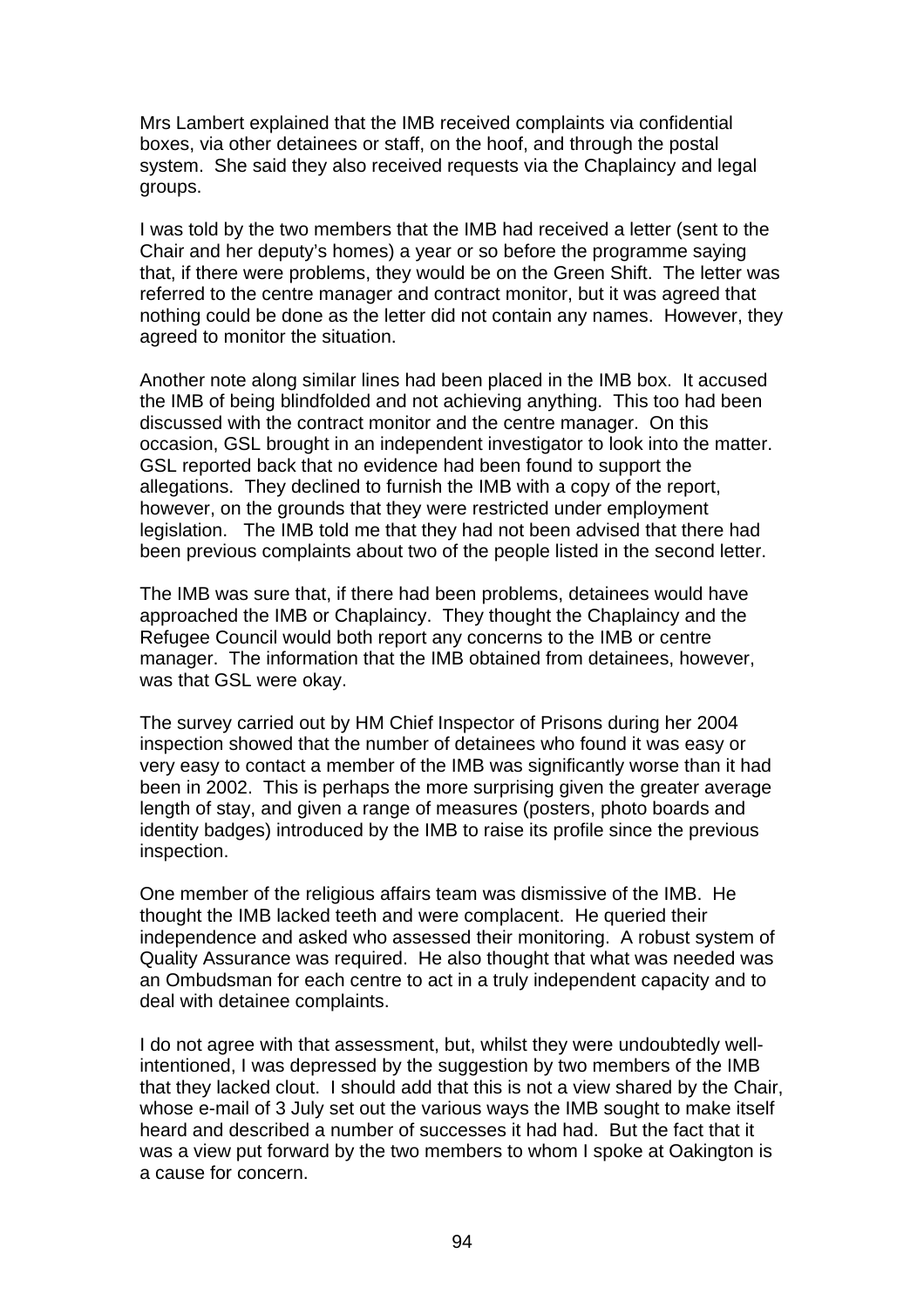# **I recommend that Oakington's IMB members be offered refresher training in relation to their powers and how to ensure maximum effectiveness.**

I was also concerned to learn that, given that the centre is a 24-hour operation, few if any IMB visits are carried out overnight.

### **I recommend that the IMB carry out more frequent, unannounced visits between 9:00pm and 9:00am in order to assess the centre during all its hours of operation.**

Sir Peter Lloyd, who is President of the National Council of Independent Monitoring Boards, wrote to me having consulted with the Forum of Immigration Removal Centre (IRC) IMB chairs. He began by confirming that, despite their regular rota visits and engagement with staff and detainees, "the Board at Oakington, like other IRC IMBs, had been finding no evidence of abuse as portrayed in the BBC programme".

Sir Peter listed a range of suggestions and recommendations that had emerged from discussion with IMB chairs:

- Staff training should emphasise their responsibility to report wrongdoing. This should be reinforced by a code of conduct at each centre with a section on whistleblowing. The code should identify an independent person with whom staff could register concerns in confidence (this could be the IMB Chair). Sir Peter added that, "Full responses to IMBs where staff issues are concerned are not always forthcoming at present."
- $\bullet$ Detainees are often unaware of the role of IMBs. The induction programme for detainees should therefore focus strongly on the IMB, and IMBs should also contribute (as they do at Oakington) on the initial training programmes for new staff. (I endorse both these proposals.)
- Board chairs have expressed the willingness of their Board to take on the extra responsibility of travelling with detainees at irregular intervals on incountry escorts. (I agree this may have some added value, notwithstanding the recent installation on vans of CCTV. I also agree with Sir Peter that IMBs should have access to the CCTV tapes and that they should satisfy themselves that there is a genuine opportunity for detainees to report mistreatment when they arrive at a centre.)

Sir Peter added that an imminent review of IMB training would look at the skills needed to identify behaviour and demeanour of both staff and detainees that might indicate problems that had occurred or might do so. He said that there was a need for Boards to develop new ways of ascertaining detainees' views, for example by way of organising small ad hoc groups of detainees plus group consultations with others (such as visitors' groups and families) in regular contact with detainees. The review of training would also look at how Boards review data on complaints. I welcome all these proposals.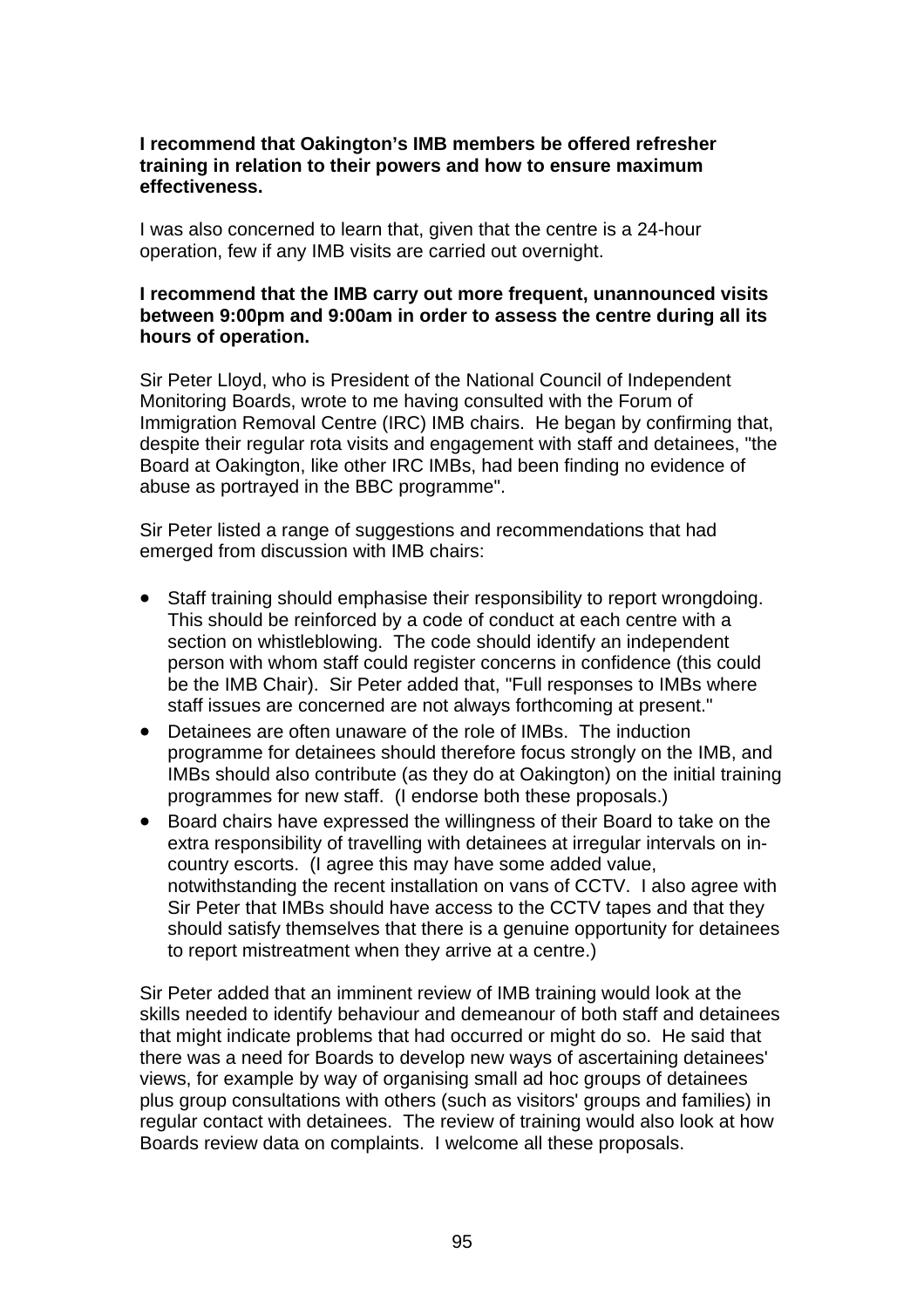**In general, I believe that Boards in IRCs (as in prisons) need to develop a range of techniques for taking the temperature of an institution in addition to formal applications and walking the site. I think the idea of regular 'surgeries' (currently being piloted at Oakington) could also be added to the list above.** 

Currently, there is no Independent Monitoring Board involvement with escorts. A paper put before the IMB National Council on 25 May 2005 invited the Council to consider what role IMBs might take in monitoring this area of activity. The paper noted that there were about 9,000 movements of immigration detainees each month. This meant:

 " … the vast majority … could not possibly be monitored by IMB members. But occasional travel on an escort vehicle might give IMBs useful information about the treatment of detainees on them. It would also be for IMBs to consider whether they wanted to monitor a particular journey if they thought it might be a particularly difficult one. The opportunity to view CCTV footage of any journey would also be available to the IMB."

The paper noted that, until there was legislation to give IMBs a statutory duty to carry out this function, it would have to be at the invitation of the company providing these facilities. (It was understood that this was likely to be forthcoming.)

The paper also proposed that a pilot study of how independent monitors might be used at the deportation points at Heathrow Airport should take place. Again, it would have to be at the invitation of BAA, the owners of these premises.

Finally, the paper noted that there were three immigration short-term residential holding centres (Harwich International Port, Manchester Airport and Port of Dover) and invited the Council to consider whether and, if so, how these should be monitored.

I understand that no firm conclusions were reached at the National Council.

I welcome the initiative to bring IMBs into this hitherto little-policed area of state activity and hope the National Council will decide to throw its weight behind these proposals – and at an early stage. I am concerned, however, that the scope of what is currently under consideration may not be sufficient to capture all activity related to escorts, removals and detention. There are 27/28 holding rooms nationwide (I am not clear whether this figure includes Coquelles), all of which should be subject to robust, independent scrutiny.

**I recommend that IND and the National Council of IMBs take steps to provide IMB scrutiny of all areas (that is, vans and holding areas) where detainees are held.**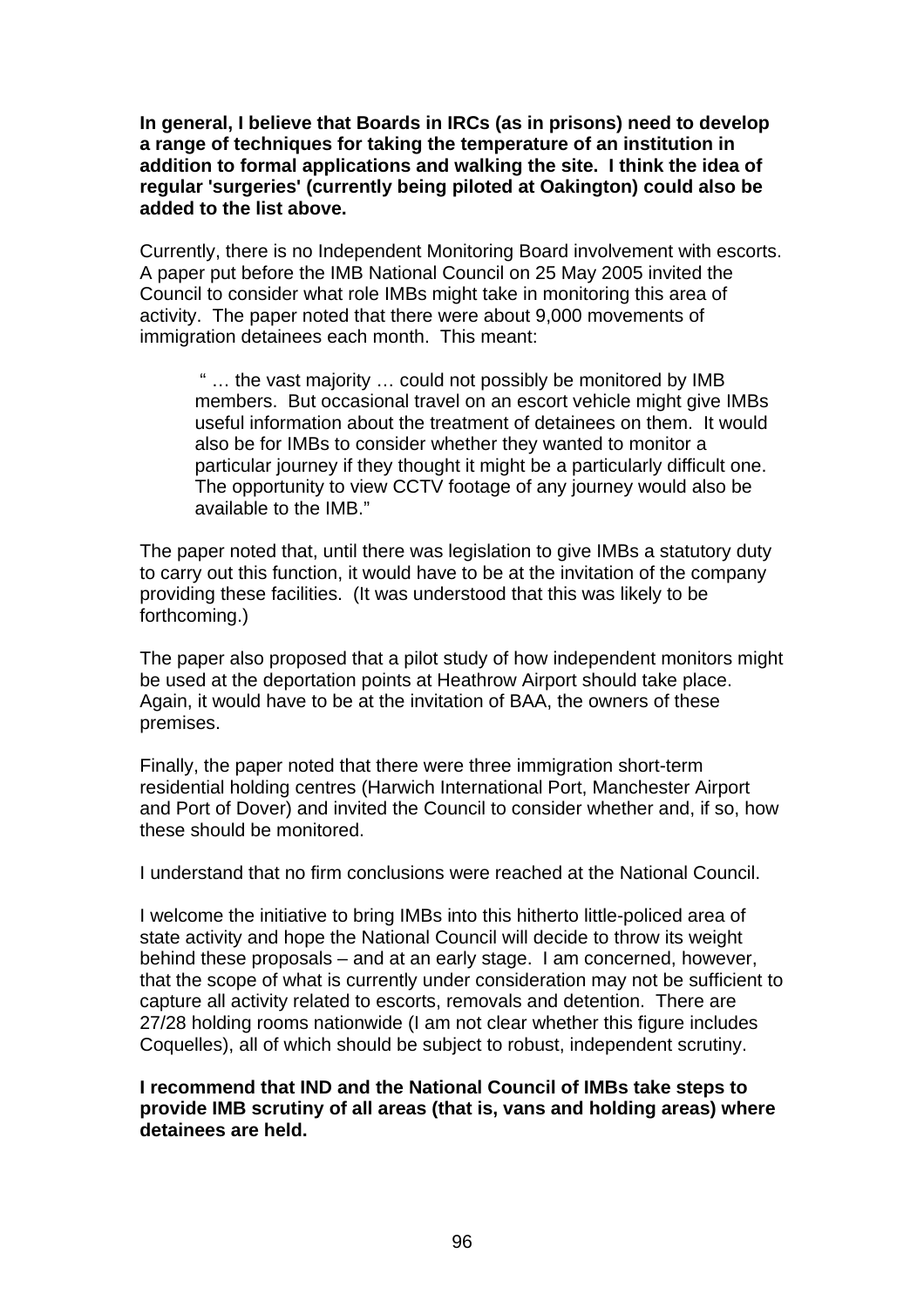# *(ii) Contract monitoring*

I have been impressed whilst conducting this inquiry with the alacrity with which IND has acted to address issues arising from the BBC programme ahead of receipt of this report and any recommendations. One of the earliest actions it took was to commission a review of the effectiveness of the contract monitoring arrangements at Oakington.

Mr David Robinson carried out the review. In doing so, he interviewed the contract monitoring team, accompanied them on their rounds, reviewed the monitoring arrangements and procedures and conducted an audit of rule 40/42 authorisation files and DDU records.

Mr Robinson noted that the standard computerised monitoring schedule that was used at Oakington determined the frequency and to some extent the depth of the areas to be monitored. However, it was an inflexible tool and failed properly to record some of the softer performance indicators. Nevertheless, he considered the tool was used as required at Oakington and the monitoring schedules were rigorously followed.

Mr Robinson said it was evident that the team were familiar with the site and with the operations within the centre. They were well known to staff and interacted positively with all disciplines. They also had a good working relationship with the IMB. Mr Robinson also observed them informally engage with detainees during their rounds.

The contract monitoring team met regularly with the GSL management on both an informal and formal basis. Incidents and complaints were reported and investigated as required and to a satisfactory standard. Finally, Mr Robinson concluded that the statutory powers that rested with the monitor were in general exercised properly and sensibly, albeit that he identified some concerns in relation to rule 40/42.

# **Mr Robinson recommended that:**

- **The computerised monitoring schedule needs to be redesigned to make it more flexible and adaptable in monitoring and recording non-commercial aspects of the contract;**
- **A training analysis should be conducted across monitoring teams to ascertain the levels of understanding surrounding issues of passive discrimination.**
- **The above recommendations should be applied at all centres where applicable.**

# **I endorse each of these recommendations.**

I should add that the Oakington contract monitor told us that, apart from its official function as a fast track centre, Oakington also took overspill from other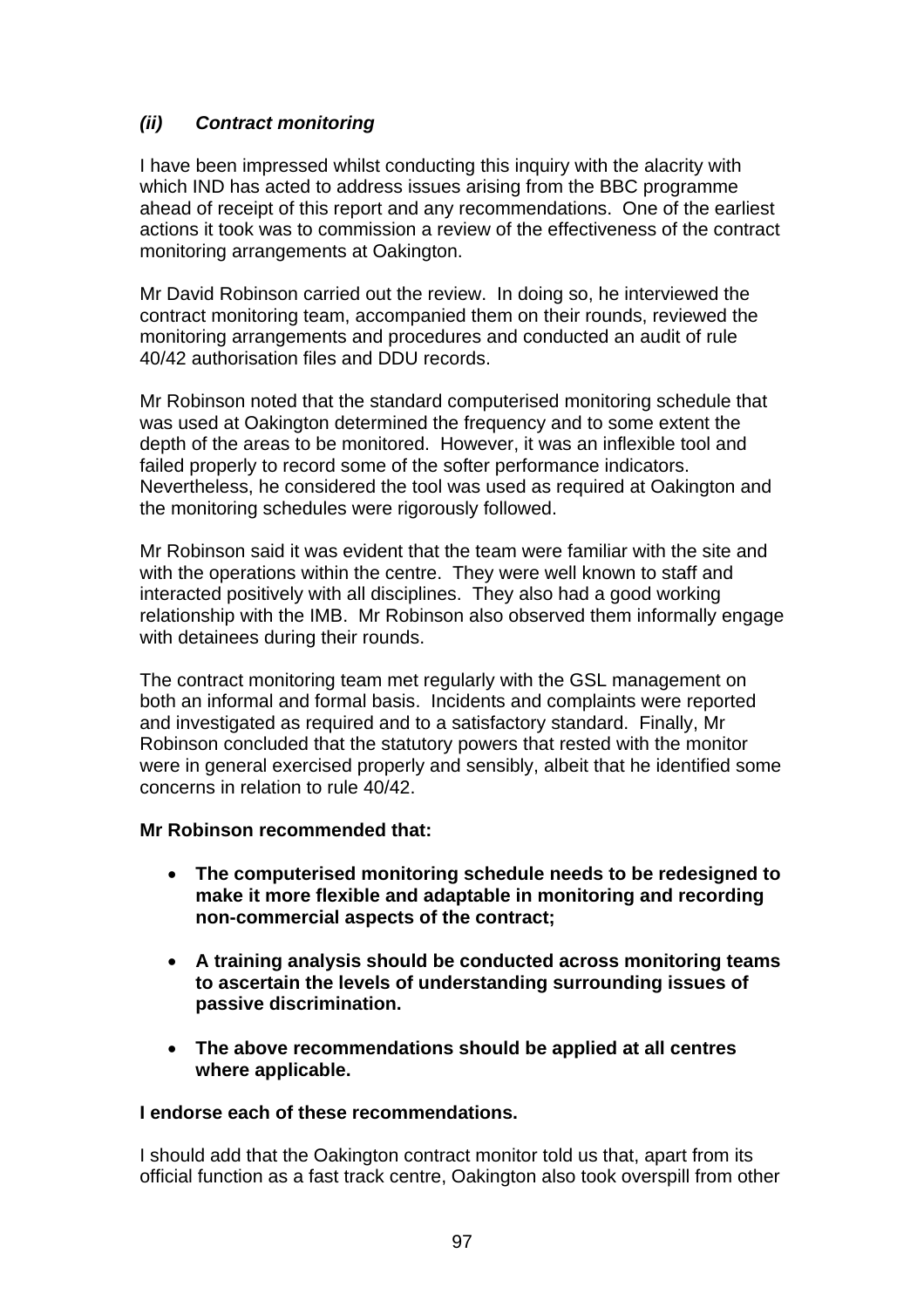parts of the estate. Asylum caseworkers had no responsibility for this category of case and so much of the casework fell to the contract monitoring team.

The contract monitoring function is of paramount importance to a healthy institution. It should not be compromised by having extraneous functions imposed on it.

# **I recommend that all casework currently undertaken by the contract monitor be assigned elsewhere.**

At the time of the BBC broadcast, three members of staff monitored the escort contracts. Two Chief Immigration Officers (CIOs) monitored the in-country and overseas contracts respectively. They were managed by an Inspector of Immigration. It had originally been considered appropriate that the escort contract monitors should be 'warranted' Immigration Officers because it was anticipated that they would be out and about to a large degree, visiting holding rooms and going airside, as part of their monitoring work. The contract monitors' view was that operational experience was valuable in the monitoring role.

I was told there were four principal elements to the contract monitor role:

- To keep a record of the failures;
- To get the best out of the contractor;
- To monitor welfare issues; and
- Complaints handling.

Complaints and managing 'failures' comprised the lion's share of the ICE contract monitoring job. The CIO responsible told me that contract monitors should not be too soft with the contractors, but equally, imposing penalty points was not always the most constructive way forward. Discretion and understanding of the particular circumstances were required. If the contract monitor judged in a particular instance that penalty points were not the best way forward, however, he was careful to refer the matter up the line, as their brief was to penalise every instance of contractual failure.

One of the team said he was not always clear on how he should be taking things forward. He said he would sometimes go in the direction he thought he was being steered by senior managers only to find someone questioning his actions.

#### **I recommend that clear guidelines are produced for contract monitors.**

The ICE contract monitor told me that under the ICE contract, there were about 8/9,000 movements per month, 2/3,000 removals, 6,000 detained in holding rooms and 1,000 turnarounds. He described the physical monitoring therefore as "very nominal". He said there had been a long-standing problem with the level of service GSL provided. His role was therefore almost exclusively office based and involved "counting failures" and making the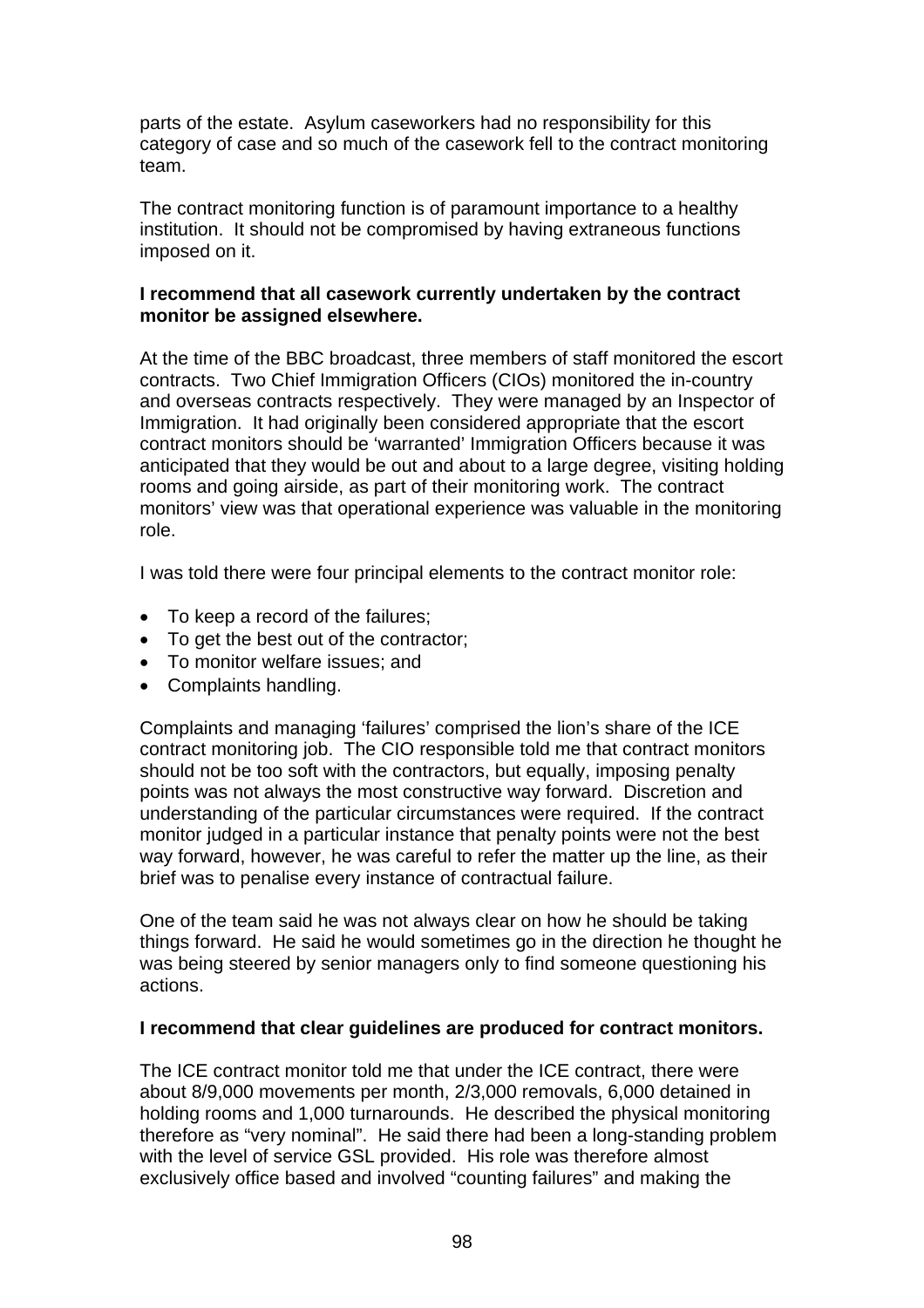company aware of these and fielding and resolving complaints from the operational side. (The other contract monitor's work differed from his. There were not the same operational/service problems on the overseas escort side, so she was able to carry out more physical monitoring.)

The ICE contract monitor said that, with the other pressures on his time, there was no time for visiting. He visited holding centres every three or four months or so but it had been a long time since he had carried out monitoring visits. In any case, the issues thrown up in the regions were of a much lesser order. He wanted to be more visible, but his priorities lay elsewhere. He said senior managers in IND also wanted him to be out and about more, but accepted that it was not possible in present circumstances.

The contract monitor said he mostly had to rely on information passed back to him by the contractor and feedback from Immigration Service operations. A Chief Immigration Officer (CIO) at each centre submitted a monthly digest to the monitoring team covering matters such as paperwork, attendance, catering etc. The contract monitoring team said they would like to provide more support to these CIOs, but had been unable to do so. They were considering the possibility of quarterly meetings to enable CIOs to swap concerns and to facilitate better support from the centre.

(The contract monitor noted that the Short Term Holding Facility Rules had been expected in March 2004. These would have set out service levels and included the possibility of a local contract monitor. Physical monitoring would therefore have been enshrined in legislation. The rules had yet to be effected, however.)

In addition, a new member of the contract monitoring team based at Heathrow had now been appointed. His role was to watch removals and report to the contract monitor. The new team member had attended a C&R course, although he had not taken part. The current ICE contract monitor was due to join him shortly at the airport and his existing post at Feltham was to be filled. This would facilitate a much greater degree of monitoring and quality control.

I welcome the additional resource being allocated to the contract monitoring function and the fact that part of it at least is to be re-located to the site where problems in relation to detainee/contractor confrontation are most likely to occur. This seems to me to be entirely right. I hope that the additional resource will enable the contract monitor to engage more proactively with the contractor and promote detainee welfare issues.<sup>28</sup>

 $28$  As I have already noted, IND has acted swiftly to address concerns raised by the documentary. These include:

<sup>•</sup> Introducing closed circuit television coverage into all the vans used for immigration escorts as well as the Queen's Building. Issues relating to picture quality are being addressed;

<sup>•</sup> CCTV is also to be fitted in holding rooms;

<sup>•</sup> Securicor have been asked to provide their own visible monitoring of operations;

<sup>•</sup> Securicor have also been asked to ensure that their supervisors actually supervise and are not simply better-paid DCOs;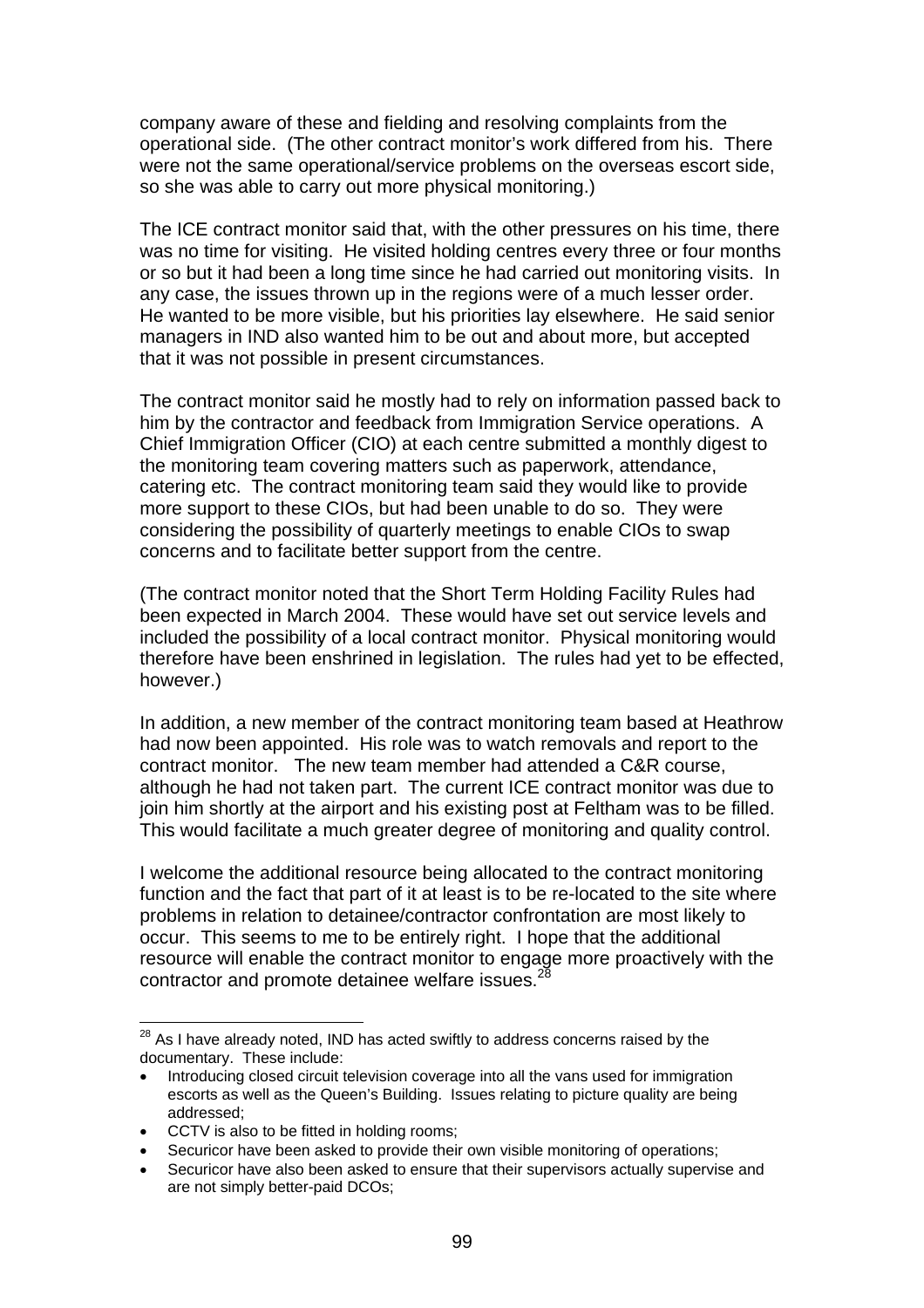Consideration still needs to be given, however, to effective contract monitoring of the many other holding rooms nationwide. I do not consider it appropriate that this be effected by means of reports from local CIOs.

# **I recommend that IND gives urgent consideration to contract monitoring in relation to all holding rooms.**

# *(iii) Complaints*

 $\overline{a}$ 

The Oakington contract monitor told us there were boxes at various locations for detainees to complain either to her or to the IMB, and forms were available from the library. However, not many complaints were received.<sup>29</sup> She said there were two types of complaint. Some were about matters such as the food. These could be dealt with straightaway by the contractor. Others were about GSL staff. She classified these as serious and investigated them herself. She would also involve the IND Complaints Unit. There were perhaps three per year of these. The monitor said she had not originally had any training in conducting investigations. IND had, however, provided a little training for contract monitors during the last five years.

One DCO told us that he had heard detainees being threatened with sanctions for complaining.<sup>30</sup> They were told SIRs would be submitted on them. A supervisor told us that he directed detainees to the IMB and the contract monitor if they had a grievance, because there was no point in directing them to a member of GSL's staff. He said complaining was viewed as subversive and that whenever a detainee complained about a member of staff, the officer immediately lodged a complaint against the detainee. The detainee was then threatened with prison or deportation.

- Securicor are to keep better records of day-to-day operations and these will be reviewed by the contract monitors;
- Hand held cameras are also to be introduced;
- The Immigration Service and the contractor are looking to introduce sound recording into vehicles. This would help with those complaints that fall short of alleged assault – such as verbal abuse, problems with the heating/air conditioning, offers of food/drink etc; and
- The Immigration Service has given thought to the possibility of introducing 'secret shoppers' (either as staff or would-be migrants) to discover how staff really operate when they are unaware they are being observed (much along the lines of the BBC reporters). There are both advantages and clear difficulties and drawbacks to the idea. I make no recommendation on this matter.

<sup>29</sup> In his letter of 5 July, Mr Banks described a range of measures taken at Oakington to increase access to the complaints system and improve confidentiality. This included a "customer satisfaction" exit survey incorporated in the detainee welcome pack, which is printed in 26 languages. I applaud this initiative. Mr Banks noted, however, that no increase

in complaints had resulted.<br><sup>30</sup> Mr Banks challenged this allegation in light of HMCIP's findings, the opportunities to complain through a variety of channels, the positive comments of detainees to this inquiry and the fact that improvements to access and confidentiality had not resulted in a higher number of complaints. As Mr Banks rightly says, the DCO's remark is unsubstantiated, but it is also a sad fact that any detainee threatened for complaining may also be fearful of reporting the matter.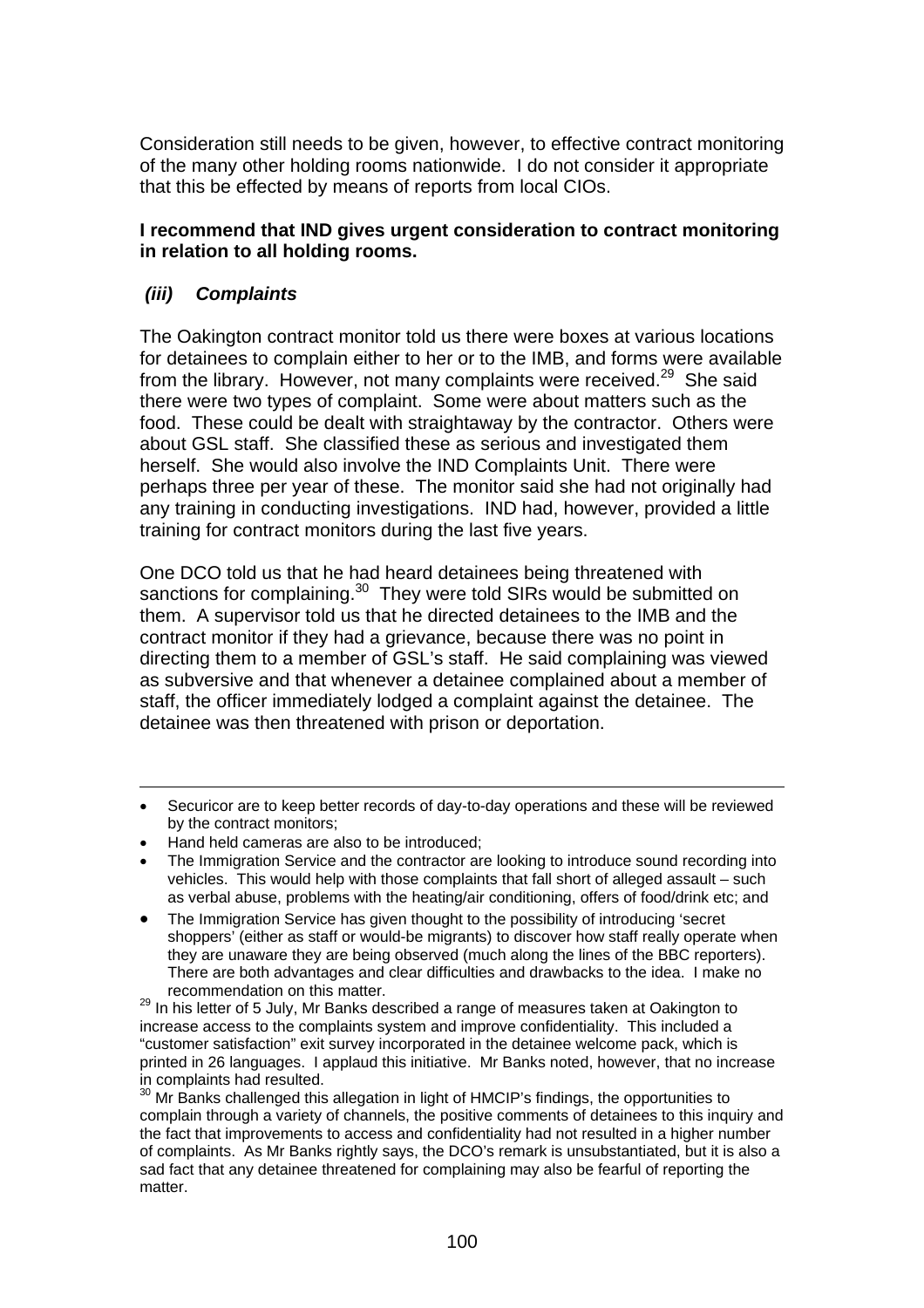A member of the religious affairs team told us there was no effective way for detainees to make a complaint. They were told to talk to a GSL officer about whatever bothered them. He said this was worse than pointless. Those who did complain were moved before their complaint was investigated.

Another member of the religious affairs team said, in her experience, complaining almost always incurred repercussion. This could mean being sent to the DDU. In addition, detainees felt they were not being taken seriously and, as a result, the complaints procedure did not work. Finally, she claimed that, although the contract monitor was responsive, she had to refer to GSL managers in order to have the matter investigated, thereby undermining the point of complaining to the contract monitor rather than the contractor. (In fact, this is not the case.)

The chaplain said she had raised with GSL the fact that the complaints procedure was not working, but they were in complete denial. Their response was that detainees were happy to be at Oakington.

Given concerns about contract monitors identifying too closely with the contractor, the suggestion that a contract monitor from another establishment might most appropriately carry out the investigations has merit. It is not dissimilar from the Prison Service practice of bringing in Governors from other establishments to conduct investigations. I am, however, aware of possible logistical difficulties.

### **I recommend that IND considers the advantages and practicality of contract monitors carrying out investigations into allegations against staff in other centres.**

On the escorts side, I understand that Mr David Brown routinely interviewed all staff concerned where a complaint regarding an escort was raised. Mr Brown also monitored complaints in order to identify any trends. However, no checks were made to determine whether particular nationalities featured more regularly than others in complaints and incident reports and/or were discriminated against.

While I commend GSL's monitoring of complaints in order to identify trends and patterns, I am concerned that neither they nor the contract monitors carry out any ethnic monitoring of complaints.

### **I recommend that all contractors carry out ethnic monitoring of all complaints, overseen by the respective contract monitors.**

I was also told that a tacit agreement had developed between GSL and the Immigration Service that GSL would not enforce the removal of someone where there was no prospect of success. This may have brought about a reduction in the number of C&R related complaints. Mr Brown also welcomed the introduction of the Removals Facilitation Unit (RFU) at Heathrow, which had helped to forestall many problems with removing detainees by addressing last-minute concerns that those facing removal may have.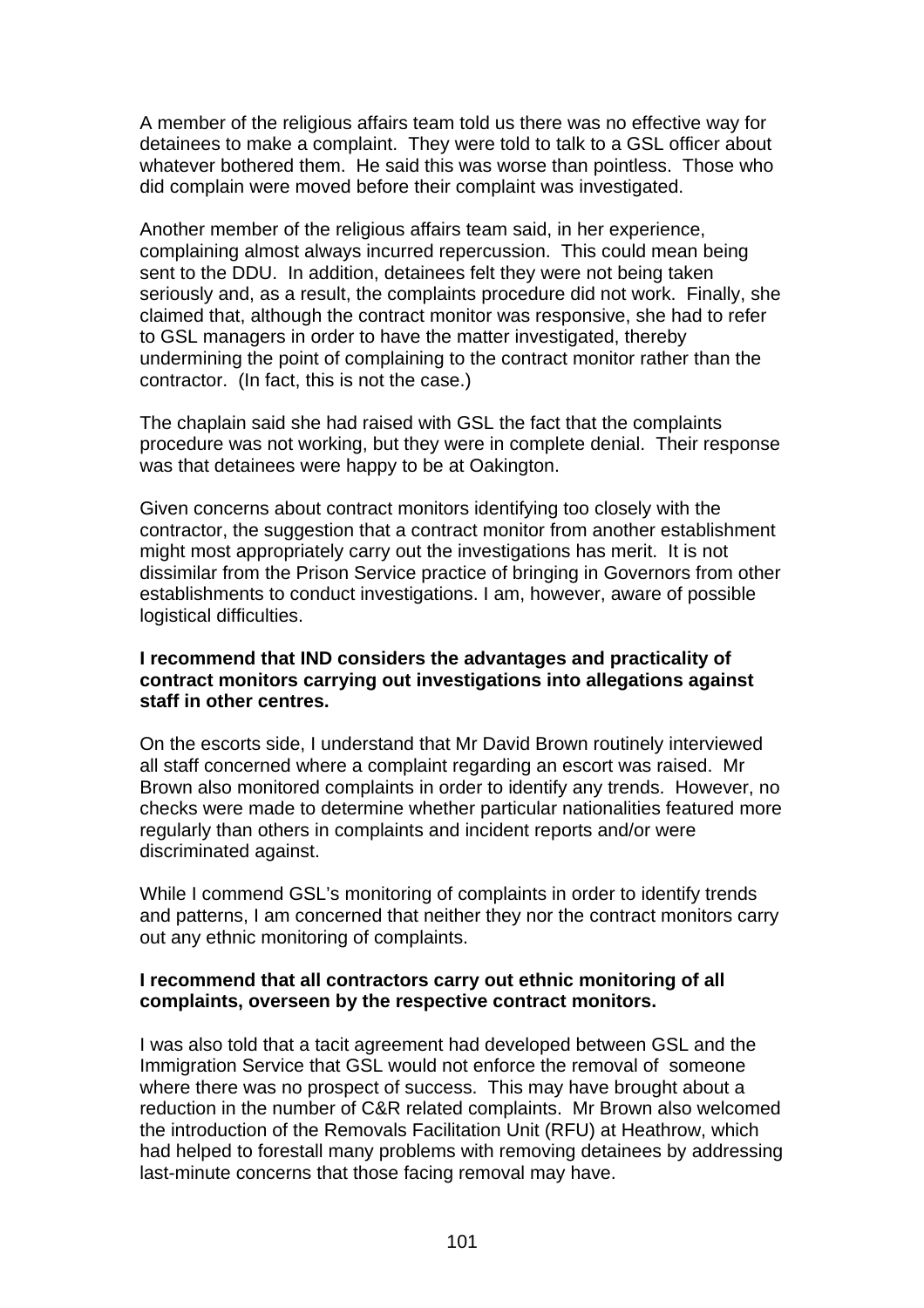I welcome any initiative that leads to a reduction in complaints. However, a tacit understanding is no substitute for a clearly worded protocol. There should be no uncertainty over what is expected of the contractor when a detainee protests against the removal process.

# **I recommend that a formal protocol is drawn up between the contractor and the Immigration Service setting out the circumstances in which attempts at removal could be abandoned.**

**I also recommend that the performance of the RFU – in terms both of facilitating removals and forestalling problems between the contractor and the detainee – is monitored with a view to introducing a RFU at other ports.** 

The ICE contract monitor told us that, until November 2003 or so, they had only received one or two assault complaints. However, he thought they might have dealt with 30/40 complaints during 2004.

He explained that, on receipt of a complaint, he informed the police (in a case of alleged assault) and the contractor. All alleged assaults had been referred to the police for about one and a half years. This added robustness, conspicuous independence and transparency to the investigation. However, the police apparently had reservations about the process.

The contractor was allowed to carry out a preliminary investigation at this stage provided they did not compromise the police investigation. Once the police investigation was concluded, the contractor was expected to carry out a full investigation. The ICE contract monitor's role was to oversee and, to some extent, direct the contractor's investigation. He did not personally investigate. He encouraged the contractor to be as robust as possible and asked them to do more where he thought this necessary – by seeking evidence from third parties, for example. The overseas contract monitor on the other hand tended to take a more hands-on role, either interviewing officers herself or at least attending when they were interviewed by the contractor. (This was possible because of her lighter workload.)

I am not persuaded that the contractor should investigate allegations against its own staff. Regardless of the effectiveness and thoroughness of such investigations, they lack conspicuous objectivity and will always be vulnerable to criticisms of lack of robustness.

### **I recommend that contract monitors be instructed personally to investigate all allegations against members of staff.**

The contract monitors noted that in the Immigration Service generally, complaints were tasked to Inspectors of Immigration for investigation. On the contract monitoring side, they were tasked to more junior staff – despite the fact that the complaints with which they dealt were more plentiful and much more serious.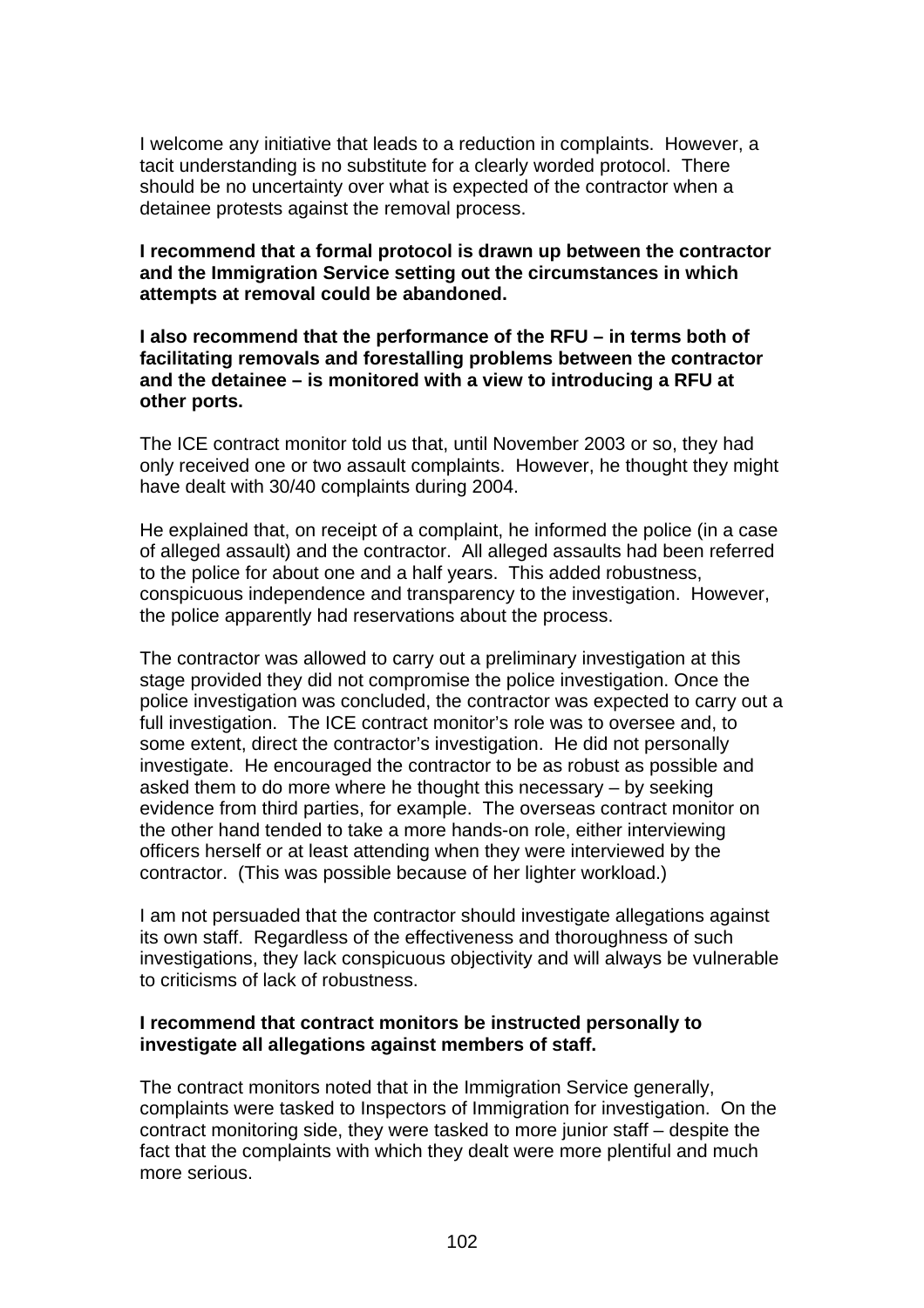The head of team considered that complaints should probably be dealt with by a separate team within IND. It needed someone with operational expertise, sound knowledge of C&R and investigative skills. She said more and more complaints were going to court and raised legal issues. They were a big distraction from their core work. She added that they needed a much better steer on complaints handling as well as formal training.

IND has fairly recently introduced a training package for contract monitors. I have reviewed a copy of the programme and training notes and consider them to be comprehensive. Given what we learned during this inquiry and during the previous inquiry into the fire and disturbance at Yarl's Wood, this is greatly to be welcomed. I note, however, that there is no component dealing with complaints and carrying out investigations. This is a significant oversight.

### **I recommend that a module on complaints handling and investigation is incorporated in the training package for contract monitors.**

Notwithstanding the above, I am very aware that complaints investigation, whether carried out in person or via the contractor, is both time-consuming and a distraction from primary contract monitoring work. Contract monitoring is a vital function and its effective commission should not be compromised in this way.

### **I recommend that a separate resource is identified and properly trained to handle complaints and associated work.**

More generally, I am very concerned by the inconsistencies and inadequacies of the existing complaints system.<sup>31</sup> Under the Management of Offenders and Sentencing Bill introduced in January 2005, my office would have exercised an independent appellate function at the apex of the immigration detention complaints system analogous to that we enjoy in respect of prison and probation complaints. In that role, I would expect to operate as 'guardian' of the whole complaints system as well as to conduct investigations on complaints that had exhausted the internal procedures. Unfortunately, the Bill did not make progress before the General Election and it is unlikely that I will be given statutory authority for immigration detention complaints before October 2006 or April 2007. However, pending legislation, there is no reason why this cannot be done administratively.

# **I recommend that IND establishes the office of Prisons and Probation Ombudsman on an administrative basis as the independent tier of its detainee complaints system as a matter of priority. The Ombudsman**

 $31$  Access to a complaints mechanism, where complaints may be submitted either directly or confidentially to the detaining authority, is one of the UNHCR's Guidelines on Conditions of Detention for Asylum-Seekers (see note 11 above). The Guidelines state that "Procedures for lodging complaints, including time limits and appeal procedures, should be displayed and made available to detainees in different languages." I am not certain if all the centres meet the last part of the standard regarding the translation of complaint posters and leaflets.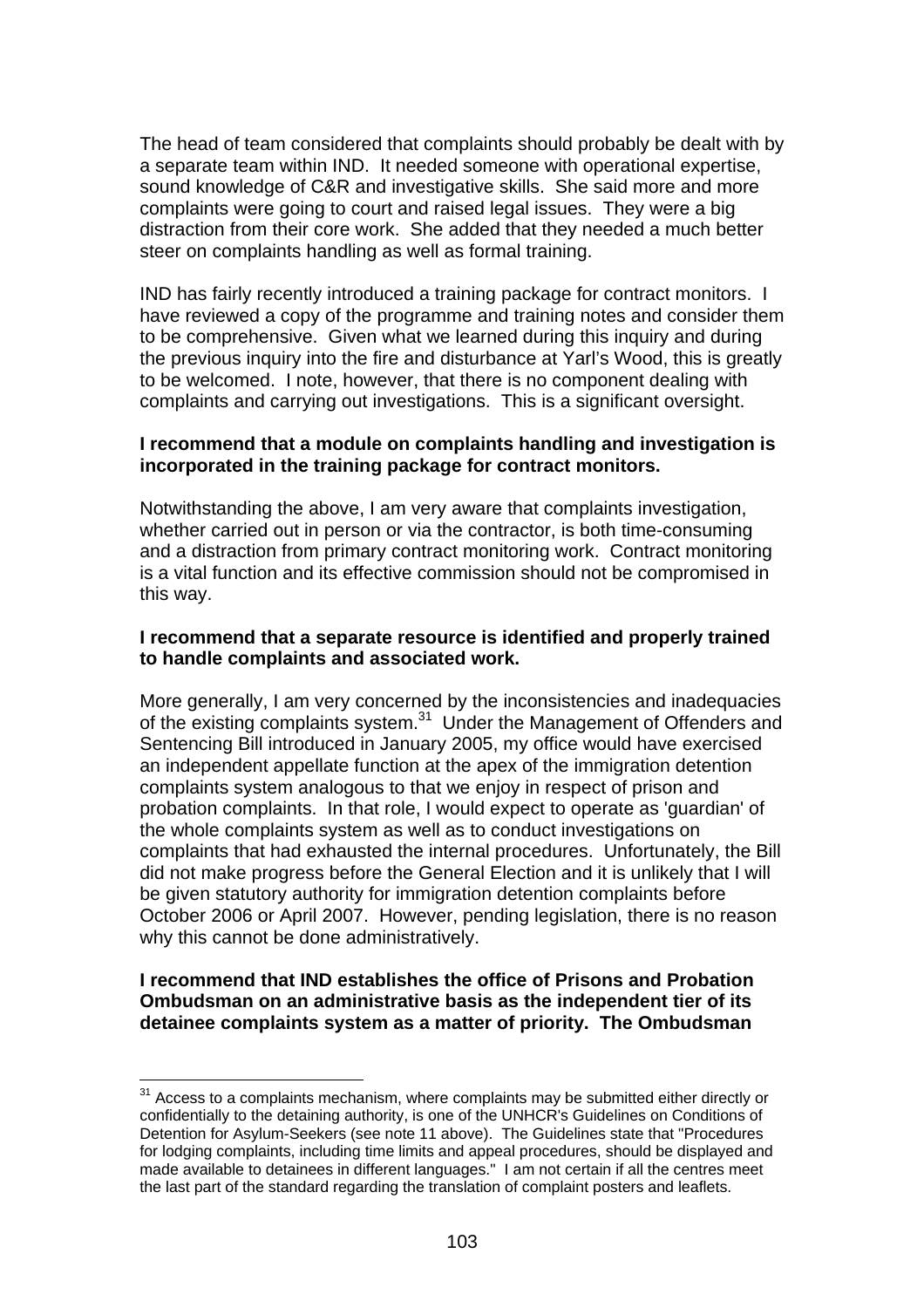**should be required expressly to act as guardian of the whole complaints system and funded accordingly.**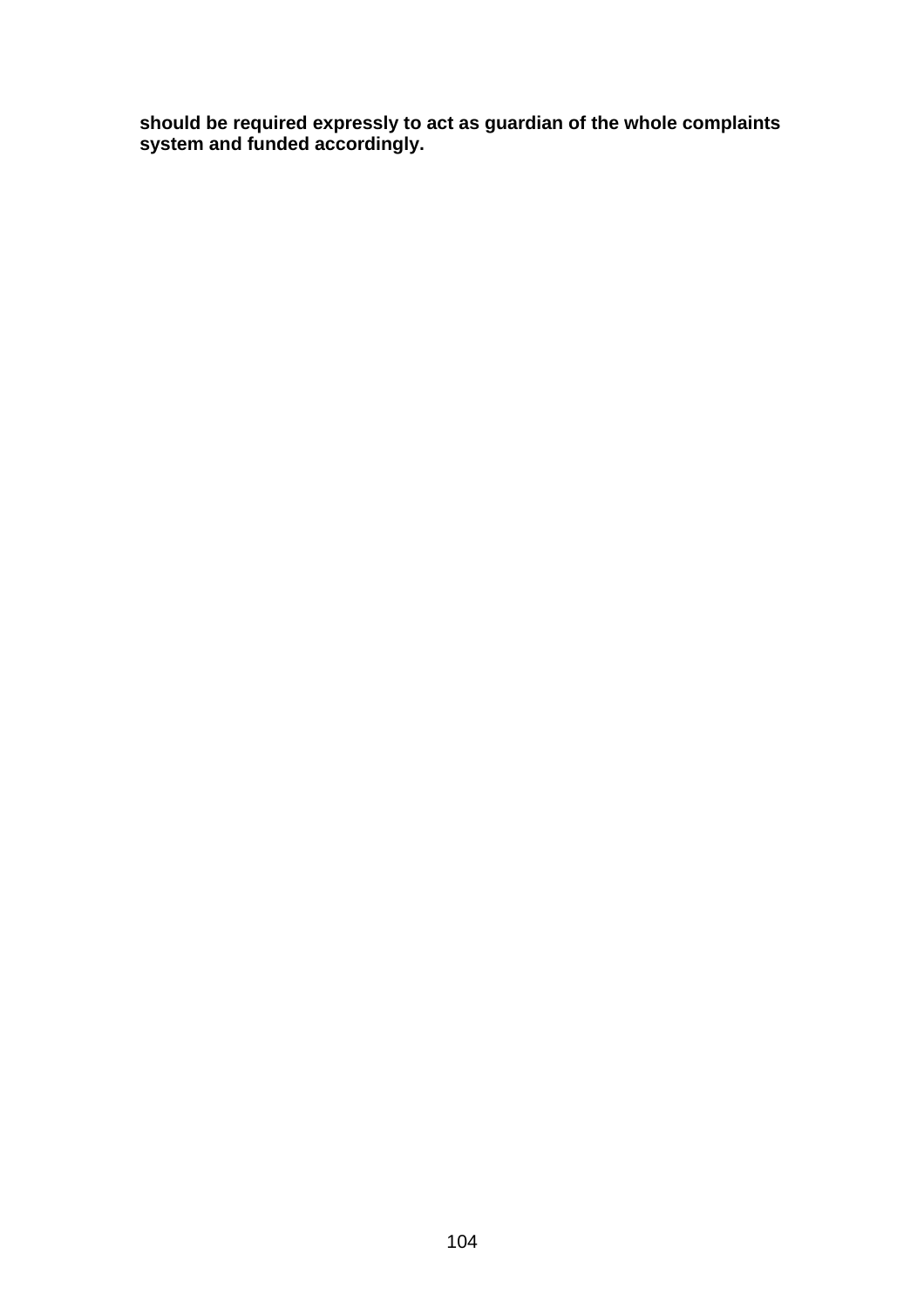# **8. Conclusions**

The BBC programme, *Detention Undercover*, showed only one incident of physical abuse of a detainee. However, what it demonstrated beyond doubt was the existence of a sub-culture at both Oakington and amongst escort staff of contempt for foreigners, managers, and the Immigration Service. That subculture also evidenced a casual acceptance of violence and abuse. Although I am certain that many GSL staff and managers were disgusted and ashamed by what was what revealed – and for that reason the *scale* of the problem should not be exaggerated by tarring everyone with the same brush – the *nature* of the problem was appalling.

Nor is this a problem for the one company, GSL, alone. GSL only took over the escort contract in January 2003 when its then parent company acquired Wackenhut and took over the staff, uniforms, vehicles and existing ethos. Moreover, amongst the BBC's un-transmitted material was footage relating to a Securicor employee (see p. 19), and some of my witnesses referred to difficulties at removal centres run by other firms. It is also noteworthy that, had it not been for the BBC film, Officer A would today be working with prisoners at HMP Peterborough having passed the contractor's (UKDS's) vetting procedures.

To try to rid the system of such a sub-culture, I believe action is needed to strengthen management (especially front-line management), to increase monitoring, and to encourage moral integrity and resilience on the part of staff.

# *The management challenge*

Managers must constantly reinforce anti-racist messages. They must provide adequate training, effective supervision and regular feedback to staff. They should take steps to ensure that no swearing or 'off-colour' comments are tolerated and challenge every single instance of inappropriate language or behaviour. They must avoid complacency and constantly dig below the surface, questioning everything. They should take pains to address the needs of staff, to foster inclusiveness and encourage feedback from them, whatever its nature.

Cultures take a long time to change. But managers can lead by example and by establishing clear expectations as to language and conduct. In my interviews with witnesses, I referred to the 'broken windows' approach to crime reduction (the principle being that leaving a broken window un-repaired encourages and legitimises further vandalism). Zero tolerance of sexual swear-words would be as good a place to start as any in eliminating unacceptable behaviour amongst DCOs and escort staff.

First-level and middle managers must also be trained and encouraged to use their new responsibilities. This inquiry has revealed serious weaknesses in the management chain both at Oakington and amongst escort staff.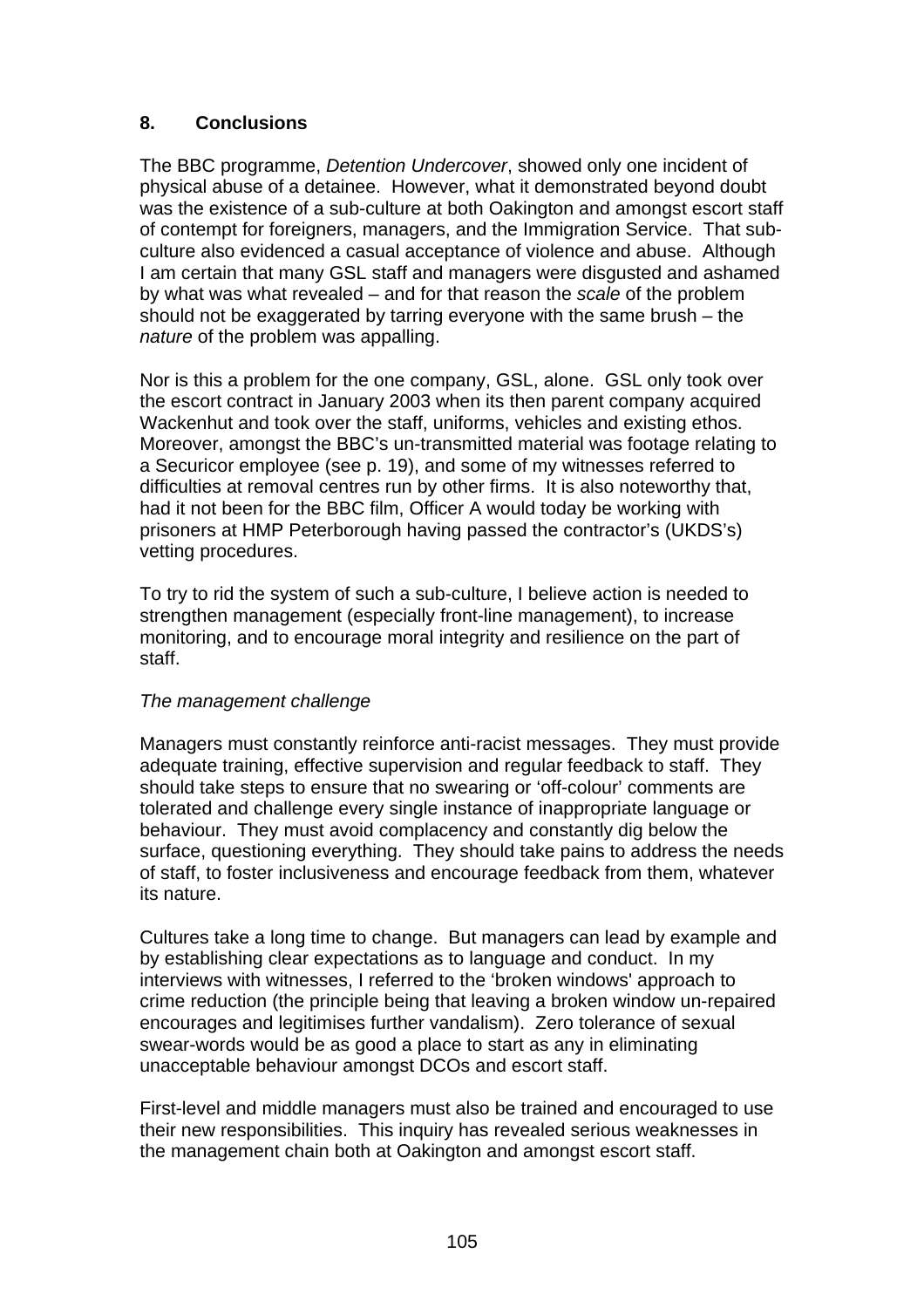### *Improving monitoring*

I attach equal importance to the strengthening of the monitoring function. IMBs must be rigorous, persistent, authoritative and 'into everything'. They must engage with staff and detainees in a way that ensures they understand what is going on in a removal centre. They should explore the value of surgeries, questionnaires, and wing meetings the better to solicit detainees' genuine views. IMBs should reassess the times they visit, including making many more visits at night-time and appearing when and where staff will least expect them.

Contract monitors must be properly supported by their managers, adequately resourced and freed to concentrate on scrutinising contractors' performance. They must be proactive and focus on softer issues relating to detainee welfare as well as on the 'number crunching' aspect of the role.

An effective complaints system is also essential. In addition, I have proposed a race relations audit of the entire immigration detention estate.

The introduction of CCTV and other technological aids (sound-recording, for example) will also assist, as will strengthening the formal safeguards in respect of holding rooms.

### *Moral resilience*

Forcibly detaining people prior to their enforced removal is not a job like any other. Yet I am conscious that many of those employed by GSL and the other companies are not well paid and work long shifts.

Despite that, I am certain that most staff – both at Oakington and on escorts – want to do their job properly and well. I am also certain that most staff have moral integrity. What is needed are means to strengthen their moral resilience. Moral resilience is unlikely to be learned on a training course, but it can be encouraged by training, by personal example and by the ease of access of arrangements for 'whistleblowing'. Conversely, it can be undermined by managers who do not listen or do not act when concerns are raised.

The nature of both immigration detention and immigration escorts is that, whatever the level of managerial oversight and independent monitoring, much of the work is about the one-to-one relationship between staff and detainees. Although this report is a long one, I hope and trust that GSL, Securicor and the other contractors will encourage all their employees to read and deliberate upon its findings.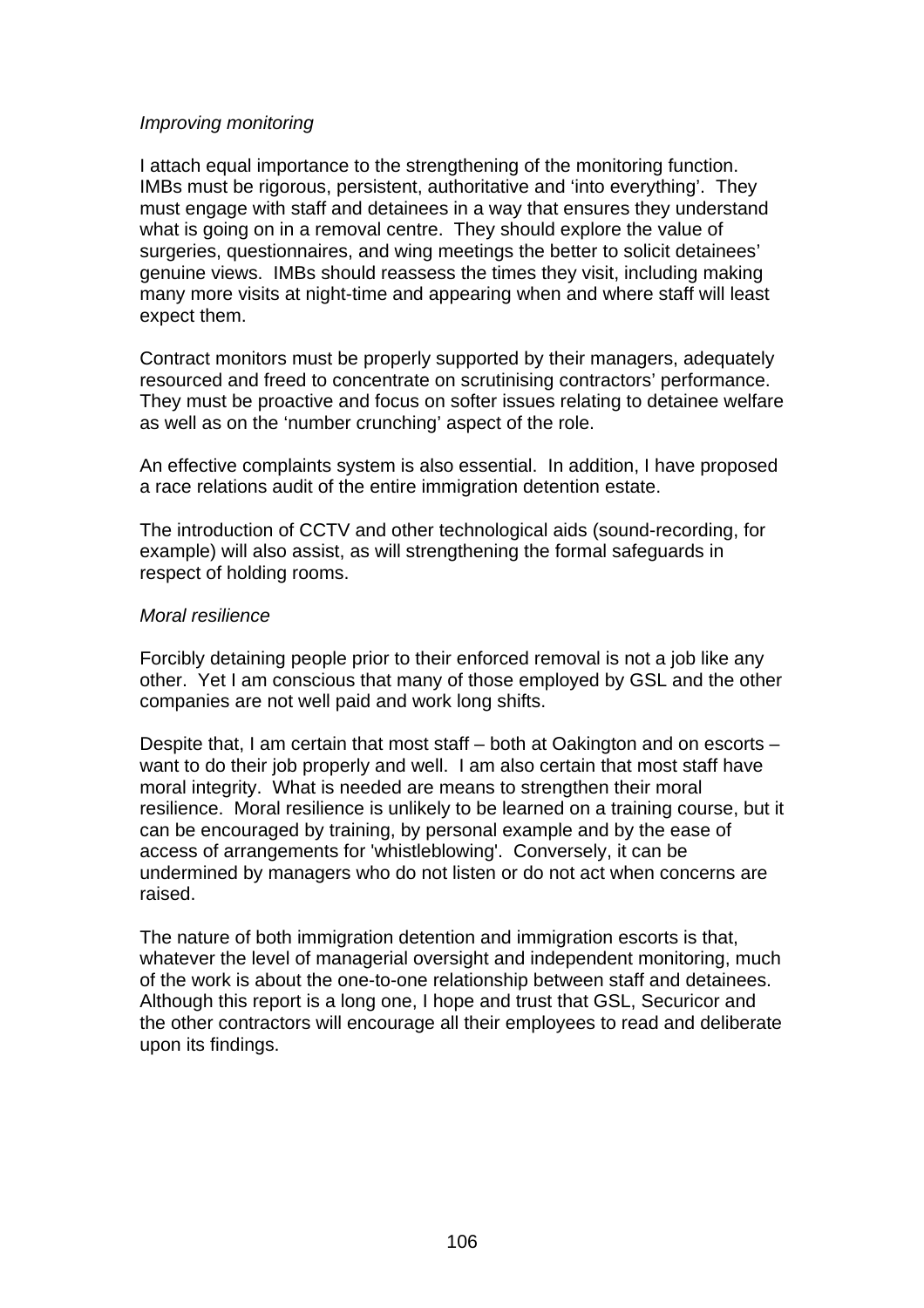# **9. Recommendations**

- 1. I recommend that all complaints of racism at Oakington, however dealt with, are formally recorded.
- 2. I recommend that the staff of Green Shift be dispersed equally amongst the other shifts.
- 3. I recommend that washing, eating and toilet facilities be made available at all sites where detainees are likely to be held for more than an hour.
- 4. I recommend that Securicor draws my views to the attention of those officers still employed who were responsible for taping the detainee's skirt together between her legs, and considers what further action may be required.
- 5. I recommend that IND's Detainee Estate Population Management Unit (DEPMU) staff are reminded of the emotional and practical problems (including access to legal advice) associated with movement, and encouraged to keep moves to a minimum.
- 6. I recommend that the Immigration Service urgently considers the provision of pagers to detainees at Oakington.
- 7. I recommend that GSL reorganises its ITC to ensure that race relations training informs the whole of the course.
- 8. I recommend IND reviews the assessment and screening processes developed for the police to determine whether they might be relevant in an immigration context.
- 9. I recommend that IND considers what information might usefully be given to detainees about Use of Force and in what form. Care must be taken to avoid suggestions of oppression or intimidation.
- 10. I recommend that IND commissions a race relations audit of the entire removal estate.
- 11. I recommend that staff are instructed not to touch detainees or their beds while waking them up.
- 12. I recommend that the Race Relations Liaison Manager's office be relocated in the main compound and that the remit for the postholder should emphasise that they must spend more time out and about.
- 13. I recommend that the whistleblowing policy be 'talked up' during initial training and further endorsed during subsequent training.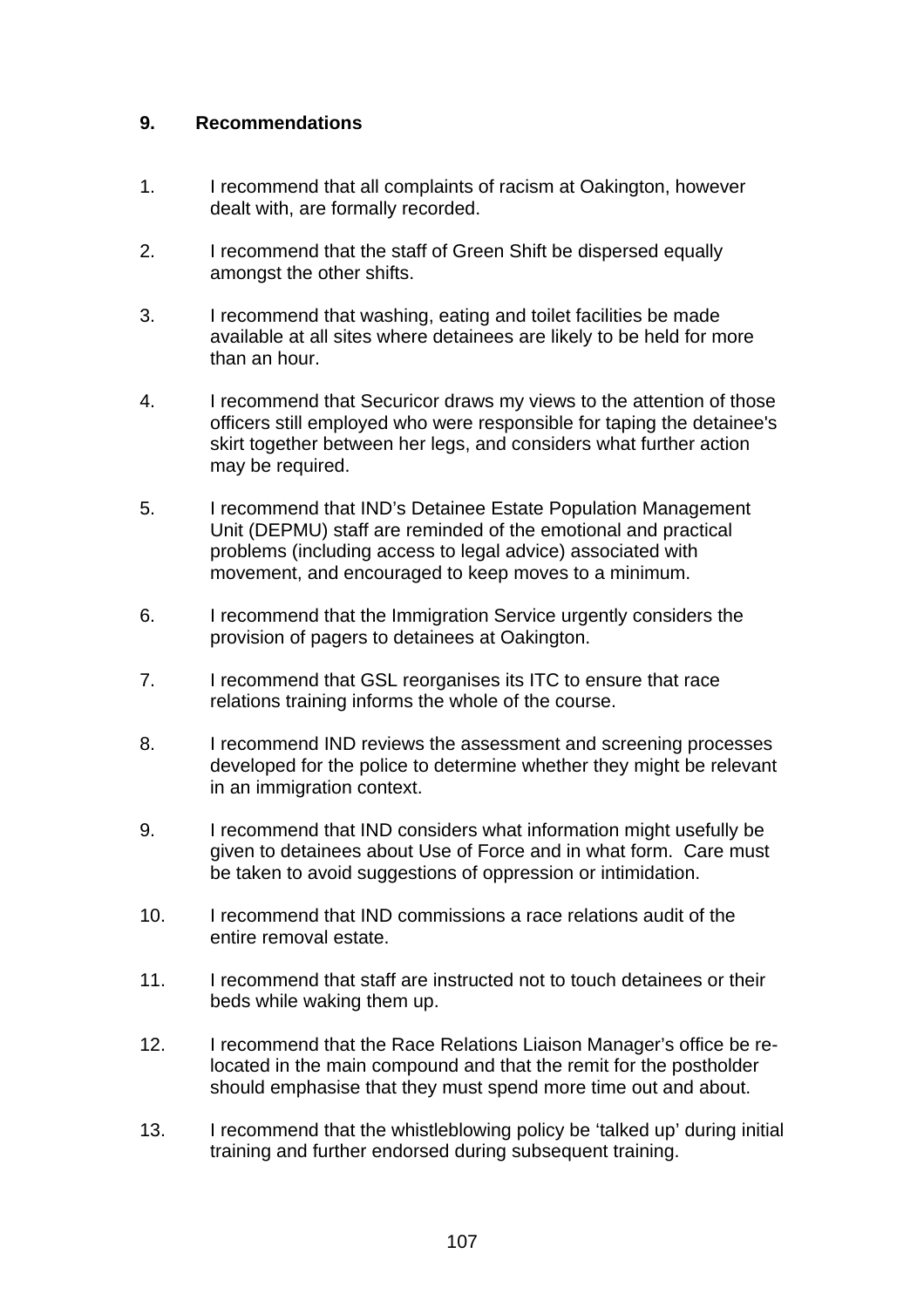- 14. I also recommend that a new term be chosen that reflects the positive nature of the arrangements.
- 15. I recommend that GSL develops a training package for newly promoted managers which should cover amongst other things leadership, giving positive and negative feedback, and effective supervision of staff.
- 16. I also recommend that, wherever possible, staff are promoted into a different shift from the one in which they have worked as a DCO.
- 17. I recommend that the senior management offices be re-located at the heart of the compound.
- 18. I recommend that senior managers ensure that strict deadlines are adhered to when progressing complaints and grievances.
- 19. I also recommend that those who raise issues or grievances are given regular progress reports.
- 20. Alongside the contractors, I recommend IND considers establishing a zero-tolerance campaign across the detention estate, with appropriate posters and literature, to remind staff of the expected standards of conduct.
- 21. I recommend that GSL ceases the practice of highlighting Eastern Europeans and automatically entering their names in the 'Blue Book'.
- 22. I recommend that GSL managers are reminded to avoid supposition and generalisations in asking for authority to segregate detainees. Evidence should be factual, objective and specific to the individual.
- 23. I recommend that IND introduces new audit procedures to ensure the objectivity of requests for segregation.
- 24. I recommend that GSL urgently establishes an area within the main compound for the care of those at risk of suicide and self-harm.
- 25. I recommend that a protocol is drawn up between GSL and IND specifying the qualities necessary for DCOs allocated to the DDU. Any officers so allocated should have enhanced interpersonal skills and training, and their integrity must be beyond doubt.
- 26. I recommend that Officers B and C's status is checked and that their accreditation be withdrawn if this has not already happened.
- 27. I recommend that IND reviews the relationship between escort contracts and removal centre contracts with a view to building in contractual requirements relating to timely presentation of detainees for escorts.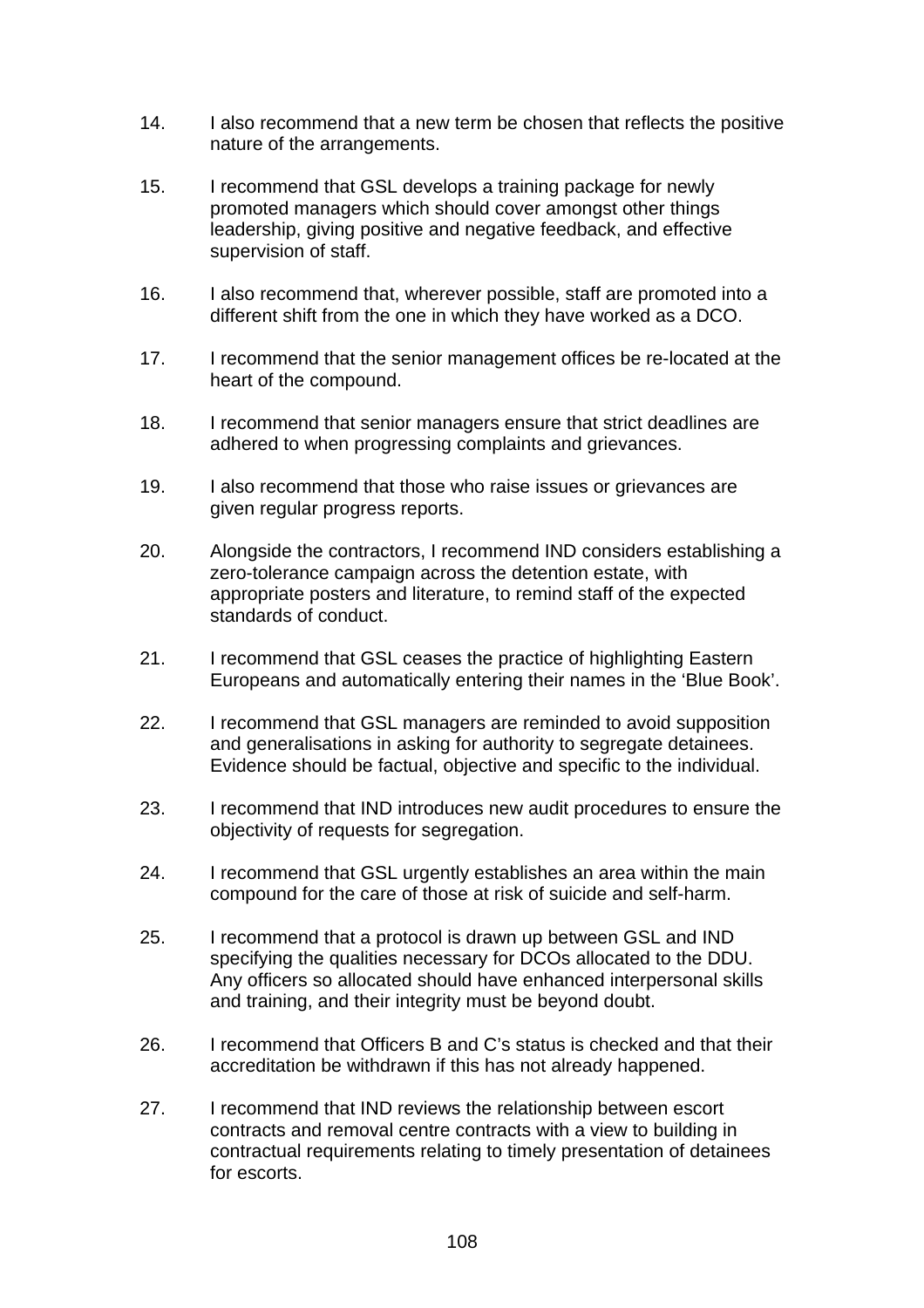- 28. I recommend that IND consults with BAA about ways of accelerating entry to Heathrow.
- 29. I recommend that IND urgently reviews the use of, and conditions in, the Queen's Building at Heathrow.
- 30. I recommend that IND urgently reviews the lawfulness of the 'segregation room' in Queen's Building and establishes a clear protocol to govern its use.
- 31. I recommend that IND reviews the Aardvark programme; in particular, it should review the frequency of flights with a view to improving seat occupancy levels.
- 32. I recommend that staff be trained to ask the detainee by what name he/she would like to be called and to check with him/her their pronunciation of the name.
- 33. I recommend that further training be provided to escort staff on effective and appropriate engagement with detainees.
- 34. I recommend that Securicor requires staff to take regular mealbreaks.
- 35. I recommend that IND and Securicor review the logistics of escorted removals to minimise the time that staff and detainees spend waiting at airports.
- 36. I recommend that the Immigration Service considers introducing music or radio into vans and that detainees be offered something to read or do during the wait.
- 37. I recommend that IND negotiates with GSL to produce a version of the DVD that could be used for training purposes.
- 38. I recommend that IND and its contractors jointly review the shift patterns worked by staff in the immigration detention arena.
- 39. I recommend that Oakington's IMB members be offered refresher training in relation to their powers and how to ensure maximum effectiveness.
- 40. I recommend that the IMB carry out more frequent, unannounced visits between 9:00pm and 9:00am in order to assess the centre during all its hours of operation.
- 41. In general, I believe that Boards in IRCs (as in prisons) need to develop a range of techniques for taking the temperature of an institution in addition to formal applications and walking the site. I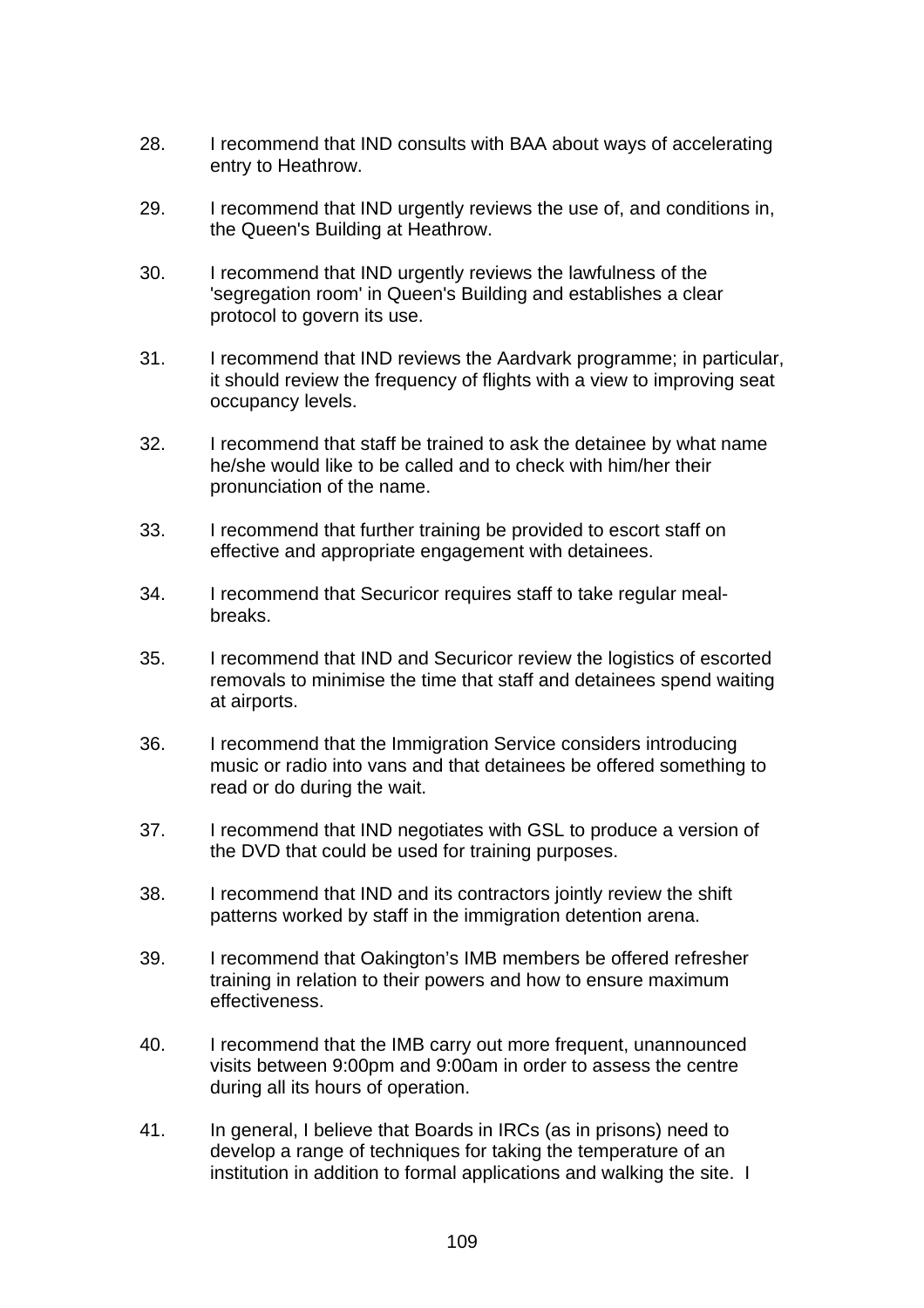think the idea of regular 'surgeries' could also be added to the list above, and recommend that consideration be given to all these proposals as a matter of urgency.

- 42. I recommend that IND and the National Council of IMBs take steps to provide IMB scrutiny of all areas (that is, vans and holding areas) where detainees are held.
- 43. Mr Robinson recommended that:
	- The computerised monitoring schedule needs to be redesigned to make it more flexible and adaptable in monitoring and recording non-commercial aspects of the contract;
	- A training analysis should be conducted across monitoring teams to ascertain the levels of understanding surrounding issues of passive discrimination.
	- The above recommendations should be applied at all centres where applicable.

I endorse each of these recommendations.

- 44. I recommend that all casework currently undertaken by the contract monitor be assigned elsewhere.
- 45. I recommend that clear guidelines are produced for contract monitors.
- 46. I recommend that IND gives urgent consideration to contract monitoring in relation to all holding rooms.
- 47. I recommend that IND considers the advantages and practicality of contract monitors carrying out investigations into allegations against staff in other centres.
- 48. I recommend that all contractors carry out ethnic monitoring of all complaints, overseen by the respective contract monitors.
- 49. I recommend that a formal protocol is drawn up between the contractor and the Immigration Service setting out the circumstances in which attempts at removal could be abandoned.
- 50. I also recommend that the performance of the RFU in terms both of facilitating removals and forestalling problems between the contractor and the detainee – is monitored with a view to introducing a RFU at other ports.
- 51. I recommend that contract monitors be instructed personally to investigate all allegations against members of staff.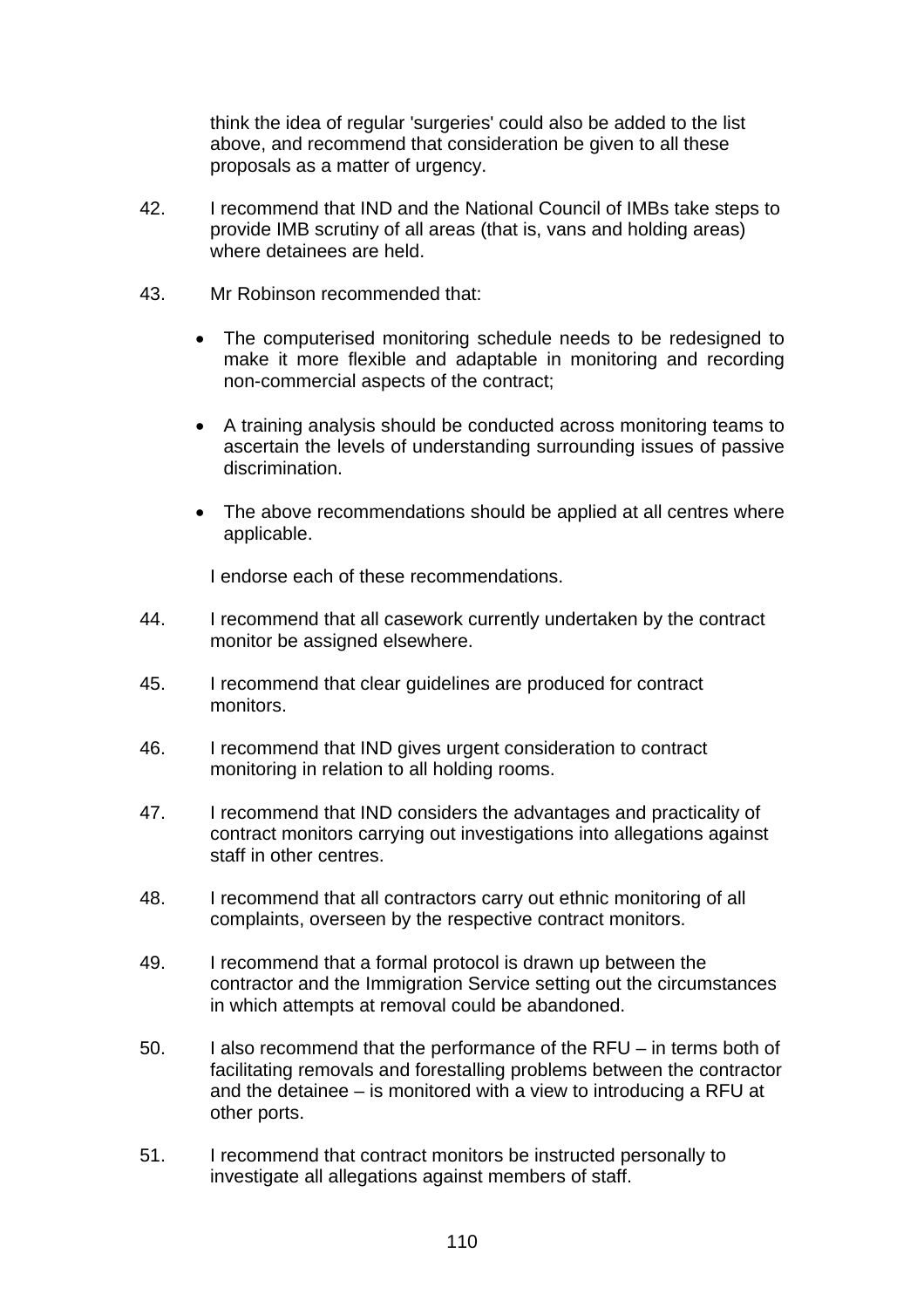- 52. I recommend that a module on complaints handling and investigation is incorporated in the training package for contract monitors.
- 53. I recommend that a separate resource is identified and properly trained to handle complaints and associated work.
- 54. I recommend that IND establishes the office of Prisons and Probation Ombudsman on an administrative basis as the independent tier of its detainee complaints system as a matter of priority. The Ombudsman should be required expressly to act as guardian of the whole complaints system and funded accordingly.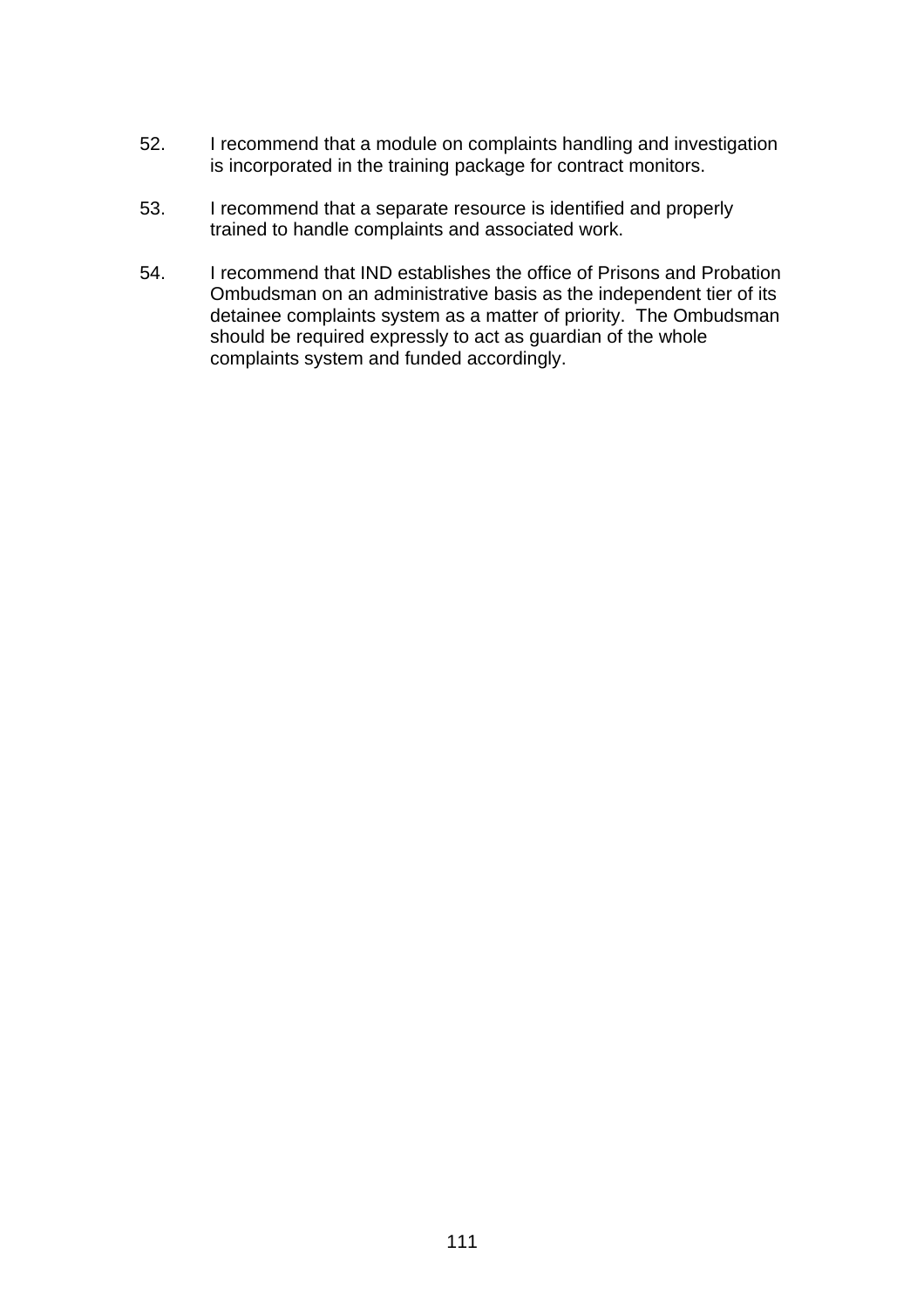### **Annex A: List of evidence received**

Fr Raphael Armour Association of Regulated Immigration Advisers Association of Visitors to Immigration Detainees Asylum Welcome Ms Bridget Aweh Mrs Gillian Baden Bail for Immigration Detainees Mr David Banks, Chief Operating Officer, GSL, letter of 5 July 2005 Birnberg Peirce & Partners, Sols Brighton and Hove Unemployed Workers Centre Ms Tarin Brokenshire Cambridge Oakington Concern (CAMOAK) Campaign to Close Campsfield and Oxford & District Trades Union Council Commission for Racial Equality Community Action for Young Refugees Complaints Audit Committee (including its annual report) Contract monitor, Campsfield House Contract monitor, Colnbrook Contract monitor, Tinsley House Ms Pamela Cressey MBE Pastor Daly Deputy contract monitor, Oakington Ms Crystal Dickinson, former chair, Yarl's Wood Befrienders Mr Martin Dickson and Ms Ruth Gould Mrs Carole Draper, centre manager, Haslar Removal Centre Ms Emma Ginn Immigration Advisory Service Immigration Law Practitioners' Association Institute for Race Relations Justice Kent Campaign to Defend Asylum Seekers Mrs Penny Lambert, chair, Oakington IMB Law Society Legal Services Commission Sir Peter Lloyd (on behalf of the Forum of IRC IMB Chairs) Medical Foundation for the Care of Victims of Torture National Coalition of Anti-Deportation Campaigns (NCADC) Office of the Immigration Services Commissioner Ms Anne Owers CBE, HM Chief Inspector of Prisons Dr Carrie Pemberton, former Religious Affairs Manager, Yarls Wood removal centre Refugee Legal Centre, Oakington Refugee Legal Centre (joint letter with Immigration Advisory Service and Refugee Council) Refugee Council Refugee Legal Centre, Oakington Sr Pat Robb Save the Children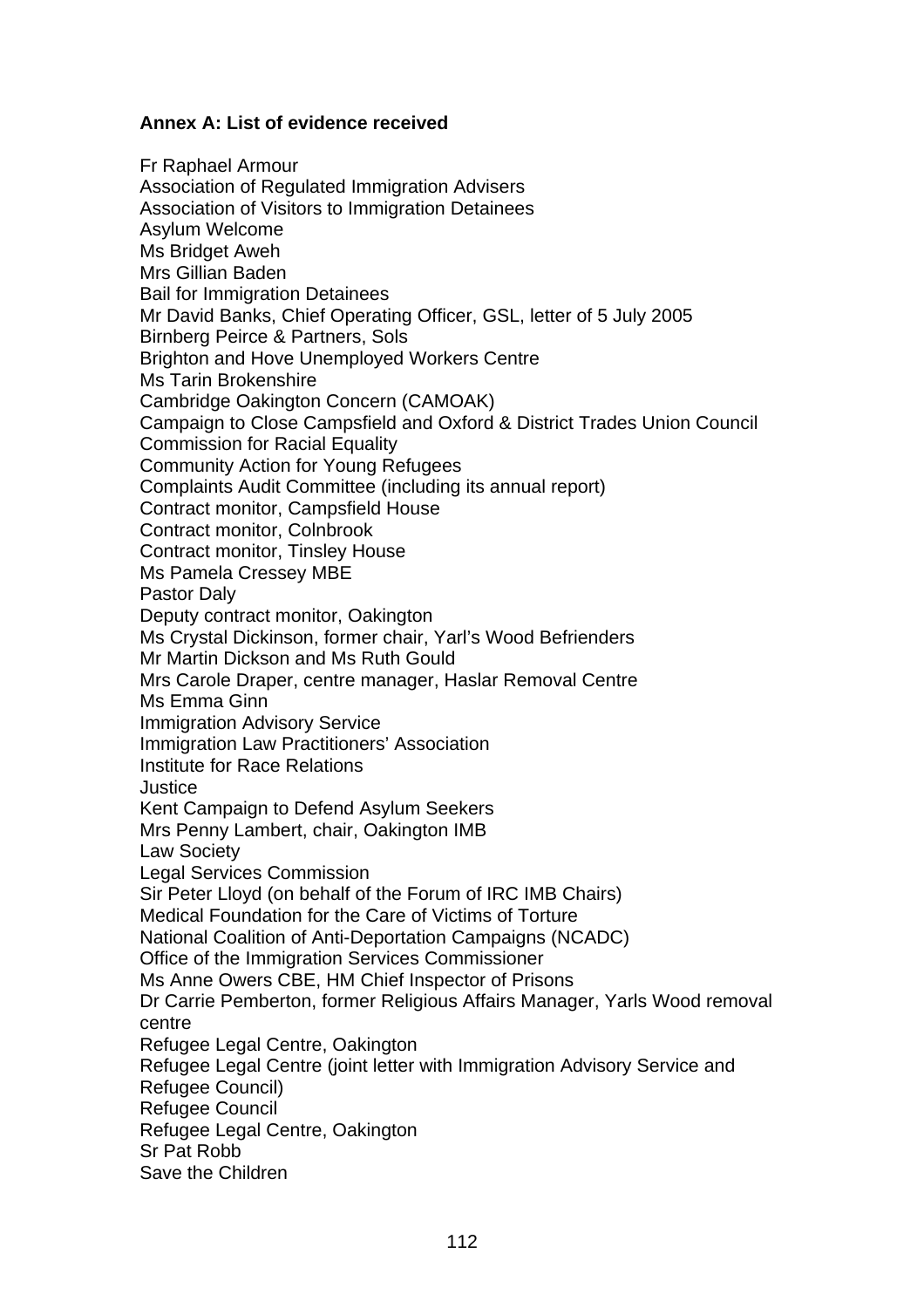Customer Service and Contract Compliance Manager, Securicor Justice Services Ltd Scottish Refugee Council Ms Ewa Turlo, Regional Manager, Refugee Legal Centre United National High Commissioner for Refugees, Office of the Representative for the United Kingdom Ms Val Whitecross, Centre Manager, Dover IRC

An anonymous letter from GSL staff at Egham and Heathrow One member of GSL who wrote requesting I respect his anonymity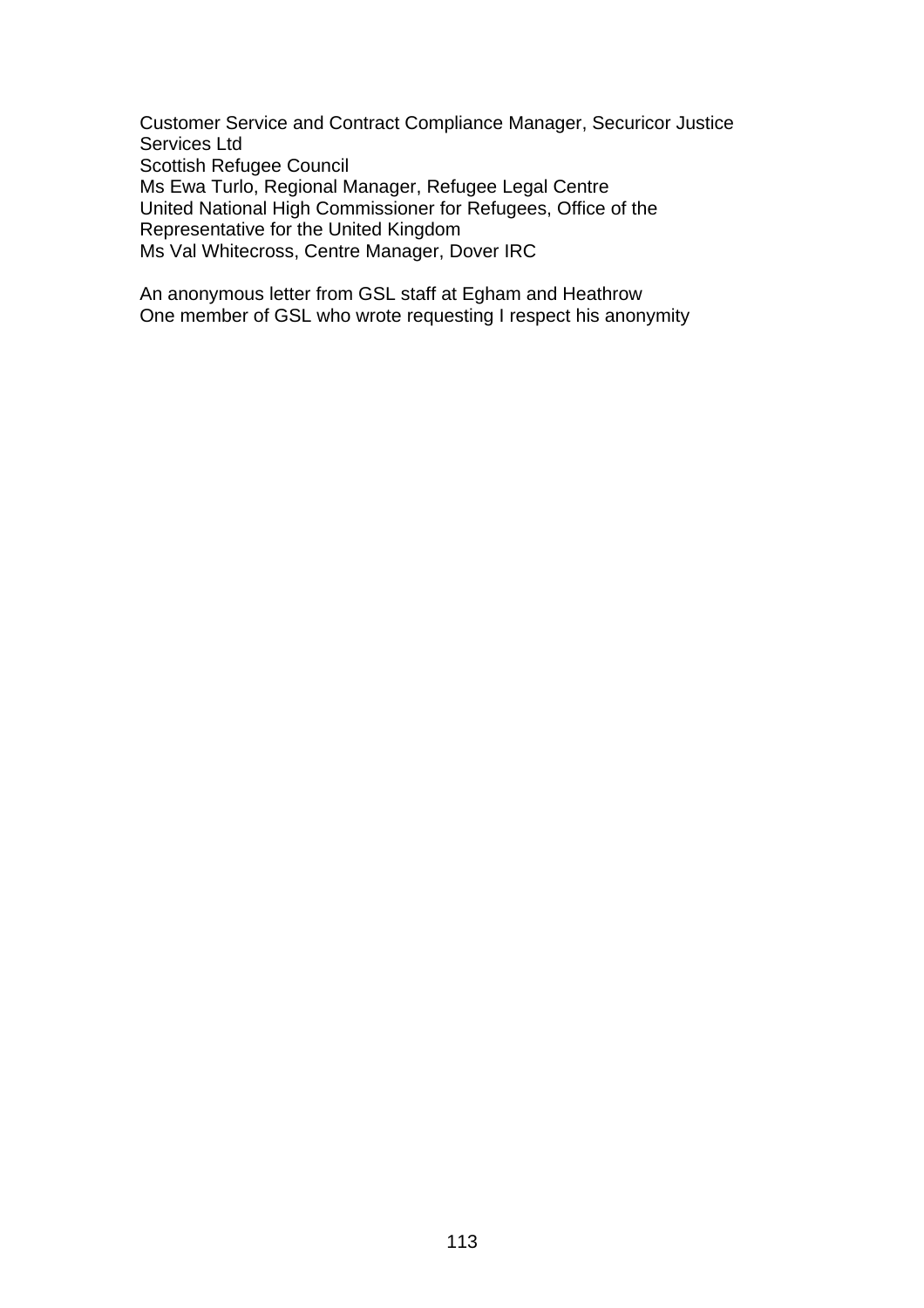#### **Annex B: Witnesses interviewed**

Mr Colin Hodgkins, centre manager, Oakington Mr Bob Webster, deputy centre manager, Oakington Mr Tom Rees, security manager and deputy centre manager, Oakington Various DCOs and escorting officers Mr Russell Hobbs, General Manager, GSL Mr David Banks, Chief Operating Officer, GSL Mr John Jasper, Director of Asylum Seeker Services, GSL

Mr Brian Pollett, Director, Detention and Accommodation Services, IND Ms Alison Hardie, Assistant Director IND, Oakington Contract monitor, Oakington Escort monitoring team

Mrs Penny Lambert, chair, Oakington IMB Ms Lileth Warford, Oakington IMB Ms Sally Green, Oakington IMB

Mr Simon Boazman, BBC Mr Andy Pagnacco, BBC Mr Leo Tilling, BBC Ms Jane Fellner, BBC

Mr Colin Moses, National Chairman, Prison Officers' Association Mr Steve Gillan, Vice Chairman, Prison Officers' Association Mr Paul Campbell, Organiser, GMB

Rt Rev Colin Fletcher OBE, Bishop of Dorchester Four members of the religious affairs team at Oakington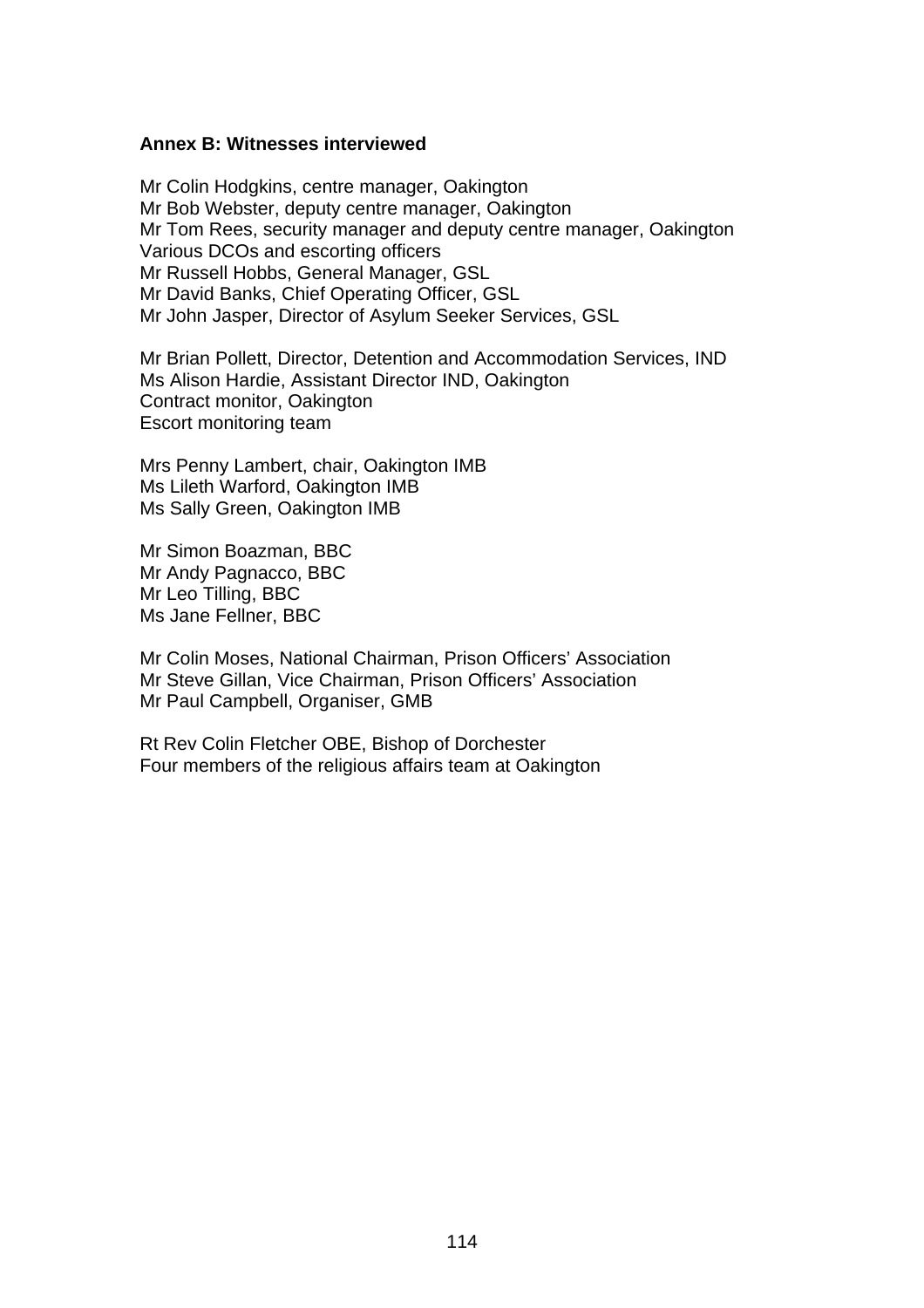### **Annex C: Documents reviewed**

Complaints about escorts Complaints Audit Committee annual report Contract Monitor Training Package Escorts contract GSL investigation report HM Chief Inspector of Prisons' report of an inspection of Oakington (2004) Incident reports IMB Annual Report (Oakington) January – December 2004 Minutes of Securicor escort mobilisation meetings Oakington contract Rule 40 documents Tender documents for the escort services Yarl's Wood Action Plan

Miscellaneous IND papers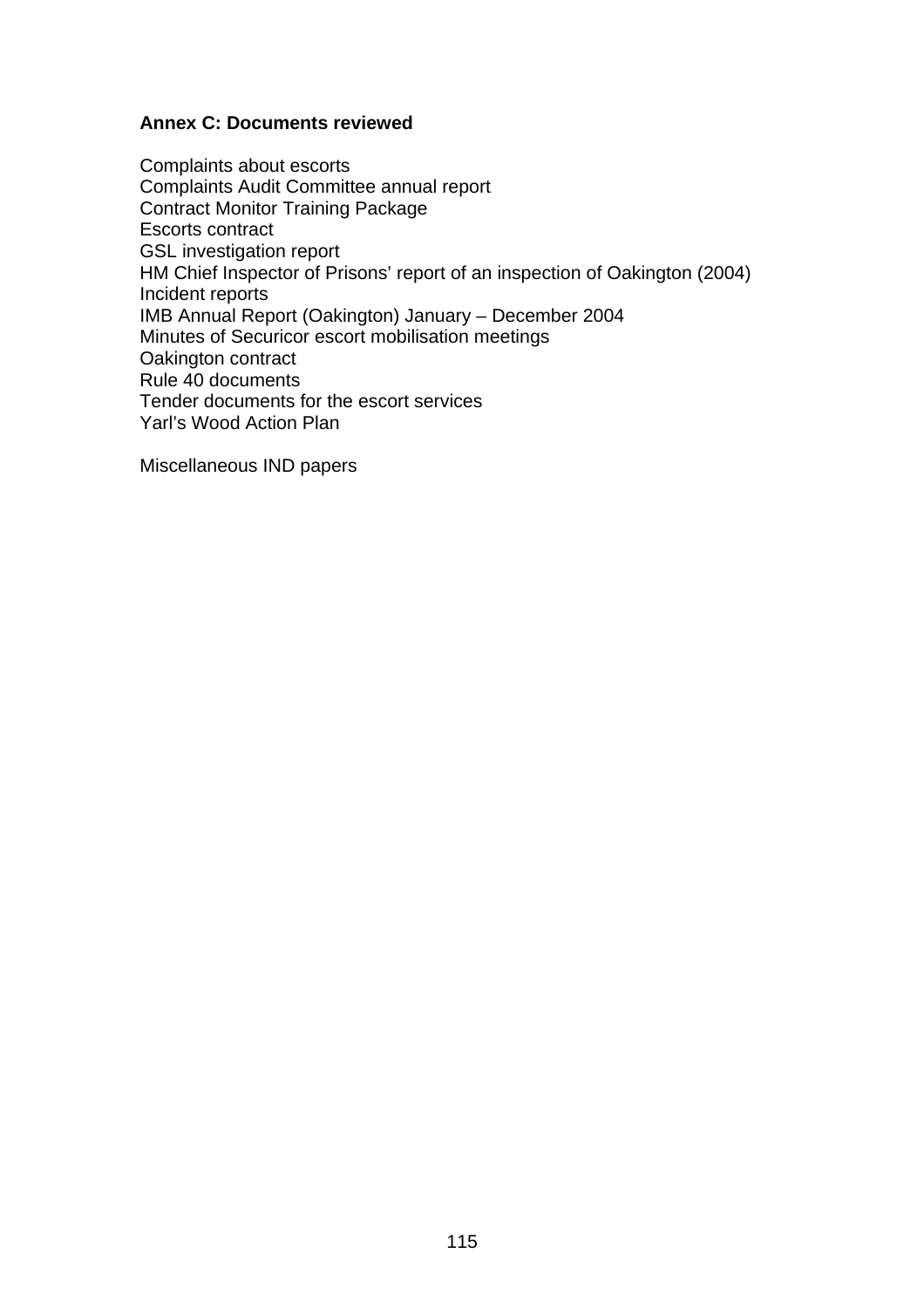## **Annex D: A commentary by Lincoln Crawford OBE**

- 1. The inquiry into allegations of racism and mistreatment of detainees while under escort, and while detained at Oakington immigration reception centre, was a response to a BBC television programme broadcast on 2 March 2005. The report tells the story of life at the reception centre and on escort. While bearing his terms of reference firmly in mind, Mr Shaw reminded himself of a statement by the Minister, "that there is absolutely no place for racism anywhere in our society, and particularly within the immigration system. Detention and removal is an essential part of effective immigration controls, but it is vital that it is done with humanity and dignity …."
- 2. The BBC programme, as the report points out, was primarily focussed on the Segregation Unit (the Detainee Departure Unit – DDU) where the majority of detainees were male, primarily Romanians, Albanians or Ukrainians. Therefore, the discrimination that was highlighted by the programme was largely about the treatment of white foreigners, which treatment Mr Shaw describes in the foreword to his report as a "contempt for decent values". In our society there should be no place for discrimination whether based on nationality or race, but there is no doubt that there is a direct link between asylum seekers and race. Recent research for the Institute of Public Policy Research showed that hostility towards asylum seekers runs deepest among those from areas of social deprivation – the likely group from which many officers would have been recruited – but significantly the research also showed that the greatest rise in anxiety is among the middle classes and the educated, from which some of the senior management are likely to have been recruited. Consequently, the gains made by the Government in community cohesion are not reflected in the attitude towards asylum seekers which, in the current climate, is one of intolerance. Indeed asylum seekers are believed – by many people of all social classes – to receive grossly inflated benefits, priority access to social housing, better healthcare and even free driving lessons. Therefore, the humanity and dignity that the Minister quite rightly said should be extended to those detained at the immigration reception centre and while under escort requires better training, better monitoring and better safeguards to ensure the desired result. Equality and compassion come with a cost and I therefore endorse the relevant recommendations made by Mr Shaw in his report.
- 3. The central focus of the inquiry was on the conduct of officers towards detainees, but in order to gauge how the detainees were actually treated a range of views from them was required. This was not, nor likely, to have been forthcoming, not least because the turnover in detainees is such that complaints are either not made or, if made, not followed up. The report makes it clear that many detainees were too frightened to ask for the necessary form in order to lodge a complaint and where they did respond to the inquiry gave the impression that all was well. HM Chief Inspector of Prisons, Ms Anne Owers, said in a recent article that "… it is very difficult to assess properly the views of immigration detainees who are so scared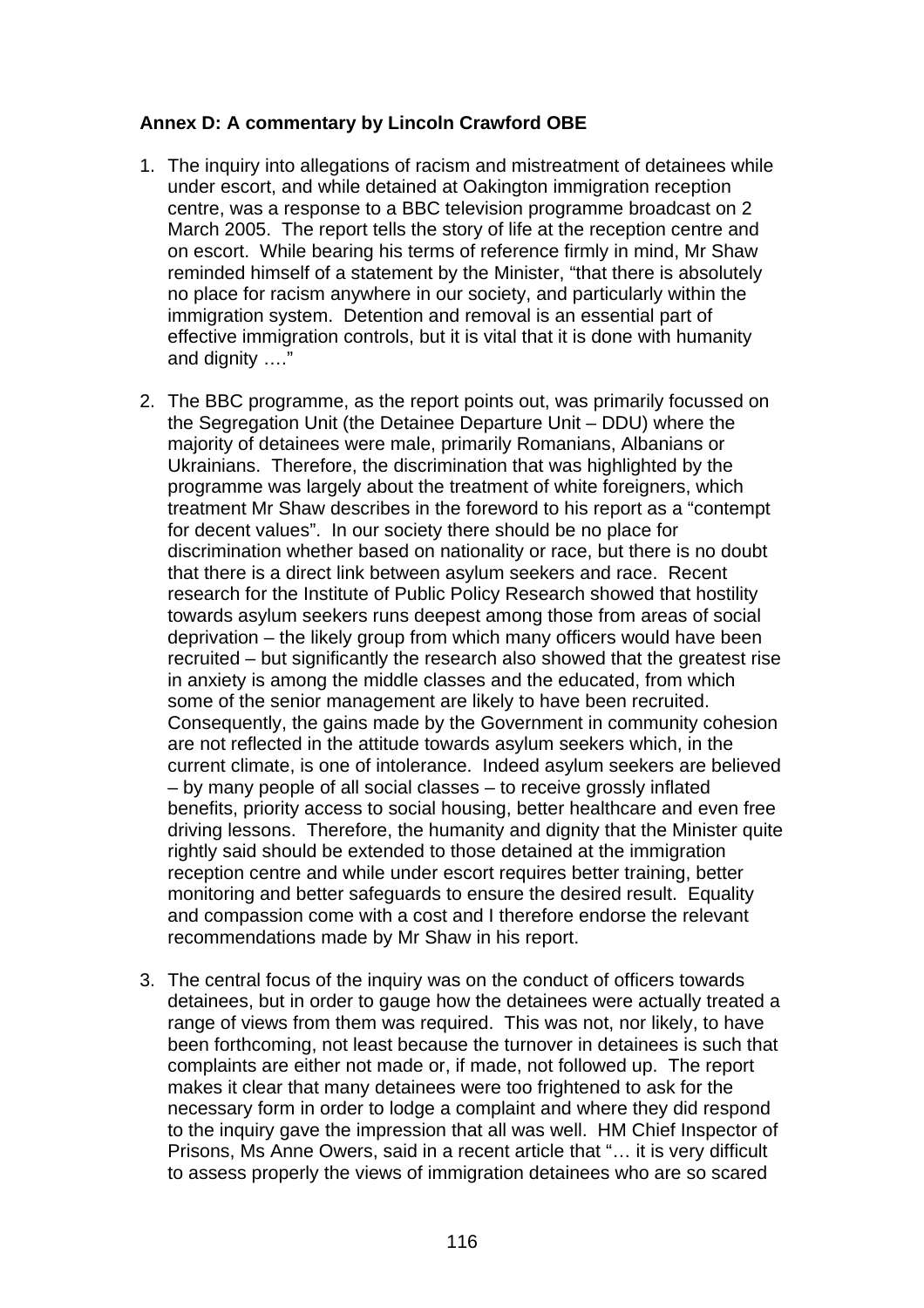about their case that they may not want to complain, even in confidence. We may need to look at other methods." Officers would be well aware of the detainees' fears, the impotence of the contract monitor, the self imposed isolation of the race relations liaison officer, management ineffectiveness, and very likely exercise power over the detainees in a brutal and racist manner.

- 4. The Race Relations Act 1976 as amended imposes a duty on public bodies such as the Home Office not to unlawfully discriminate and to promote equality of opportunity and good race relations. The same duty attaches to the Immigration and Nationality Directorate (IND) to whom the function of detention and escort of immigrants is delegated.
- 5. Paragraph 3 of IND's Associate Race Equality Scheme says race equality "includes Home Office monitoring and control of contractors e.g. those operating detention services to ensure that they and their staff avoid unlawful discrimination and racial harassment, and actively promote race equality". Therefore, in contracting out an important function such as the detention and escort of immigrants, IND should demand the same level and standard of behaviour expected of it. The point is emphasised in paragraph 9 of its Associate Race Equality Scheme which says "contractors operating detention services or other functions on behalf of IND are controlled and monitored to ensure that they and their staff avoid unlawful discrimination and racial harassment and actively promote race equality". Evidence from some individuals and groups was given to Mr Shaw that alleged race discrimination was occurring against Africans and people from the Asian sub-continent. One officer openly described a particular block as Pakiland. One does not need a smoking gun in order to conclude that if the treatment against white Europeans was so brutal and discriminatory, it is unlikely that Africans and Asians would have fared any better. Why did the Home Office not pick this up before it was exposed by the BBC? The duty imposed on public bodies by the Race Relations (Amendment) Act is a serious responsibility not to be treated lightly. It must not be flouted with impunity - which is what occurred at Oakington.
- 6. What occurred at Oakington was recorded on film and therefore it would be easy to single out a few low ranking individuals as the culprits. That would be a mistake. The failure was much more comprehensive and both IN D and the Home Office must bear their share of the responsibility. IND may wish to look again at how and to whom important functions of the state are contracted out.
- 7. Finally, I would hope that if an investigation such as this were to be carried out again, the Home Office and IND will be able to demonstrate that they were meeting their commitments under the Race Relations (Amendment) Act.

**Lincoln Crawford OBE 12 King's Bench Walk**